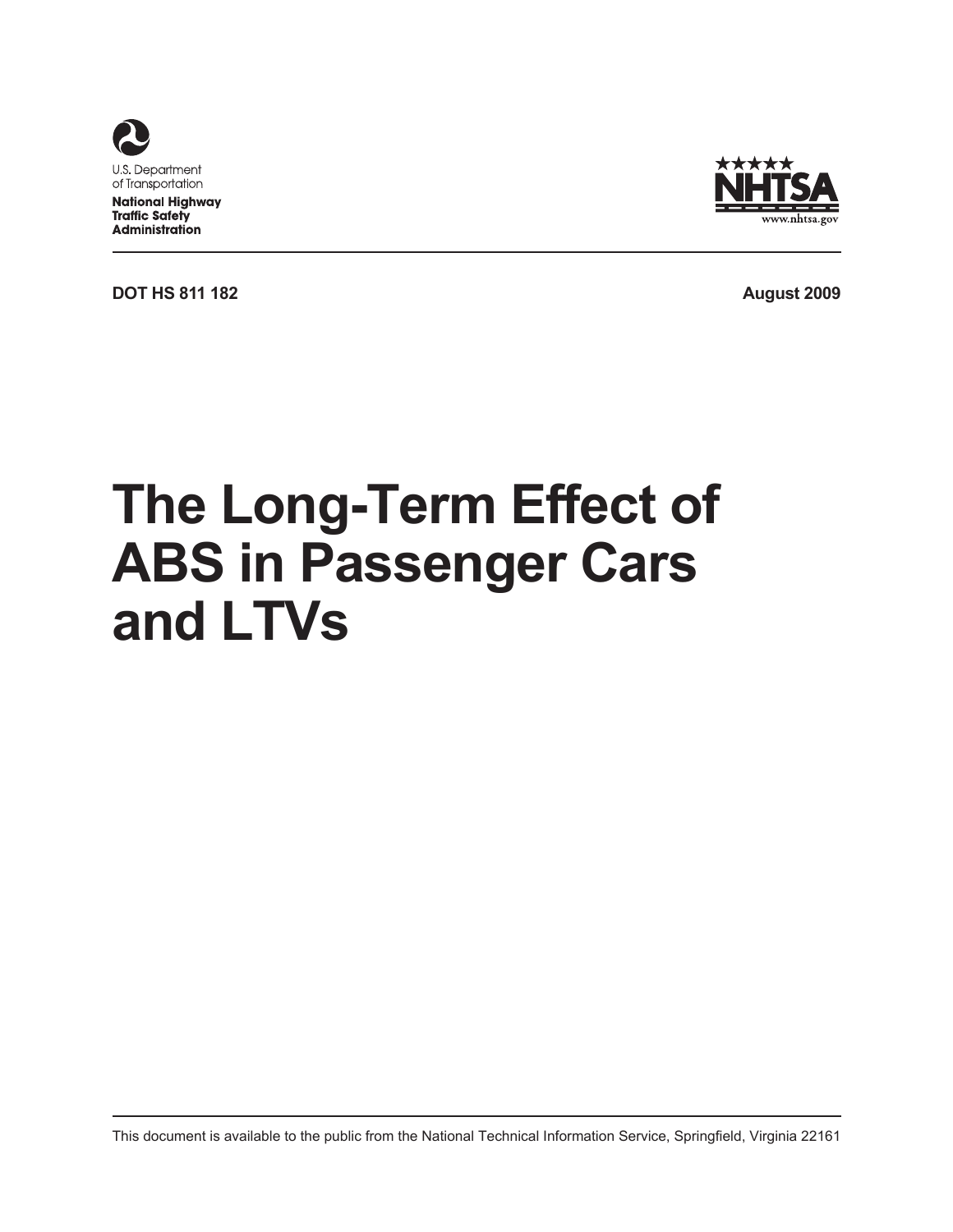This publication is distributed by the U.S. Department of Transportation, National Highway Traffic Safety Administration, in the interest of information exchange. The opinions, findings, and conclusions expressed in this publication are those of the authors and not necessarily those of the Department of Transportation or the National Highway Traffic Safety Administration. The United States Government assumes no liability for its content or use thereof. If trade or manufacturers' names or products are mentioned, it is because they are considered essential to the object of the publication and should not be construed as an endorsement. The United States Government does not endorse products or manufacturers.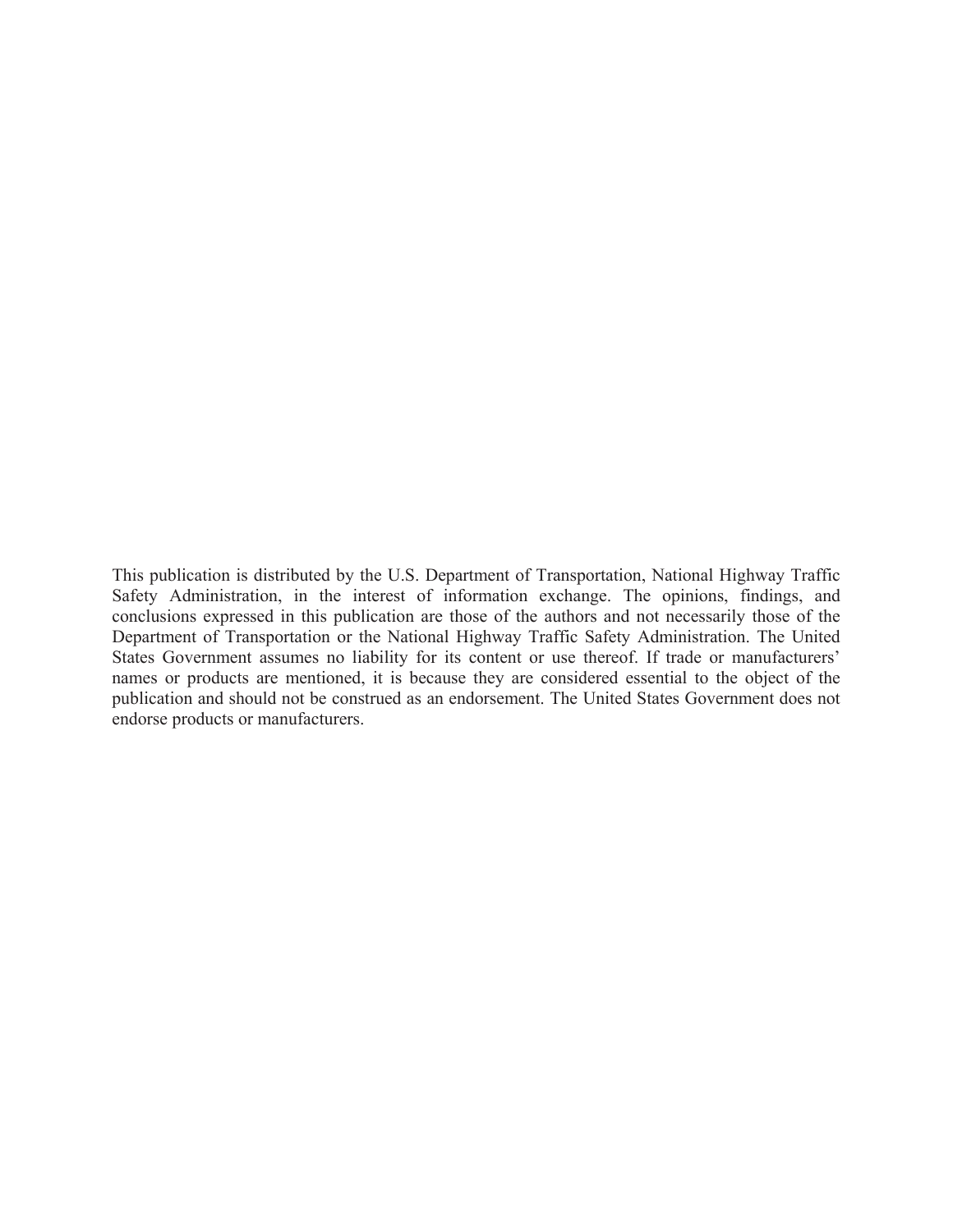#### **Technical Report Documentation Page**

| 1. Report No.<br>3. Recipient's Catalog No.<br>2. Government Accession No.                                   |  |
|--------------------------------------------------------------------------------------------------------------|--|
| <b>DOT HS 811 182</b>                                                                                        |  |
| 5. Report Date<br>4. Title and Subtitle                                                                      |  |
| August 2009<br>The Long-Term Effect of ABS in Passenger Cars and LTVs                                        |  |
| 6. Performing Organization Code                                                                              |  |
| 7. Author(s)<br>8. Performing Organization Report No.                                                        |  |
| Charles J. Kahane and Jennifer N. Dang                                                                       |  |
| 9. Performing Organization Name and Address<br>10. Work Unit No. (TRAIS)                                     |  |
| Evaluation Division; National Center for Statistics and Analysis                                             |  |
| National Highway Traffic Safety Administration<br>11. Contract or Grant No.                                  |  |
| Washington, DC 20590                                                                                         |  |
| 12. Sponsoring Agency Name and Address<br>13. Type of Report and Period Covered                              |  |
| National Highway Traffic Safety Administration<br><b>NHTSA Technical Report</b>                              |  |
| 1200 New Jersey Avenue SE.<br>14. Sponsoring Agency Code                                                     |  |
| Washington, DC 20590                                                                                         |  |
| 15. Supplementary Notes                                                                                      |  |
|                                                                                                              |  |
|                                                                                                              |  |
| 16. Abstract                                                                                                 |  |
| Statistical analyses based on data for calendar years 1995 to 2007 from the Fatality Analysis Reporting      |  |
| System (FARS) and the General Estimates System (GES) of the National Automotive Sampling System              |  |
| (NASS) estimate the long-term effectiveness of antilock brake systems (ABS) for passenger cars and           |  |
| LTVs (light trucks and vans) subsequent to the 1995 launch of public information programs on how to          |  |
| use ABS correctly. ABS has close to a zero net effect on fatal crash involvements. Fatal run-off-road        |  |
| crashes of passenger cars increased by a statistically significant 9 percent (90% confidence bounds: 3% to   |  |
| 15% increase), offset by a significant 13-percent reduction in fatal collisions with pedestrians (confidence |  |
| bounds: 5% to 20%) and a significant 12-percent reduction in collisions with other vehicles on wet roads     |  |
| (confidence bounds: 3% to 20%). ABS is quite effective in nonfatal crashes, reducing the overall crash-      |  |

involvement rate by 6 percent in passenger cars (confidence bounds: 4% to 8%) and by 8 percent in LTVs (confidence bounds: 3% to 11%). The combination of electronic stability control (ESC) and ABS will prevent a large proportion of fatal and nonfatal crashes.

| 17. Key Words                                       |                                      | <b>18. Distribution Statement</b>                |                  |           |
|-----------------------------------------------------|--------------------------------------|--------------------------------------------------|------------------|-----------|
| NHTSA; FARS; NASS; GES; FMVSS; crash-               |                                      | This report is free of charge from the NHTSA Web |                  |           |
| avoidance; effectiveness; fatality reduction; lives |                                      | site at www.nhtsa.dot.gov                        |                  |           |
| saved; brakes; statistical analysis; benefits       |                                      |                                                  |                  |           |
| 19. Security Classif. (Of this report)              | 20. Security Classif. (Of this page) |                                                  | 21. No. of Pages | 22. Price |
| Unclassified                                        | Unclassified                         |                                                  | 89               |           |

**Form DOT F 1700.7** (8-72)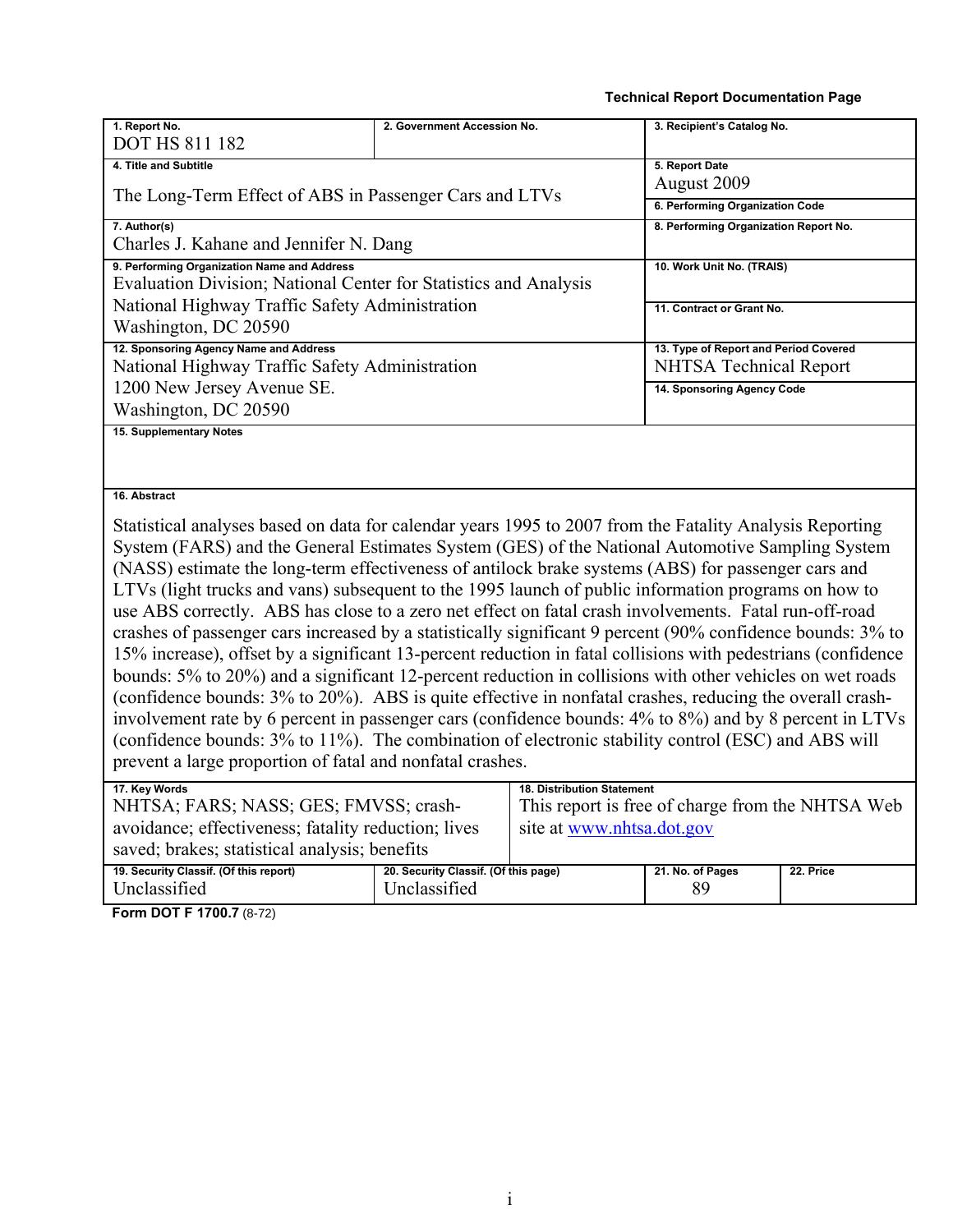| 1. |     |  |
|----|-----|--|
|    | 1.1 |  |
|    | 1.2 |  |
|    | 1.3 |  |
|    | 1.4 |  |
|    | 1.5 |  |
|    | 1.6 |  |
|    | 1.7 |  |
|    | 1.8 |  |
| 2. |     |  |
|    | 2.0 |  |
|    | 2.1 |  |
|    |     |  |
|    |     |  |
|    |     |  |
|    |     |  |
|    |     |  |
|    |     |  |
|    |     |  |
|    |     |  |
|    | 2.2 |  |
|    |     |  |
|    |     |  |
|    | 2.3 |  |
|    |     |  |
|    |     |  |
|    |     |  |

# **TABLE OF CONTENTS**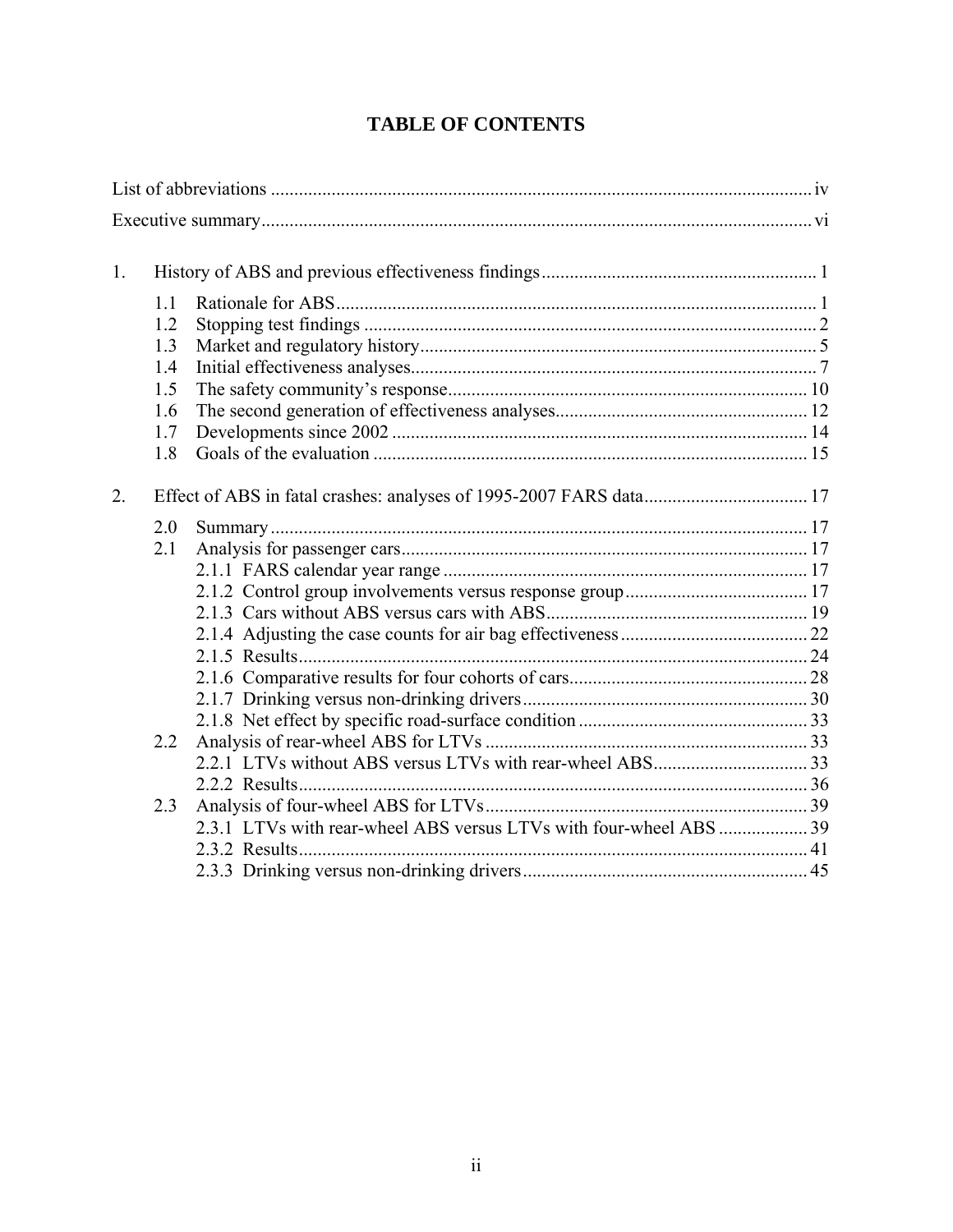| 3 <sub>1</sub>   |     |                |    |
|------------------|-----|----------------|----|
|                  | 3.0 |                |    |
|                  | 3.1 |                |    |
|                  |     |                |    |
|                  |     |                |    |
|                  |     |                |    |
|                  |     | 3.1.4 Results. |    |
|                  |     |                |    |
|                  |     |                |    |
|                  |     |                |    |
|                  | 3.2 |                |    |
|                  |     | 3.2.1 Results. |    |
|                  | 3.3 |                |    |
|                  |     |                |    |
| $\overline{4}$ . |     |                |    |
|                  | 4.1 |                |    |
|                  | 4.2 |                |    |
|                  | 4.3 |                |    |
|                  | 4.4 |                |    |
|                  |     |                | 74 |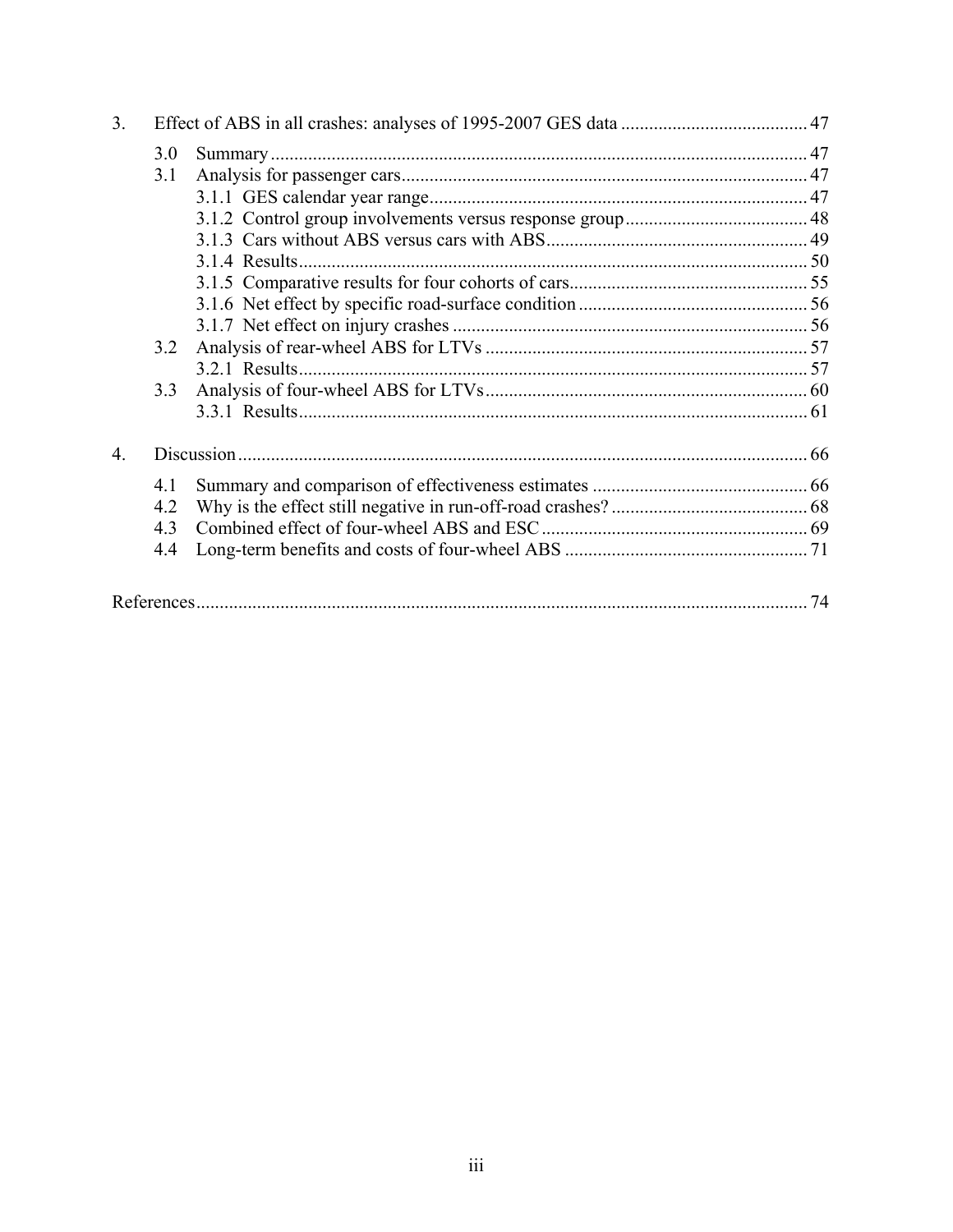# **LIST OF ABBREVIATIONS**

<span id="page-5-0"></span>

| <b>ABS</b>   | Antilock brake system                                                                                                                            |
|--------------|--------------------------------------------------------------------------------------------------------------------------------------------------|
| <b>AIS</b>   | Abbreviated Injury Scale                                                                                                                         |
| <b>ANPRM</b> | <b>Advance Notice of Proposed Rulemaking</b>                                                                                                     |
| <b>BAC</b>   | Blood alcohol concentration, measured in grams per deciliter $(g/dL)$                                                                            |
| <b>BMW</b>   | Bayerische Motoren Werke                                                                                                                         |
| <b>CY</b>    | Calendar Year                                                                                                                                    |
| df           | Degrees of Freedom                                                                                                                               |
| <b>DOT</b>   | United States Department of Transportation                                                                                                       |
| <b>ESC</b>   | <b>Electronic Stability Control</b>                                                                                                              |
| <b>FARS</b>  | Fatality Analysis Reporting System, a census of fatal crashes in the United<br>States since 1975                                                 |
| <b>FMVSS</b> | Federal Motor Vehicle Safety Standard                                                                                                            |
| <b>GDP</b>   | <b>Gross Domestic Product</b>                                                                                                                    |
| <b>GES</b>   | General Estimates System of NASS                                                                                                                 |
| <b>GM</b>    | General Motors                                                                                                                                   |
| <b>GVWR</b>  | Gross vehicle weight rating, specified by the manufacturer, equals the<br>vehicle's curb weight plus maximum recommended loading                 |
| <b>IIHS</b>  | Insurance Institute for Highway Safety                                                                                                           |
| <b>ISTEA</b> | Intermodal Surface Transportation Efficiency Act of 1991                                                                                         |
| <b>LTV</b>   | Light Trucks and Vans, includes pickup trucks, SUVs, minivans, and full-size<br>vans                                                             |
| MY           | Model year                                                                                                                                       |
| <b>NASS</b>  | National Automotive Sampling System, a probability sample of police-<br>reported crashes in the United States since 1979, investigated in detail |
| <b>NHTSA</b> | National Highway Traffic Safety Administration                                                                                                   |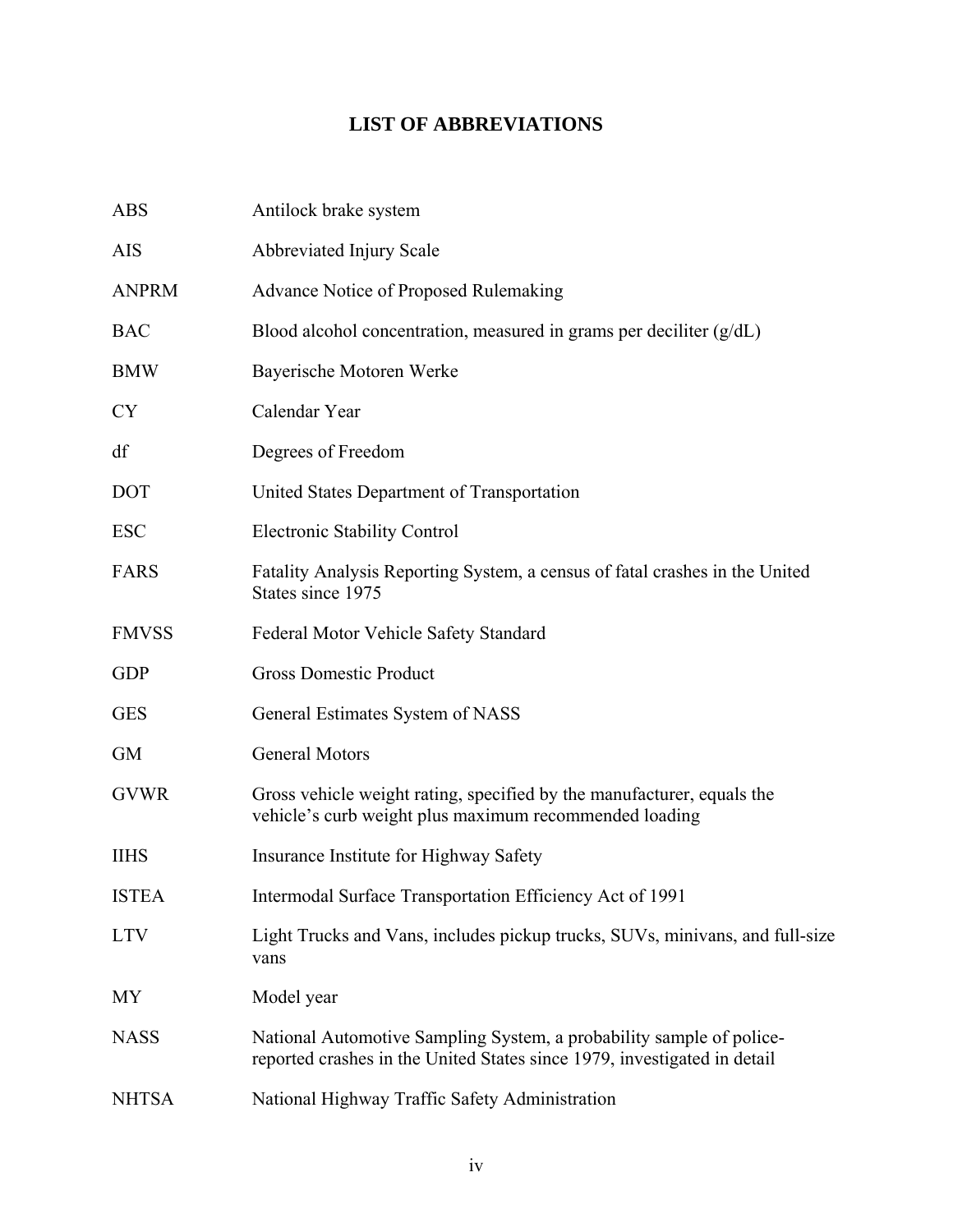| <b>NPRM</b>       | Notice of Proposed Rulemaking                                                                 |
|-------------------|-----------------------------------------------------------------------------------------------|
| <b>OMB</b>        | Office of Management and Budget of the United States Government                               |
| Pct Pt            | Percentage Point                                                                              |
| <b>PSU</b>        | Primary Sampling Unit                                                                         |
| <b>SAFETEA-LU</b> | Safe, Accountable, Flexible, Efficient Transportation Equity Act: A Legacy<br>for Users, 2005 |
| <b>SAS</b>        | Statistical and database management software produced by SAS Institute, Inc.                  |
| <b>SUV</b>        | Sport utility vehicle                                                                         |
| <b>VIN</b>        | <b>Vehicle Identification Number</b>                                                          |
| <b>VMT</b>        | Vehicle miles of travel                                                                       |
| <b>VW</b>         | Volkswagen                                                                                    |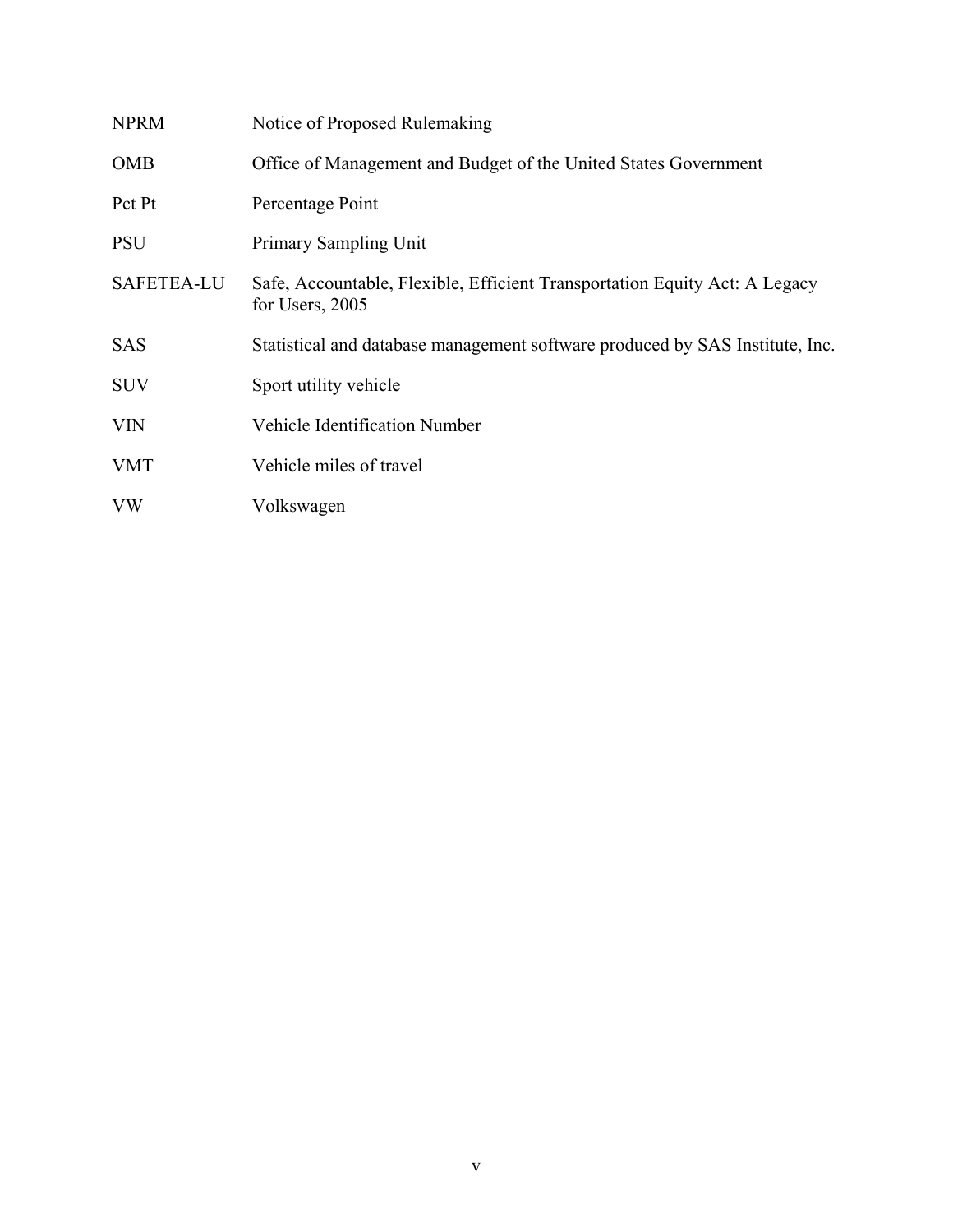# **EXECUTIVE SUMMARY**

<span id="page-7-0"></span>Antilock brake systems (ABS) have close to a zero net effect on fatal crash involvements. Runoff-road crashes significantly increase, offset by significant reductions in collisions with pedestrians and collisions with other vehicles on wet roads. But ABS is quite effective in nonfatal crashes, reducing the overall crash-involvement rate by 6 percent in passenger cars and by 8 percent in LTVs (light trucks – including pickup trucks and SUVs – and vans). In a few years all new vehicles will be equipped with electronic stability control and will almost certainly also be equipped with ABS. The combination of ESC and ABS will prevent a large proportion of fatal and nonfatal crashes.

The fundamental safety problem addressed by four-wheel ABS is that, in an emergency situation, the average driver brakes too hard, locking the wheels, which causes the vehicle to lose directional control. If the front wheels lock, the vehicle will continue in a straight path, but the driver will be unable to steer it. If the rear wheels lock, the vehicle can spin out and lose control. ABS senses if any of the four wheels is about to lock, and if so, it quickly releases the brakes on that wheel. Cycles of releasing, holding, and reapplying brakes are repeated many times per second. As long as the driver maintains firm pressure on the brake pedal, ABS automatically provides optimum braking force short of lockup. ABS enables the driver to steer while braking, prevents yawing due to rear-wheel lockup, and on many surfaces reduces stopping distances relative to a skidding vehicle.

Federal Motor Vehicle Safety Standard No. 126 will require all new passenger vehicles to be equipped with ESC, a remarkably effective crash-avoidance technology, after September 1, 2011. All ESC systems to date and for the foreseeable future incorporate ABS technology. The ESC standard will apparently soon place ABS on every new car and LTV sold in the United **States**.

Numerous stopping tests by expert drivers at test tracks showed that four-wheel ABS is successful, especially on wet pavements, in improving overall vehicle stability during braking, preserving the ability to steer, and reducing stopping distances on many surfaces. But previous statistical evaluations of ABS have had ambiguous results. Analyses of data from the early 1990s showed significant increases in fatal run-off-road crashes with ABS, on the order of 28 percent. The increase was baffling, given the success of ABS on the test track. However, at that time, many drivers did not yet know how to use ABS correctly. During the mid-1990s, the safety community worked hard to inform the public about the correct use of ABS ("Don't let up on the brakes"; "Stomp, stay, and steer"). A second generation of analyses circa 2000 showed much smaller increases in run-off-road crashes that were no longer statistically significant. But they were based on just two or three years of data and left uncertainty about the overall effect of ABS.

It is time for a new evaluation of ABS, including the crash data that has accumulated over the past decade and in view of the fact that all new cars and LTVs will likely soon be equipped with ABS along with ESC. The analyses are based on data for calendar years 1995 to 2007 from the Fatality Analysis Reporting System and the General Estimates System (GES) of the National Automotive Sampling System; 1995 was the launch of major public-information programs about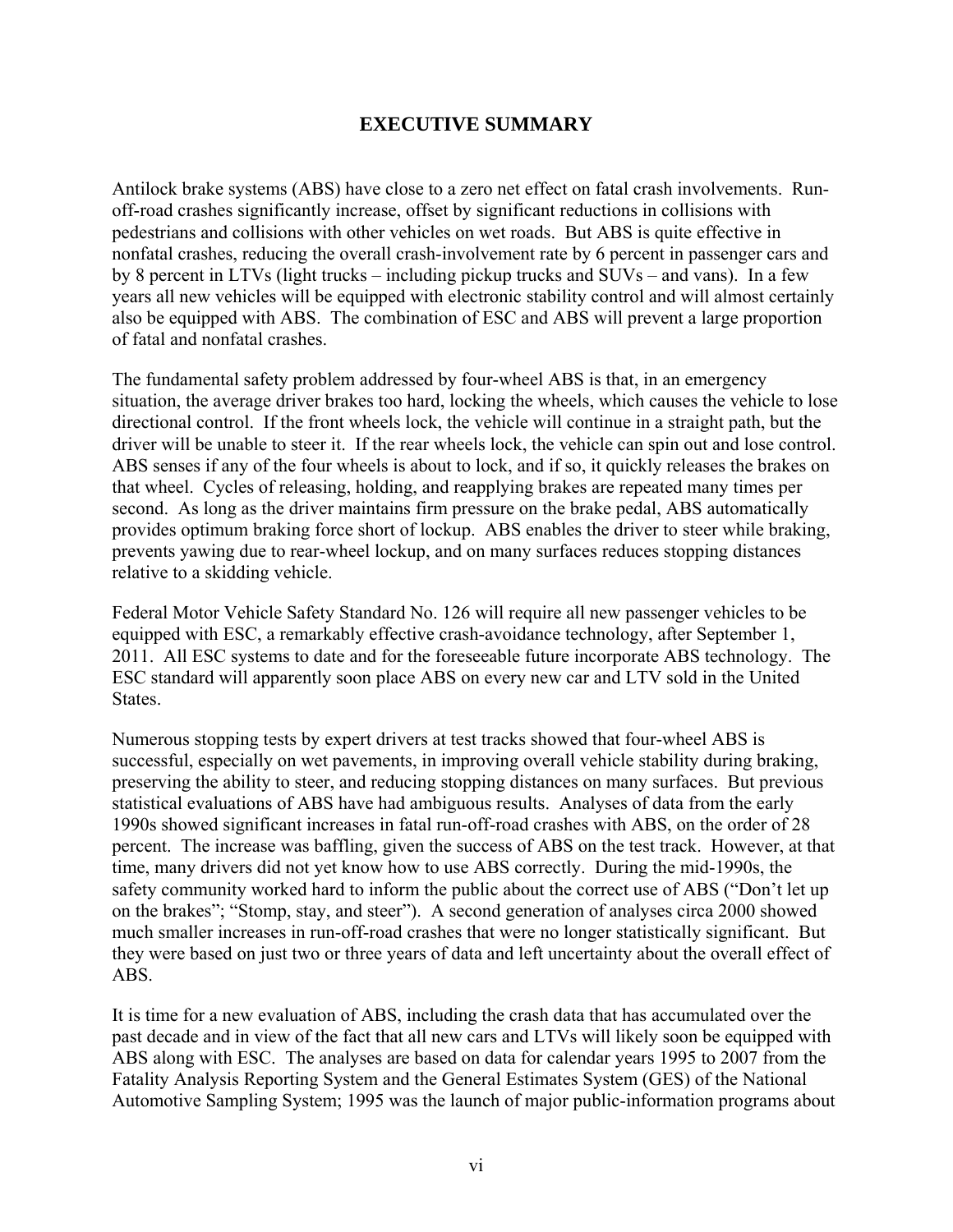ABS. The goal is to estimate the <u>long-term effect of ABS</u>. Data up to 2007 comprises most of the later service life of the makes and models that were originally equipped with ABS. It also allows inclusion of models that received ABS more recently, and even some models that once had standard ABS and subsequently just optional ABS.

The following table displays the principal statistical findings of this evaluation – namely, the estimated percentage reductions in crash involvements for cars or LTVs equipped with fourwheel ABS relative to comparable cars or LTVs not equipped with any ABS. Positive estimates (reductions in crash involvements with ABS) are shown in black, negative estimates in red. Statistically significant estimates (at the one-sided .05 level) are printed bold, and they are shaded light blue if positive, yellow if negative.

#### **ESTIMATED CRASH REDUCTION (%) BY FOUR-WHEEL ABS, 1995-2007**

|                                   |       | <b>All Roads</b>                |        | Wet, Snowy,<br>or Icy Roads |
|-----------------------------------|-------|---------------------------------|--------|-----------------------------|
|                                   | Cars  | <b>LTVs</b>                     | Cars   | <b>LTVs</b>                 |
|                                   |       | <b>FATAL CRASH INVOLVEMENTS</b> |        |                             |
| All fatal involvements            |       |                                 | $\sim$ | - 6                         |
| All run-off-road crashes          |       | $-6$                            |        | $-10$                       |
| Side impacts with fixed objects   | 30    | none                            |        | $-4$                        |
| First-event rollovers             | $-11$ | $-10$                           |        | $-31$                       |
| All other run-off-road crashes    | $-3$  | $-5$                            |        | $-3$                        |
| Pedestrian/bicyclist/animal       | 13    | 14                              | none   | $-14$                       |
| Culpable involvements w other veh | 4     |                                 | 12     | - 6                         |

#### **ALL CRASH INVOLVEMENTS**

| All crash involvements            | n     | ð    | <b>16</b> |           |
|-----------------------------------|-------|------|-----------|-----------|
| All run-off-road crashes          | - 1   | 11   | $-13$     |           |
| Side impacts with fixed objects   | $-20$ | $-9$ | .43       | $-15$     |
| First-event rollovers             |       | 17   | $-12$     | 6         |
| All other run-off-road crashes    |       | 15   | $-3$      | 9         |
| Pedestrian/bicyclist/animal       | $-8$  | 42   | - 8       | $-10^{-}$ |
| Culpable involvements w other veh |       | 20   | 37        | 36        |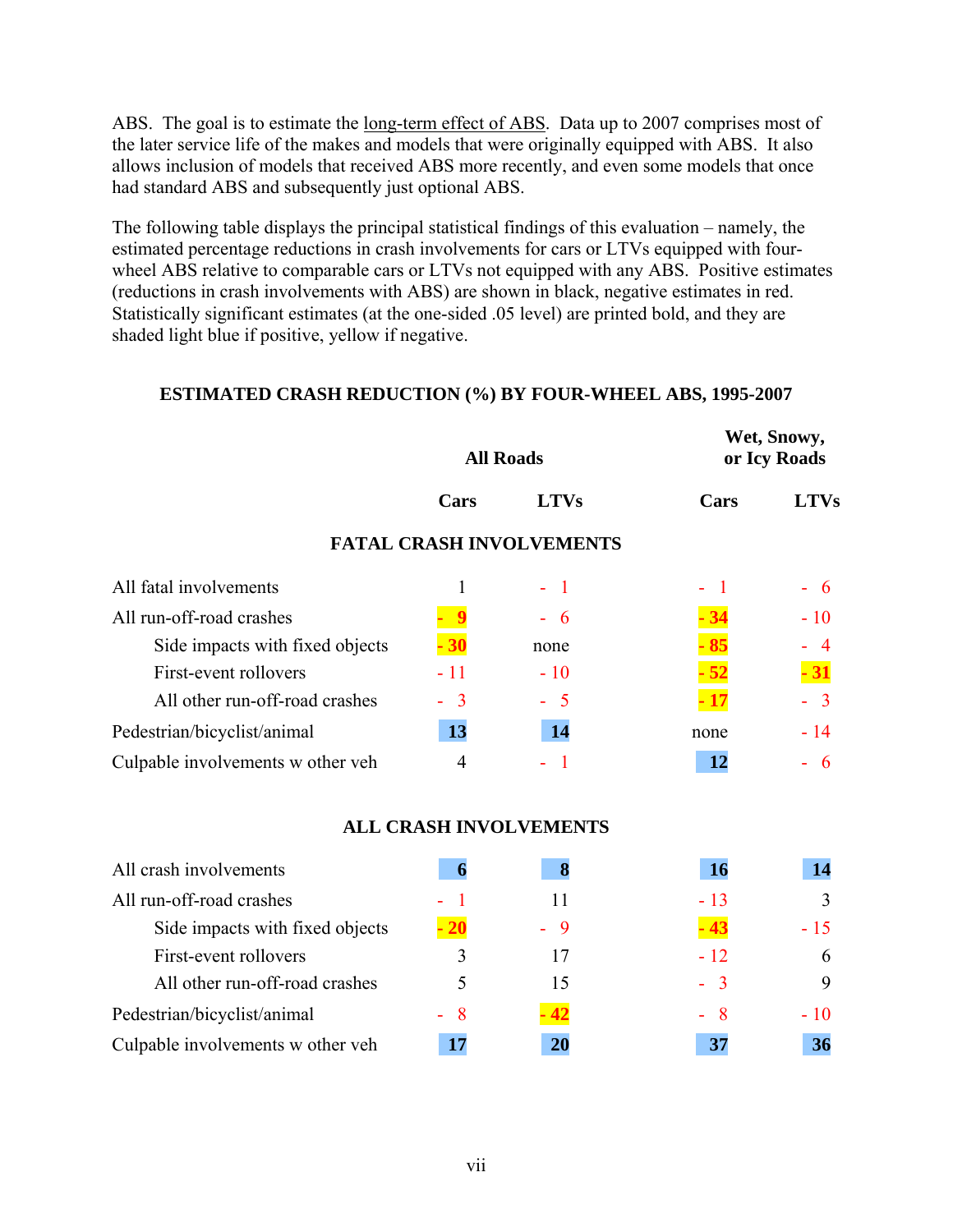- The long-term overall effect of ABS on <u>fatal</u> crash involvements is close to zero in both cars and LTVs. The observed effect in cars is a 1-percent reduction (90% confidence bounds range from a 2% increase to a 4% reduction). The observed effect in LTVs is a 1-percent increase (confidence bounds: -6% to 4%).
- But the overall effect of ABS on all crash involvements, including nonfatal involvements is beneficial and statistically significant in both cars and LTVs. The observed reductions are 6 percent in cars (confidence bounds: 4% to 8%) and 8 percent in LTVs (confidence bounds: 3% to 11%).
- The overall reduction of nonfatal-injury crashes is approximately the same as the reduction of all crashes  $<sup>1</sup>$ </sup>
- Fatal run-off-road crashes increase with ABS by a statistically significant 9 percent in cars (confidence bounds: 3% to 15% increase). The long-term effect is substantially smaller than in the early years of ABS (28% increase), but it is still a significant increase. The observed effect in LTVs is a non-significant 6-percent increase (confidence bounds:  $-16\%$  to 3%).
- On wet, snowy, or icy roads, where ABS is most likely to activate, the increase in fatal run-off-road crashes is a statistically significant 34 percent in passenger cars (confidence bounds: 20% to 50% increase). On these roads, all three types of fatal run-off-road crashes increase significantly for cars and so do fatal rollovers of LTVs.
- On dry roads, the increase in fatal run-off-road crashes is a non-significant 4 percent in passenger cars.
- Side impacts with fixed objects generally increase even more with ABS than other types of run-off-road crashes (except for LTV fatalities). Fatal and nonfatal crashes both increase significantly for passenger cars.
- The statistical analyses continue to show persistent, significant increases in run-off-road crashes with ABS, especially on wet roads. They remain at odds with the impressive performance of ABS on the test track, especially on wet roads. They do not tally with the benefits of ABS observed in other types of crashes. We are still unable to provide a convincing explanation or empirical evidence (other than the crash statistics themselves) for the increase in run-off-road crashes.
- Fatal collisions with pedestrians, bicyclists, or animals decrease significantly, overall, with ABS. The observed reductions are 13 percent in cars (confidence bounds: 5% to 20%) and 14 percent in LTVs (confidence bounds: 3% to 25%). But the observed effects on wet, snowy, or icy roads are not positive.
- Culpable fatal involvements with other vehicles on wet, snowy, or icy roads were reduced by a statistically significant 12 percent in passenger cars (confidence bounds: 3% to 20%).

 $\overline{a}$ <sup>1</sup> Not shown in the table on the preceding page.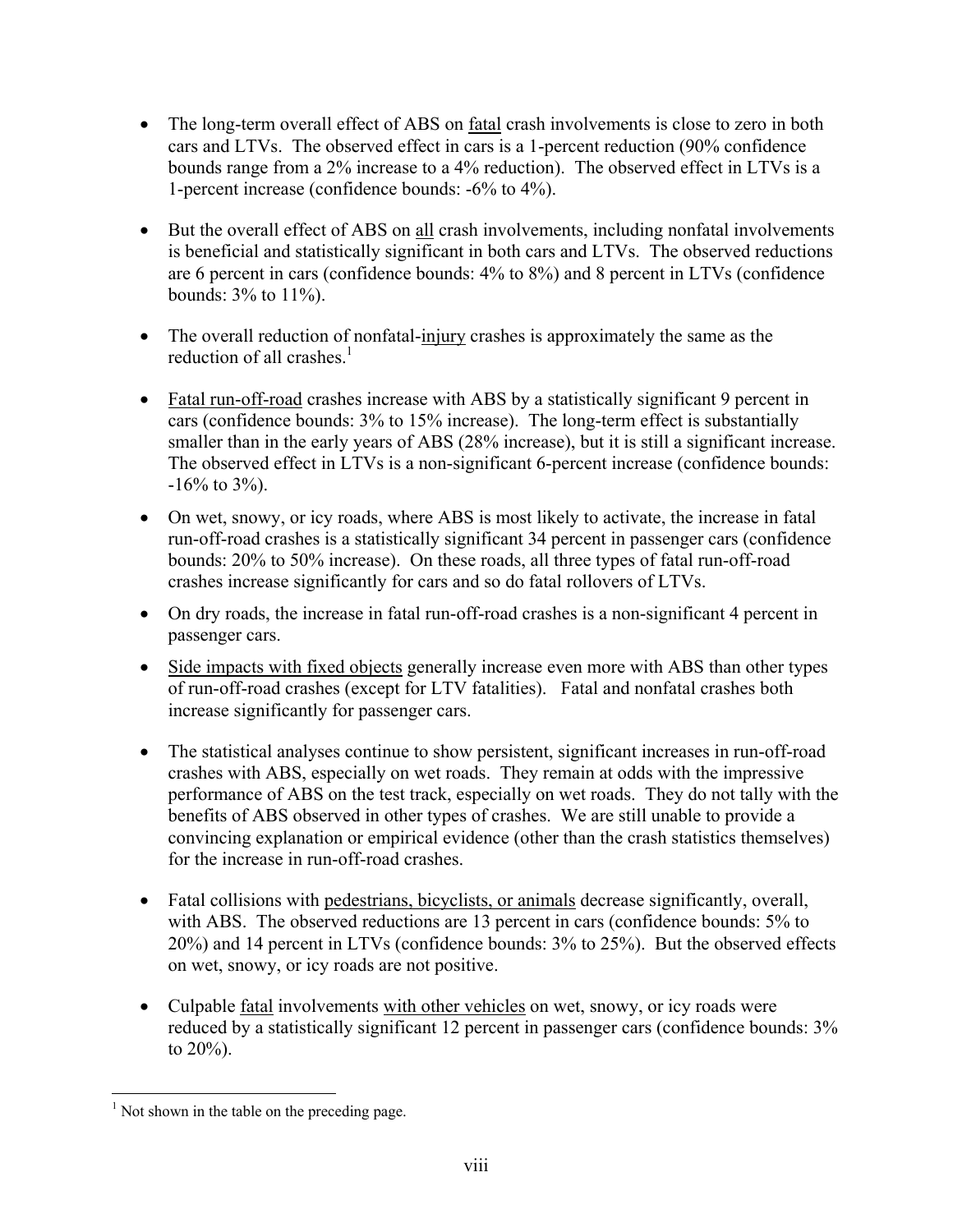- Culpable involvements with other vehicles on all roads decreased significantly in cars and LTVs. The observed reductions are 17 percent in cars (confidence bounds: 13% to 22%) and 20 percent in LTVs (confidence bounds: 12% to 28%).
- The effects on culpable involvements with other vehicles on wet, snowy or icy roads are a remarkable 37 percent reduction in cars (confidence bounds: 29% to 45%) and 36 percent in LTVs (confidence bounds: 24% to 46%). ABS is highly effective here.

Although the preceding analyses show a significant 9-percent increase for ABS on run-off-road crashes of passenger cars, the increase is small relative to the likely benefits of ESC. NHTSA's 2007 evaluation of ESC, based on statistical analyses through calendar year 2004, found a 36 percent reduction in fatal run-off-road crashes. Thus, the combined effect of ESC and ABS is an estimated 30-percent reduction of fatal crashes.<sup>2</sup>

The following table estimates the combined effects of four-wheel ABS and ESC. The estimates for ABS are from this evaluation; the ESC numbers are from NHTSA's 2007 evaluation and estimate the effect on ESC on a vehicle that had previously been equipped with ABS. (A caveat: these are still somewhat early estimates of ESC effectiveness; NHTSA plans follow-up statistical analyses to estimate the long-term effectiveness of ESC.)

- The combined effects are all substantial reductions.
- Negative effects of ABS on run-off-road crashes whatever may be causing them are possibly remedied and in any case dwarfed by the likely benefits of ESC.
- The combined effects on culpable involvements with other vehicles, where ABS is especially effective, are large.

<u>.</u>

<sup>&</sup>lt;sup>2</sup> Dang (2007); 1 - [(1 + .09) x (1 - .36)] = 30% reduction.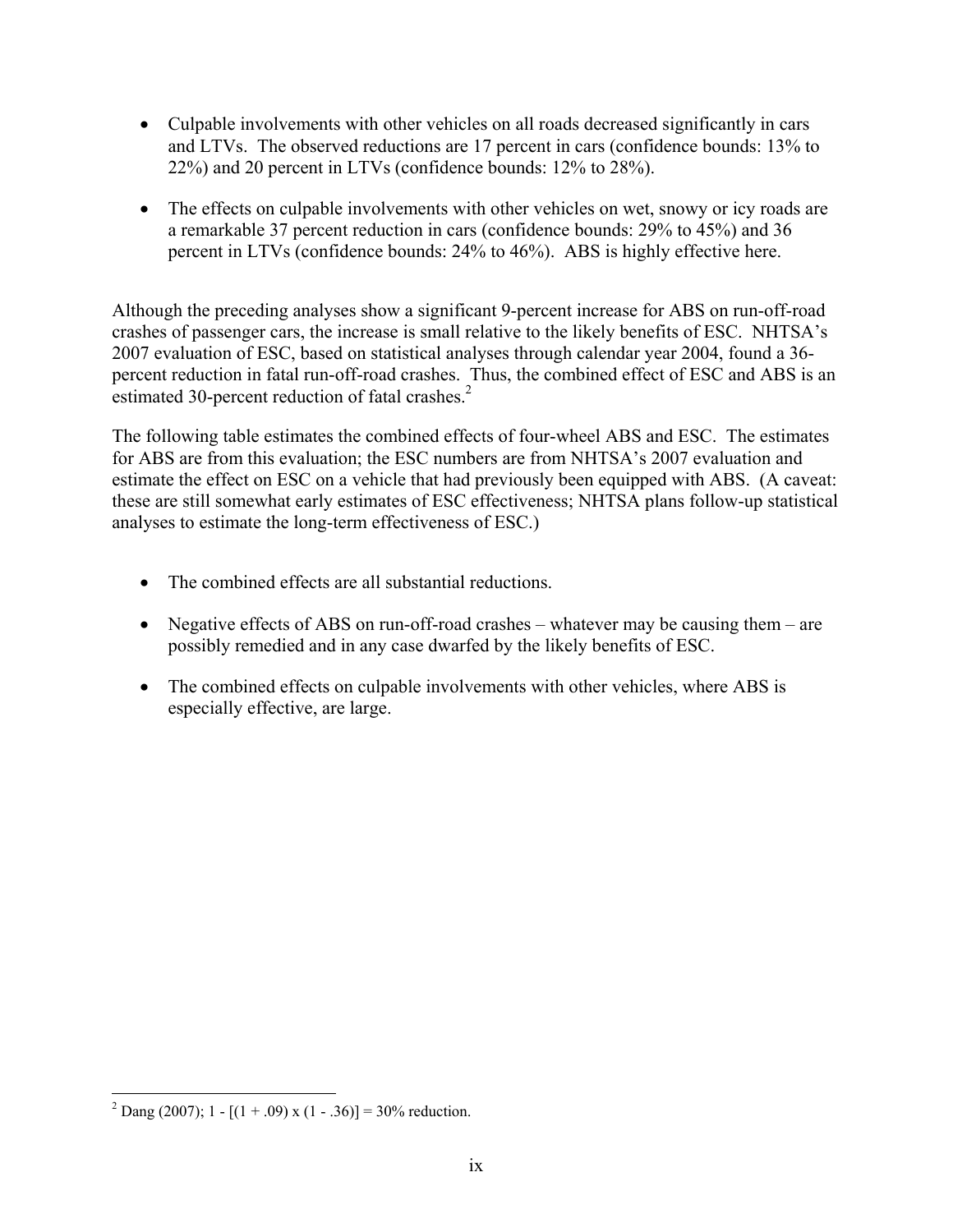# **ESTIMATED CRASH REDUCTION (%) FOR FOUR-WHEEL ABS PLUS ESC**

|                                   | <b>Four-Wheel ABS</b>           | <b>ESC</b> | <b>Combined</b> |
|-----------------------------------|---------------------------------|------------|-----------------|
|                                   | <b>FATAL CRASH INVOLVEMENTS</b> |            |                 |
| Passenger cars                    |                                 |            |                 |
| All fatal involvements            | $\mathbf{1}$                    | 14         | 15              |
| All run-off-road crashes          | $-9$                            | 36         | 30              |
| Culpable involvements w other veh | $\overline{4}$                  | 19         | 22              |
| <b>LTVs</b>                       |                                 |            |                 |
| All fatal involvements            | $-1$                            | 28         | 27              |
| All run-off-road crashes          | $-6$                            | 70         | 68              |
| Culpable involvements w other veh | $-1$                            | 34         | 33              |
|                                   | <b>ALL CRASH INVOLVEMENTS</b>   |            |                 |
| Passenger cars                    |                                 |            |                 |
| All crash involvements            | 6                               | 8          | 14              |
| All run-off-road crashes          | $-1$                            | 45         | 44              |
| Culpable involvements w other veh | 17                              | 13         | 28              |
| <b>LTVs</b>                       |                                 |            |                 |
| All crash involvements            | 8                               | 10         | 17              |
| All run-off-road crashes          | 11                              | 72         | 75              |
| Culpable involvements w other veh | 20                              | 16         | 3               |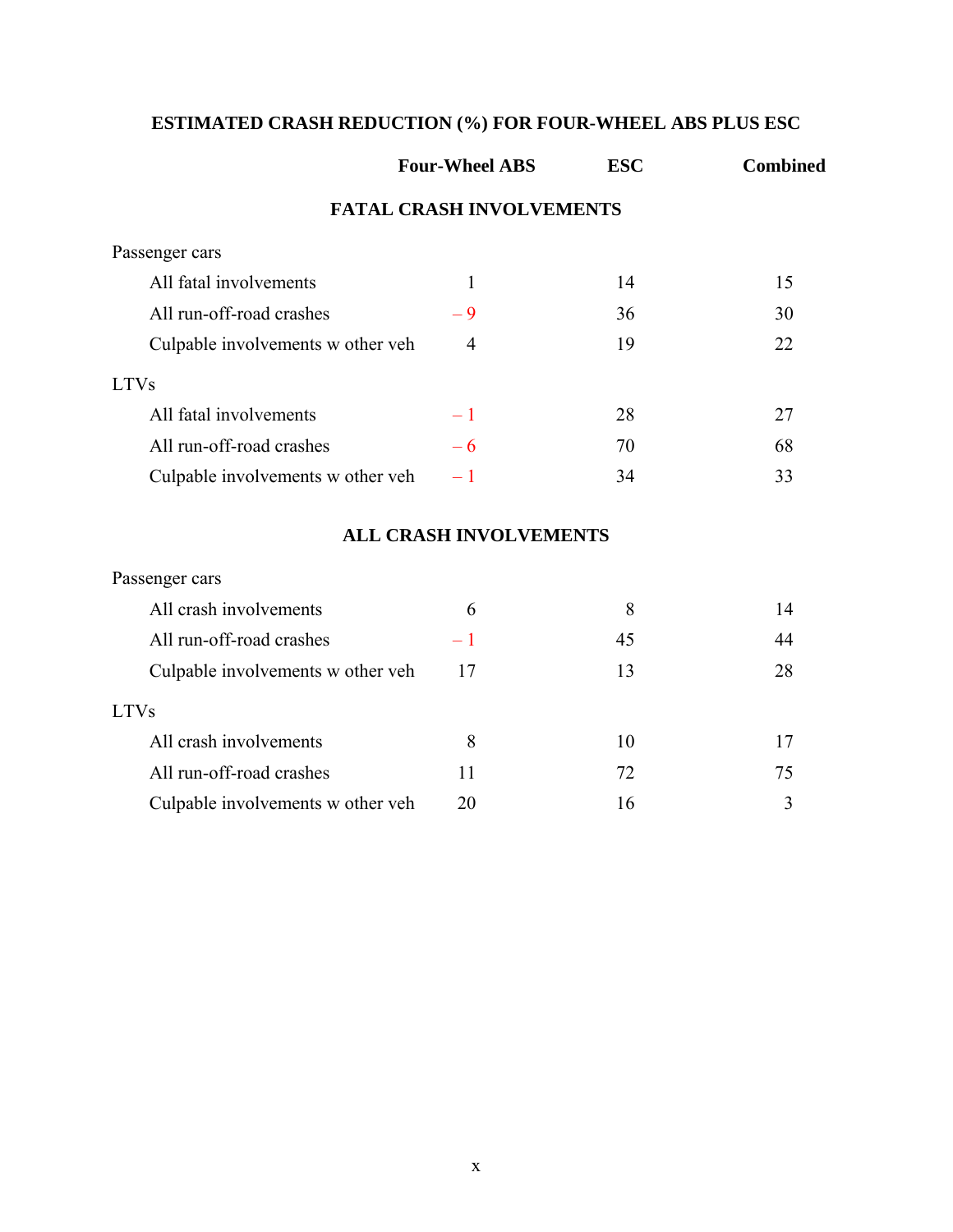# **CHAPTER 1**

## <span id="page-12-0"></span>**HISTORY OF ABS AND PREVIOUS EFFECTIVENESS FINDINGS**

## **1.1 Rationale for ABS**

The fundamental safety problem addressed by antilock braking systems is that few drivers are able to modulate pressure on the brake pedal optimally in a sudden emergency situation or on an unexpectedly slippery surface. The average driver will either brake timidly, lengthening stopping distance, or brake too hard, locking the wheels. If excess pedal pressure locks only the front wheels, the vehicle will continue in a straight path, but the driver will be unable to steer it and avoid obstacles. If it locks the rear wheels, the vehicle can spin out and lose control.

Four-wheel ABS senses if any of the four wheels is about to lock, and if so, it quickly releases the brakes on that wheel and lets it start rolling again. Cycles of releasing, holding and reapplying brakes are repeated many times per second. As long as the driver maintains firm pressure on the brake pedal, ABS will automatically modulate the pressure at the wheels at a level close to the optimum braking force short of lockup. ABS will enable the driver to steer while braking, prevent yawing due to rear-wheel lockup, and on many surfaces reduce stopping distances relative to a skidding vehicle.<sup>3</sup>

Light trucks and vans – including pickup trucks, sport utility vehicles, minivans, and full-size vans with a GVWR less than 10,000 pounds – are especially prone to rear-wheel lockup when they are not heavily loaded, and especially crash-prone once they yaw out of control. Many LTVs, including all domestic pickup trucks, were equipped with rear-wheel-only ABS for several model years before they received four-wheel ABS. This system senses if any of the rear wheels is about to lock and if so, it quickly releases the brakes on that wheel and lets it start rolling again. Rear-wheel ABS, however, does not prevent front-wheel lockup or assure steering control during braking. If the front wheels lock while the rear wheels turn, the truck will usually just slow down in a straight line, without yawing.

The preceding are good reasons why drivers might want ABS on their vehicles. But now a compelling rationale has developed for equipping all new vehicles with ABS. Federal Motor Vehicle Safety Standard No. 126 will require all new passenger vehicles to be equipped with electronic stability control after September 1, 2011. ESC is a remarkably effective crashavoidance technology.<sup>4</sup> However, all ESC systems to date and for the foreseeable future incorporate ABS technology. The ESC standard will apparently soon place ABS on every new car and LTV sold in the United States.

 $\overline{a}$ 

<sup>&</sup>lt;sup>3</sup> Kahane, C. J. (2004). *Lives Saved by the Federal Motor Vehicle Safety Standards and Other Vehicle Safety Technologies, 1960-2002*, NHTSA Technical Report. DOT HS 809 833, pp. 25-31. Washington, DC: National Highway Traffic Safety Administration.

 $4$  Dang (2007).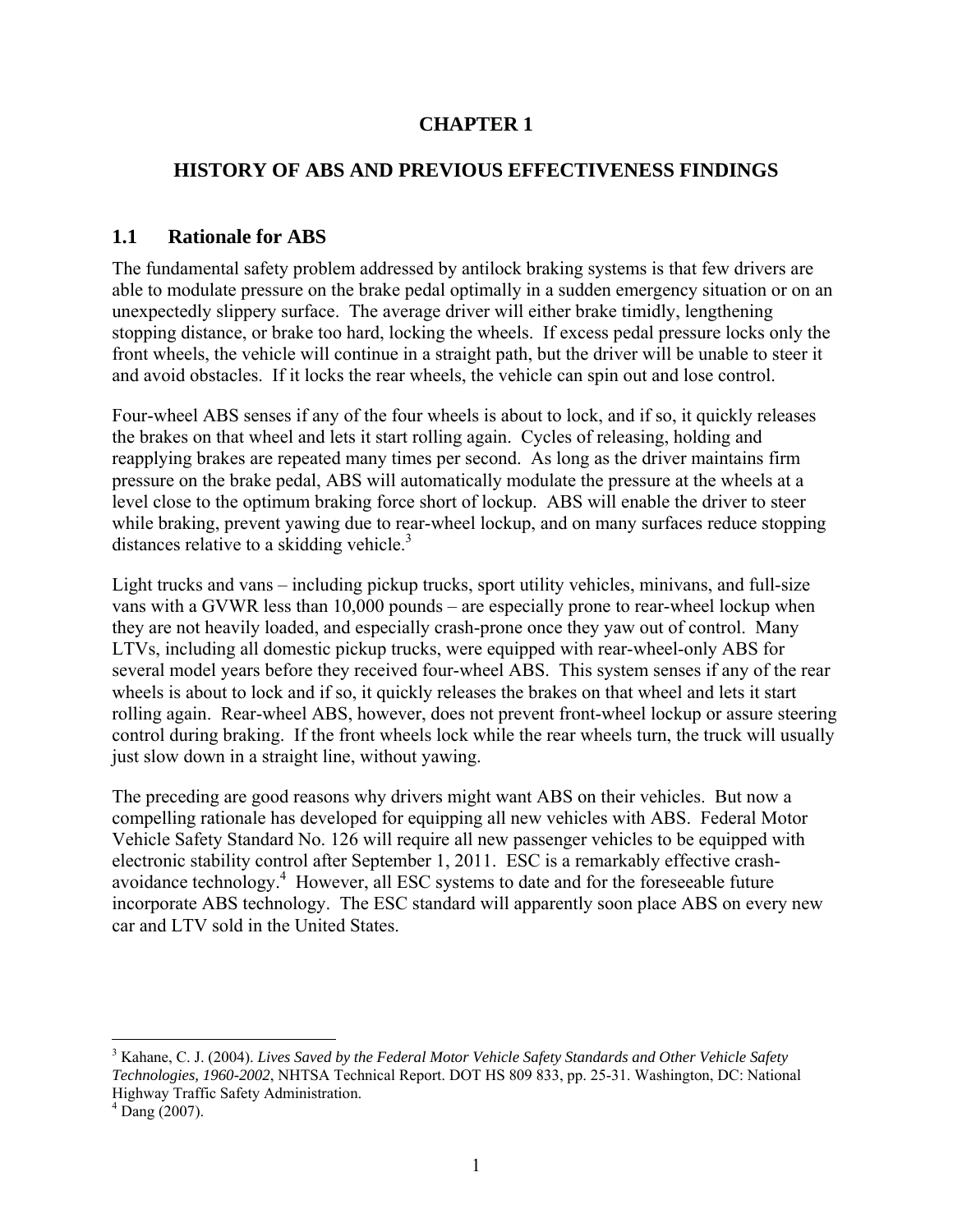## **1.2 Stopping-test findings**

1

NHTSA carried out two extensive series of stopping tests at its East Liberty, Ohio, facility between 1988 and 1991. The agency tested 14 vehicles with four-wheel ABS (12 cars and 2 LTVs) and 3 pickup trucks with rear-wheel ABS.<sup>5</sup> The tests included a variety of road surfaces, straight-line stops at various speeds, and maneuvers requiring steering plus braking. Each vehicle was tested with the ABS enabled and disabled and with the vehicle empty and fully loaded. The road surfaces included dry concrete, three types of wet asphalt or concrete (different levels of smoothness), two slippery surfaces (wet Jennite and wet epoxy), and gravel. Wet Jennite (roadway sealant) has a much lower sliding than rolling coefficient of friction, making it likely to show an exceptional improvement in stopping distance with ABS. Wet epoxy has coefficients of friction similar to ice, although it is not intended as a surrogate for ice: unlike wet Jennite, the sliding coefficient of friction is only slightly lower than the peak-friction coefficient. The objectives of the tests were to study the effect of ABS on general directional stability, vehicle response to steering input, and stopping distances.

Table 1-1 shows that four-wheel ABS maintained excellent directional stability during straightline stops on homogeneous surfaces.

|                               |                             | <b>Number of Tests, by Angle of Yaw</b> |                   |             |                |
|-------------------------------|-----------------------------|-----------------------------------------|-------------------|-------------|----------------|
| <b>Road</b><br><b>Surface</b> | <b>ABS</b><br><b>Status</b> | No Yaw                                  | $\leq 10^{\circ}$ | $10 - 45$ ° | $> 45^{\circ}$ |
| Dry concrete                  | Enabled                     | 46                                      |                   |             |                |
|                               | Disabled                    | 40                                      | 6                 |             |                |
| Wet asphalt/concrete          | Enabled                     | 276                                     |                   |             |                |
|                               | Disabled                    | 170                                     | 99                | 7           |                |
| Wet Jennite                   | Enabled                     | 88                                      |                   |             |                |
|                               | Disabled                    | 16                                      | 37                | 24          | 11             |
| Wet epoxy                     | Enabled                     | 42                                      |                   |             |                |
|                               | Disabled                    | 10                                      | 22                | 5           | 5              |
| Gravel                        | Enabled                     | 42                                      |                   |             |                |
|                               | Disabled                    | 17                                      | 21                | 3           |                |

## TABLE 1-1: EFFECT OF **FOUR-WHEEL** ABS ON VEHICLE YAWING IN STRAIGHT-LINE SPIKE STOPS, BY TYPE OF ROAD SURFACE

 Report. DOT HS 807 813. Washington, DC: National Highway Traffic Safety Administration; Arehart, C., 5 Hiltner, E., Arehart, C., & Radlinski, R. (1991). *Light Vehicle ABS Performance Evaluation*. NHTSA Technical Radlinski, R., & Hiltner, E. (1991). *Light Vehicle ABS Performance Evaluation – Phase II*, NHTSA Technical Report. DOT HS 807 924. Washington, DC: National Highway Traffic Safety Administration; Kahane, C. J. (1993). *Preliminary Evaluation of the Effectiveness of Rear-Wheel Antilock Brake Systems for Light Trucks*, pp. 9-14. NHTSA Docket No. 70-27-GR-026. Washington, DC: National Highway Traffic Safety Administration.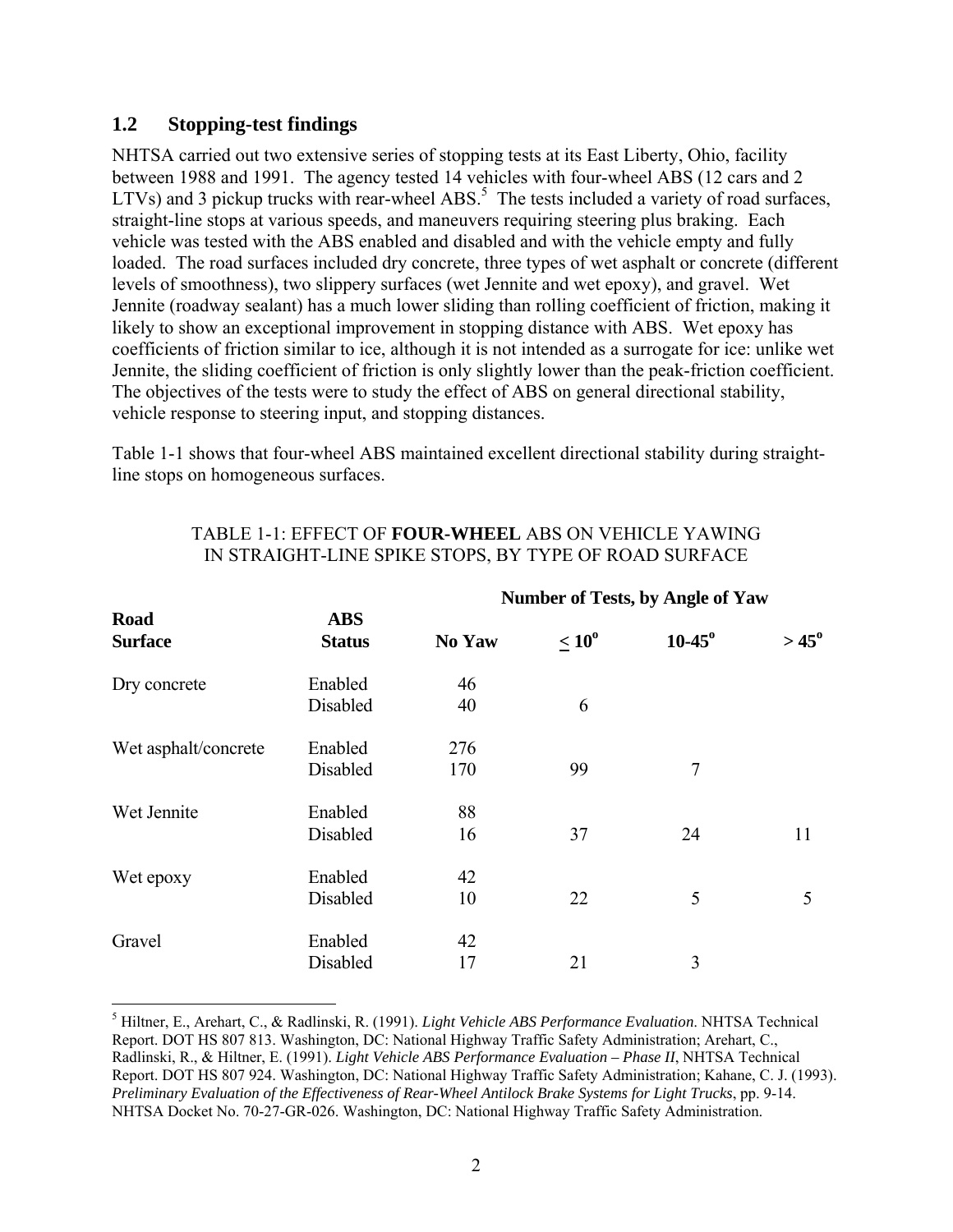In a total of 494 tests, on different road surfaces, with ABS enabled, there was not a single case of yawing. With ABS disabled, some of the vehicles yawed on every surface. There was more yawing on the slippery surfaces. On dry concrete, only 6 of 46 tests with ABS disabled involved yawing, and always less than 10 degrees. On wet Jennite, 72 of 88 tests resulted in yawing, 11 of them more than 45 degrees.

Table 1-2 shows that rear-wheel ABS substantially, but not completely, reduced the yaw of pickup trucks. Even with the rear wheels rolling, front-wheel lockup can lead to moderate amounts of yaw. With the ABS enabled, the amount of yaw was always less than 10 degrees on wet asphalt/concrete and less than 45 degrees on wet Jennite, while there was yawing in excess of 45 degrees on both surfaces with the ABS disabled. On dry concrete and gravel, however, the tests did not show an advantage for rear-wheel ABS.

|                        |                             | $1$ annote of Tests, by Tingle of Taw |                   |                |                |
|------------------------|-----------------------------|---------------------------------------|-------------------|----------------|----------------|
| Road<br><b>Surface</b> | <b>ABS</b><br><b>Status</b> | No Yaw                                | $\leq 10^{\circ}$ | $10 - 45$ °    | $> 45^{\circ}$ |
| Dry concrete           | Enabled<br>Disabled         | 12<br>12                              |                   |                |                |
| Wet asphalt/concrete   | Enabled<br>Disabled         | 57<br>39                              | 15<br>26          | $\overline{2}$ | 5              |
| Wet Jennite            | Enabled<br>Disabled         | $\boldsymbol{0}$                      | 17<br>11          | 6<br>10        | 3              |
| Wet epoxy              | Enabled<br>Disabled         | 1<br>$\overline{0}$                   | 5<br>6            |                |                |
| Gravel                 | Enabled<br>Disabled         | 5<br>6                                | 7<br>6            |                |                |

## TABLE 1-2: EFFECT OF **REAR-WHEEL** ABS ON VEHICLE YAWING IN STRAIGHT-LINE SPIKE STOPS, BY TYPE OF ROAD SURFACE

 **Number of Tests, by Angle of Yaw** 

NHTSA also tested stops on heterogeneous surfaces that were more slippery under one side of the vehicle than the other (so-called "split-mu" surfaces) – e.g., wet epoxy under the left wheels and wet concrete under the right wheels. They resemble a roadway with slippery patches. Fourwheel and rear-wheel ABS were both highly effective in preventing or minimizing yaw in panic stops, whereas the yaw was often 180 degrees or more when the systems were disabled.

For a test of combined braking and steering, the vehicles with four-wheel ABS were subjected to emergency stops in a curve or lane-change maneuver on wet asphalt or Jennite. In all cases, the vehicles successfully negotiated the maneuvers during panic braking with the ABS enabled.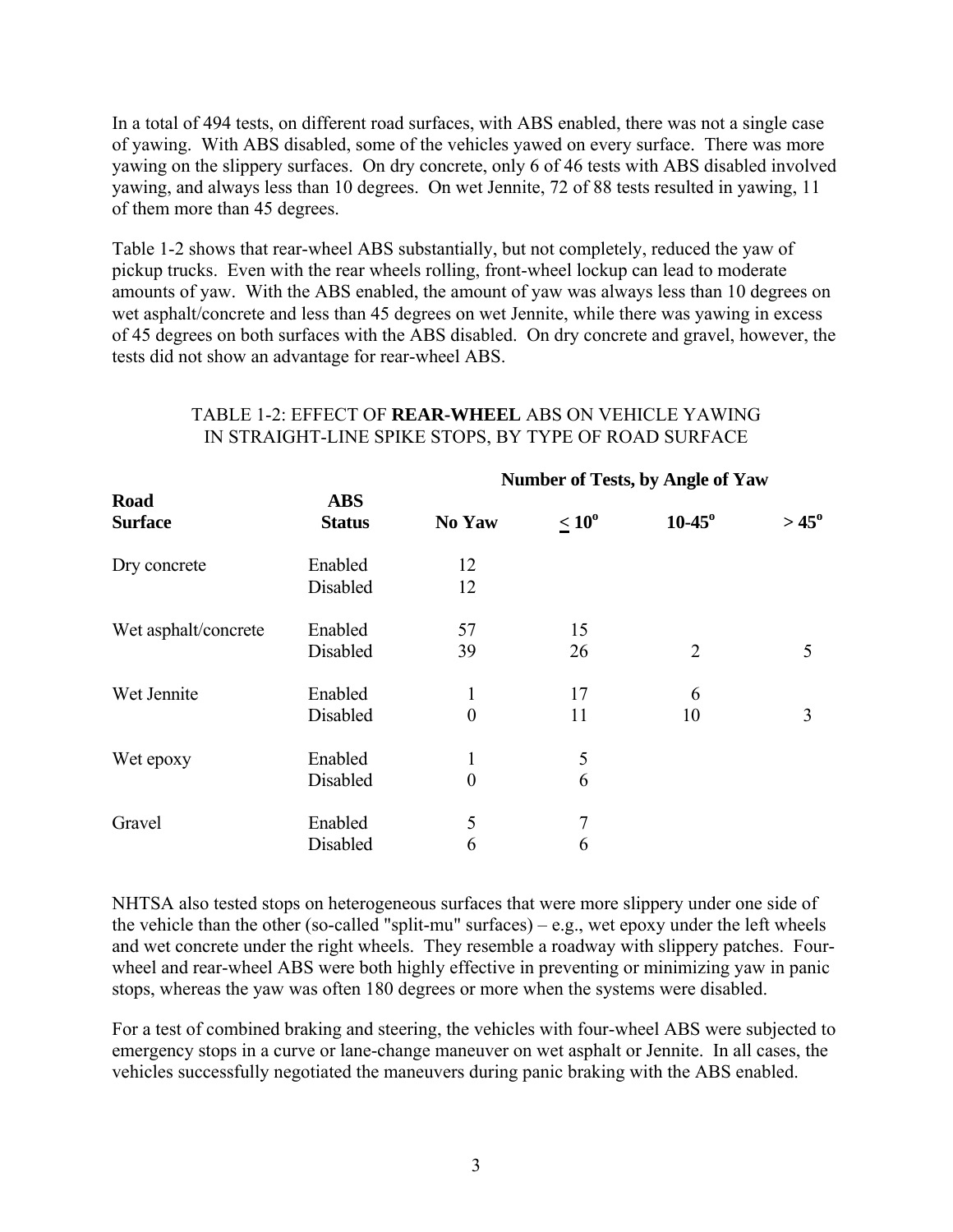Vehicles with rear-wheel ABS experienced front-wheel lockup during panic braking and could not be steered around the curve or to another lane.

The effect on stopping distance in straight-line panic stops is not uniformly beneficial for fourwheel ABS and, in fact, somewhat negative for rear-wheel ABS. Table 1-3 shows the median percentage reduction of stopping distance, by road surface type, for a test with ABS enabled relative to the corresponding test with ABS disabled. Four-wheel ABS reduced stopping distances by only 5 percent on dry concrete, but had a substantially larger effect on wet asphalt or concrete (14 percent on the average). Because wet Jennite has a much higher rolling resistance than sliding resistance, the reduction in stopping distance for ABS is 43 percent. Jennite is not extensively used to pave real highways, but there are certain conditions where actual pavements can approach the characteristics of Jennite (wet, highly worn, dirty and/or oily). The much smaller reduction on wet epoxy (10%) suggests that the exceptional result on Jennite is due to the characteristics of that material and is not true for all slippery materials (e.g., ice). Finally, four-wheel ABS lengthens stopping distances on gravel by 28 percent: A car with the wheels locked causes gravel to build up in front of the wheels, resulting in a plowing effect that slows the vehicle quicker than ABS (although steering control is lost and the car may yaw). Surfaces with other loose material, such as snow, would have a similar effect.

## TABLE 1-3: EFFECT OF ABS ON STOPPING DISTANCE IN STRAIGHT-LINE SPIKE STOPS, BY TYPE OF ROAD SURFACE

#### Median Percent Reduction of Stopping Distance ABS Enabled Versus ABS Disabled

| Road Surface         | Four-Wheel ABS | Rear-Wheel ABS |
|----------------------|----------------|----------------|
| Dry concrete         | 5              | $-6$           |
| Wet asphalt/concrete | 14             | $-6$           |
| Wet Jennite          | 43             | 7              |
| Wet epoxy            | 10             | $-12$          |
| Gravel               | $-28$          | $-18$          |

Rear-wheel ABS lengthens stopping distances on all surfaces except wet Jennite; the increase is 6 percent on dry or wet concrete/asphalt. In general, a truck with four wheels sliding stops a little sooner than a truck with the front wheels sliding and the rear wheels rolling. However, keeping the rear wheels rolling greatly improves directional stability.

In summary, NHTSA's tests show that four-wheel ABS is effective, especially on wet pavements, in improving overall vehicle stability during braking, preserving the ability to steer, and reducing stopping distances. Rear-wheel ABS, on the other hand, did not reduce stopping distance or preserve steering control during braking; benefits were limited to improved directional stability.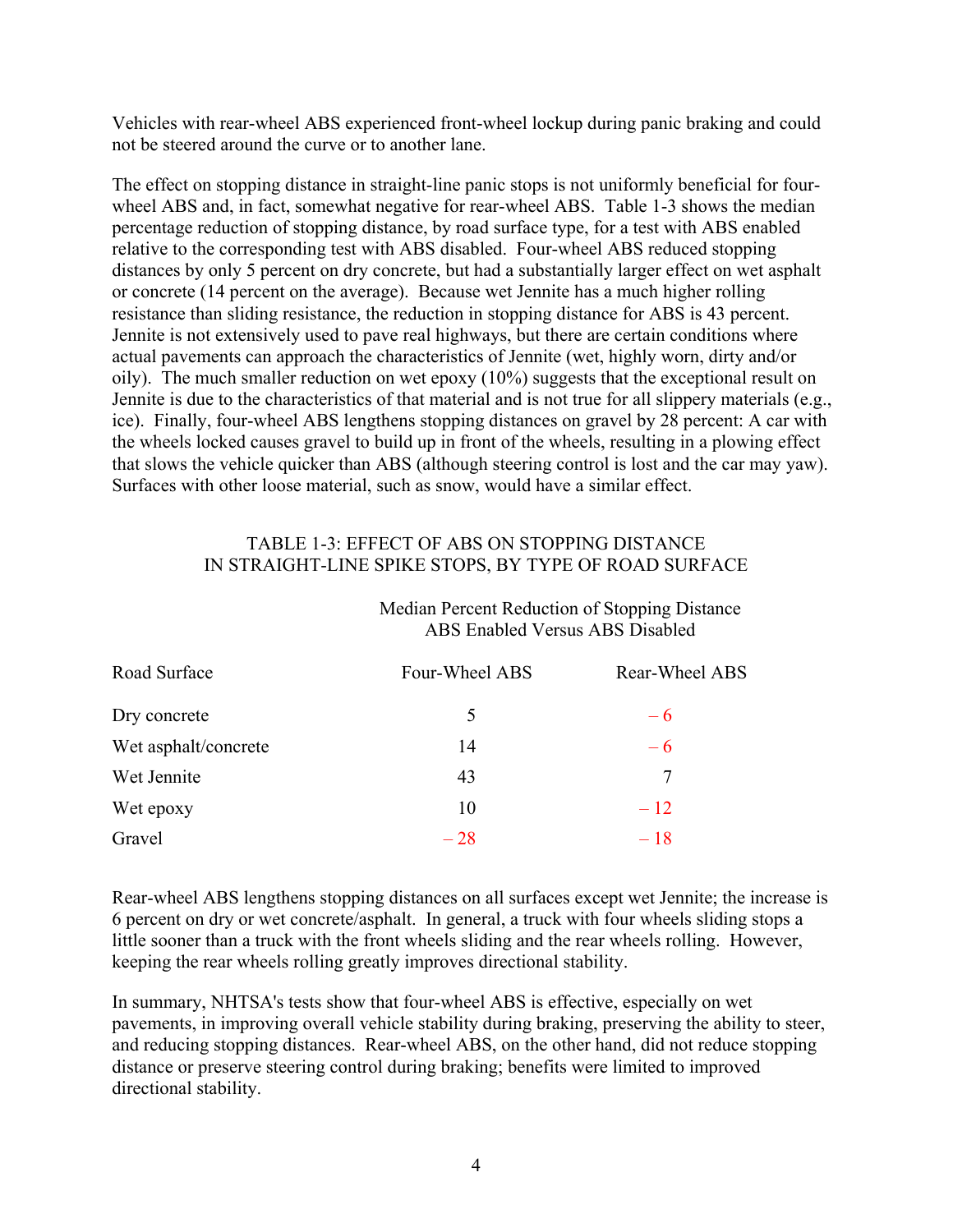<span id="page-16-0"></span>Nevertheless, the test results do not take into account phenomena that may limit the utility of ABS in actual crashes. The tests were performed by expert drivers who knew they had to apply firm pressure on the brakes in combination with relatively delicate evasive steering. The average driver in a panic situation might have difficulty combining firm braking with delicate steering, and might be too timid with the pedal or too bold with the steering wheel. The stopping tests also did not include maneuvers where vehicles were sliding even before the brakes were applied.

# **1.3 Market and regulatory history**

1

cars have been equipped with ABS each model year.<sup>6</sup> Modern four-wheel ABS was first offered as standard equipment in 1985 on some lines of BMW, Lincoln and Mercedes and in 1986 on Chevrolet Corvette. Consumers liked the technology. Availability of ABS increased gradually from 1987 to 1990 and dramatically in 1991 and 1992, when it became standard on the majority of GM cars. By the mid-1990s, ABS was standard or a popular option on a wide variety of cars comprising the principal manufacturers. Figure 1-1 shows that from 1994 onwards at least 55 percent of new passenger





In general, ABS has usually been standard on the larger and the more expensive cars, optional and not too frequently sold on small economy cars, and standard or a popular option on the midsize cars with high sales. Market share dropped from 1999 to 2003 as several makes and models

<sup>6</sup>*Ward's Automotive Yearbooks, 1987-2008*. Detroit: Ward's Communications; tables of factory-installed equipment on vehicles of the preceding model year.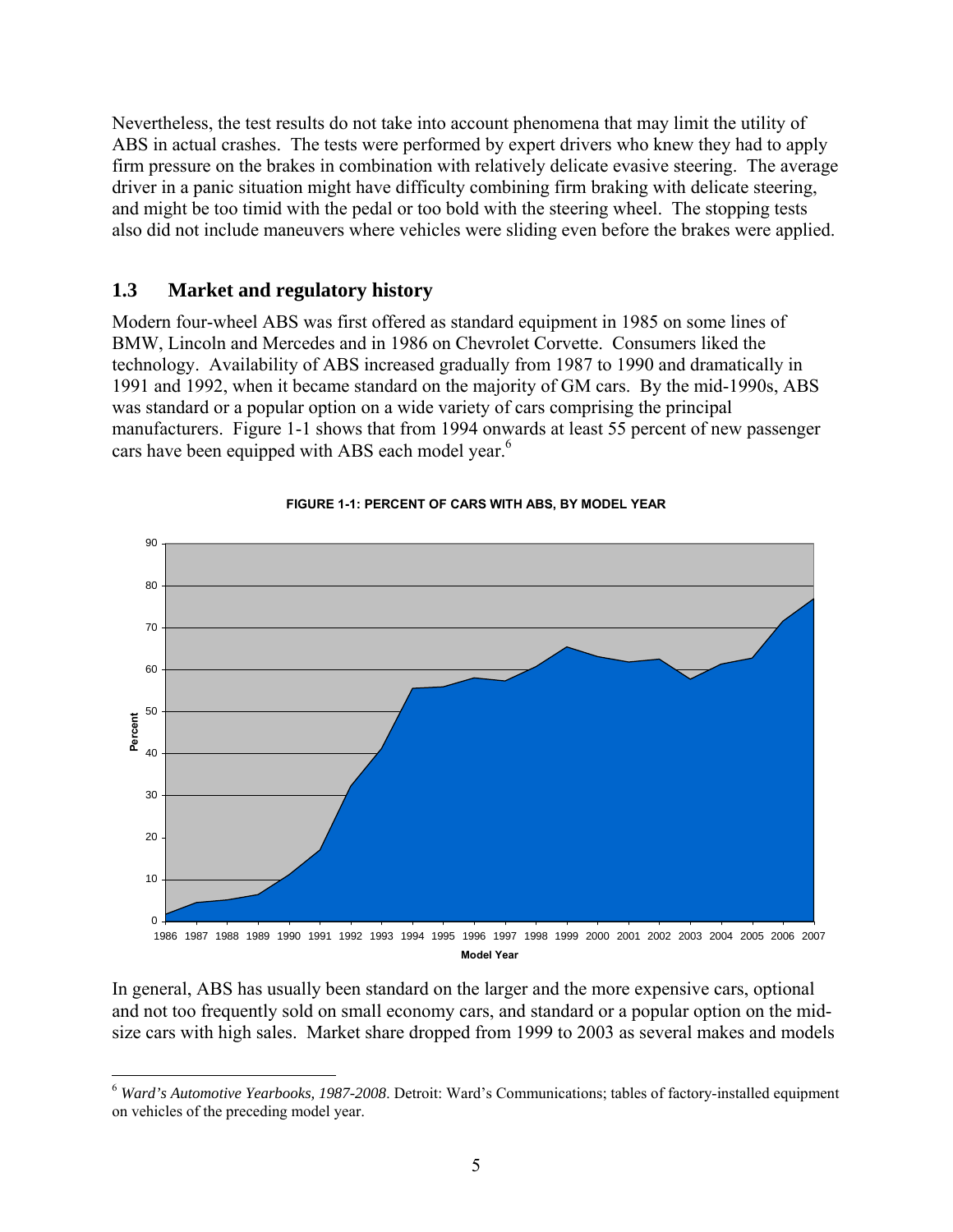dropped standard ABS and made it optional, but rebounded after 2005 as other models with high sales made ABS standard after their latest redesign.

Rear-wheel ABS first appeared as standard equipment in 1987 Ford F-Series pickup trucks, Bronco, and Bronco II. By 1988 to 1990, it was standard in most domestic pickup trucks and SUVs as well as many vans. Four-wheel ABS installations for LTVs began in 1989 on some Chevrolet Astro and GMC Safari minivans, Jeep Cherokee, and Jeep Wagoneer. Figure 1-2 shows that from 1995 onwards, 90 percent of new LTVs were equipped with either rear-wheel (pink region) or four-wheel (blue region) ABS. However, during model years 1992 to 2002, four-wheel systems rapidly superseded rear-wheel ABS. By 2004, only four-wheel ABS was available on new vehicles.





1986 1987 1988 1989 1990 1991 1992 1993 1994 1995 1996 1997 1998 1999 2000 2001 2002 2003 2004 2005 2006 2007 **Model Year** 

technologies.<sup>8</sup> ABS has not to date been explicitly required for passenger vehicles with GVWR less than 10,000 pounds. But there was some movement in that direction in the early 1990s, obviously spurred by the outstanding performance of ABS on the test track. The Intermodal Surface Transportation Efficiency Act of 1991, Section 2507 instructed NHTSA to initiate rulemaking, by December 31, 1993, to consider the need for additional brake-performance standards for light vehicles, including ABS.<sup>7</sup> The agency published an Advance Notice of Proposed Rulemaking on January 4, 1994, asking for information about the effectiveness and potential benefits of ABS

 $\overline{a}$ 

<sup>7</sup> Public Law 102-240, December 18, 1991.

 <sup>8</sup>*Federal Register* 59 (January 4, 1994): 281.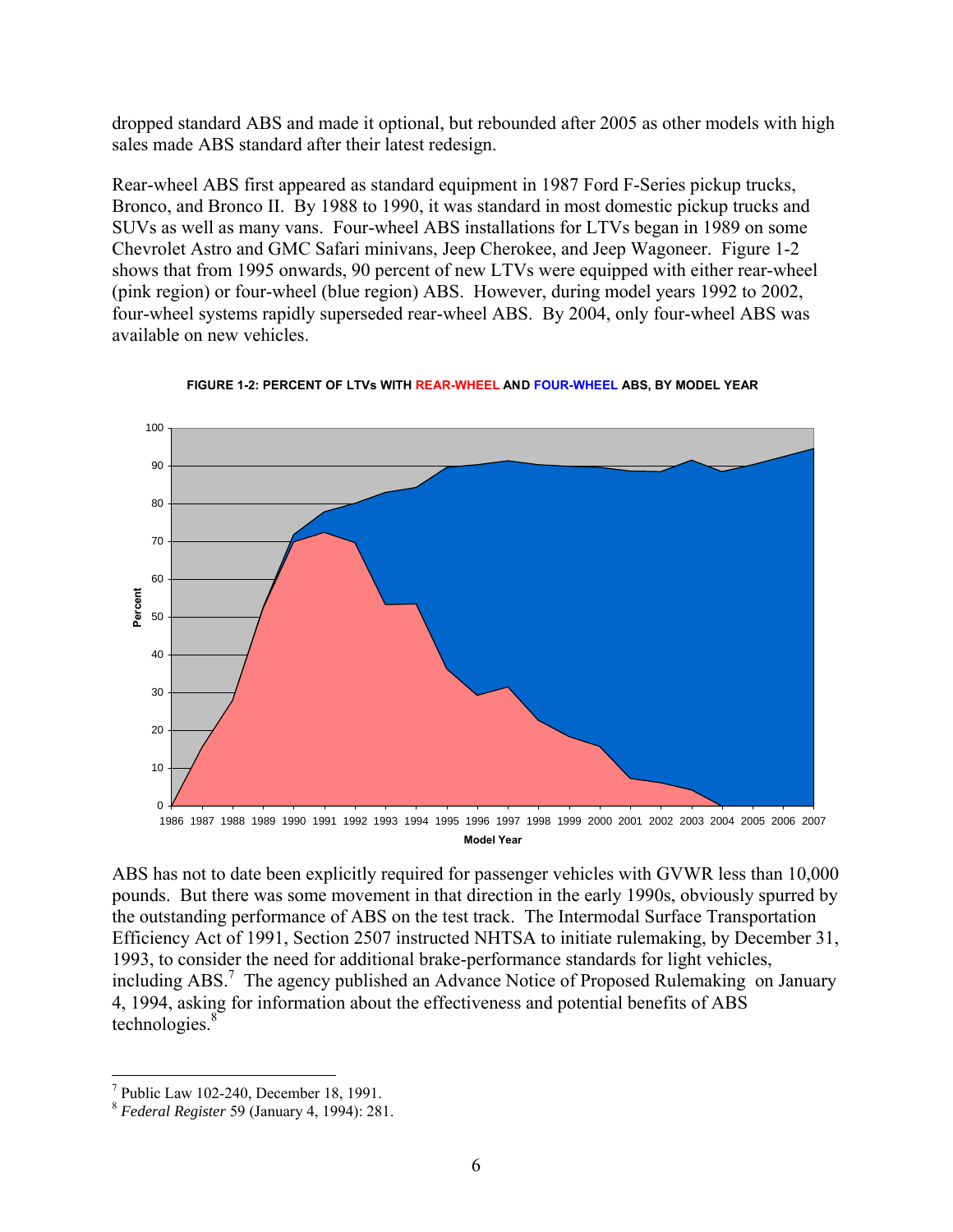<span id="page-18-0"></span>By 1994, production vehicles with rear-wheel and four-wheel ABS had accumulated enough onthe-road experience for preliminary statistical evaluations to see if the effect of ABS on actual crashes matched the promise it showed on the test track. These studies, which will be discussed in the next section, failed to show significant net benefits for ABS. Based on these analyses, as well as other responses to the 1994 ANPRM, NHTSA issued a second ANPRM on July 12, 1996, deferring indefinitely any ABS requirement for light vehicles.<sup>9</sup>

# **1.4 Initial effectiveness analyses**

Because rear-wheel ABS for LTVs began to appear in large numbers several years before fourwheel ABS for cars or LTVs, the first statistical analysis was NHTSA's December 1993 evaluation of rear-wheel ABS.<sup>10</sup> The basic approach in this study, as well as most of the others, is to compare the ratio of response-group to control-group crashes in vehicles with ABS to the corresponding ratio in vehicles without ABS. The response groups comprise types of crash involvements that ABS might prevent if it improves directional stability, steering control, or stopping distance (or increase if it worsens any of these): run-off-road crashes, involvements as the frontally impacting vehicle in collisions with other vehicles, and collisions with pedestrians. The control group consists of crash involvements that are unaffected by ABS, such as being hit while standing still.

Because rear-wheel ABS has little effect on steering control and perhaps even a negative effect on stopping distance, the most likely expected benefit would be a reduction in run-off-road crashes, such as rollovers and collisions with fixed objects. Indeed, analyses of crash data from Florida, Michigan, and Pennsylvania showed statistically significant reductions of nonfatal rollovers averaging 30 percent and side impacts with fixed objects averaging 20 percent.<sup>11</sup> There was little or no effect on nonfatal involvements in collisions with other vehicles.<sup>12</sup>

However, corresponding analyses of FARS data did not show reductions of fatal run-off-road crashes.13 FARS analyses of fatal involvements in multi-vehicle collisions showed a mix of zero and negative effectiveness.<sup>14</sup> Pedestrian crashes were the only type with a significant fatality reduction, on the order of 10 percent, but it was not clear why rear-wheel ABS should be effective there. $15$ 

NHTSA issued a second FARS analysis of rear-wheel ABS in 1995, based on logistic regressions rather than contingency table analyses, the method of the previous study.<sup>16</sup> This report associated rear-wheel ABS with a statistically significant increase of fatal involvements as the striking vehicle in a multi-vehicle collision. It did not find a reduction of fatal run-off-road

1

<sup>&</sup>lt;sup>9</sup> *Federal Register* 61 (July 12, 1996): 36698.<br><sup>10</sup> Kahane (1993).<br><sup>11</sup> *Ibid.*, pp. 19-44 and 108.

<sup>&</sup>lt;sup>12</sup> *Ibid.*, pp. 100-109.<br><sup>13</sup> *Ibid.*, pp. 42-49 and 100-109.<br><sup>14</sup> *Ibid.*, pp. 78-85.

<sup>&</sup>lt;sup>15</sup> *Ibid.*, pp. 93-99 and 108.<br><sup>16</sup> Hertz, E., Hilton, J., & Johnson, D. M. (1995a). *An Analysis of the Crash Experience of Light Trucks Equipped with Antilock Braking Systems*. NHTSA Technical Report. DOT HS 808 278. Washington, DC: National Highway Traffic Safety Administration.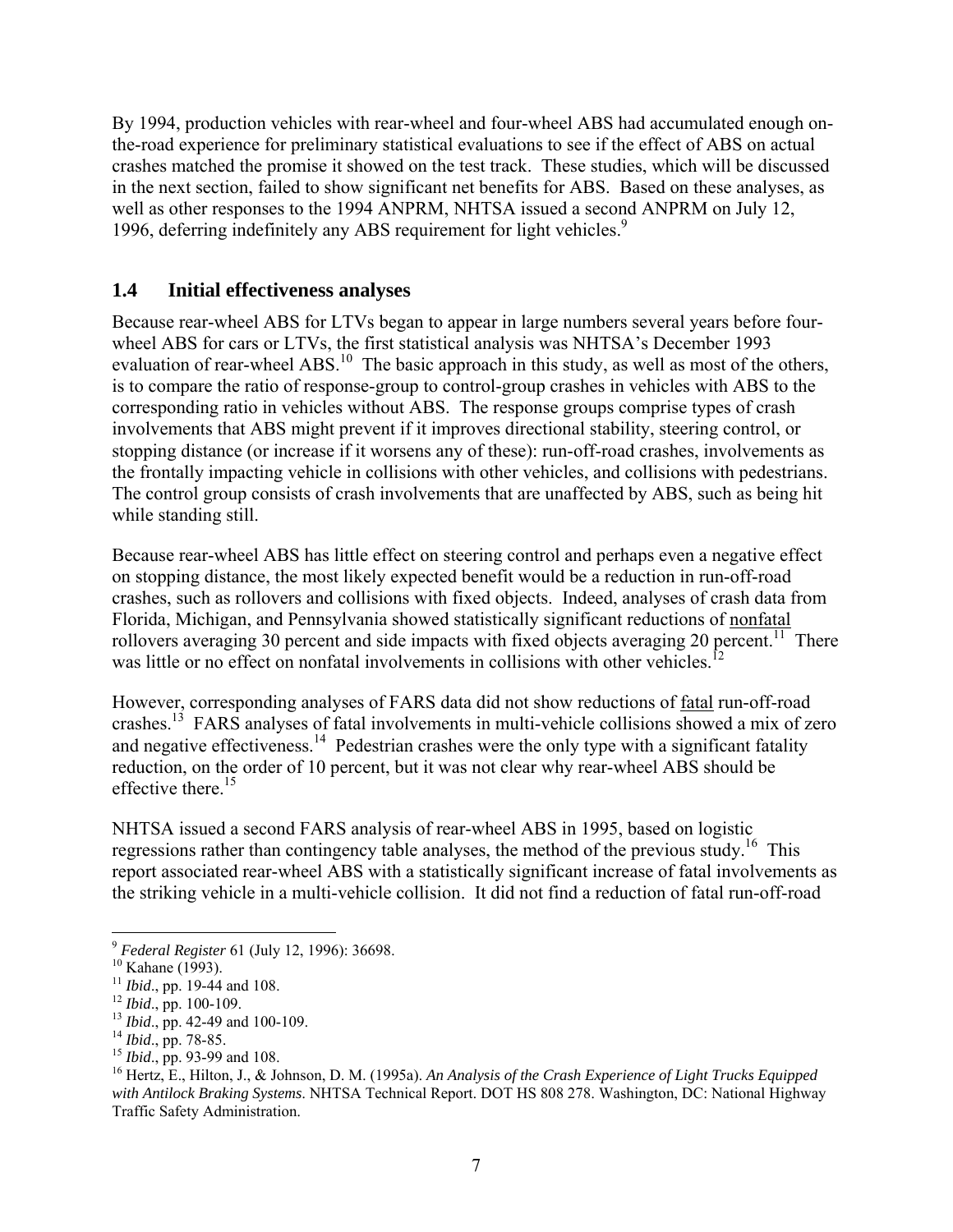crashes. Pedestrian crashes were not considered in that study. By 1995, four-wheel ABS was rapidly superseding rear-wheel ABS in LTVs, and the effectiveness of the rear-wheel systems became a moot point.

The first statistical analysis of four-wheel ABS for passenger cars was published by the Highway Loss Data Institute in January 1994.<sup>17</sup> It is based on the frequency and cost of collision damage claims per 1000 insured vehicle years in MY 1992 models with standard ABS versus the same models in MY 1991 without ABS. HLDI found that ABS had little or no effect. However, the data mix all types of crashes and contain a large percentage of low-speed collisions that are unlikely to be affected by ABS. The results did not preclude the possibilities that ABS might have an effect in crashes of higher severity or might be beneficial in certain crash types and harmful in others.

A May 1994 study of the effects of ABS in Sweden was the first publication indicating that ABS was associated with a statistically significant shift from colliding with other vehicles to running off the road. The paper did not fully resolve whether this happened because ABS reduced collisions with other vehicles, increased run-off-road crashes, or both. But it first revealed a pattern that would reappear in almost every subsequent analysis. Furthermore, it showed this pattern in a different country, with a substantially different mix of makes and models on the road. $18$ 

NHTSA's preliminary evaluation of four-wheel ABS for passenger cars is dated December 1994.<sup>19</sup> The analysis is based on FARS data from 1989 to 1993. In multi-vehicle crashes on dry roads, the ratio of involvements as a frontally impacting car to involvements as a car that was struck in the rear or side, or while standing still, was nearly the same with or without ABS. That suggests ABS has, at most, a small effect on multi-vehicle crashes on dry roads. For the remaining analyses, multi-vehicle crash involvements on dry roads (regardless of impact type) serve as the control group.<sup>20</sup> Multi-vehicle crash involvements on wet roads were reduced by a statistically significant  $24$  percent with ABS:<sup>21</sup>

| FARS 1989-93                   | Wet          | Dry   | Ratio of |
|--------------------------------|--------------|-------|----------|
| <b>MULTI-VEHICLE CRASHES</b>   | <b>Roads</b> | Roads | Wet/Dry  |
| Last 2 model years without ABS | 246          | 1,021 | .241     |
| First 2 model years with ABS   | 158          | 858   | -184     |

Fatal collisions with pedestrians, bicyclists, trains, or animals, on all road surfaces, were reduced by a statistically significant 27 percent.<sup>22</sup>

1

<sup>17</sup>*Collision and Property Damage Liability Losses of Passenger Cars With and Without Antilock Brakes*. (1994). Insurance Special Report No. A-41., Arlington, VA: Highway Loss Data Institute.

<sup>&</sup>lt;sup>18</sup> Kullgren, A., Lie, A., & Tingvall, C. (1994). The Effectiveness of ABS in Real Life Accidents, *Proceedings of the Fourteenth International Technical Conference on the Enhanced Safety of Vehicles*, Paper No. 94-S4-O-07. Washington, DC: National Highway Traffic Safety Administration.

<sup>&</sup>lt;sup>19</sup> Kahane (1994).

<sup>20</sup>*Ibid*., pp. 57-62. 21 *Ibid*., p. 65.

<sup>22</sup>*Ibid*., pp. 63-68.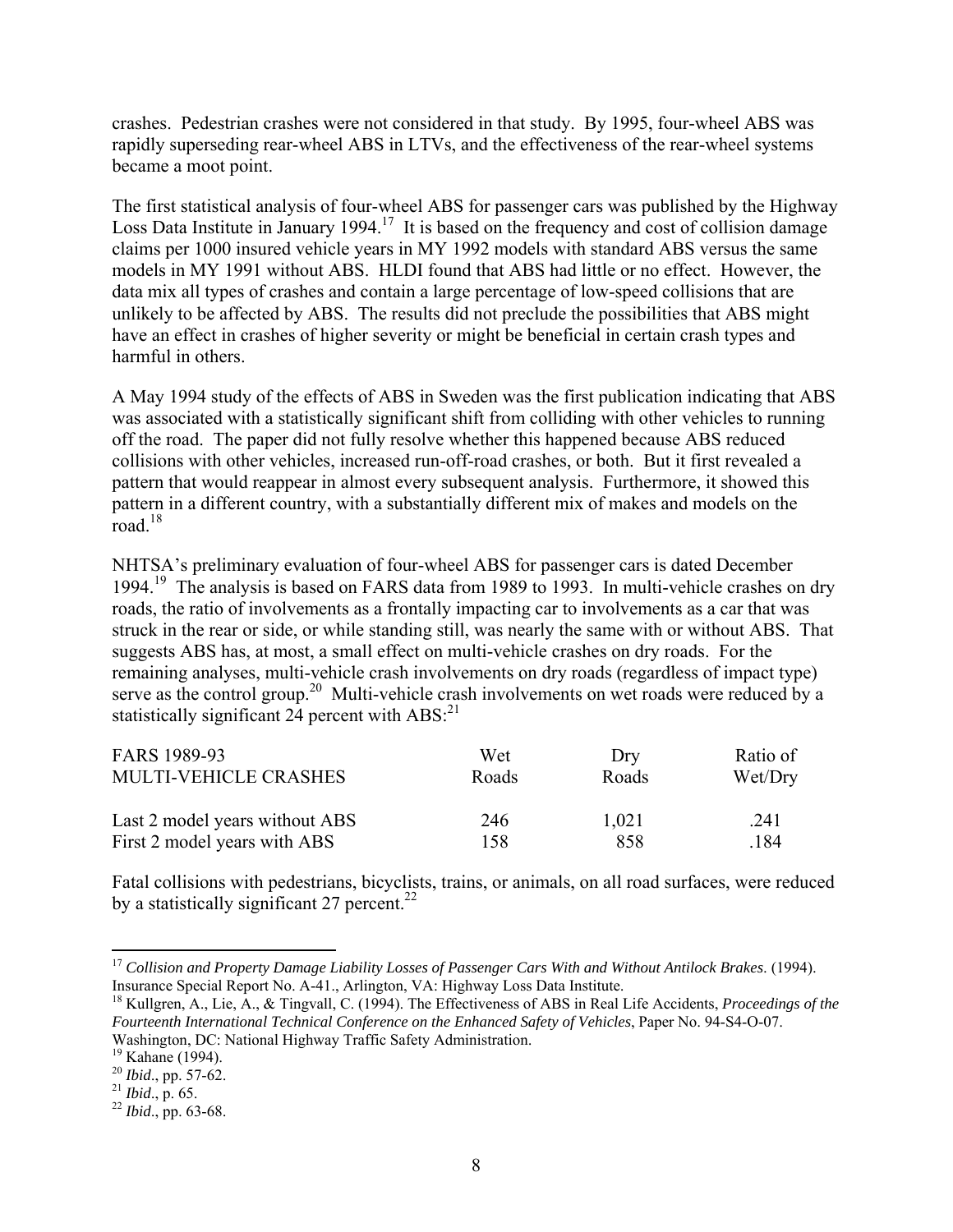But fatal run-off-road crashes (rollovers and impacts with fixed objects) increased by a statistically significant 28 percent on all road surfaces, with  $\text{ABS}$ :<sup>23</sup>

| FARS 1989-93                   | $Rollover +$<br><b>Fixed Object</b> | Dry-Road<br>Multi-Vehicle | Ratio |
|--------------------------------|-------------------------------------|---------------------------|-------|
| Last 2 model years without ABS | 431                                 | 1,021                     | .422  |
| First 2 model years with ABS   | 463                                 | 858                       | .540  |

The increases were about equally large on dry, wet, and snowy/icy roads. In particular, side impacts with fixed objects, a crash type typically preceded by loss of directional control, increased by a statistically significant 57 percent. The increase in run-off-road crashes nearly offset the reductions in pedestrian and wet-road multi-vehicle crashes, resulting in a near-zero net effect on overall fatal-crash risk. $^{24}$ 

significant 19 percent in the ABS-equipped cars.<sup>27</sup> The report's analysis of nonfatal crashes is based on Florida, Missouri, and Pennsylvania data from 1990 to 1992.<sup>25</sup> Here, the control group consisted of cars struck while standing still or moving 5 mph or less. On wet roads, cars with ABS experienced a statistically significant, 28 percent reduction of frontal impacts, relative to the control group and relative to cars of the same makes and models without  $\overrightarrow{ABS}^2$  For all road conditions (wet, dry, snowy, icy), the overall reduction in multi-vehicle frontal impacts with ABS was a statistically significant 9 percent. Nonfatal run-off-road crashes, however, increased rather than decreased with ABS. Relative to the control group, rollovers and fixed-object impacts increased overall by a statistically

also confirmed the benefits of ABS in fatal and nonfatal multi-vehicle crashes on wet roads. $^{28}$ LTVs with the four-wheel  $\overline{ABS}^2$ . In May 1995, NHTSA published a second statistical analysis of ABS in passenger cars, based on data from 1989 to 1993 from FARS and four States, using logistic regression rather than contingency-table analyses. It confirmed the statistically significant increases of rollovers and side impacts with fixed objects in the ABS-equipped cars, in both fatal and nonfatal crashes. It Furthermore, NHTSA's initial analysis of four-wheel ABS in LTVs showed similar increases (although not statistically significant) of rollovers and side impacts with fixed objects in the

In 1996, the Insurance Institute for Highway Safety issued a study examining fatal crash involvements from CY 1993 to 1995 of selected vehicles for the model year prior to the

 $29$  Hertz (1995a).

 $\overline{a}$ <sup>23</sup>*Ibid*., p. 95.

<sup>24</sup>*Ibid*., pp. 115-117. 25 *Ibid*., pp. 10-57. 26 *Ibid*., p. 53.

<sup>27</sup>*Ibid*., p. 84-92.

<sup>&</sup>lt;sup>2</sup> Ibid., p. 84-92.<br><sup>28</sup> Hertz, E., Hilton, J., & Johnson, D. M. (1995b). *An Analysis of the Crash Experience of Passenger Cars Equipped with Antilock Braking Systems*. NHTSA Technical Report. DOT HS 808 279. Washington, DC: National Highway Traffic Safety Administration.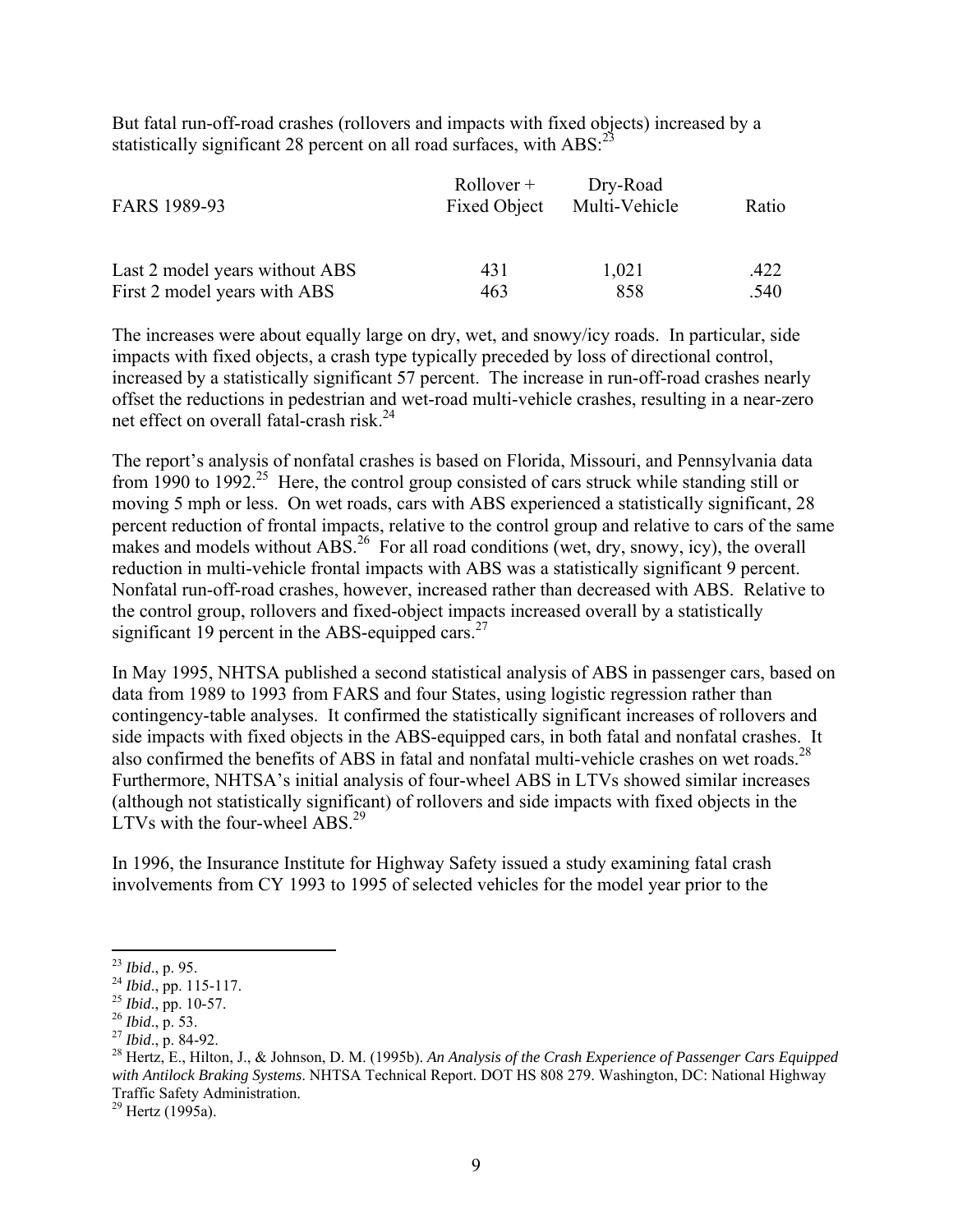<span id="page-21-0"></span>introduction of ABS and the model year after ABS became standard equipment.<sup>30</sup> IIHS observed a 28-percent increase in run-off-road crashes with ABS, identical to the increase observed by NHTSA. IIHS also found that vehicles equipped with ABS were more likely to be involved in crashes fatal to their own occupants (particularly single-vehicle crash involvements) but less likely to be involved in crashes fatal to occupants of non-ABS equipped vehicles or nonoccupants (pedestrians, bicyclists). Overall, ABS had little effect on fatal crash involvements.

# **1.5 The safety community's response**

1

The various initial effectiveness analyses seemed to agree that:

- The overall effect of ABS on fatal crash involvements was close to zero.
- Vehicles with four-wheel ABS had significantly higher rates of fatal run-off-road crashes than vehicles without ABS. In fact, the overall effect netted out to zero only because this increase was offset by a reduction in collisions with other vehicles on wet roads.

These fairly strong statistical results did not square with intuition. The behavior of ABS on the test track did not provide any obvious reason that run-off-road crashes should increase; if anything, they suggested there ought to be a benefit.

With the coordination of NHTSA's Motor Vehicle Safety Research Advisory Committee, government, industry, and the safety community discussed possible reasons for the observed increases in run-off-road crashes. These were the principal hypotheses:

- Driver inexperience/lack of knowledge about ABS. Drivers might remove their foot from the pedal in response to the [unanticipated] noise and vibration of ABS, or try to pump the pedal as with conventional brakes.
- A misperception of how much ABS reduces stopping distances or enhances control. Some drivers may negotiate curves or change lanes more aggressively because they believe ABS will enable them to stop in a shorter distance or retain control of their vehicle in extreme driving maneuvers.
- Longer stopping distances with ABS on the loose surfaces that vehicles encounter after they leave the road.
- The enhanced steering control while braking with ABS could allow unsafe panic steering maneuvers. An inexpert driver in a panic situation might try an abrupt evasive steering maneuver while slamming on the brakes. Without ABS, the front wheels lock; the car goes straight ahead, essentially ignoring the steering input. With ABS, the vehicle responds to the abrupt, instinctive steering input, possibly running off the road and badly out of control.
- Possible flaws in the performance of the early ABS technologies in certain maneuvers or on some roadway surfaces.

<sup>30</sup> Farmer, C. M., Lund, A. K., Trempel, R. E., & Braver, E. R. (1996). *Fatal Crashes of Passenger Vehicles Before and After Adding Antilock Brake Systems*. Arlington, VA: Insurance Institute for Highway Safety.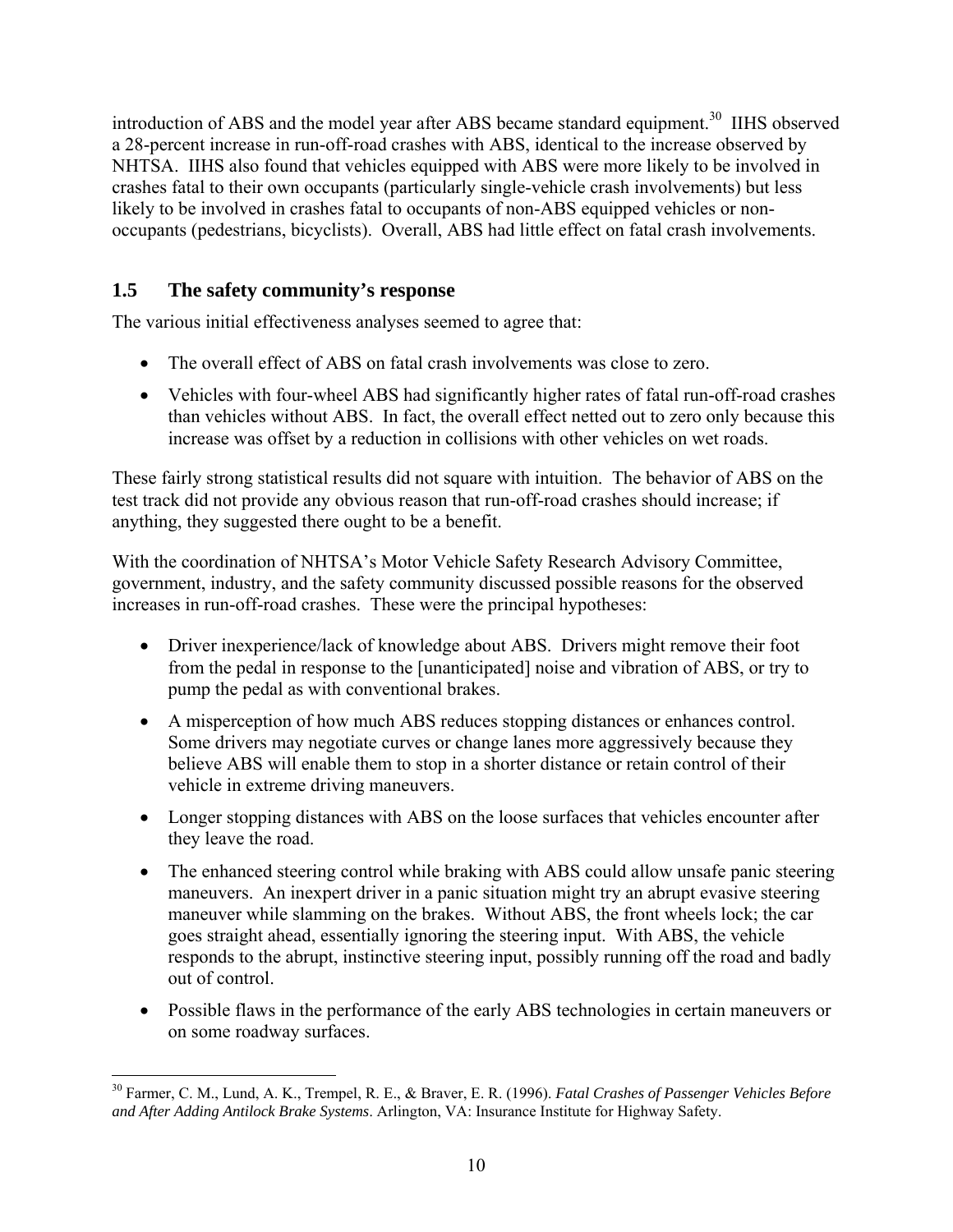• The increase in run-off-road crashes was not due to ABS. It was due to concurrent changes in some makes and models that were equipped with ABS, such as increased horsepower or a sportier image.

NHTSA undertook a multiyear research program to test out these and other hypotheses.<sup>31</sup> The activities included:

- In-depth reviews of cases involving ABS-equipped cars that ran off the road.
- Interviews with drivers who complained to the NHTSA's Auto Safety Hotline about the performance of their ABS systems.
- Discussions with crash investigators and police officers who drive ABS-equipped vehicles or who investigate crashes involving ABS-equipped vehicles.
- A study, conducted on the driving simulator, of how average drivers respond to imminent crash threats.
- A "naturalistic" study that tracked the maneuvers of average drivers over extended time periods.
- Combined braking-and-steering tests to establish the range of maneuvers that can be successfully executed without a loss of directional control.

The research, in fact, did not identify any significant problems with ABS other than owners' initial lack of knowledge and experience with the systems. There was little evidence of any behaviors that would cause drivers of vehicles equipped with ABS to run off the road. There was also little evidence that drivers became more aggressive when they had ABS.

Beginning in 1995, NHTSA, the manufacturers, ABS suppliers (who had formed an ABS Education Alliance<sup>32</sup>), and the insurance industry developed media to educate vehicle owners about how ABS responds when activated, and how to use it properly. Some of the main points were:

- Do not pump the brake pedal in cars equipped with ABS. This can defeat the purpose of ABS and may reduce braking capability. Don't let up on the brakes. Stomp, stay, and steer.
- The ABS system can make noise and vibrate the brake pedal when it is working. Drivers should not take their foot off the brake pedal when they hear noise or feel pedal vibration.
- Drivers should be aware that extreme steering maneuvers executed while using ABS brakes could steer the car off the road.
- ABS can significantly lengthen stopping distances on loose surfaces such as gravel or soft snow. Drivers should slow down and allow extra distance between vehicles under those conditions.

<sup>1</sup>  $31$  Kahane (1994), pp. v-viii.

<sup>32</sup> http://www.abs-education.org.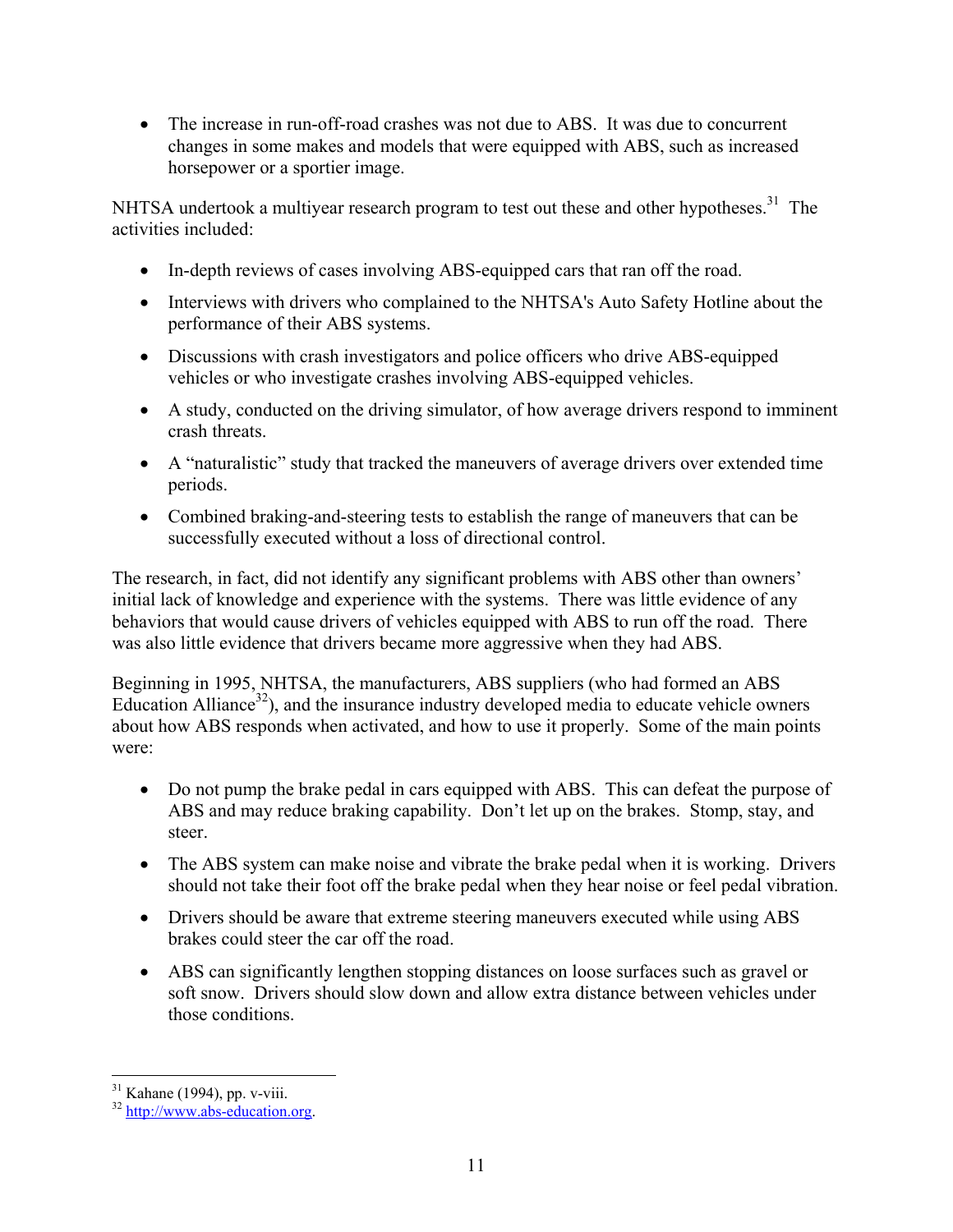- <span id="page-23-0"></span> Many drivers think the main purpose of ABS is to reduce stopping distances. This is a serious misconception. ABS will only reduce stopping distances significantly in some special road conditions, but may increase distances in others.
- The principal goals of ABS are to prevent skidding and loss-of-control due to lockedwheel braking and to allow a driver to steer the vehicle during hard braking.
- If a driver makes a car skid for reasons other than braking, such as going around a curve too quickly, ABS will not prevent or relieve the skid.
- Drivers of cars equipped with ABS must maintain the same distance behind vehicles they follow that they would have kept without ABS. They should not expect to stop more quickly because they have ABS.
- Drivers of cars equipped with ABS should not drive around curves, change lanes, or perform other steering maneuvers any faster or more aggressively than they would have without ABS. They should not expect ABS to improve their control in these maneuvers.

# **1.6 The second generation of effectiveness analyses**

By the late 1990s, NHTSA and the safety community were satisfied that consumers understood how to use ABS properly and had become familiar with ABS. None of the other hypotheses for the increase in run-off-road crashes was confirmed by empirical evidence. It was time to analyze new data and see if the effect was still there. Three reports published in 2000-02 suggest that the increase in run-off-road crashes may have been largely or entirely temporary.

NHTSA's follow-up analysis in 2000 used the same logistic regression models as its 1995 reports, but applied them to FARS and State data from calendar years 1995 and 1996 rather than 1989 to 1993<sup>33</sup> Makes and models included those with standard ABS considered in the previous studies, supplemented by models that offered optional ABS. The observed effects of ABS in passenger-car rollovers and side impacts with fixed objects were still negative, but less than half as large as in the 1995 study. They were no longer statistically significant. The observed effect in frontal impacts with fixed objects had crossed from a non-significant negative to a nonsignificant positive. There were non-significant reductions in collisions with pedestrians and in frontal collisions with other vehicles. Four-wheel ABS did not have a statistically significant effect on any type of fatal crash, except for an increase in LTV rollovers. Several types of nonfatal crash involvements were significantly reduced with ABS: rollovers, frontal impacts with fixed objects, and frontal impacts into other vehicles. The report did not estimate the overall effect of ABS on fatal or on nonfatal crashes.

The IIHS follow-up study of 2001 compared the crash experience of models in the first model year after receiving four-wheel ABS as standard equipment to the experience of the same models in the last model year before ABS.<sup>34</sup> Whereas run-off-road crashes increased significantly with

 $\overline{a}$  *Braking Systems (ABS) – A Second Update Including Vehicles with Optional ABS*, NHTSA Technical Report. DOT 33 Hertz, E. (2000). *Analysis of the Crash Experience of Vehicles Equipped with All Wheel Antilock*  HS 809 144. Washington, DC: National Highway Traffic Safety Administration..

<sup>&</sup>lt;sup>34</sup> Farmer, C. M. (2001). New Evidence Concerning Fatal Crashes of Passenger Vehicles Before and After Adding Antilock Braking Systems, *Accident Analysis and Prevention*, Vol. 33, pp. 361-369.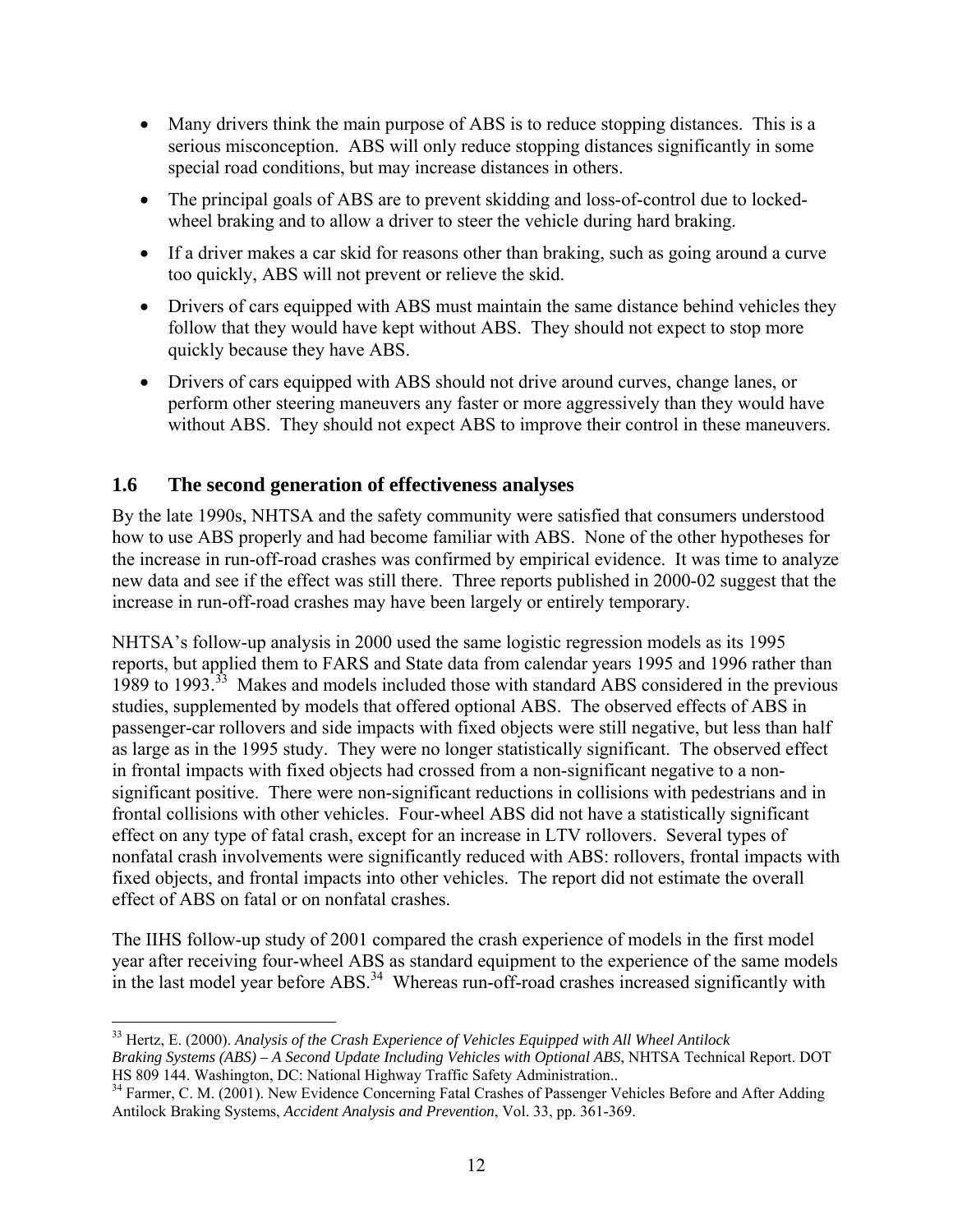ABS during CY 1993 to 1995 these same MY models no longer experienced a significant increase in run-off-road crashes during CY 1996 to 1998. However, this study did not find a statistically significant overall effect for ABS on fatal crashes in 1996-98; it did not analyze nonfatal crashes.

Harless and Hoffer confirmed the IIHS results and, moreover, presented evidence that the increase in run-off-road crashes during the CY 1993 to 1995 was virtually confined to drinking drivers.<sup>35</sup> It was especially prevalent in young, drinking drivers or in drinking drivers with a history of high-risk driving behavior. Fatal crash involvements of drinking drivers of ABSequipped vehicles were 64 percent higher than expected during 1993 to 1995, given the number of fatal crash involvements of drinking drivers of non-ABS vehicles of the same makes and models. The number of involvements of non-drinking drivers of ABS-equipped vehicles was 11 percent lower than expected during those years. But in CY 1996 to 1998, there was no observed increase in crashes with ABS even for the drinking drivers. Harless and Hoffer suggested that drinking drivers were at first especially unaware and unable to use ABS properly, but eventually improved at least their knowledge of ABS, if not their driving skills.

These studies apparently satisfied the safety community that the initial increase in run-off-road crashes with ABS, if it was "real" at all, must have been largely due to owners' inexperience and lack of knowledge about the systems. Thanks to the efforts to educate the public about ABS, and as owners simply accumulated years of experience with their vehicles, the increase in run-offroad crashes ostensibly faded away. Subsequent improvements in ABS technology perhaps also helped, such as better response and feedback to the driver or the "brake assist" feature on some vehicles, which amplifies input from the driver.

The consensus appeared to be that no further regulatory action was needed:

- Because there was no significant overall fatality reduction, there was little motivation to reverse the July 12, 1996, decision to shelve any ABS requirement.
- Because the adverse effect on run-off-road crashes was becoming a thing of the past, there was no need to consider regulation addressing that issue.
- To the extent that ABS was technology that many customers desired because it enhanced vehicle performance – even if it had no quantifiable safety benefits, and if it did help reduce nonfatal crashes, all the better – it was satisfactory to just let market forces establish the demand for ABS.

However, a possible flaw in the logic is that the observed effects on run-off-road crashes were sill negative. They were just no longer statistically significant – in part, because they were based on relatively small numbers of cases. One study was based on two calendar years of data (1995 to 1996); the others were based on three years (1996 to 1998), but they limited the data to the last model year before ABS and the first model year with ABS. While the observed effects were not as negative as in the earlier studies, there was still a fair amount of uncertainty about them.

 $\overline{a}$  $35$  Harless, D. W., & Hoffer, G. E. (2002). The Antilock Braking System Anomaly: A Drinking Driver Problem? *Accident Analysis and Prevention*, Vol. 34, pp. 333-341.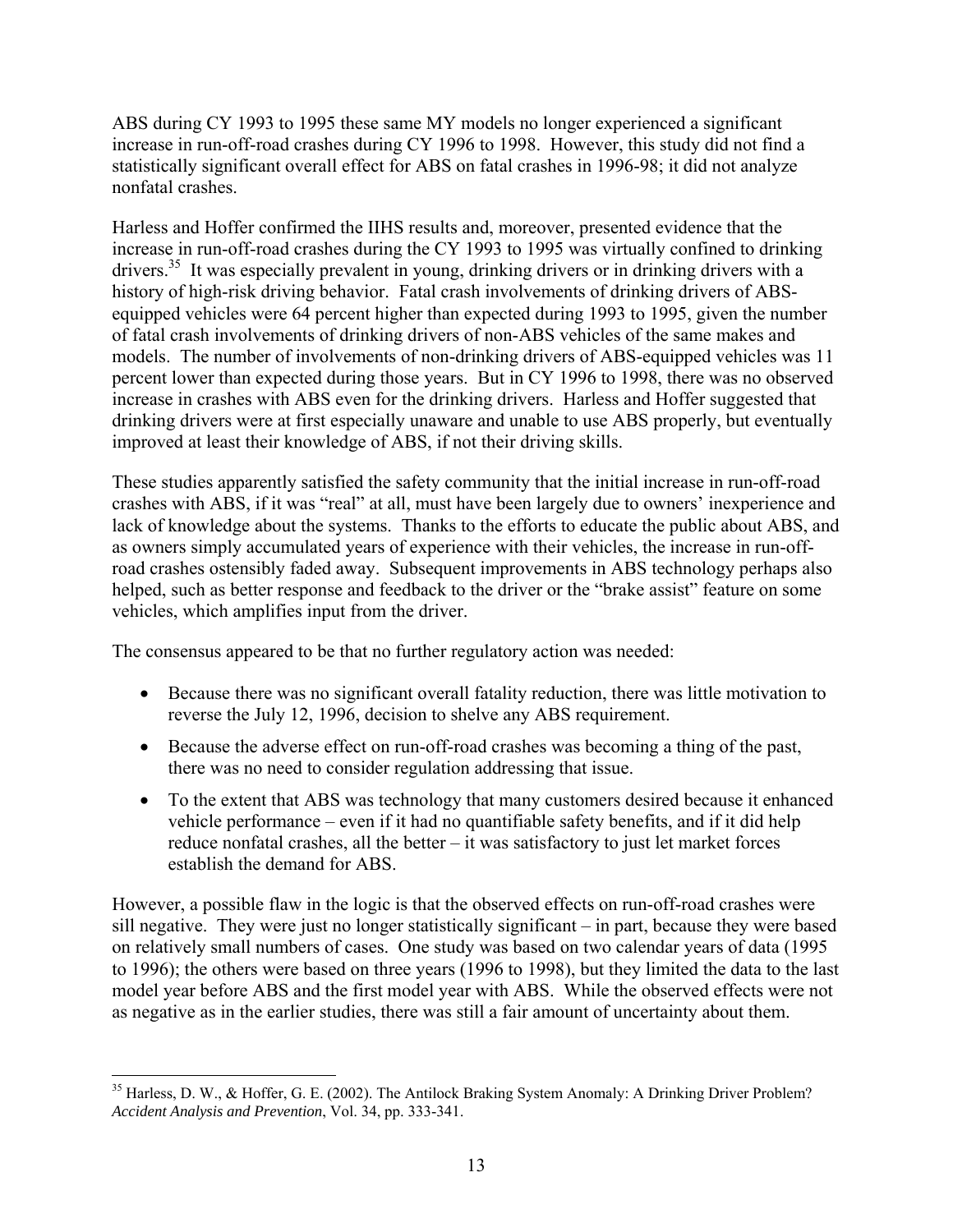<span id="page-25-0"></span>Another flaw is that none of the analyses adjusted for the effect of frontal air bags. It so happened that many models of cars and LTVs were equipped with frontal air bags in the same model year or within a year of when they received four-wheel ABS. Air bags save lives in frontal impacts, including frontal run-off-road crashes. Unless the FARS analyses adjust in some way for the effect of air bags, they spuriously attribute a reduction of frontal fatal crash involvements to ABS, when that reduction is in fact due to the air bags changing the crashes from fatal to nonfatal.

The logic could also be flawed under the "best case" assumption: that the negative effect on fatal run-off-road crashes had really ended. If so, wouldn't the positive effects in other types of fatal and nonfatal crashes still be there, resulting in a potentially significant net benefit for ABS?

# **1.7 Developments since 2002**

Electronic stability control is surely the most exciting development in crash-avoidance technology during the past decade. ESC monitors the speed of each wheel, the steering wheel angle, the overall yaw rate, and the lateral acceleration of the vehicle. It compares a driver's intended course with the vehicle's actual movement and detects when a driver is about to lose control. It intervenes in split seconds by automatically applying the brakes to any one or to several individual wheels – or by reducing engine torque – to provide stability and help the driver stay on course. It may then slow down the vehicle to a speed more appropriate for conditions. ESC can prevent an impending crash even before a driver is aware of the danger. It can activate even if a driver does nothing, unlike ABS, which cannot activate until a driver has applied the brakes.

Proposed Rulemaking on stability-enhancing technologies and a final rule by April 1, 2009.<sup>37</sup> Mercedes-Benz first offered ESC on selected cars in 1997; Cadillac and BMW in 1998. By 2000 it was standard on a fair number of luxury cars. Among SUVs, ESC was standard on Mercedes in 1999 and on selected Toyota and Lexus models in 2000 or 2001. By 2004, vehicles had accumulated enough on-the-road experience for preliminary statistical analyses of crash data, indicating large reductions of fatal rollovers and other single-vehicle crashes.<sup>36</sup> The Safe, Accountable, Flexible, Efficient Transportation Equity Act: A Legacy for Users of 2005 (SAFETEA-LU), Section 10301 asked NHTSA to publish, by October 1, 2006, a Notice of The agency published a NPRM on September 18, 2006, and a final rule on April 6, 2007, establishing FMVSS No. 126, which will require ESC on all new cars and LTVs by September 1, 2011, with a phase-in period beginning September 1, 2008.38 NHTSA's latest statistical analysis (2007) found that ESC significantly reduces fatal run-off-road crashes by an estimated 36 percent in passenger cars and by 70 percent in LTVs, relative to vehicles of the same makes and models equipped with four-wheel ABS but not ESC.<sup>39</sup> In MY 2007, two model years before

1

<sup>36</sup> Dang, J. N. (2004). *Preliminary Results Analyzing the Effectiveness of Electronic Stability Control (ESC) Systems.,* NHTSA Evaluation Note. DOT HS 809 790. Washington, DC: National Highway Traffic Safety Administration..<br><sup>37</sup> Public Law 109-59, August 10, 2005.

<sup>&</sup>lt;sup>38</sup> Federal Register 71. September 18, 2006: 54712; 72, April 6, 2007: 17310.<br><sup>39</sup> Dang (2007), p. vii.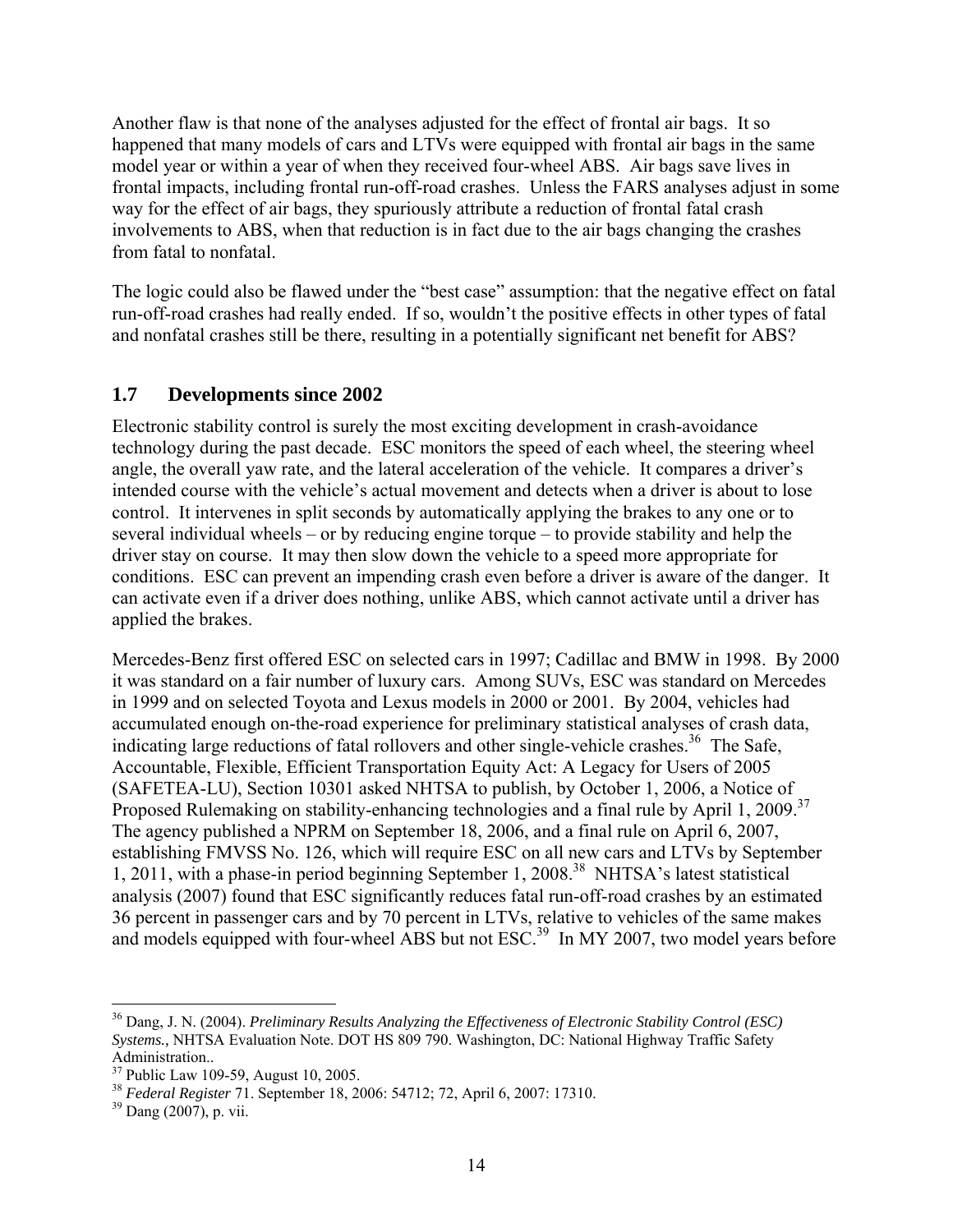<span id="page-26-0"></span>the beginning of the phase-in period, 22 percent of the new cars and 53 percent of the new LTVs sold in the United States were already equipped with ESC.<sup>40</sup>

All ESC-equipped vehicles to date are also equipped with four-wheel ABS. It is not merely a marketing issue (ESC initially being offered on the more expensive models that have long been ABS-equipped), but an intrinsic tie between the technologies. The functional capabilities inherent to ABS – namely, monitoring the speed of each wheel and automatically modulating the brake at individual wheels – are a subset of the functional capabilities of ESC. To date, ESC hardware has included within it the components needed to perform ABS functions. For the foreseeable future, FMVSS No. 126 will be a regulation that *de facto* puts ABS into all new cars and LTVs.

# **1.8 Goals of the evaluation**

It is time for a new evaluation of ABS, as discussed in NHTSA's 2008-2012 evaluation plan.<sup>41</sup> The agency evaluates the effectiveness of its existing regulations, as required by The Government Performance and Results Act of  $1993^{42}$  and Executive Order  $12866^{43}$  and it also evaluates the effectiveness of major safety technologies that are available in production vehicles, even if not required by a regulation. ABS is certainly a major technology, and it will soon be in all new vehicles, even if it is not explicitly mandated by a regulation. Moreover, NHTSA may re-evaluate a technology if its effectiveness is suspected of changing over time, and will do so until the long-term effect is identified. $44$ 

As of April 2009, crash data are available through CY 2007. Databases are now many times larger than the ones available for the first- and second-generation effectiveness studies. Main estimates will be statistically significant unless they are within a few percentage points of zero. The databases will not get much larger in the future, because the vehicles of the early 1990s that play a critical role in the analyses have been retired or are approaching the end of their service lives.

The principal evaluation questions are:

- What is the long-term overall effect of ABS on fatal crashes?
- What is the long-term effect of four-wheel ABS on fatal run-off-road crashes?
	- o If it is negative, how does it compare to the effect of ESC? FMVSS No. 126 will require all vehicles to be equipped with ESC, and it is almost certain they will

 $\overline{a}$ 

<sup>&</sup>lt;sup>40</sup> Ward's Automotive Yearbook 2008.<br><sup>41</sup> Allen, K., Dang, J. N., Doyle, C. T., Kahane, C. J., Roth, J. R., & Walz, M. C. (2008). *Evaluation Program Plan*, *2008-2012* pp. i and 9. NHTSA Technical Report. DOT HS 810 983. Washington, DC: National Highway Traffic Safety Administration.<br><sup>42</sup> Public Law 103-62, August 3, 1993.

<sup>&</sup>lt;sup>42</sup> Public Law 103-62, August 3, 1993.<br><sup>43</sup> Federal Register 58, October 4, 1993.<br><sup>44</sup> Kahane, C.J., & Hertz, E. (1998). *The Long-Term Effectiveness of Center High Mounted Stop Lamps in Passenger Cars and Light Trucks*. NHTSA Technical Report. DOT HS 808 696. Washington, DC: National Highway Traffic Safety Administration.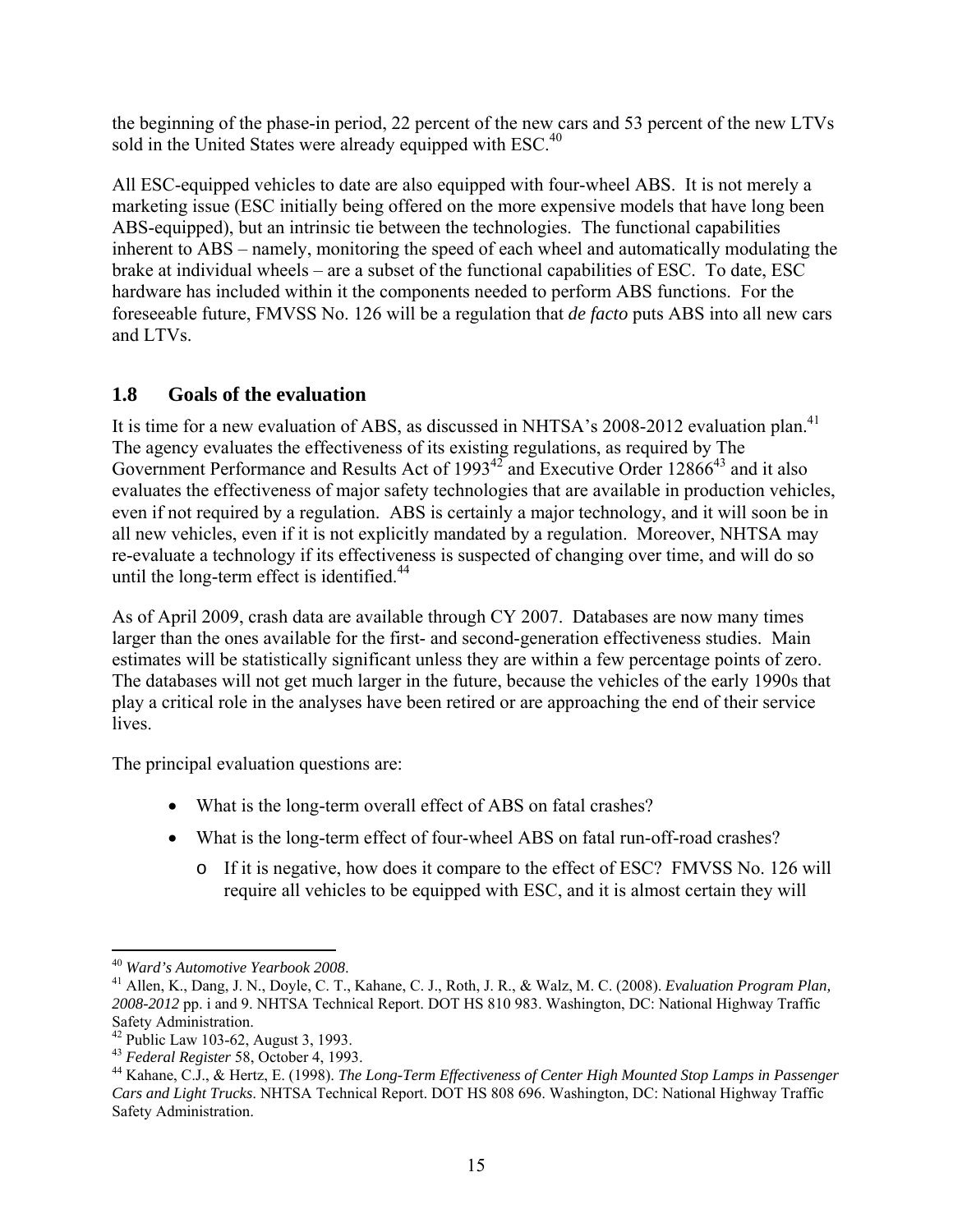also be equipped with ABS. How does the risk of fatal run-off-road crashes of vehicles with ESC and ABS compare to the risk in vehicles with neither?

- o If the effect of ABS on fatal run-off-road crashes is close to zero, does ABS now have enough positive effects in other types of crashes to result in a significant overall fatality reduction?
- property damage to endorse ABS technology for its safety benefits? What is the overall effect of ABS on nonfatal crashes? Even if the net effect of ABS on fatal crashes is close to zero, does ABS prevent enough nonfatal injuries and property damage to endorse ABS technology for its safety benefits?<br>
<sup>16</sup>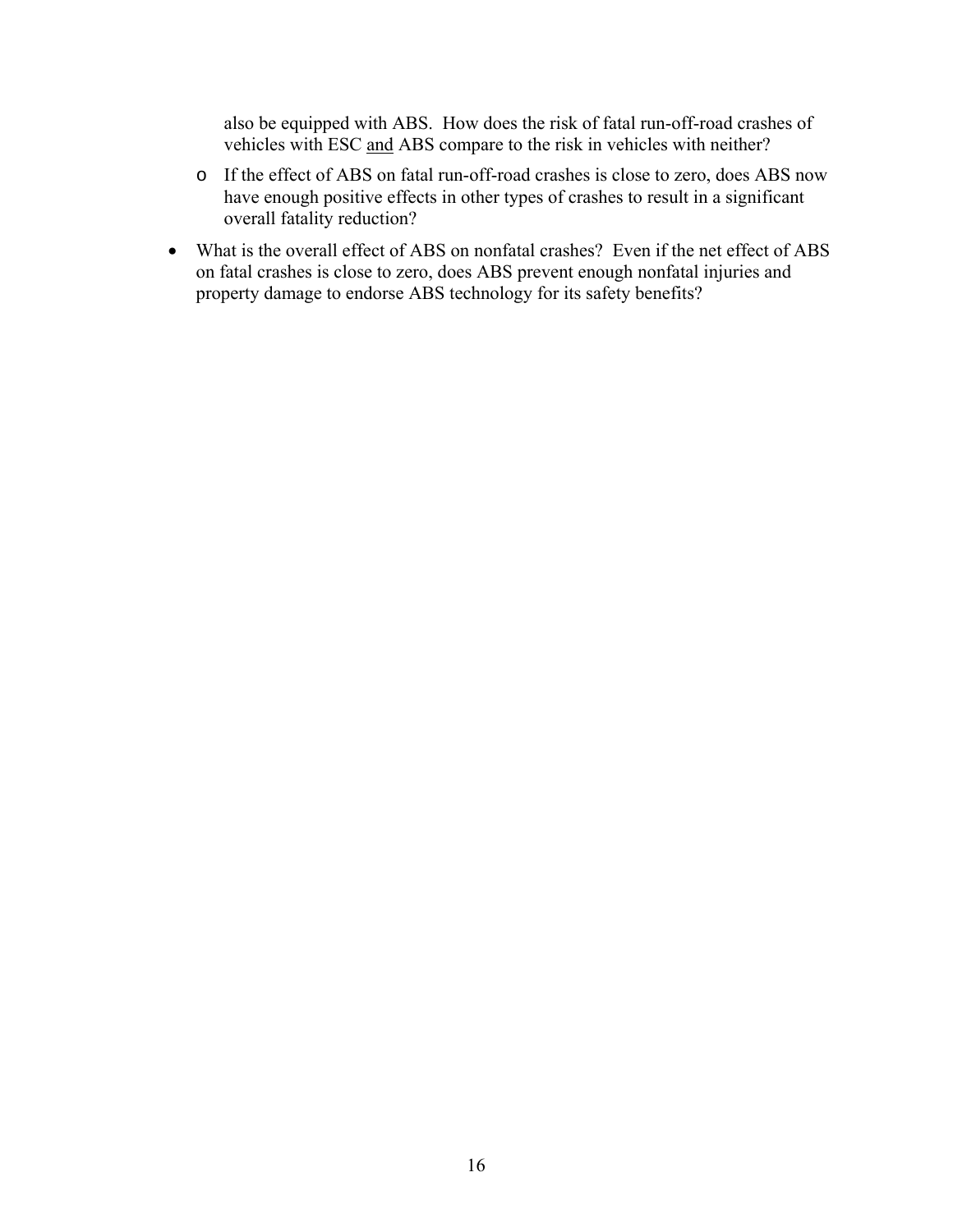# **CHAPTER 2**

# <span id="page-28-0"></span>**EFFECT OF ABS IN FATAL CRASHES: ANALYSES OF 1995-2007 FARS DATA**

## **2.0 Summary**

ABS has close to a zero net effect on fatal crash involvements. The observed net effects are a 1 percent reduction of fatal crashes for passenger cars and a 1-percent increase for LTVs. Neither is statistically significant. But ABS is not without effect. Run-off-road crashes significantly increase while collisions with pedestrians are significantly reduced, as are collisions with other vehicles on wet roads. However, the mix of these collision types among fatal crashes is such that the added harm and the benefits cancel each other.

# **2.1 Analysis for passenger cars**

# **2.1.1 FARS calendar-year range**

FARS is a census of fatal crashes in the United States since 1975. As of April 2009, the FARS database is complete through calendar year 2007. Because the goal is to study the "long-term" effect of ABS and not its "initial" effects, only calendar years 1995-2007 are included in the analysis. CY 1995 has been selected as the starting point for the data because it was also the starting point in Hertz's 2000 report, the first to indicate that the initially deleterious effect of ABS on run-off-road crashes had become non-significant.<sup>45</sup> Furthermore, statistical analyses<sup>46</sup> indicating relative increases in run-off-road crashes with ABS had appeared in 1994 and by 1995 the industry was responding with consumer information on the correct use of ABS.

The basic analysis approach is to count the number of fatal crash involvements of various types that might conceivably be influenced by ABS and compute their ratios to the number of control group involvements that are unlikely to be affected by ABS. The ratios are compared for cars with ABS and cars of the same makes and models without ABS – in the same calendar years.

## **2.1.2 Control-group involvements versus response group**

The control group and the response group are similar to the ones in NHTSA's evaluation of electronic stability control.<sup>47</sup> An ideal control group would be cars that had been stopped or parked before they were hit by another vehicle. Obviously, ABS in those cars could not have made a difference if they were standing still even before the sequence of events that resulted in a collision. But there are too few fatal crashes involving stationary cars to obtain statistically meaningful results from analyses employing this control group. It is necessary to supplement the control group with other crash types where the possible influence of ABS is quite small, even if

<u>.</u>

<sup>45</sup> Hertz, E. (2000). *Analysis of the Crash Experience of Vehicles Equipped with All Wheel Antilock Braking Systems (ABS) – A Second Update Including Vehicles with Optional ABS*. NHTSA Technical Report. DOT HS 809 144. Washington, DC: National Highway Traffic Safety Administration.

 46 Kullgren, A., Lie, A., & Tingvall, C. (1994). The Effectiveness of ABS in Real Life Accidents, *Proceedings of the 14th International Technical Conference on the Enhanced Safety of Vehicles*, pp. 1568-73. Washington, DC: National Highway Traffic Safety Administration,; Kahane (1994).

 $47$  Dang (2007).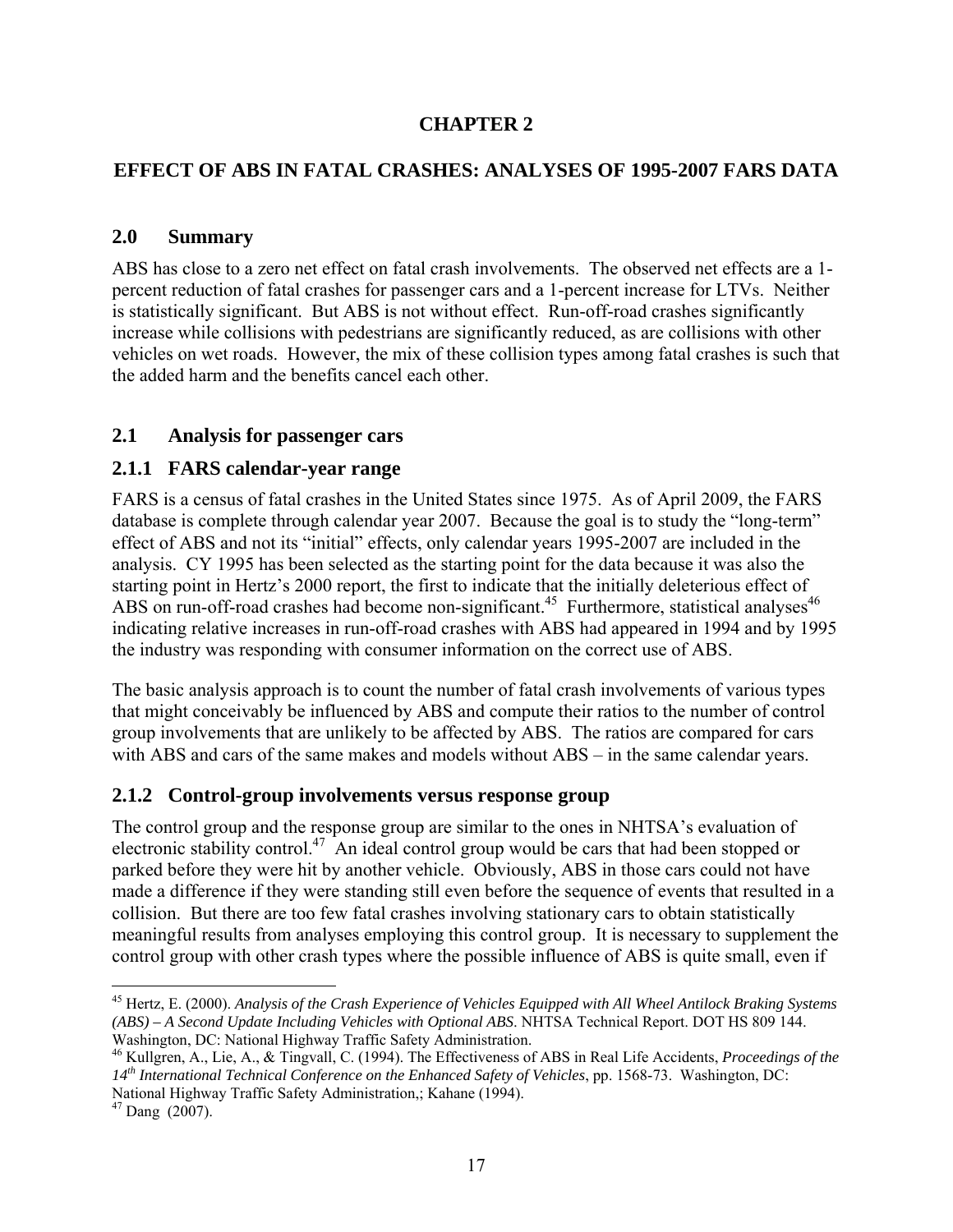it cannot be completely ruled out. Involvements of cars that were moving less than 10 mph, backing up, parking, or leaving a parking space may be included, because ABS is unlikely to affect braking performance substantially at those low speeds. Cars struck in the rear while moving on any surface and cars involved as non-culpable parties in collisions with other vehicles on dry surfaces are also included. FARS does not provide detailed information on the braking performance of these cars. But in all likelihood these are not cars that hit somebody else because they went out of control during braking or could not stop in time (two things that ABS might prevent, depending on the surface), for in most cases they were simply proceeding as intended and did nothing to precipitate a collision.

The FARS codes for control group crashes include the following involvements in collisions with other vehicles (VE\_FORMS  $\geq$  2):

- $\bullet$  Hit while stopped/parked: VEH\_MAN = 4, 7 or TRAV\_SP = 0
- Backing/parking/low-speed: VEH\_MAN = 3, 6, 8, 15 or TRAV\_SP = 1-10
- Struck in rear: IMPACT1 = 5, 6, 7
- Non-culpable involvements on dry roads: SUR  $\text{COMP} = 1$ ; none of the "driver" contributing factors" DR\_CF1, DR\_CF2, DR\_CF3, or DR\_CF4 has a value that suggests this driver was culpable, namely codes 3, 6, 8, 26, 27, 28, 30, 31, 33, 35, 36, 38, 39, 44, 46, 47, 48, 50, 51, 57, 58, 79, or 87

All crash involvements that are not in the control group are in the response group. On roads that are not dry, even non-culpable involvements can be in the response group, because ABS is likely to benefit drivers in many situations and we do not want to "miss" a possible benefit just because FARS classified a driver as non-culpable. In other words, on roads that are not dry, the control group is limited to the first three of the four categories listed above. Effectiveness of ABS (percent crash reduction relative to the control group) is computed for the response group as a whole, and also for the following subgroups – on all roads, and on roads that are not dry:

- Run-off-road crashes: VE\_FORMS = 1, but excluding HARM\_EV = 2, 5, 8, 9, 10, 11, 14, 16, or 49 (collisions with non-motorists, trains, or parked cars, plus various noncollisions that usually happen on, not off the road)
	- $\circ$  First-event rollovers: ROLLOVER = 1 or HARM EV = 1
	- o Side impacts with fixed objects: IMPACT1 = 2, 3, 4, 8, 9, or 10
	- o All other run-off-road crashes
- Collisions with pedestrians, bicyclists, other non-motorists, or animals:  $VE\_FORMS = 1$ and HARM  $EV = 8, 9, 11$  or 49
- Culpable involvements in collisions with other vehicles, including <u>any</u> frontal impact into the rear of another vehicle: at least one of the "driver contributing factors" DR\_CF1, DR\_CF2, DR\_CF3, or DR\_CF4 has a value that suggests this driver was culpable, namely codes 3, 6, 8, 26, 27, 28, 30, 31, 33, 35, 36, 38, 39, 44, 46, 47, 48, 50, 51, 57, 58, 79, or 87; <u>or</u> MAN COLL = 1 and IMPACT1 = 1, 11, or 12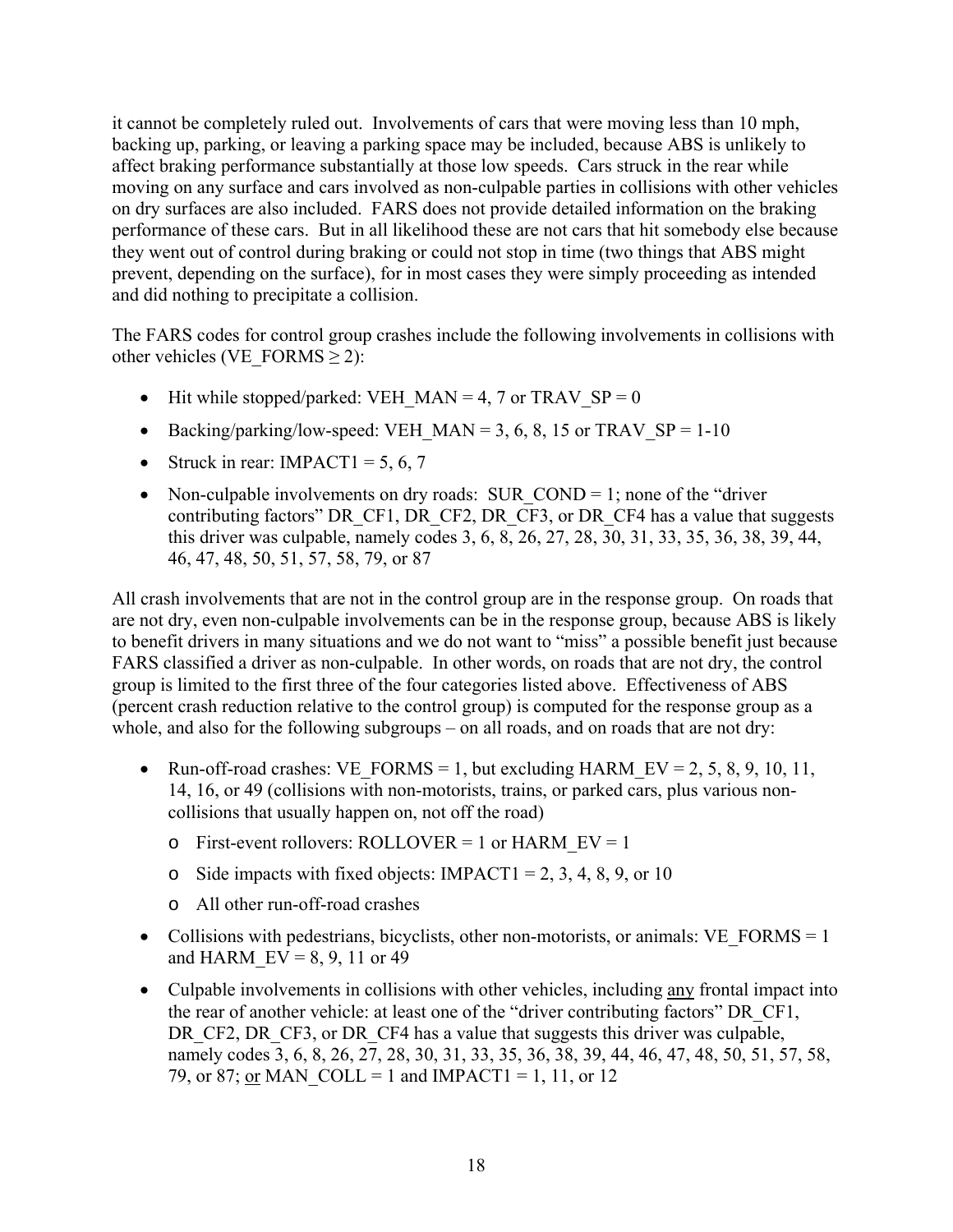# <span id="page-30-0"></span>**2.1.3 Cars without ABS versus cars with ABS**

ABS can be standard equipment on a make and model in a given model year, or an option, or not available at all – or it may be standard on some sub-series of that model, optional on others, and unavailable on yet others. For the "cleanest" analysis, the models included should ideally change from not offering ABS at all in one model year to having it as standard equipment the next year. However, not that many models received ABS that way. Many of those that did were General Motors cars, not a representative cross-section of the entire fleet. Therefore, makes and models will also be included even if they switched from something more than 0 percent ABS and/or to something less than 100 percent ABS, as long as the percentage-point gain in ABS is substantial. The analyses will include an adjustment factor to translate the observed effect to the effectiveness of changing from 0 to 100 percent ABS.

news articles). $48$ *Ward's Automotive Yearbooks* began in MY 1986 to specify the percentage of cars of a make, model, and model year equipped with ABS. The few installations before 1986 are listed in NHTSA's 1994 evaluation report (based on information furnished by the manufacturers or from

The cars without ABS should be as similar as possible to the cars with ABS, so as to avoid biases due to different types of driving or exposure. They should be the same makes and models. They should be of similar vehicle age. Their crash experience should be from the same calendar years. Those goals are accomplished by limiting the database to specific makes and models that shifted from a low ABS installation rate in one year to a high rate in the next year, or vice-versa – and further limiting the data to the last two model years before the shift versus the first two model years after the shift. However, a fair number of models had a "transitional" model year between low and high ABS-installation rates. So as not to lose these models from the analysis, they are included, skipping the transition year and keeping the two years before and after it.

Table 2-1 lists the 60 models contributing data to the analyses, the range of model years included in each case, and the proportion of cars equipped with ABS before and after the shift. The identification of makes and models in the FARS data is based on decoding the VIN. Since 1991, NHTSA staff has maintained a series of VIN analysis programs for use in evaluations. The programs are available to the public.

A unique advantage of performing the evaluation in 2009 rather than 10 years earlier is that a fair number of models recently shifted from high to low installation rates – either by dropping standard ABS and making it optional, or because fewer consumers purchased the option. These models are shown in red on Table 2-1. They help "balance" the analysis because, for these models, the newer cars are the ones with less ABS. The analysis actually captures some highsales GM models twice: when ABS became standard in the 1990s and when it became an option after 2000.

 $\overline{a}$ 

<sup>48</sup>*Ward's Automotive Yearbooks*,; Kahane (1994), Appendix A.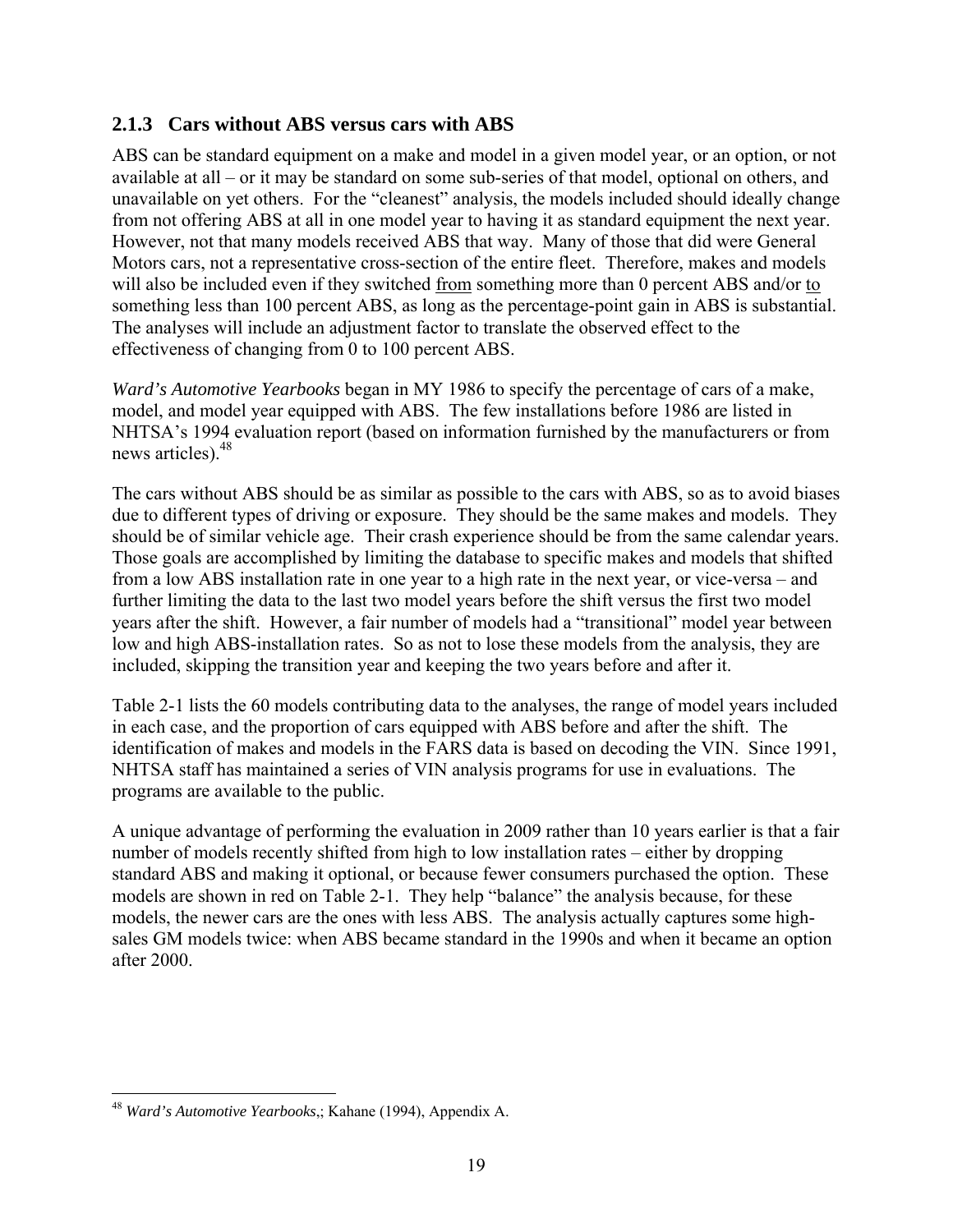# TABLE 2-1: PASSENGER CARS RECEIVING OR LOSING ABS MAKES, MODELS AND MODEL YEARS INCLUDED IN THE ANALYSIS (Bold model names: 1 model year gap between "pre" and "post" or elsewhere)

|                                      | <b>Limited or</b><br>No ABS |               |           | <b>Standard or</b><br>High % ABS |               |
|--------------------------------------|-----------------------------|---------------|-----------|----------------------------------|---------------|
|                                      |                             | $\frac{0}{0}$ |           | $\frac{0}{0}$                    | Pct Pt        |
| <b>Make and Model</b>                | <b>MY</b>                   | <b>ABS</b>    | <b>MY</b> | <b>ABS</b>                       | <b>Change</b> |
| <b>Chrysler Sebring Coupe</b>        | 1998-99                     | 28%           | 1995-96   | 100%                             | 72%           |
| <b>Chrysler Cirrus/Sebring Sedan</b> | 2001-02                     | 22%           | 1998-99   | 100%                             | 78%           |
| <b>Dodge Avenger</b>                 | 1998-99                     | 12%           | 1995-96   | 58%                              | 46%           |
| <b>Ford Crown Victoria</b>           | 1990-91                     | 0%            | 1993-94   | 44%                              | 44%           |
| <b>Lincoln Town Car</b>              | 1988-89                     | $0\%$         | 1991-92   | 100%                             | 100%          |
| <b>Lincoln Continental</b>           | 1983-84                     | $0\%$         | 1986-87   | 100%                             | 100%          |
| <b>Mercury Grand Marquis</b>         | 1990-91                     | $0\%$         | 1993-94   | 50%                              | 50%           |
| <b>Mercury Sable</b>                 | 1991-92                     | 23%           | 1994-95   | 79%                              | 56%           |
| <b>Buick LeSabre</b>                 | 1990-91                     | 3%            | 1993-94   | 100%                             | 97%           |
| Buick Estate/Roadmaster wagon        | 1989-90                     | $0\%$         | 1991-92   | 100%                             | 100%          |
| <b>Buick Electra</b>                 | 1989-90                     | 12%           | 1991-92   | 100%                             | 88%           |
| <b>Buick Riviera</b>                 | 1989-90                     | 17%           | 1991-92   | 100%                             | 83%           |
| <b>Buick Century</b>                 | 1992-93                     | $0\%$         | 1994-95   | 100%                             | 100%          |
| <b>Buick Century</b>                 | 2003-04                     | 32%           | 2001-02   | 100%                             | 68%           |
| <b>Buick Skylark</b>                 | 1990-91                     | 0%            | 1992-93   | 100%                             | 100%          |
| <b>Buick Regal</b>                   | 1990-91                     | 4%            | 1993-94   | 79%                              | 75%           |
| Cadillac DeVille excl Fleetwood      | 1989-90                     | $0\%$         | 1991-92   | 100%                             | 100%          |
| Cadillac Fleetwood FWD               | 1987-88                     | 0%            | 1989-90   | 100%                             | 100%          |
| <b>Cadillac Fleetwood Brougham</b>   | 1988-89                     | $0\%$         | 1991-92   | 100%                             | 100%          |
| <b>Cadillac Eldorado</b>             | 1988-89                     | 13%           | 1991-92   | 100%                             | 87%           |
| <b>Chevrolet Caprice Sedan</b>       | 1989-90                     | 0%            | 1991-92   | 100%                             | 100%          |
| Chevrolet Caprice wagon              | 1989-90                     | 0%            | 1991-92   | 100%                             | 100%          |
| <b>Chevrolet Corvette</b>            | 1984-85                     | 0%            | 1986-87   | 100%                             | 100%          |
| <b>Chevrolet Cavalier</b>            | 1990-91                     | $0\%$         | 1992-93   | 100%                             | 100%          |
| <b>Chevrolet Cavalier</b>            | 2003-04                     | 34%           | 2001-02   | 100%                             | 66%           |
| <b>Chevrolet Corsica/Beretta</b>     | 1990-91                     | 0%            | 1992-93   | 100%                             | 100%          |
| Chevrolet Lumina                     | 1990-91                     | $0\%$         | 1992-93   | 62%                              | 62%           |
| <b>Chevrolet Malibu/Classic</b>      | 2004-05                     | 13%           | 2001-02   | 100%                             | 87%           |
| <b>Oldsmobile Delta 88</b>           | 1990-91                     | 5%            | 1993-94   | 100%                             | 95%           |
| Oldsmobile Custom Cruiser            | 1989-90                     | $0\%$         | 1991-92   | 100%                             | 100%          |
| Oldsmobile 98                        | 1989-90                     | 9%            | 1991-92   | 100%                             | 91%           |
| <b>Oldsmobile Toronado</b>           | 1988, 1990                  | 11%           | 1991-92   | 100%                             | 89%           |
| Oldsmobile Ciera                     | 1992-93                     | $0\%$         | 1994-95   | 100%                             | 100%          |
| <b>Oldsmobile Cutlass Supreme</b>    | 1991-92                     | 17%           | 1994-95   | 100%                             | 83%           |
| Oldsmobile Calais/Achieva            | 1990-91                     | $1\%$         | 1992-93   | 100%                             | 99%           |
| Oldsmobile Alero                     | 2003-04                     | 25%           | 2001-02   | 100%                             | 75%           |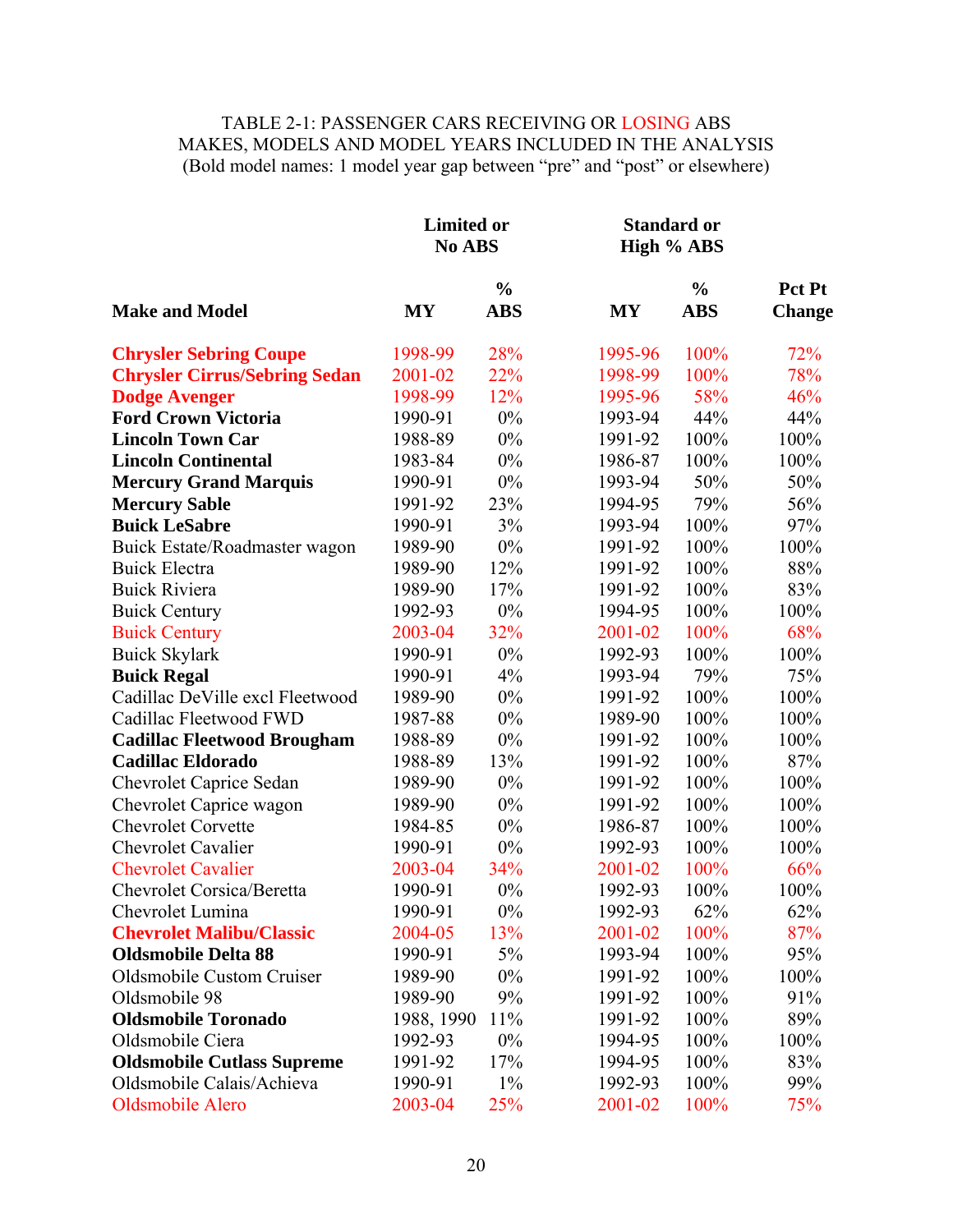# TABLE 2-1 (continued): PASSENGER CARS RECEIVING OR LOSING ABS MAKES, MODELS AND MODEL YEARS INCLUDED IN THE ANALYSIS (Bold model names: 1 model year gap between "pre" and "post" or elsewhere)

|                            | <b>Limited or</b><br>No ABS |               | <b>Standard or</b><br>High % ABS |               |               |
|----------------------------|-----------------------------|---------------|----------------------------------|---------------|---------------|
|                            |                             | $\frac{0}{0}$ |                                  | $\frac{0}{0}$ | Pct Pt        |
| <b>Make and Model</b>      | <b>MY</b>                   | <b>ABS</b>    | <b>MY</b>                        | <b>ABS</b>    | <b>Change</b> |
| Pontiac Sunbird            | 1990-91                     | 0%            | 1992-93                          | 100%          | 100%          |
| <b>Pontiac Sunfire</b>     | 2003-04                     | 20%           | 2001-02                          | 100%          | 80%           |
| Pontiac Grand Am           | 1990-91                     | $1\%$         | 1992-93                          | 100%          | 99%           |
| <b>Pontiac Grand Am</b>    | 2004-05                     | 27%           | 2001-02                          | 100%          | 73%           |
| Saturn L sedan             | 2001-02                     | 21%           | 2004-05                          | 100%          | 79%           |
| VW Jetta                   | 1997-98                     | 12%           | 1999-00*                         | 100%          | 88%           |
| <b>VW</b> Golf             | 1997-98                     | 33%           | 1999-00*                         | 100%          | 67%           |
| <b>VW Passat</b>           | 1993-94                     | 18%           | 1995-96                          | 78%           | 60%           |
| <b>BMW 300</b>             | 1984-85                     | $0\%$         | 1986-87                          | 100%          | 100%          |
| <b>BMW 500</b>             | 1983-84                     | $0\%$         | 1986-87                          | 100%          | 100%          |
| <b>BMW 600</b>             | 1983-84                     | $0\%$         | 1985-86                          | 100%          | 100%          |
| <b>BMW 700</b>             | 1983-84                     | $0\%$         | 1985-86                          | 100%          | 100%          |
| <b>Nissan Maxima</b>       | 1998-99                     | 35%           | 2001-02                          | 100%          | 65%           |
| <b>Honda Accord</b>        | 1990-91                     | 3%            | 1993-94                          | 49%           | 46%           |
| Jaguar XJ sedan            | 1986-87                     | 0%            | 1988-89                          | 100%          | 100%          |
| Jaguar XJ-S coupe          | 1987-88                     | $0\%$         | 1989-90                          | 100%          | 100%          |
| Mercedes basic sedan       | 1984-85                     | 0%            | 1986-87                          | 100%          | 100%          |
| Mercedes SDL/SEL/SEC/SD/SE | 1983-84                     | 0%            | 1985-86                          | 100%          | 100%          |
| Saab 900                   | 1988-89                     | 0%            | 1990-91                          | 100%          | 100%          |
| Saab 9000                  | 1986-87                     | $0\%$         | 1988-89                          | 100%          | 100%          |
| Subaru Legacy/Outback      | 1994-95                     | 35%           | 1996-97                          | 95%           | 60%           |
| <b>Toyota Camry</b>        | 1991-92                     | 17%           | 1994-95                          | 82%           | 65%           |
| Toyota Avalon              | 1995-96                     | 26%           | 1997-98                          | 100%          | 74%           |
| Volvo 240                  | 1989-90                     | $0\%$         | 1991-92                          | 100%          | 100%          |
| <b>Grand Average</b>       |                             | 7%            |                                  | 88%           | 81%           |

\*After redesign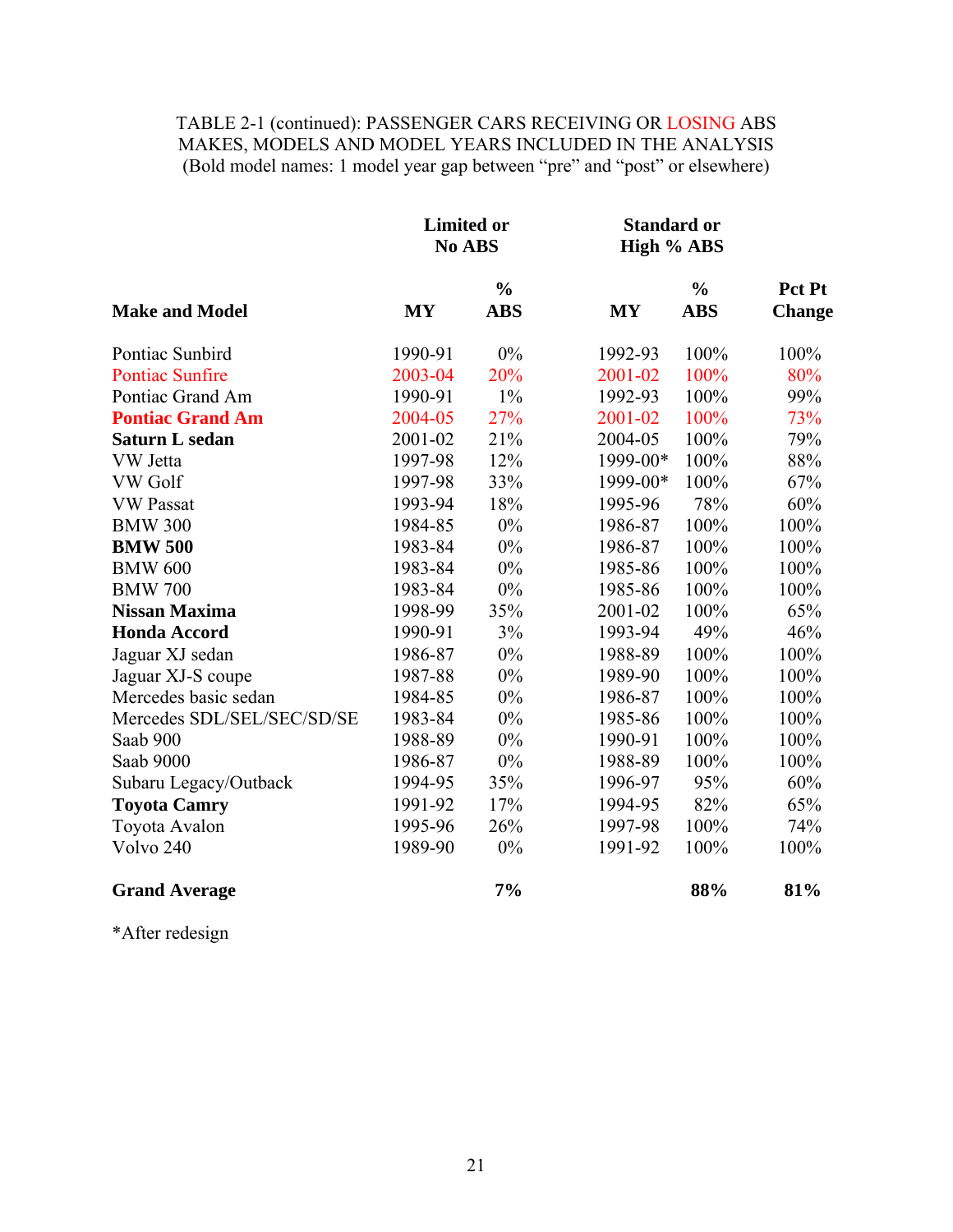<span id="page-33-0"></span>As stated above, crash experience for the low- and high-ABS cars should be from the same calendar years. Many of the models in Table 2-1 have model-year ranges that end before 1995, in some cases well before 1995. For those models, all FARS cases from CY 1995 to 2007 are included. For the other models, FARS data are included beginning only with the last model year in the range. For example, the model year ranges for Chrysler Sebring Coupe are 1995 to 1996 and 1998 to 1999; only FARS data from calendar years 1999 to 2007 are included, because those are the only calendar years where the full model-year range of vehicles is represented.

Three sporty models with high sales – Chevrolet Camaro, Pontiac Firebird, and Ford Mustang – are omitted from the study. Their drivers have high rates of run-off-road crashes. That might confound the analyses of the possible effect of ABS on those crashes.

For the 60 makes and models combined, 6.8 percent of the cars in the low-ABS model-year range were equipped with ABS; 88.2 percent of the cars in the high-ABS model years had ABS. That is an 81.4 percentage-point gain in the share of cars equipped with ABS. These percentages are a weighted average of Ward's percent of ABS installation for each make, model, and model year. The weight factors are the sums of registration years for each make, model, and model year over the calendar years that FARS data are included in the study. Registration years are based on R.L. Polk's National Vehicle Population Profile.

The analysis file includes 38,251 FARS cases of cars involved in crashes, ample data for statistical analyses. By contrast, NHTSA's 1994 evaluation was based on 3,703 FARS cases.

# **2.1.4 Adjusting the case counts for air-bag effectiveness**

The great influx of ABS in high-sales makes and models was concentrated in the early 1990s, as shown in Table 2-1. It so happened that most cars also received frontal air bags in the early 1990s, often in the same year as ABS. Among the 60 makes and models included in Table 2-1:

- During the low-ABS model years, 73 percent of the cars had no air bags, 15 percent driver-only air bags, and 12 percent dual air bags.
- Whereas during the high-ABS model years, 28 percent had no air bags, 35 percent driveronly, and 37 percent dual.

Air bags save lives in frontal impacts. If the analysis failed to adjust for the effect of air bags, it would spuriously attribute a reduction of frontal fatal crash involvements to ABS, when that reduction is in fact due to the air bags changing the crashes from fatal to nonfatal. NHTSA's statistical analyses of FARS estimate that frontal air bags reduce fatality risk in frontal crashes, but substantially more so when the principal impact point, IMPACT2 = 12 (front-center or frontdistributed) than when it is 11 or 1 (front-corner). Air bags are also slightly more effective for adult passengers than for drivers, and for unbelted than for belted occupants.<sup>49</sup>

 $\overline{a}$  $49$  Kahane (2004), pp. 108-113 and 311-312.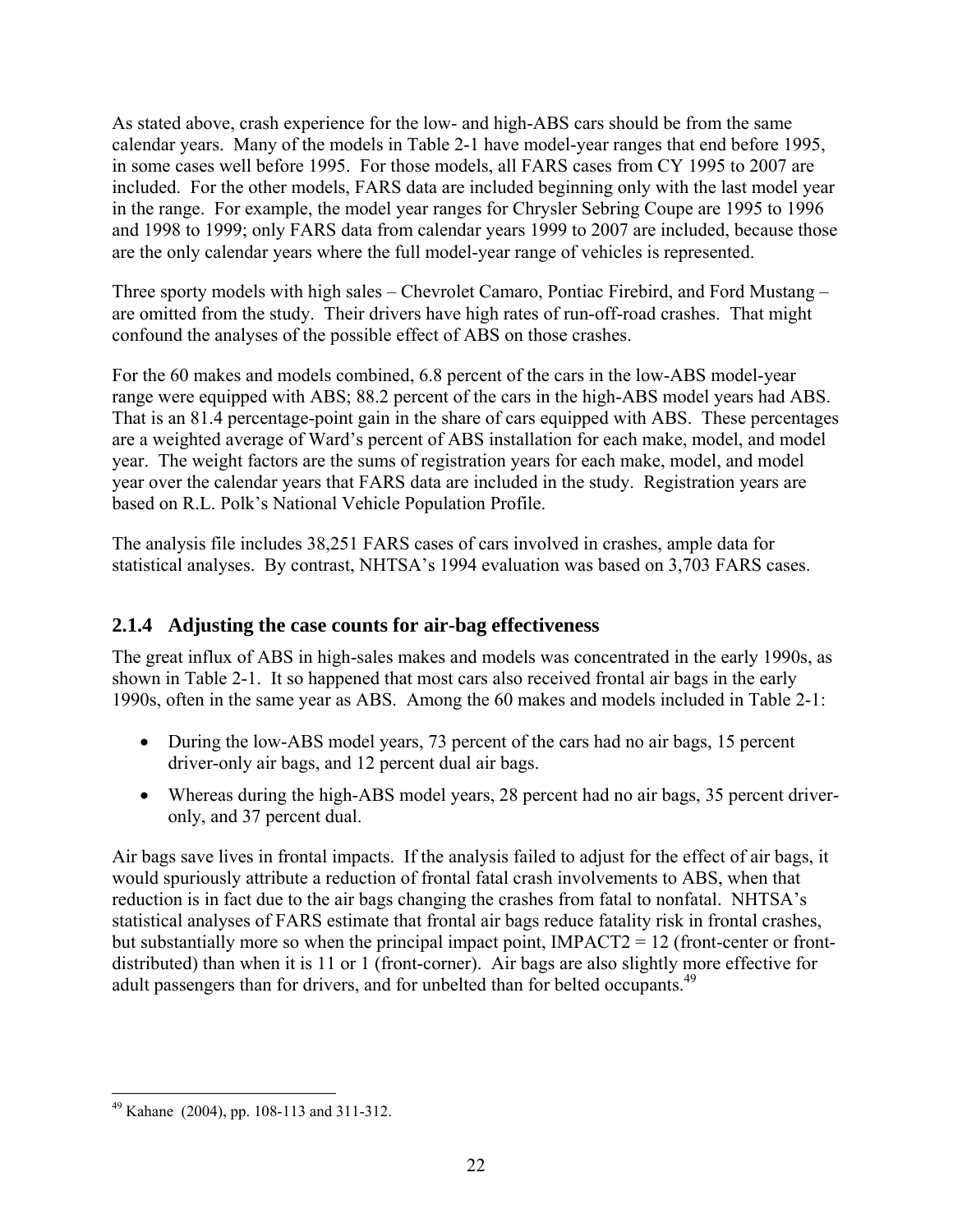### Estimated Fatality Reduction (%) By Air Bags in Frontals

|                         | <b>Belted Occupants</b> | <b>Unbelted Occupants</b> |
|-------------------------|-------------------------|---------------------------|
| $IMPACT2 = 12$          |                         |                           |
| Drivers                 | 25                      | 33                        |
| RF passengers age $13+$ | 28                      | 36                        |
| IMPACT2 = 11 or 1       |                         |                           |
| Drivers                 | 13                      | 17                        |
| RF passengers age $13+$ | 15                      | 19                        |

FARS case counts in the analyses will be weighted upward, when appropriate, by dividing by one minus fatality reduction. For example, in a crash involvement with IMPACT2 = 12 in which the belted driver of the case vehicle is the only fatality in the entire crash ( $FATALS = 1$ ), that case receives a weight factor of  $1/(1 - .25) = 1.333$ . The rationale is that if 1,000 such cases actually existed on FARS, there would have been 1,333 such cases if the cars had not been equipped with air bags, because the air bags saved 333 lives (25% of 1,333). As a result those crash involvements became nonfatal and never appeared on FARS. But they would have appeared on FARS if those cars had been equipped only with ABS and not air bags.

Cases are not weighted upward  $-$  i.e., have a weight factor of just 1.000 when:

- The case car is not equipped with air bags
- The crash is fatal to anybody other than the driver and right-front passenger of the case  $car - e.g., a back-seat occupant, a pedestrian, or an occupant of another vehicle - because$ that crash would continue to be in FARS whether or not the air bags saved the driver or right-front passenger
- The crash is fatal only to the right-front passenger, but the car only has a driver air bag, or the passenger is less than 13 years old
- $\bullet$  IMPACT2 is not 1, 11, or 12, or
- The crash is a first-event rollover or other non-collision (HARM  $EV = 1-6$ )

The vast majority of cases have a weight factor of 1.000. Overall, the 38,251 actual FARS cases amount to a weighted total of 39,625. The case "counts" in the basic analysis of the overall effect of ABS will add up to 39,625.

One downside of weighting the cases is that chi-square  $(\chi^2)$  statistics for contingency tables of weighted counts cannot be given their customary interpretation of significance. That would have required the tables to be filled with unweighted data derived from a simple random sample. The next section explains the procedures for measuring sampling error and testing significance.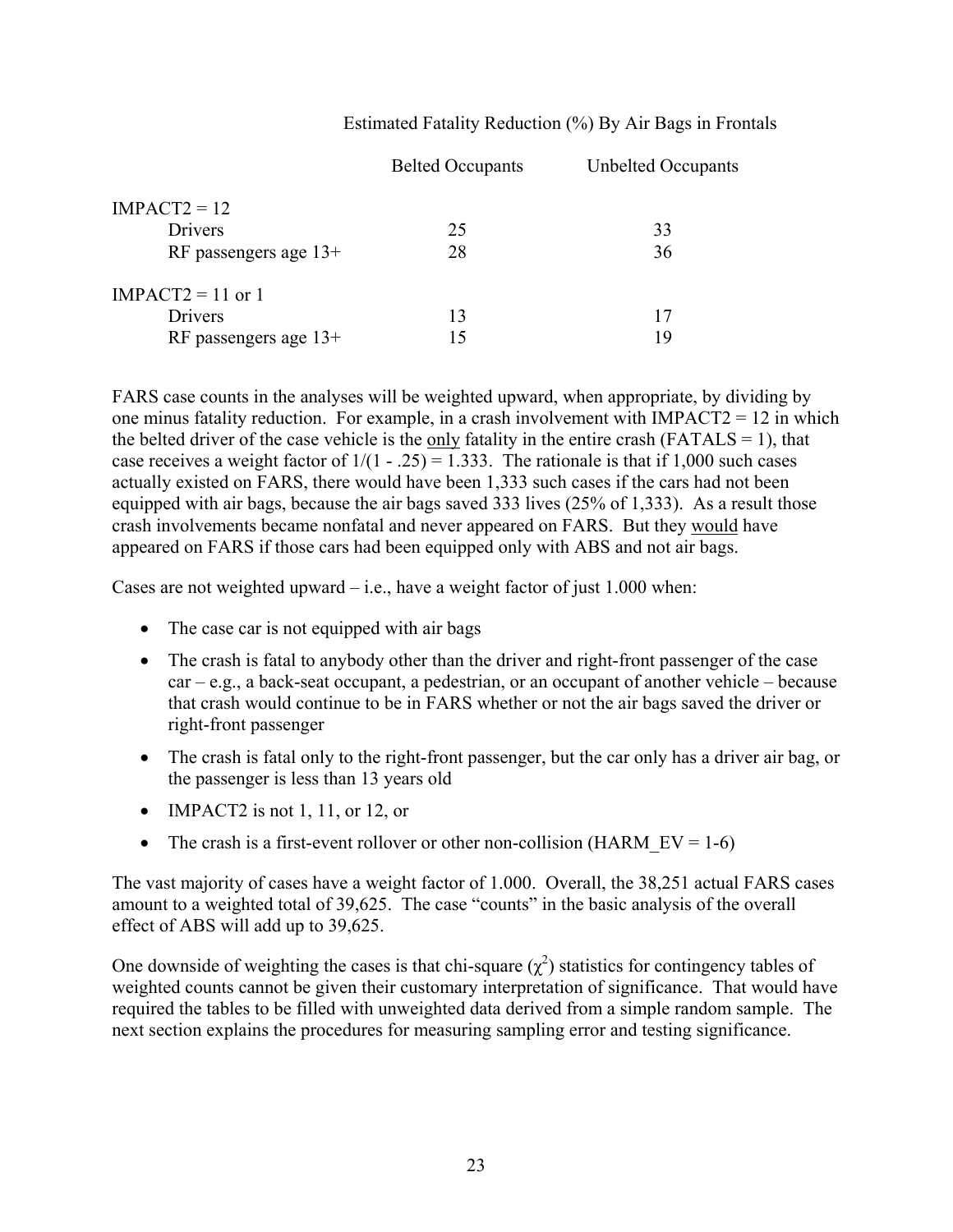## **2.1.5 Results**

Table 2-2 shows the actual and weighted case counts for each analysis of the effect of ABS in passenger cars, the effectiveness estimates, the significance-test results and the confidence bounds. Here is how the statistics are derived for the basic estimate of the effect of ABS in all non-control-group crashes on all roads.

The 2x2 contingency table of actual case counts for the entire database is:

|                                    | Cars with<br>7% ABS | Cars with<br>88% ABS |
|------------------------------------|---------------------|----------------------|
| Control group involvements         | 5,404               | 5,654                |
| All non-control-group involvements | 13,478              | 13,715               |

The observed effect is:

$$
1 - [(13,715/5,654) / (13,478/5,404)] = 2.74
$$
 percent reduction

However, the calculation based on actual case counts exaggerates the benefits of ABS because it does not adjust for the effect of air bags being introduced more or less simultaneously with ABS. The 2x2 table of case counts weighted upwards for the effect of air bags is:

|                                    | Cars with | Cars with |  |
|------------------------------------|-----------|-----------|--|
|                                    | 7% ABS    | 88% ABS   |  |
| Control group involvements         | 5,467     | 5,808     |  |
| All non-control-group involvements | 13,809    | 14,542    |  |

Weighting the cases increases each cell count in the contingency table. However, the increase is proportionally larger for cars with ABS because they have more air bags. It is also larger for response-group involvements, because a larger portion of them is frontal (many control-group cases are rear impacts). That shrinks effectiveness. The observed effect is now only:

 $1 - [(14,452/5,808) / (13,809/5,467)] = 0.87$  percent reduction

That estimate is rounded to 1 percent and shown in the fifth column of the "all non-control-group crashes" row of Table 2-2. But that is the effect of increasing the market share of ABS from 6.8 percent to 88.2 percent. The effect of increasing all the way from zero ABS to 100 percent ABS would be higher:

 $\{1 - \left[\frac{(14,452/5,808)}{(13,809/5,467)}\right] \}/ \{.882 - .068 \times \left[\frac{(14,452/5,808)}{(13,809/5,467)}\right] \}$ 

= 1.08 percent reduction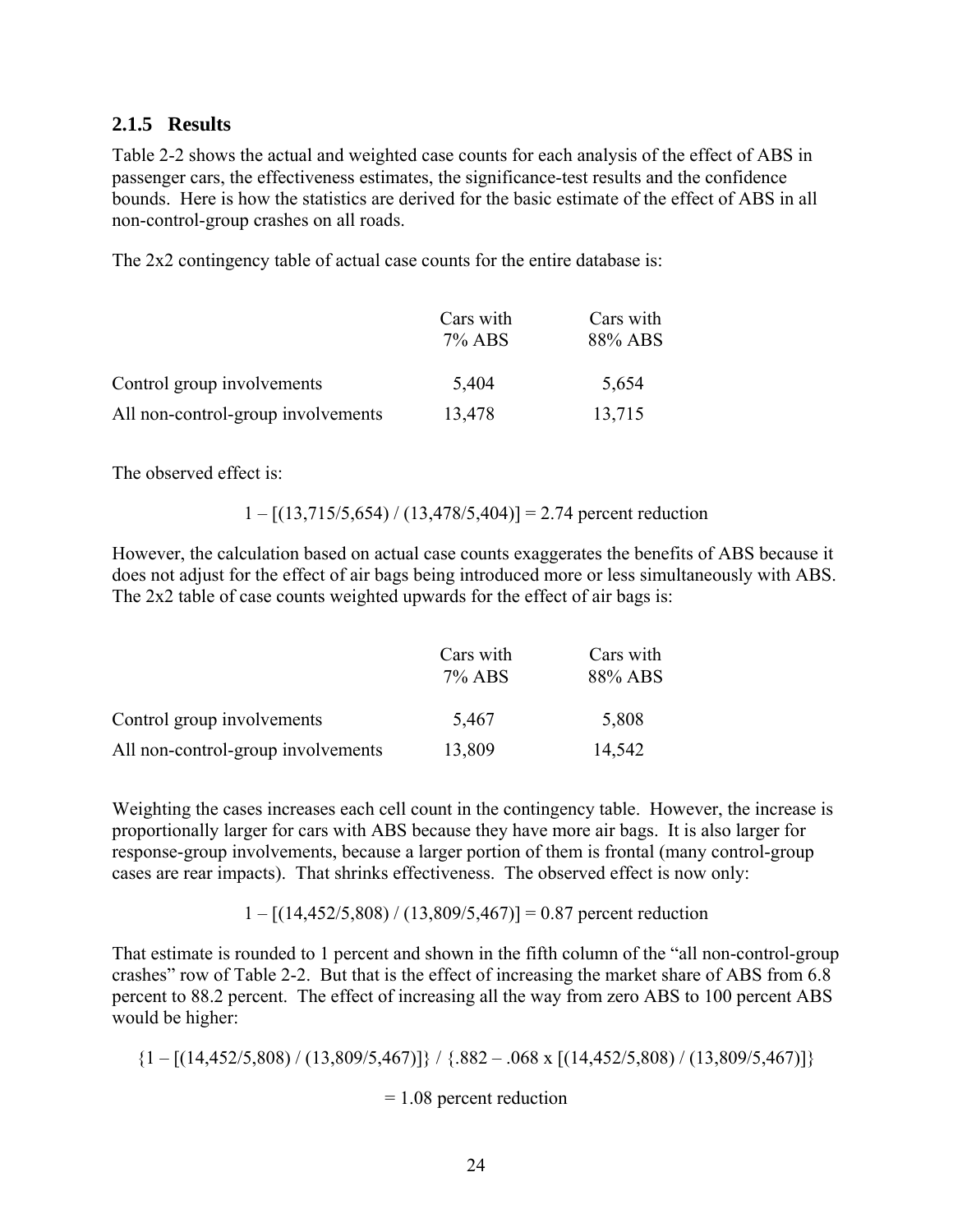|                                           |                  | <b>Actual FARS</b><br>Case Counts | Air-Bag-<br>Weighted N |                   |                   | Fatal Crash<br>Reduction $(\% )$ | t<br>for<br>$H_0$ : |                | 90%<br>Confidence<br><b>Bounds</b> |
|-------------------------------------------|------------------|-----------------------------------|------------------------|-------------------|-------------------|----------------------------------|---------------------|----------------|------------------------------------|
|                                           | Cars w<br>7% ABS | Cars w<br>88% ABS                 | Cars w<br>7% ABS       | Cars w<br>88% ABS | 88% vs.<br>7% ABS | 100% vs.<br>no ABS               | Red.<br>$= 0$       | Lower          | Upper                              |
| Control group involvements                | 5,404            | 5,654                             | 5,467                  | 5,808             |                   |                                  |                     |                |                                    |
| <b>ALL ROADS</b>                          |                  |                                   |                        |                   |                   |                                  |                     |                |                                    |
| All non-control-group involvements 13,478 |                  | 13,715                            | 13,809                 | 14,542            | $\mathbf{1}$      | 1                                | .45                 | $-3$           | 5                                  |
| All crash involvements                    |                  |                                   |                        |                   |                   | $\mathbf{1}$                     |                     | $-2$           | $\overline{4}$                     |
| Run-off-road crashes                      | 4,631            | 5,024                             | 4,784                  | 5,435             | $-7$              | $-9$                             | 2.65                | $-15$          | $-3$                               |
| Side impacts w fixed objects              | 748              | 978                               | 751                    | 988               | $-24$             | $-30$                            | 4.15                | $-46$          | $-16$                              |
| First-event rollovers                     | 705              | 815                               | 705                    | 815               | $-9$              | $-11$                            | 1.44                | $-26$          | 3                                  |
| Other run-off-road crashes                | 3,178            | 3,231                             | 3,328                  | 3,631             | $-3$              | $-3$                             | .88                 | $-11$          | 3                                  |
| Pedestrian/bicyclist/animal               | 1,683            | 1,593                             | 1,684                  | 1,596             | 11                | 13                               | 2.99                | 5 <sup>5</sup> | 20                                 |
| Culpable involvements w other veh         | 5,975            | 5,939                             | 6,130                  | 6,306             | 3                 | $\overline{4}$                   | 1.61                | $-1$           | 8                                  |
| WET, SNOWY, OR ICY ROADS                  |                  |                                   |                        |                   |                   |                                  |                     |                |                                    |
| All non-control-group involvements        | 3,144            | 3,273                             | 3,207                  | 3,434             | $-1$              | $-1$                             | .26                 | $-8$           | 6                                  |
| All crash involvements                    |                  |                                   |                        |                   |                   | $-1$                             |                     | $-7$           | 5                                  |
| Run-off-road crashes                      | 738              | 954                               | 762                    | 1,031             | $-27$             | $-34$                            | 4.90                | $-50$          | $-20$                              |
| Side impacts w fixed objects              | 160              | 280                               | 161                    | 282               | $-65$             | $-85$                            | 5.21                | $-130$         | $-49$                              |
| First-event rollovers                     | 73               | 109                               | 73                     | 109               | $-41$             | $-52$                            | 1.95                | $-125$         | $-2$                               |
| Other run-off-road crashes                | 505              | 565                               | 528                    | 640               | $-14$             | $-17$                            | 2.25                | $-34$          | $-3$                               |
| Pedestrian/bicyclist/animal               | 230              | 244                               | 231                    | 244               | none              | none                             | .02                 | $-23$          | 19                                 |
| Culpable involvements w other veh         | 1,224            | 1,141                             | 1,249                  | 1,198             | 10                | 12                               | 2.43                | 3              | 20                                 |

# Table 2-2: Passenger Cars, Distribution of Fatal Crash Involvements with and Without 4-Wheel ABS, FARS 1995-2007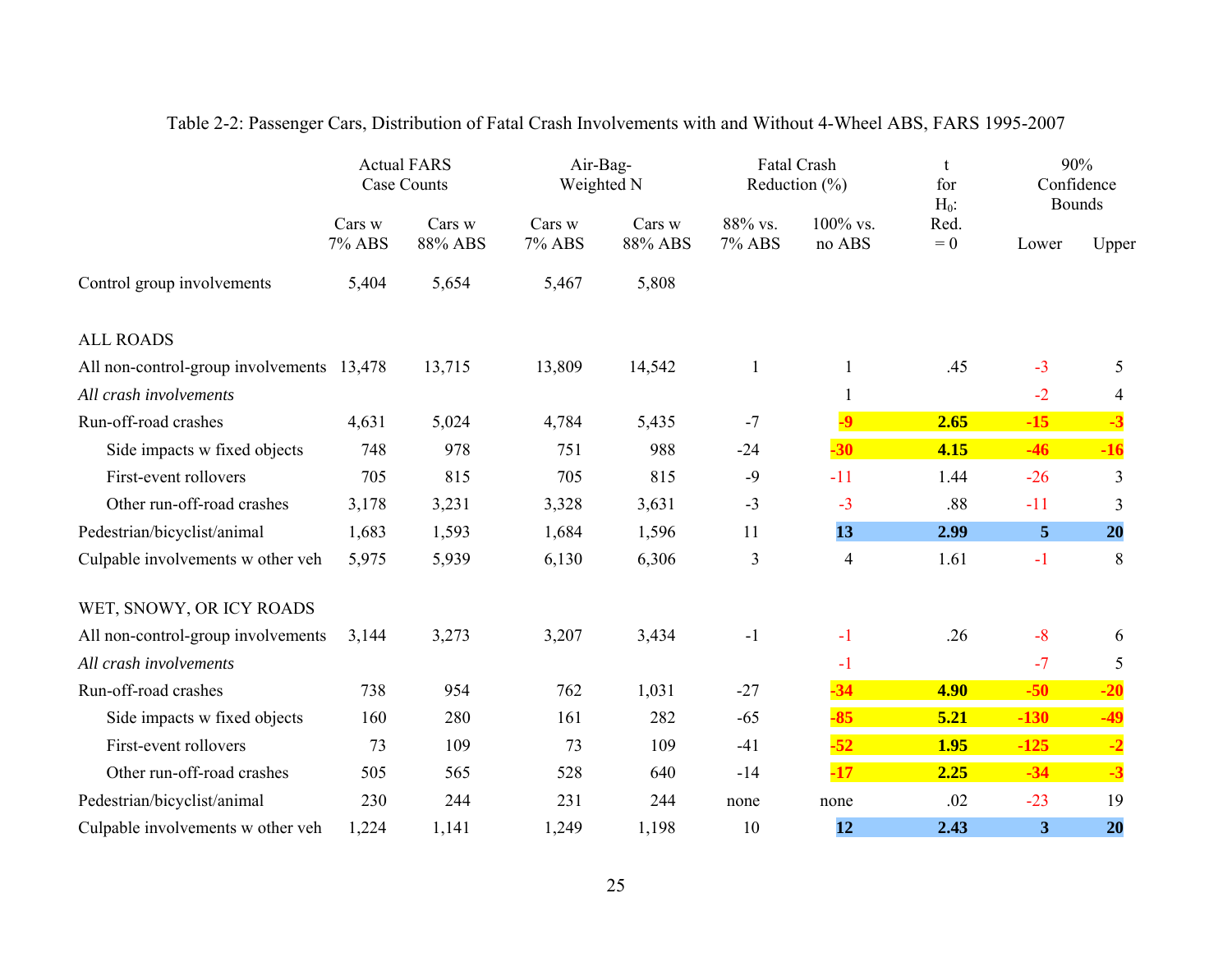That estimate, although somewhat higher, still rounds to 1 percent, and it is shown in the sixth column of Table 2-2, the column headed by "100% versus no ABS." It is the basic point estimate of the effect of ABS.

Statistical significance of the fatality reductions cannot be tested with simple 2x2 chi-squares of the cell counts, because they are weighted counts, not actual numbers of cases. Some FARS cases have been weighted more than 1 to adjust for the effect of air bags. Instead, the FARS data are split up into 10 systematic random subsamples. The last digit of the case identification number ST\_CASE are useful for splitting FARS into systematic random subsamples. Thanks to the ample data available, effectiveness can be calculated separately in each subsample and significance tested by observing the variation of the estimate across the 10 subsamples.

However, the variance estimate obtained by running through the procedure just once could be too high or too low by chance, depending on what cases happened to get into the 10 subsamples. A second iteration of the same procedure, but with FARS split up into subsamples in a different way, might generate a lower or higher estimate. Numerous iterations, each with a different splitting of FARS into subsamples, will generate a range of variance estimates, and the median of these estimates will be used. Specifically, the last two digits of ST\_CASE were used to subdivide FARS into 100 groups (numbered 0 to 99). The numbers 0 to 99 were randomly reordered by a SAS random-number generator and listed in the new order. The FARS cases whose last two ST\_CASE digits were among the first 10 on the new list became subsample 1, the next 10 became subsample 2, and so on. After these 10 subsamples were created, the numbers 0 to 99 were randomly reordered anew and another set of 10 subsamples was created. In all, the procedure was repeated 11 times and it created 11 sets of 10 subsamples each.

It is easier to work with the effect of increasing the market share of ABS from 6.8 percent to 88.2 percent than with the effect of increasing all the way from zero ABS to 100 percent ABS. The former can be expressed as a log-odds-ratio, which tends to have a normal distribution. If the former effect is significant, the latter will be, too.

Based on the weighted cell counts, the effect of increasing the market share of ABS from 6.8 percent to 88.2, estimated for the entire FARS database, may be expressed as a log-odds ratio:

$$
\log r = \log [(14,452/5,808) / (13,809/5,467)] = -.0088
$$

On the first of the 11 times that FARS was split into 10 subgroups, subgroup 1 happened to consist of cases with ST\_CASE ending in  $01, 05, 06, 21, 23, 27, 38, 61, 65,$  or 81. For these cases, the corresponding log-odds ratio is:

$$
\log r = \log [(1,522/598) / (1,432/566)] = +0.0058
$$

For subgroup 2, on the other hand,  $\log r = -0.0767$ ; for subgroup 3,  $\log r = -0.0018$ ; and so on. The standard deviation of ten estimates for the 10 mutually exclusive subgroups, each based on a different tenth of the FARS data is .0558. The standard deviation  $S_1$  of the corresponding estimate of log r in the full dataset (10 times as many cases) is .0558 /  $\sqrt{10}$  = .0176. This is the estimated standard deviation of log r, for the full dataset, based on our first run-through of splitting FARS into 10 systematic random subsamples.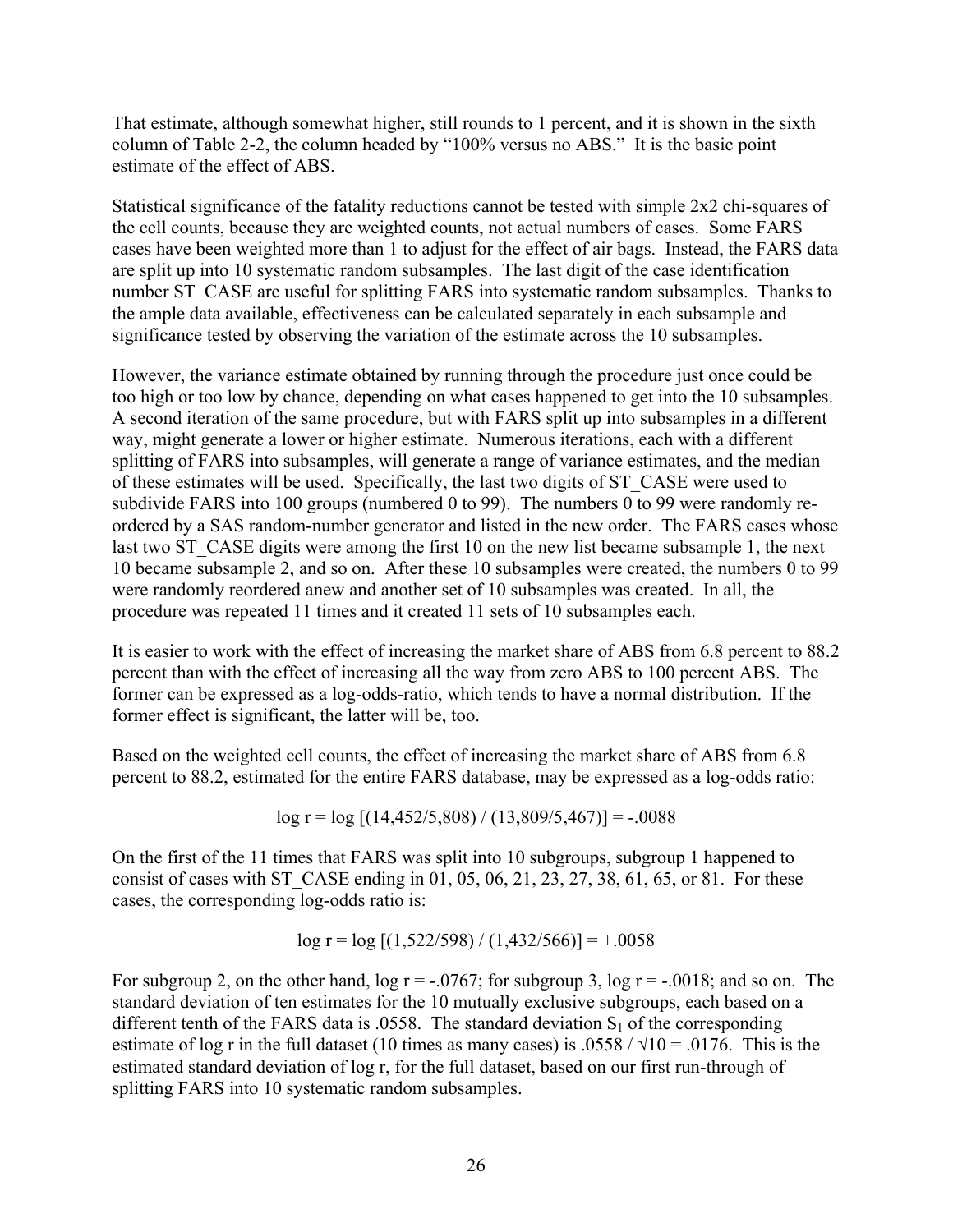On the second iteration, the estimate of the standard deviation  $S_2$ , derived from the 10 subsamples created on that iteration, was slightly higher, .0228. On the third iteration,  $S_3$  = .0182. Over all 11 iterations, the estimates  $S_i$  ranged from .0092 to .0319. However, the median of these 11 estimates is  $S = 0.0198$ , which was the value obtained on the eighth iteration. (In fact, except for the low and high estimates generated on the  $4<sup>th</sup>$  and  $9<sup>th</sup>$  iterations, the remaining  $S_i$  are all quite close to the median.)

For the full dataset, log r was -.0088. Because  $t = \log r / S = .0088 / .0198 = .45$  is less than 1.833 (the 95<sup>th</sup> percentile of a t-distribution with 9 degrees of freedom<sup>50</sup>), the observed fatalcrash reduction for ABS is not statistically significant at the one-sided .05 level.

The 90 percent confidence bounds for the effect of increasing all the way from zero ABS to 100 percent ABS are:

 $\{1 - [1 - \exp(\log r + 1.833 \times S)]\}$  /  $\{.882 - .068 \times [1 - \exp(\log r + 1.833 \times S)]\}$  $=$  {1 – [1 - exp (–.0088 + 1.833 x .0198)]} / {.882 – .068 x [1 - exp (–.0088 + 1.833 x .0198)]}

= from a 3-percent increase to a 5 percent reduction

The seventh column of Table 2-2 shows the t value for the effectiveness estimate of ABS. The two right columns show the lower and upper 90 percent confidence bounds for the effect of ABS – i.e., the shift from no ABS to 100% ABS.

Now let us discuss the point and interval estimates for all the crash types in Table 2-2. Positive estimates (reductions in fatal crashes with ABS, relative to the control group) are shown in black, negative estimates in red. Statistically significant point estimates are printed bold, and they are shaded light-blue if positive, yellow if negative. Non-significant estimates are not printed bold, and have a negative lower confidence bound and a positive upper bound.

The effect of ABS on all crashes, including the control-group crashes where we assume it has no effect, is derived from the preceding estimate. Without ABS, there were 5,467 weighted controlgroup involvements and 13,809 response group involvements. The point estimate for all response-group crashes is a 1.08 percent reduction. The point estimate for all crashes is:

 $[13,809 / (5,467 + 13,809)] \times 1.08 = 0.77$  percent reduction

Its 90 percent confidence bounds, similarly derived, are from -2 to +4 percent: a negligible overall effect.

But ABS does have statistically significant effects in some types of crashes. Run-off-road crashes increase by a statistically significant 9 percent. The t value is 2.65, significant at the onesided .05 level (because it exceeds 1.833) and, for that matter, even at the two-sided .05 level (because it exceeds 2.262, the 97.5<sup>th</sup> percentile of t with 9 df). Whereas the effect has diminished since calendar years 1989-1993 (a 28% increase in run-off-road crashes, according to NHTSA's

 $\overline{a}$  appropriate to use a t test with 9 df to test if log r is significantly different from zero. <sup>50</sup> Because each s<sub>j</sub> is calculated by computing the variance of 10 observations (log r for each of 10 subgroups), it is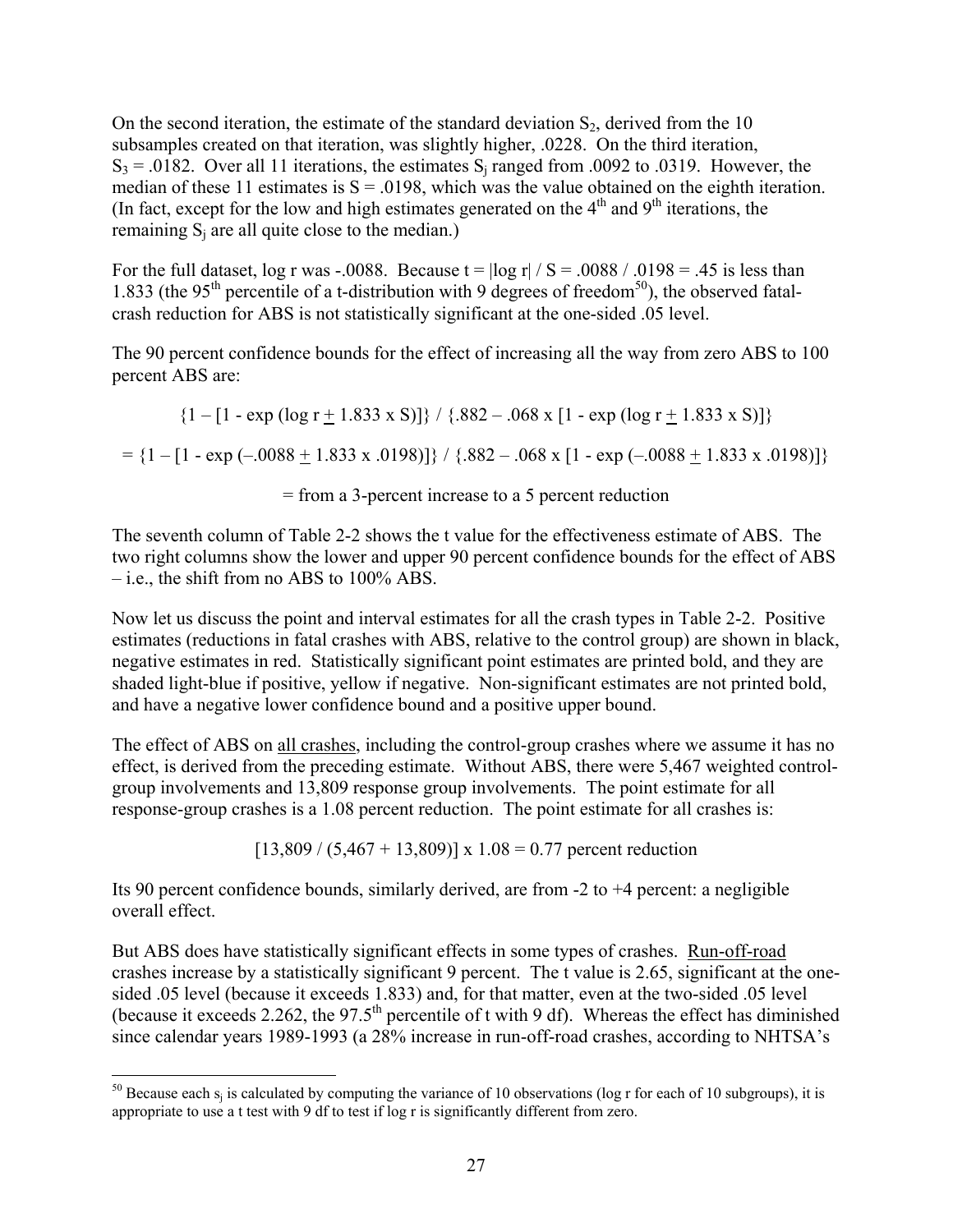initial evaluation $51$ ), it continues to be negative and statistically significant. The observed effect might have diminished over time because more drivers knew how to use ABS properly (in part thanks to public information campaigns), or because the technology was refined, or by chance alone – but a residual significant effect still remains.

Furthermore, all three subsets of run-off-road crashes were observed to increase with ABS. The largest increase and the only statistically significant one is side impacts with fixed objects, increasing by 30 percent ( $t = 4.15$ ; confidence bounds, 16% to 46% increase). Rollovers increased by a non-significant 11 percent, other run-off-road crashes (mostly frontal impacts with fixed objects), by 3 percent.

By contrast, ABS is associated with reductions of crashes that generally do not involve running off the road. Fatal collisions with pedestrians, bicyclists or animals decrease by a statistically significant 13 percent ( $t = 2.99$ ). Most of these collisions involve hitting a non-motorist or animal on the road, rather than first running off the road and then hitting a non-motorist. Culpable involvements in collisions with other vehicles decreased by 4 percent, but the reduction falls short of statistical significance  $(t = 1.61)$ .

Almost every one of the effects is magnified on wet, snowy, or icy roads, where ABS is much more likely to activate. The net effect on these roads is negligible, but the increase in run-offroad crashes is a statistically significant 34 percent. Moreover, the increase is statistically significant in all three subsets of run-off-road crashes, reaching 85 percent in side impacts with fixed objects. The harm in run-off-road crashes is offset by benefits in collisions with other vehicles, including a significant 12 percent reduction of culpable involvements in these collisions. The only inconsistent result is a zero effect on collisions with pedestrians, bicyclists, and animals; it raises a question about the significant benefit seen on all (i.e., dry) roads.

On dry roads, the overall increase in run-off-road crashes is a fairly negligible 4 percent; it is not statistically significant  $(t = 1.07)$ . However, side impacts with fixed objects increased by a statistically significant 16 percent ( $t = 2.35$ ). The reduction in fatal collisions with pedestrians, bicyclists, and animals on dry roads is a statistically significant 15 percent ( $t = 3.21$ ). It is not clear why ABS should be so effective in pedestrian crashes on dry roads. Perhaps, as drivers become used to having ABS, they have become more willing to take immediate, decisive action if a pedestrian suddenly materializes in front of them: stomp and stay on the brakes, and steer.

# **2.1.6 Comparative results for four cohorts of cars**

A relatively small number of high-sales General Motors models that received ABS as standard equipment in the early 1990s predominated the databases of the early evaluations of ABS (Buick Park Avenue; Cadillac DeVille; Chevrolet Caprice, Cavalier, and Corsica; Pontiac Grand Am; and similar cars). The observed increases of run-off-road crashes in those studies might be critiqued as somehow attributable to those specific models. For example, a change in the models unrelated to ABS that made them appear sportier or with greater appeal in rural markets could have increased run-off-road crashes relative to other types. Or it might have been the specific

<sup>&</sup>lt;u>.</u>  $51$  Kahane (1994), pp. xi and 95.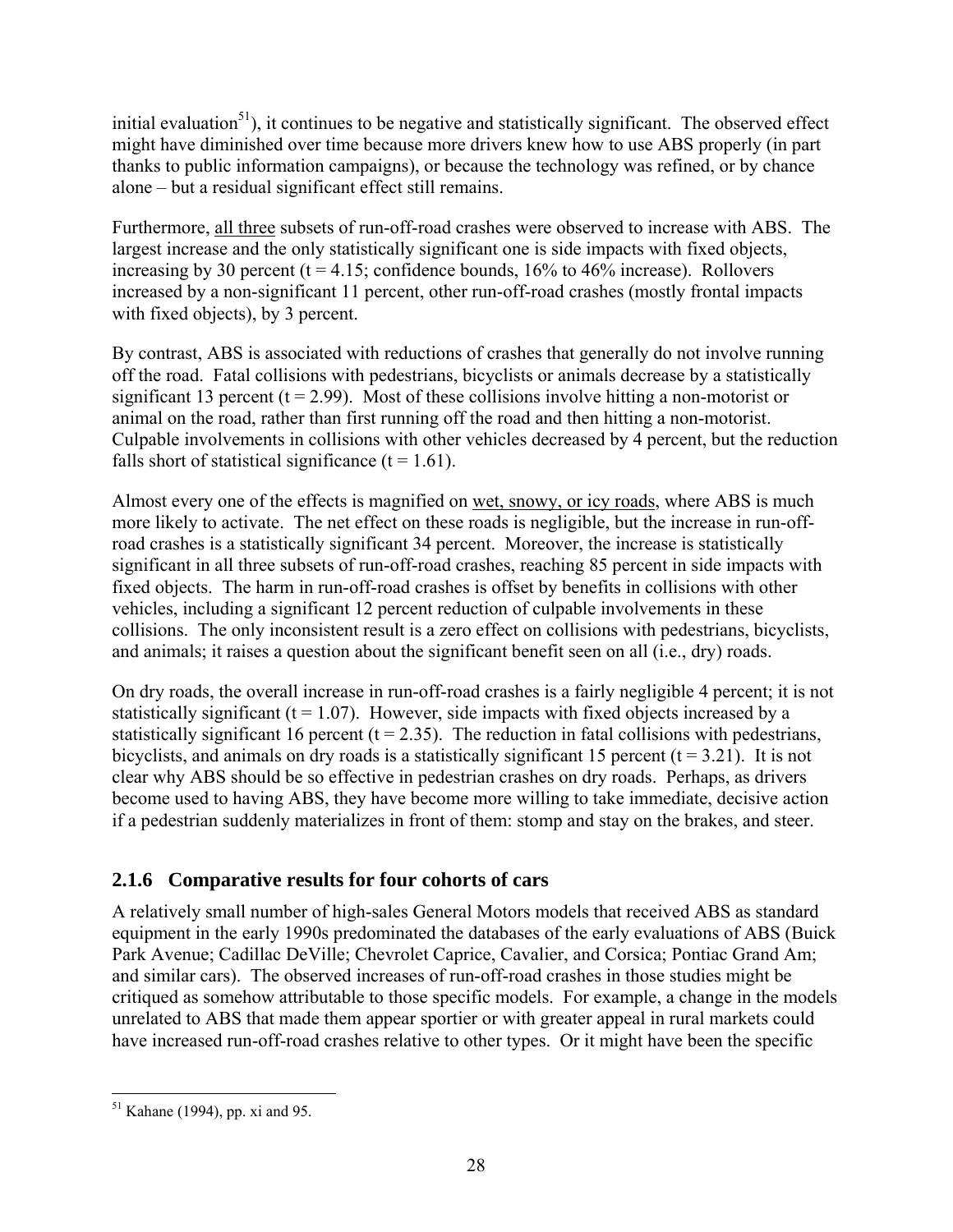ABS technology in those models. (That is in addition to the more generic critique that drivers were initially not aware of how to use ABS.)

By 2009, a much more representative list of models, as shown in Table 2-1, is available, especially if the models with standard ABS are supplemented by those sold with a high percentage of optional ABS. The models in Table 2-1 can be grouped into four cohorts and the effect of ABS estimated separately in each one:

- GM models that had a high percentage of ABS by 1993.
- Non-GM models that had a high percentage of ABS by 1993. Ford products and Honda Accord predominate.
- Models that received a high share of ABS after 1993. Includes high-sales models such as VW Jetta, Nissan Maxima, Subaru Legacy, Toyota Camry, and Toyota Avalon.
- Models that dropped standard ABS, or where optional ABS lost a substantial share of the market: Chrysler and GM cars, including many of the GM models in the first cohort, but 10 model years later.

Table 2-3 shows the point estimates for the effect of ABS in each cohort of cars for five "bellwether" types of crashes:

## TABLE 2-3

| Crash Type                          | <b>GM</b><br>ABS by<br>1993 | Non-GM<br>ABS by<br>1993 | Added<br><b>ABS</b><br>$1994+$ | Dropped<br>$\text{ABS}^{52}$ |
|-------------------------------------|-----------------------------|--------------------------|--------------------------------|------------------------------|
| Run-off-road                        | - 9                         | $-7$                     | none                           | $-13$                        |
| Run-off-road, wet-snowy-icy         | $-28$                       | $-39$                    | $-21$                          | $-22$                        |
| Side impact with fixed object       | $-24$                       | $-34$                    | $-14$                          | $-33$                        |
| Pedestrian/bicyclist/animal         | 18                          | 9                        | 8                              | $-6$                         |
| Culpable w other veh, wet-snowy-icy | 14                          | 7                        | 13                             | $-18$                        |

## OBSERVED PERCENT FATALITY REDUCTION FOR ABS BY CAR COHORT AND CRASH TYPE

The observed effect on run-off-road crashes is never positive and it is negative in three of the four cohorts. Run-off-road crashes in wet, snowy, or icy conditions and side impacts with fixed objects in any conditions increased substantially and consistently with ABS in every cohort. The effect is not a quirk of the early 1990s or the particular ABS technology in use at that time.

 $\overline{a}$ 

 $52$  In this cohort, effect for each response group was measured relative to vehicle registration years rather than control-group involvements. There were unexpectedly few control-group involvements in the ABS-equipped cars.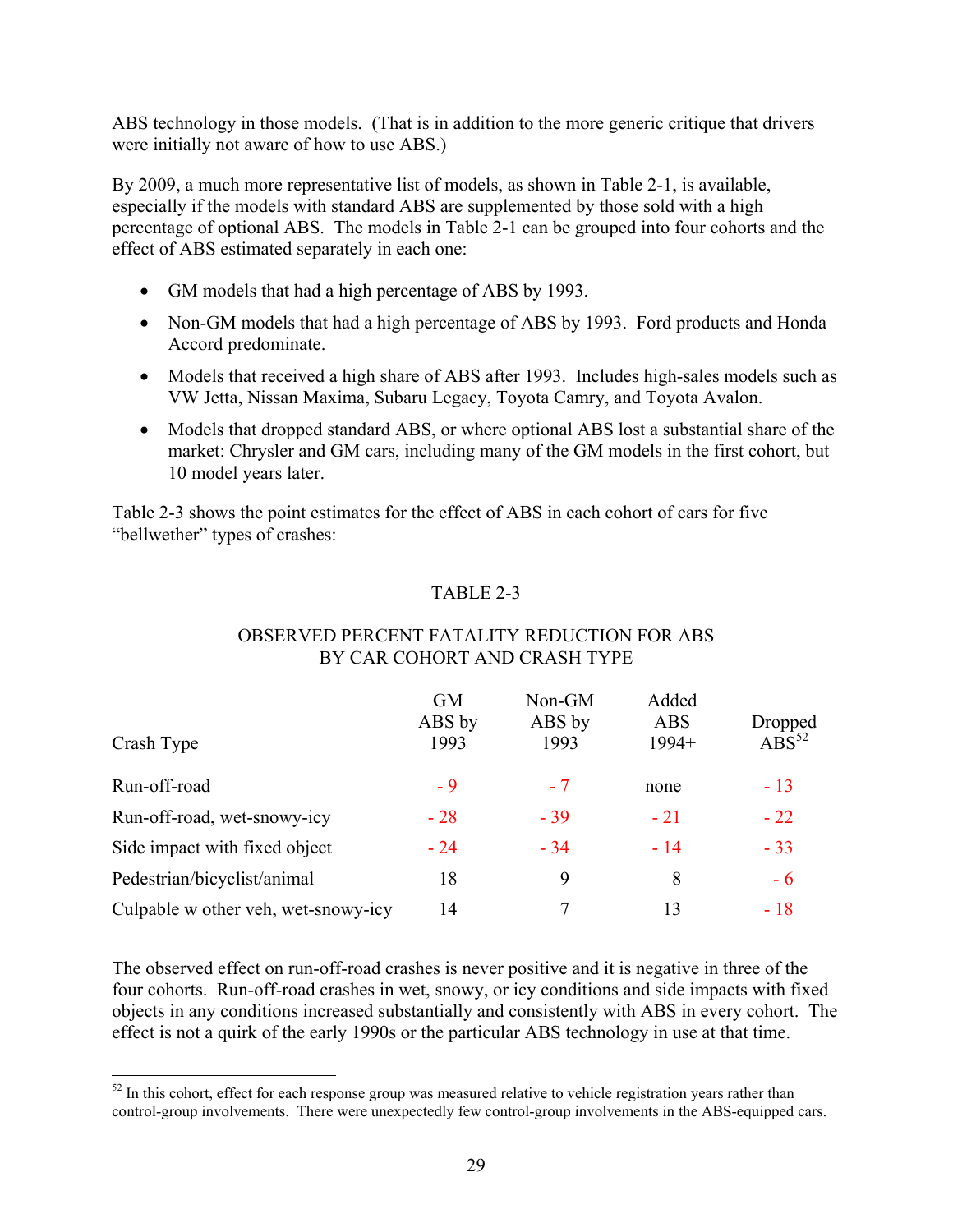Indeed, GM models apparently increased run-off-road crashes when they acquired ABS in the early 1990s and then reduced run-off-road crashes when they dropped ABS after 2000. Conversely, pedestrian crashes decreased with ABS in three of the four cohorts, as did culpable involvements with other vehicles on wet, snowy, or icy roads.

## **2.1.7 Drinking versus non-drinking drivers**

 $\overline{a}$ 

Harless and Hoffer presented analyses in 2002 asserting that the increase in run-off-road crashes with ABS was primarily confined to drinking drivers, and that non-drinking drivers experienced little or no increase in run-off-road crashes.<sup>53</sup> Their analyses further showed the increase for drinking drivers was limited to calendar years 1993 to 1995, when the GM cars that had received standard ABS were 2 to 4 years old, and was non-significant in later years. The database for this report makes it possible to compare statistics for drinking and non-drinking drivers from 1995 through 2007, and also to look at cars other than the GM models of the early 1990s.

For our analysis, let us define "non-drinking drivers" to be those whose BAC was reported to be .00, plus those whose BACs were not reported but whom police reported as not drinking (DRINKING = 0). "Drinking drivers" are those with BACs reported and at least .02  $g/dL$ , plus those with unreported BACs but police-reported drinking  $(DRINKING = 1)$ . All other drivers, including those with  $BACs = .01$  are excluded. If entirely separate analyses are performed for non-drinking and drinking drivers, including control groups drawn only from these drivers, the increase in run-off-road crashes indeed seems at first glance limited to the drinking drivers (54% increase), with even a 1 percent reduction for the non-drinkers:

| With Separate<br>Control Groups | Cars with<br>7% ABS  | Cars with<br>88% ABS | Reduction<br>for ABS $(\% )$ |
|---------------------------------|----------------------|----------------------|------------------------------|
|                                 | Non-Drinking Drivers |                      |                              |
| Control group<br>Run-off-road   | 4,058<br>2,055       | 4,456<br>2,234       |                              |
|                                 | Drinking Drivers     |                      |                              |
|                                 |                      |                      |                              |
| Control group                   | 272                  | 205                  |                              |
| Run-off-road                    | 2,014                | 2,336                | - 54                         |

While this is a logically defensible analysis, the cell counts in the table are not reasonable. The numbers of run-off-road crashes, both with and without ABS, are similar for the non-drinkers and the drinkers, but the control group is almost 20 times as large for the non-drinkers. Even that is reasonable, because drinking drivers are at much higher risk and are usually culpable for the crashes they get into. What is not plausible is that there are 272 control-group crashes without

 $53$  Harless, D. W., & Hoffer, G. E. (2002, May). The antilock braking system anomaly: a drinking driver problem? *Accident Analysis and Prevention*, Vol. 34, , pp. 333-341.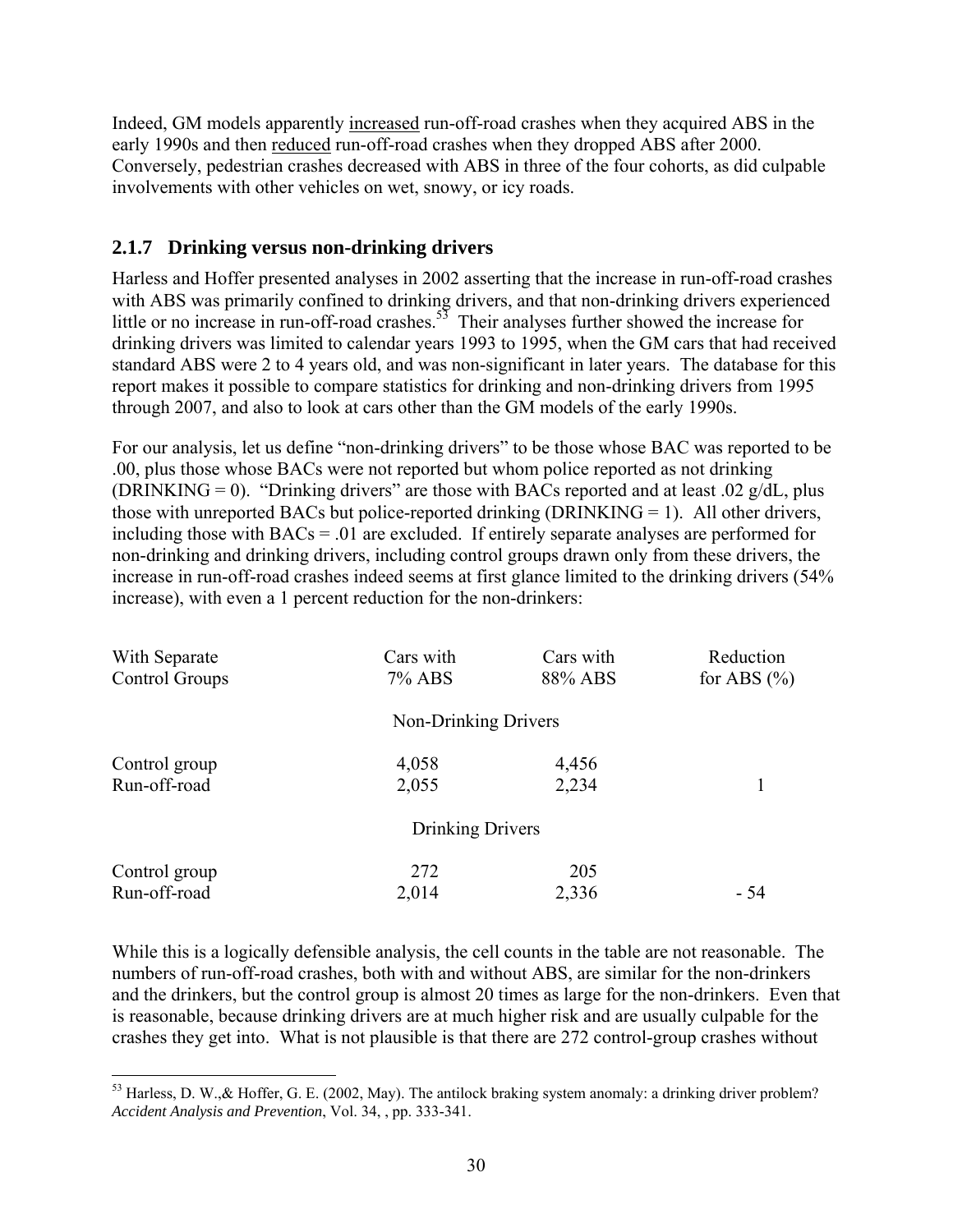ABS and only 205 with ABS. If control-group involvements are a surrogate for "exposure," this says that the cars without ABS have far more exposure for drinking drivers than cars with ABS – even though for non-drinking drivers the exposure is about the same. In other words, drivers drink much less when their cars are equipped with ABS. But that is unlikely. The cars with ABS are the same makes and models as the cars without ABS, observed in the same calendar years, with just two years difference in vehicle age (mostly newer, sometimes older). There is every reason to believe drinking would be about the same. The reduction of control group crashes from 272 to 205 is most likely a chance event. It is something that could occasionally happen by chance with numbers this small. It would almost certainly not have happened if the numbers had been in the thousands. It is the drop from 272 to 205 that is "driving" the results.

If, instead, the same control group is used for the non-drinking and drinking drivers, namely the weighted counts for all cases as shown in Table 2-2, the effects on run-off-road crashes are much closer:

| With Joint<br>Control Group                    | Cars with<br>7% ABS  | Cars with<br>88% ABS | Reduction<br>for ABS $(\% )$ |
|------------------------------------------------|----------------------|----------------------|------------------------------|
|                                                | Non-Drinking Drivers |                      |                              |
| Control group (from Table 2-2)<br>Run-off-road | 5,467<br>2,055       | 5,808<br>2,234       | $-2$                         |
|                                                | Drinking Drivers     |                      |                              |
| Control group (from Table 2-2)                 | 5,467                | 5,808                |                              |
| Run-off-road                                   | 2,014                | 2,336                | - 9                          |

A similar result is obtained if run-off-road crashes are analyzed relative to exposure in vehicle registration years, rather than relative to a control group: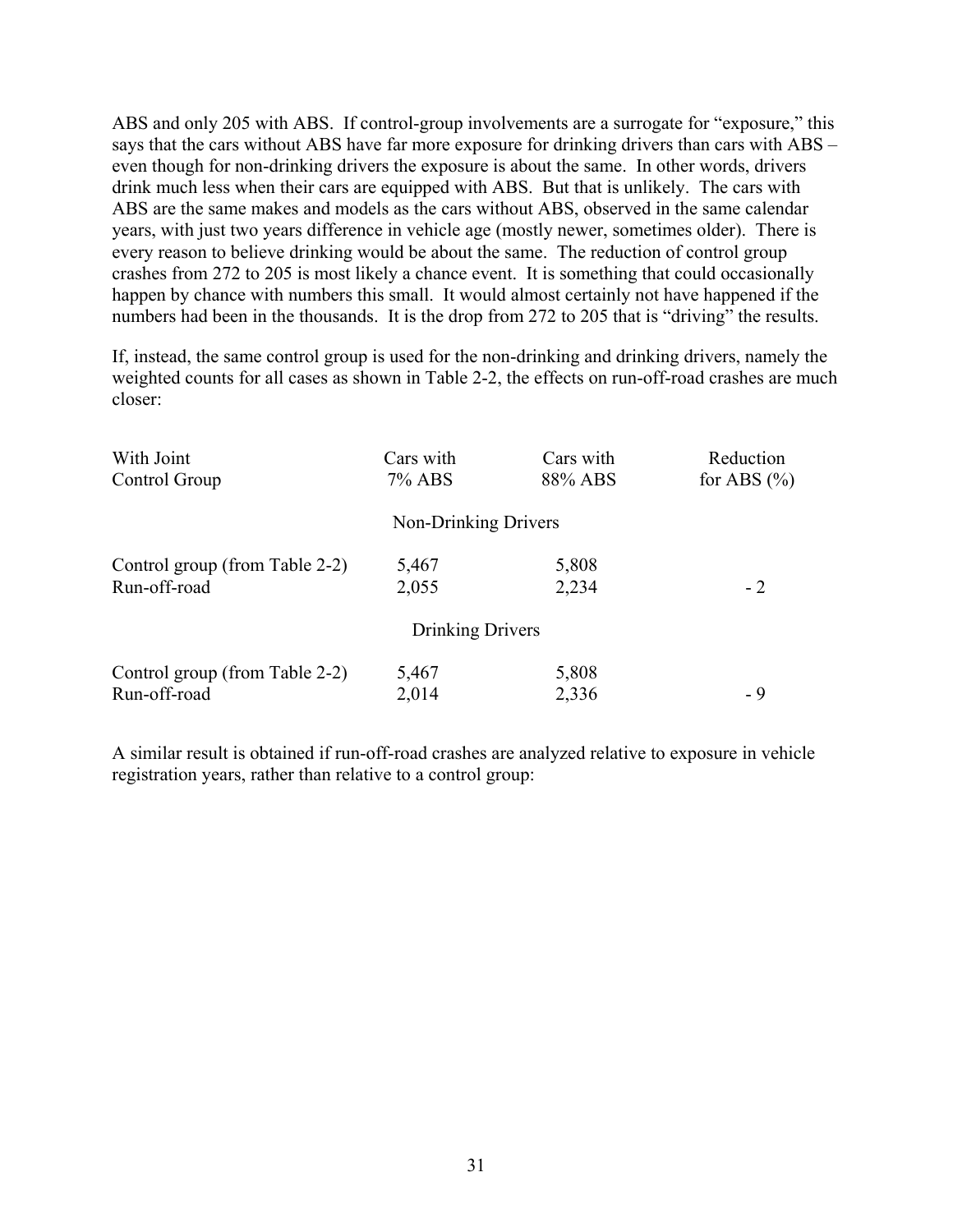| Relative to                       | Cars with            | Cars with  | Reduction       |
|-----------------------------------|----------------------|------------|-----------------|
| <b>Vehicle Registration Years</b> | 7% ABS               | 88% ABS    | for ABS $(\% )$ |
|                                   | Non-Drinking Drivers |            |                 |
| Vehicle Years                     | 86,635,000           | 90,374,000 | - 4             |
| Run-off-road                      | 2,055                | 2,234      |                 |
|                                   | Drinking Drivers     |            |                 |
| Vehicle Years                     | 86,635,000           | 90,374,000 | - 11            |
| Run-off-road                      | 2,014                | 2,336      |                 |

Whereas the last two analyses greatly shrink the absolute gap between non-drinking and drinking drivers, the results are ambiguous. They are statistically compatible with the hypothesis that the effect is the same for drinkers and non-drinkers, but also compatible with Harless and Hoffer's hypothesis that the effect is zero for non-drinkers. A clearer picture emerges when the analysis is limited to run-off-road crashes on wet, snowy, or icy roads, where ABS is much more likely to activate and its negative effect is larger:

|                                | Cars with<br>7% ABS  | Cars with<br>88% ABS | Reduction<br>for ABS $(\% )$ |
|--------------------------------|----------------------|----------------------|------------------------------|
|                                | Non-Drinking Drivers |                      |                              |
| Control group (from Table 2-2) | 5,467                | 5,808                |                              |
| Run-off-road, wet-snowy-icy    | 369                  | 486                  | $-23$                        |
|                                | Drinking Drivers     |                      |                              |
| Control group (from Table 2-2) | 5,467                | 5,808                |                              |
| Run-off-road, wet-snowy-icy    | 296                  | 397                  | $-26$                        |

The observed effect is almost identical for non-drinking drivers (23% increase) and drinking drivers (26% increase). The negative effect on run-off-road crashes does not appear to be limited to drinking drivers and it has persisted over time. Frankly, this result is more convincing than the conclusion of Harless and Hoffer. While it could be argued that drinking drivers are especially befuddled by ABS and unlikely to use wisely the capability to steer while braking, a probably stronger case can be made that a large proportion of the run-off-road crashes of drinking drivers do not involve braking at all and could not have been influenced by ABS.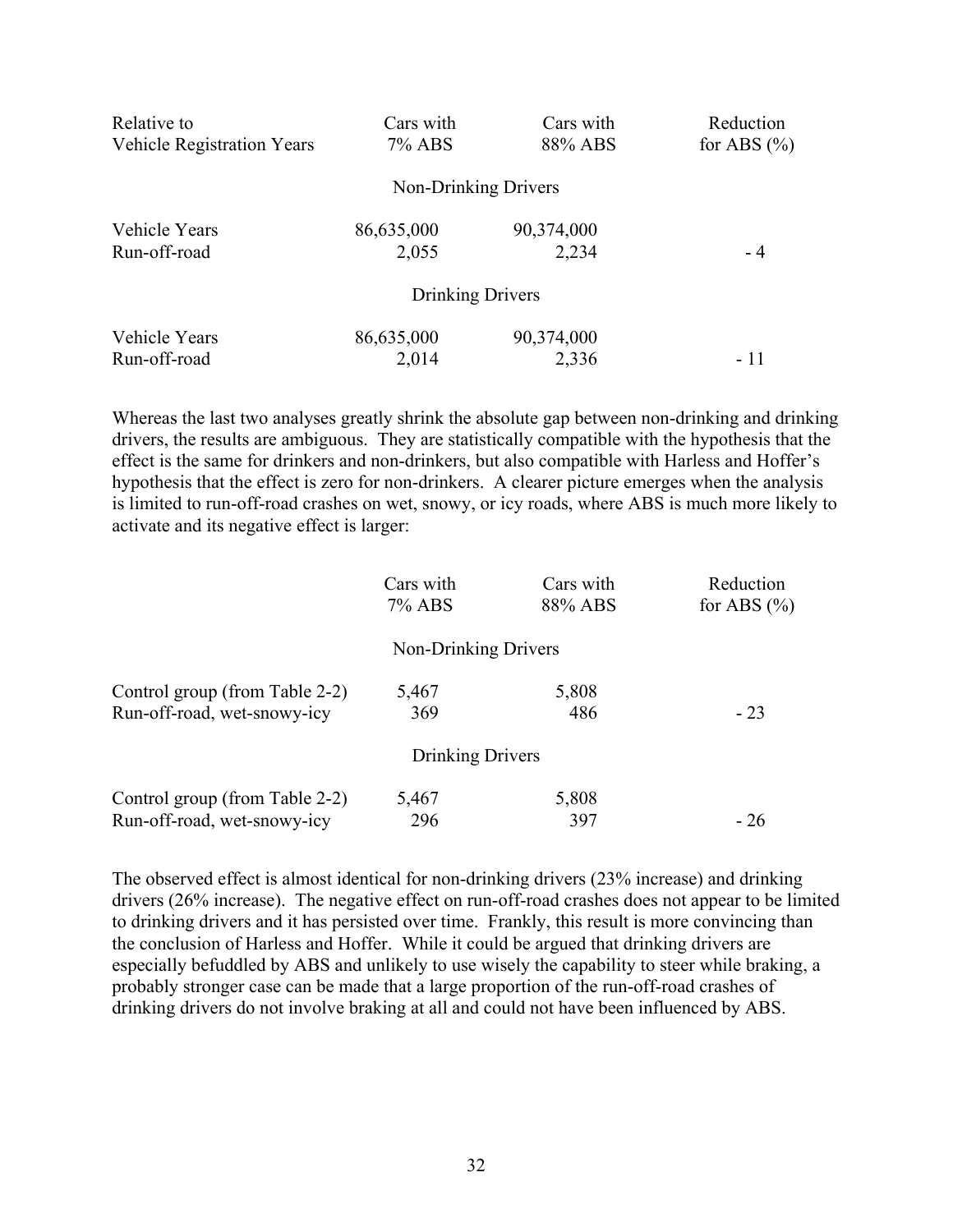#### **2.1.8 Net effect by specific road-surface condition**

Table 2-4 indicates that the net effect of ABS is about the same on dry, wet, snowy, and icy roads. The observed net effect is close to zero in each road condition.

#### TABLE 2-4

#### NET EFFECT OF ABS, BY ROAD-SURFACE CONDITION

#### Air-Bag-Weighted N

|                                        | Cars w<br><b>7% ABS</b> | Cars w<br>88% ABS | Fatal Crash<br>Reduction $(\% )$ |
|----------------------------------------|-------------------------|-------------------|----------------------------------|
| Control group involvements             | 5,467                   | 5,808             |                                  |
| All non-control-group involvements on: |                         |                   |                                  |
| Dry roads                              | 10,502                  | 11,024            |                                  |
| Wet roads                              | 2,630                   | 2,797             | none                             |
| Snowy or slushy roads                  | 304                     | 346               | $-7$                             |
| Icy roads                              | 273                     | 291               | none                             |

## **2.2 Analysis of rear-wheel ABS for LTVs**

Almost all GM, Ford, and Dodge pickup trucks and most of their SUVs received ABS for the rear wheels only as standard equipment in the late 1980s or by 1990; many vans and foreignbased-nameplate LTVs shortly thereafter. Four-wheel ABS usually did not arrive on LTVs until at least several model years later. The analysis of rear-wheel ABS for LTVs closely parallels the procedures described in Section 2.1, addressing four-wheel ABS for passenger cars. Here, too, the analysis is based on FARS data for calendar years 1995 to 2007. The control group and response group of crash involvements are defined exactly as in Section 2.1.2. The control group consists of LTVs that were stopped, parked, backing, moving slower than 10 mph, parking, or leaving a parking place when they were hit; or were struck in the rear; or were non-culpable parties to a collision involving two or more vehicles.

## **2.2.1 LTVs without ABS versus LTVs with rear-wheel ABS**

Most LTV models changed from not offering ABS at all in one model year to having rear-wheel ABS as standard equipment the next year. Rear-wheel ABS was rarely an option. The analysis will include one model that shifted from optional to standard ABS and an adjustment factor to translate the observed effect to the effectiveness of changing from 0 to 100 percent ABS.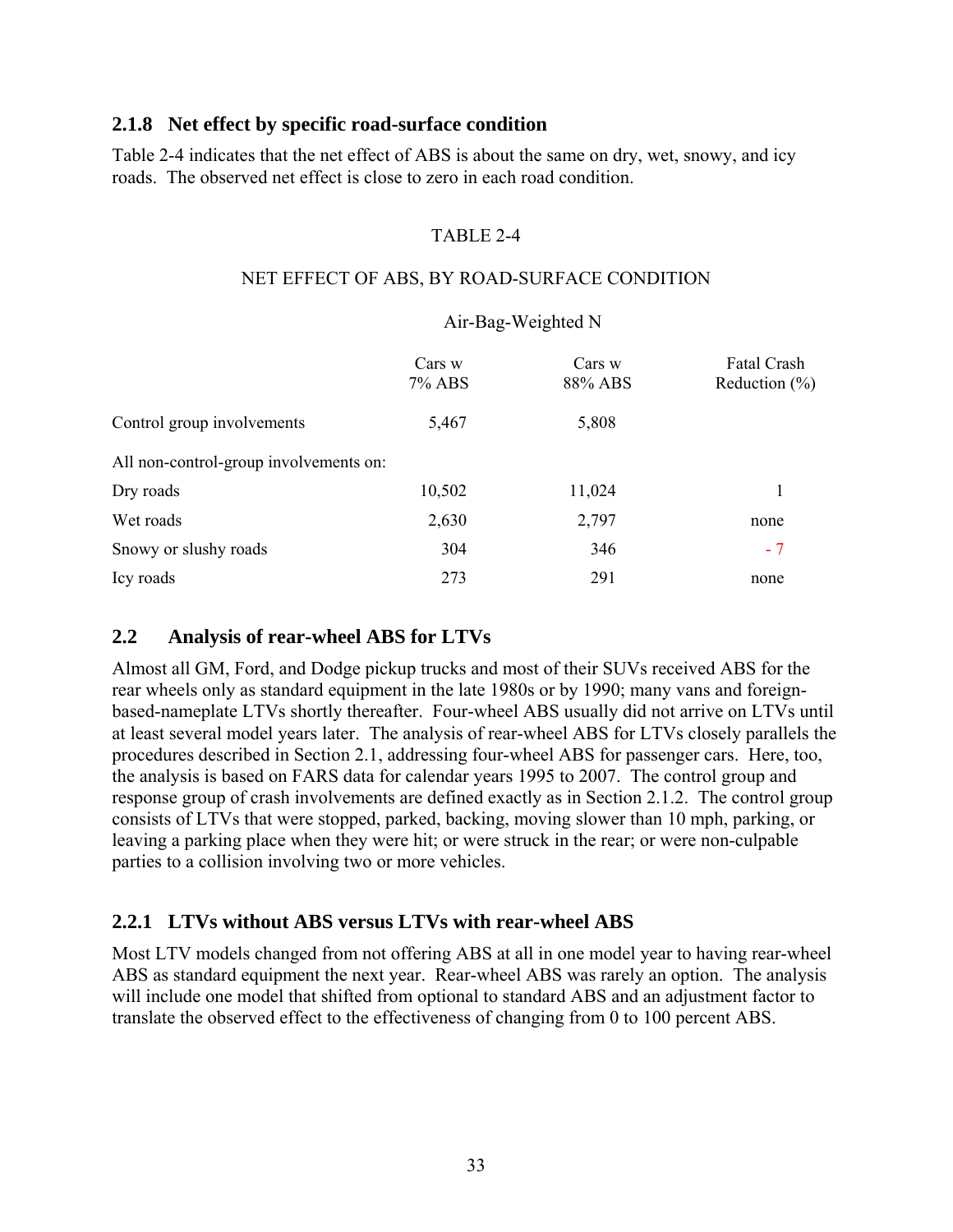news articles) and *Ward's Automotive Yearbooks* document what LTVs had rear-wheel ABS.<sup>54</sup> NHTSA's 1993 evaluation report (based on information furnished by the manufacturers or from

Table 2-5 lists the 31 models contributing data to the analyses, the range of model years included in each case, and the proportion of LTVs equipped with rear-wheel ABS before and after the shift (0% and 100%, respectively, except for the Nissan pickup). The identification of makes and models in the FARS data is based on decoding the VIN. Unlike the database for passenger cars, there are no LTV models that dropped from standard to no ABS or with a "transitional" model year between low and high installation rates. But four models will be included for only a single year without ABS (1988) and a single year with rear-wheel ABS (1989), because they already began to offer four-wheel ABS in the next year (1990).

All models in Table 2-5 except the Nissan pickup have model-year ranges that end before 1995 and all FARS cases from CY 1995 to 2007 will be included for those models. For the Nissan pickup, the model year range extends to 1996; only FARS data from 1996 to 2007 will be included. For the 31 makes and models combined, 1.2 percent of the LTVs in the low-ABS model-year range were equipped with ABS; 100 percent of the LTVs in the high-ABS model years had rear-wheel ABS. That is a 98.8 percentage-point gain in the share of LTVs equipped with rear-wheel ABS.

The analysis file includes 26,324 FARS cases of LTVs involved in crashes. By contrast, NHTSA's 1993 evaluation was based on 9,621 FARS cases.

 $\overline{a}$ 

 *Trucks*. NHTSA Docket No. 70-27-GR-026, p. 15. Washington, DC: National Highway Traffic Safety 54 Kahane, C.J. (1993). *Preliminary Evaluation of the Effectiveness of Rear-Wheel Antilock Brake Systems for Light*  Administration; *Ward's Automotive Yearbooks*.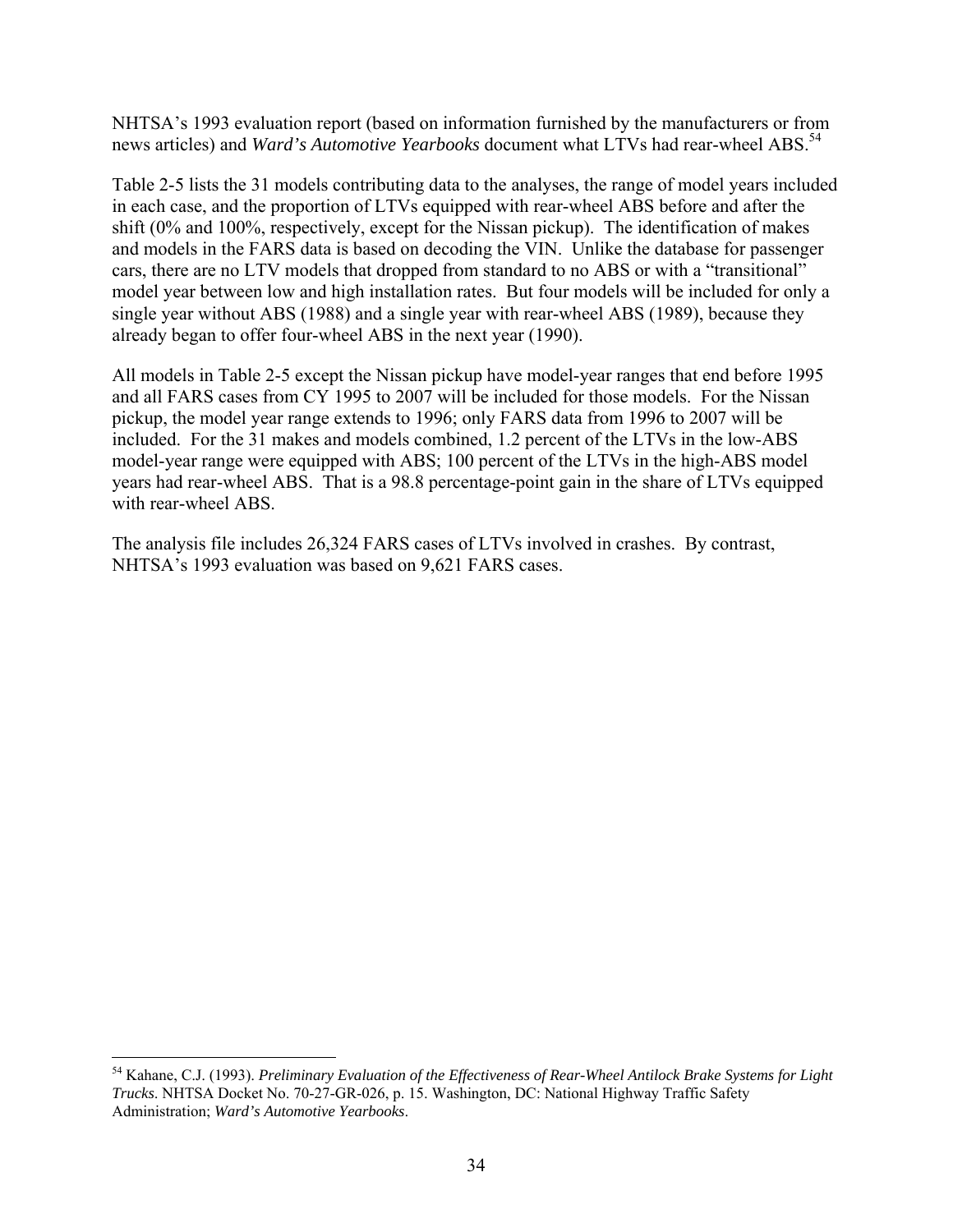## TABLE 2-5: LTVs RECEIVING REAR-WHEEL ABS MAKES, MODELS AND MODEL YEARS INCLUDED IN THE ANALYSIS

|                              | <b>Limited or</b><br>No ABS |               | <b>Standard or High %</b><br><b>Rear-Wheel ABS</b> |               |               |
|------------------------------|-----------------------------|---------------|----------------------------------------------------|---------------|---------------|
|                              |                             | $\frac{0}{0}$ |                                                    | $\frac{0}{0}$ | Pct Pt        |
| <b>Make and Model</b>        | <b>MY</b>                   | <b>ABS</b>    | <b>MY</b>                                          | <b>ABS</b>    | <b>Change</b> |
| Dodge Dakota                 | 1987-88                     | 0%            | 1989-90                                            | 100%          | 100%          |
| Dodge D/W pickup             | 1987-88                     | 0%            | 1989-90                                            | 100%          | 100%          |
| Dodge Ramcharger             | 1988-89                     | 0%            | 1990-91                                            | 100%          | 100%          |
| Dodge Ram van and wagon      | 1988-89                     | 0%            | 1990-91                                            | 100%          | 100%          |
| Ford Ranger pickup           | 1987-88                     | $0\%$         | 1989-90                                            | 100%          | 100%          |
| Ford F pickup                | 1985-86                     | 0%            | 1987-88                                            | 100%          | 100%          |
| Ford Bronco 2                | 1985-86                     | $0\%$         | 1987-88                                            | 100%          | 100%          |
| Ford Bronco                  | 1985-86                     | $0\%$         | 1987-88                                            | 100%          | 100%          |
| Ford Aerostar van and wagon  | 1988-89                     | 0%            | 1990-91                                            | 100%          | 100%          |
| Ford big van                 | 1988-89                     | 0%            | 1990-91                                            | 100%          | 100%          |
| Chevrolet S/T pickup         | 1987-88                     | $0\%$         | 1989-90                                            | 100%          | 100%          |
| Chevrolet C/K pickup         | 1986-87                     | $0\%$         | 1988-89                                            | 100%          | 100%          |
| Chevrolet S/T Blazer         | 1988                        | $0\%$         | 1989                                               | 100%          | 100%          |
| <b>Chevrolet V Blazer</b>    | 1988-89                     | $0\%$         | 1990-91                                            | 100%          | 100%          |
| Chevrolet Suburban           | 1988-89                     | $0\%$         | 1990-91                                            | 100%          | 100%          |
| Chevrolet Astro wagon/van    | 1988                        | 0%            | 1989                                               | 100%          | 100%          |
| Chevrolet big van            | 1988-89                     | $0\%$         | 1990-91                                            | 100%          | 100%          |
| <b>Chevrolet Geo Tracker</b> | 1989-90                     | $0\%$         | 1991-92                                            | 100%          | 100%          |
| GMC Sonoma pickup            | 1987-88                     | $0\%$         | 1989-90                                            | 100%          | 100%          |
| GMC C/K pickup               | 1986-87                     | 0%            | 1988-89                                            | 100%          | 100%          |
| GMC S/T Jimmy                | 1988                        | $0\%$         | 1989                                               | 100%          | 100%          |
| <b>GMC V Jimmy</b>           | 1988-89                     | $0\%$         | 1990-91                                            | 100%          | 100%          |
| GMC Suburban                 | 1988-89                     | $0\%$         | 1990-91                                            | 100%          | 100%          |
| GMC Safari wagon/van         | 1988                        | 0%            | 1989                                               | 100%          | 100%          |
| GMC big van                  | 1988-89                     | 0%            | 1990-91                                            | 100%          | 100%          |
| Nissan pickup                | 1993-94                     | 27%           | 1995-96                                            | 100%          | 73%           |
| Nissan Pathfinder            | 1989-90                     | $0\%$         | 1991-92                                            | 100%          | 100%          |
| Isuzu pickup                 | 1989-90                     | $0\%$         | 1991-92                                            | 100%          | 100%          |
| Mazda pickup                 | 1989-90                     | $0\%$         | 1991-92                                            | 100%          | 100%          |
| Mazda MPV                    | 1989-90                     | $0\%$         | 1991-92                                            | 100%          | 100%          |
| Suzuki Sidekick 2dr          | 1989-90                     | 0%            | 1991-92                                            | 100%          | 100%          |
| <b>Grand Average</b>         |                             | $1\%$         |                                                    | 100%          | 99%           |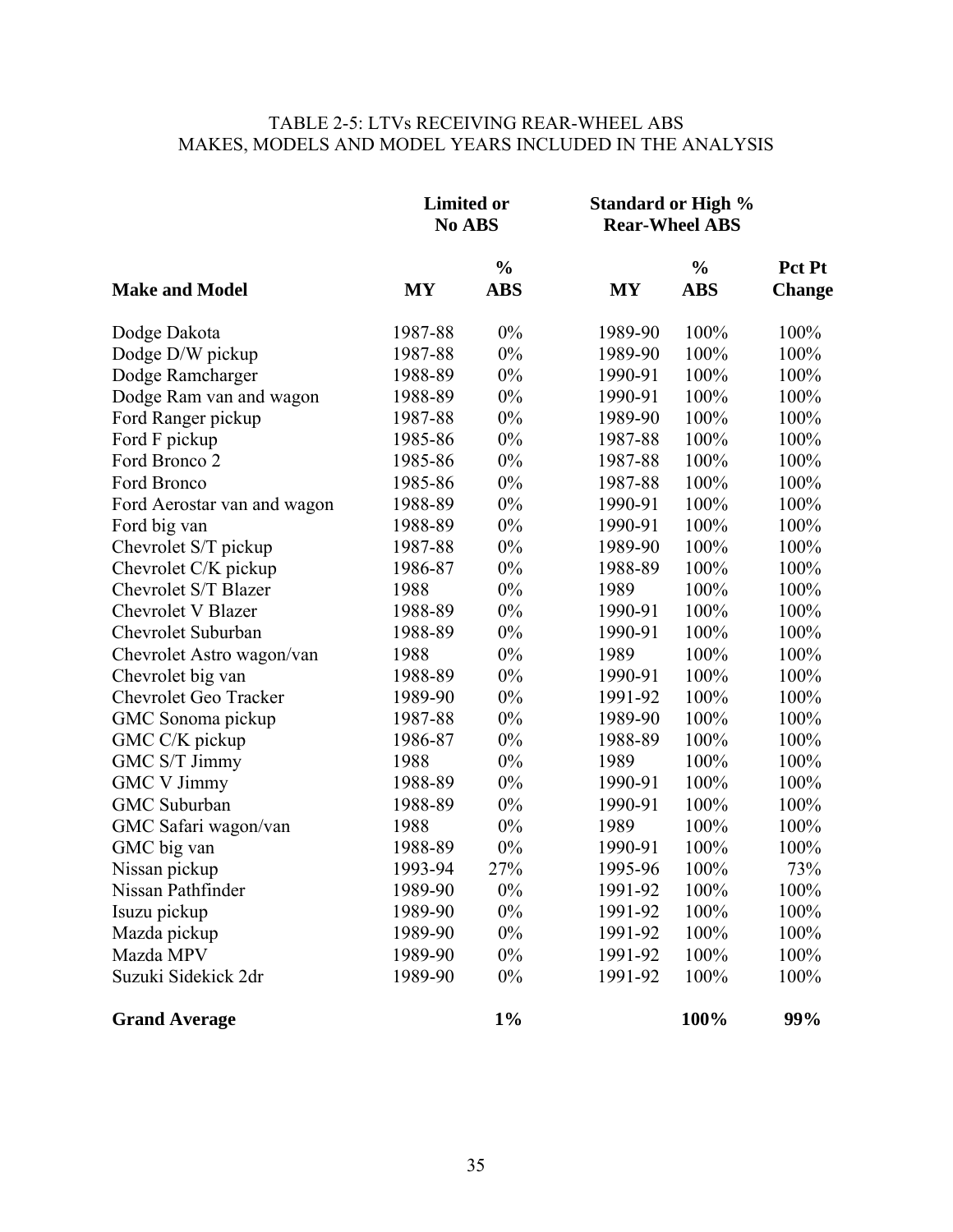## **2.2.2 Results**

Table 2-6 shows the actual case counts for each analysis of the effect of rear-wheel ABS in LTVs, the effectiveness estimates, the significance-test results and the confidence bounds. Except for the Nissan pickup, accounting for a small portion of the database, none of the models in Table 2-5 were equipped with frontal air bags during the model years included in the data. Unlike Section 2.1.4, it is unnecessary to weight the cases for the effect of air bags. Effectiveness estimates may be derived from the actual case counts. The 2x2 contingency table for the entire database is:

|                                    | LTVs with<br>$1\%$ ABS | LTVs with<br>$100\%$ ABS |
|------------------------------------|------------------------|--------------------------|
| Control group involvements         | 3,577                  | 4,185                    |
| All non-control-group involvements | 8,722                  | 9,840                    |

The observed effect is:

## $1 - [(9,840/4,185) / (8,722/3,577)] = 3.57$  percent reduction

That estimate is rounded to 4 percent and shown in the third column of the "all non-controlgroup crashes" row of Table 2-6. But that is the effect of increasing the market share of rearwheel ABS from 1.2 percent to 100 percent. The effect of increasing all the way from zero ABS to 100 percent ABS would be just slightly higher:

$$
{1 - [(9,840/4,185) / (8,722/3,577)]} / {1.000 - .012 \times [((9,840/4,185) / (8,722/3,577))]}
$$

## = 3.61 percent reduction

That estimate still rounds to 4 percent and it is shown in the fourth column of Table 2-6, the column headed by "100% versus no ABS." It is the basic point estimate of the effect of rearwheel ABS.

The t-tests for statistical significance of the point estimates and the estimation of 90 percent confidence bounds are based on the same procedure as for passenger cars (Section 2.1.5). The t value for the preceding point estimate is 1.34. Because that is less than  $1.833$  (the  $95<sup>th</sup>$  percentile of a t-distribution with 9 degrees of freedom<sup>55</sup>), the observed fatal-crash reduction for rear-wheel ABS is not statistically significant at the one-sided .05 level. The 90 percent confidence bounds for effectiveness range from a 1-percent increase to an 8 percent reduction in fatal crash involvements. The t values and confidence bounds are shown in the last three columns of Table 2-6.

 $\overline{a}$ 

 $55$  See Section 2.1.5.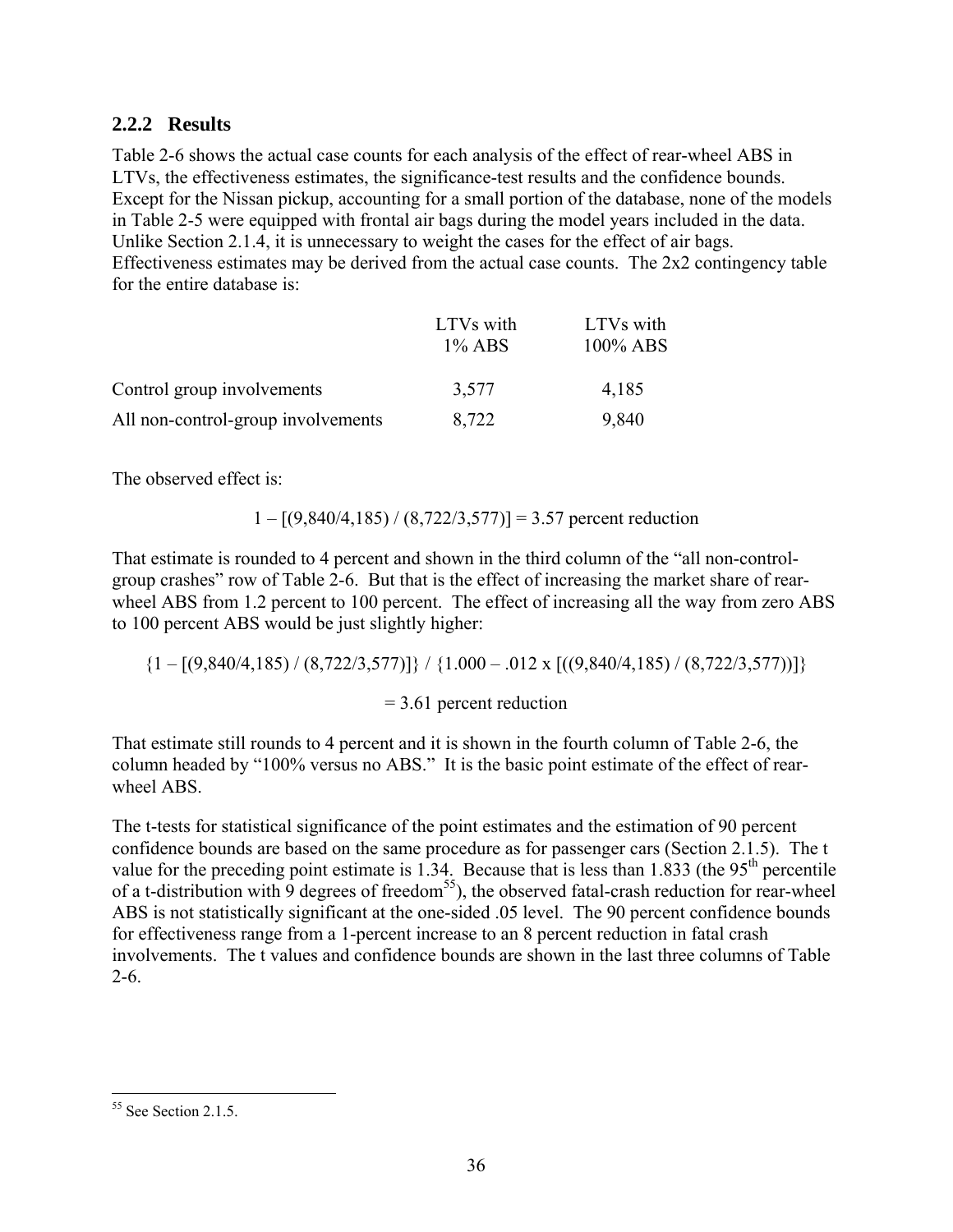|                                       | <b>Actual FARS</b><br><b>Case Counts</b> |                    |                    | <b>Fatal Crash</b><br>Reduction $(\% )$ |                          |                | 90%<br>Confidence<br><b>Bounds</b> |  |
|---------------------------------------|------------------------------------------|--------------------|--------------------|-----------------------------------------|--------------------------|----------------|------------------------------------|--|
|                                       | LTVs w<br>1% ABS                         | LTVs w<br>100% ABS | 100% vs.<br>1% ABS | 100% vs.<br>no ABS                      | $H_0$ :<br>Red.<br>$= 0$ | Lower          | Upper                              |  |
| Control group involvements            | 3,577                                    | 4,185              |                    |                                         |                          |                |                                    |  |
| <b>ALL ROADS</b>                      |                                          |                    |                    |                                         |                          |                |                                    |  |
| All non-control-group involvements    | 8,722                                    | 9,840              | $\overline{4}$     | $\overline{4}$                          | 1.34                     | $-1$           | 8                                  |  |
| All crash involvements                |                                          |                    |                    |                                         |                          | $-1$           | 6                                  |  |
| Run-off-road crashes                  | 3,728                                    | 4,176              | $\overline{4}$     | $\overline{4}$                          | 1.20                     | $-2$           | 11                                 |  |
| Side impacts w fixed objects          | 403                                      | 436                | 8                  | 8                                       | .85                      | $-10$          | 22                                 |  |
| First-event rollovers                 | 1,209                                    | 1,310              | 7                  | 7                                       | 1.76                     | none           | 15                                 |  |
| Other run-off-road crashes            | 2,116                                    | 2,430              | $\overline{2}$     | $\overline{2}$                          | .43                      | $-6$           | 9                                  |  |
| Pedestrian/bicyclist/animal           | 1,266                                    | 1,266              | 14                 | 15                                      | 3.35                     | $\overline{7}$ | 22                                 |  |
| Culpable involvements w other vehicle | 2,795                                    | 3,239              | 1                  | $\mathbf{1}$                            | .32                      | $-5$           | 6                                  |  |
| WET, SNOWY, OR ICY ROADS              |                                          |                    |                    |                                         |                          |                |                                    |  |
| All non-control-group involvements    | 2,045                                    | 2,427              | $-1$               | $-1$                                    | .38                      | $-9$           | 5                                  |  |
| All crash involvements                |                                          |                    |                    | $-1$                                    |                          | $-8$           | 5                                  |  |
| Run-off-road crashes                  | 607                                      | 664                | $\tau$             | $\overline{7}$                          | 1.29                     | $-3$           | 15                                 |  |
| Side impacts w fixed objects          | 90 <sub>3</sub>                          | 89                 | 15                 | 16                                      | 1.01                     | $-15$          | 38                                 |  |
| First-event rollovers                 | 139                                      | 175                | $-8$               | $-8$                                    | .65                      | $-33$          | 12                                 |  |
| Other run-off-road crashes            | 378                                      | 400                | 10                 | 10                                      | 1.34                     | $-4$           | 21                                 |  |
| Pedestrian/bicyclist/animal           |                                          | 213                | $\mathbf{1}$       | $\mathbf{1}$                            | .05                      | $-20$          | 18                                 |  |
| Culpable involvements w other vehicle | 183<br>525                               | 638                | $-4$               | $-4$                                    | .68                      | $-15$          |                                    |  |

# Table 2-6: LTVs, Distribution of Fatal Crash Involvements With and Without Rear-Wheel ABS, FARS 1995-2007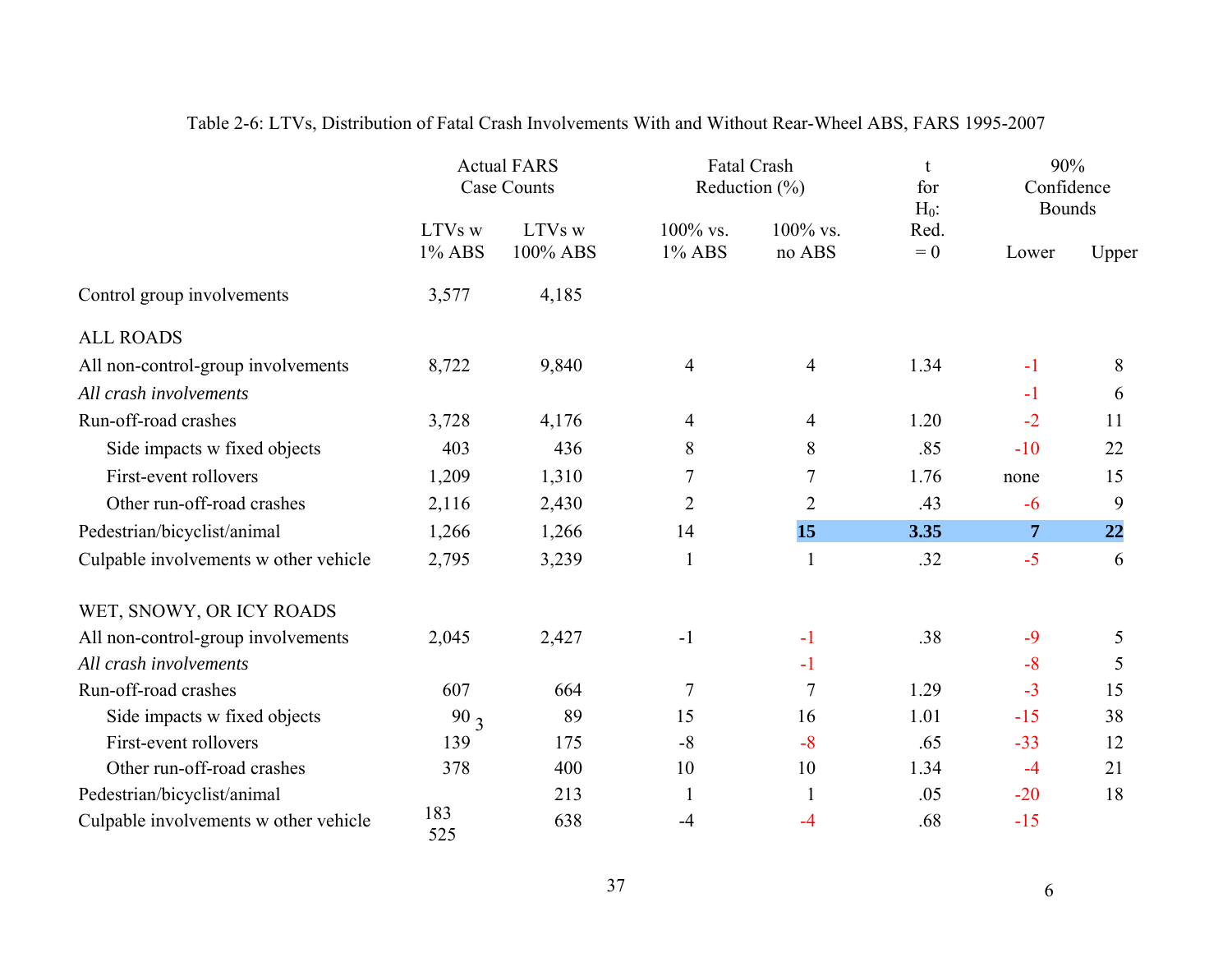Now let us discuss the point and interval estimates for all the crash types in Table 2-6. Positive estimates (reductions in fatal crashes with ABS, relative to the control group) are shown in black, negative estimates in red. Statistically significant point estimates are printed bold, and they are shaded light-blue if positive, yellow if negative. Non-significant estimates are not printed bold, and have a negative lower confidence bound and a positive upper bound.

The effect of rear-wheel ABS on all crashes, including the control-group crashes where we assume it has no effect, is:

$$
[8,722 / (3,577 + 8,722)] \times 3.61 = 2.56
$$
 percent reduction

Its 90 percent confidence bounds, similarly derived, are from -1 to +6 percent.

The results for specific types of crashes are consistent with the findings of NHTSA's 1993 evaluation, which was based on FARS data from 1989 through mid-1992 (no overlap with the 1995-2007 data in this study). The only significant fatality reduction in this study was a 15 percent reduction in collisions with pedestrians, bicyclists and animals  $(t = 3.35;$  confidence bounds, 7% to 23%). The 1993 evaluation claimed a 5 to 15 percent reduction.<sup>56</sup> However, the reduction does not become stronger on wet, snowy, or icy roads, but drops to 1 percent.

Effects on run-off-road crashes never achieve statistical significance. The observed effect for all run-off-road crashes in all conditions is a 4 percent reduction ( $t = 1.20$ ; confidence bounds,  $-2\%$ ) to 11%). But the effects are generally positive: for all three types of run-off-road crashes on all roads, and for two out of three types on wet, snowy and icy roads. The 1993 study did not find a significant effect, either. Unlike four-wheel ABS, rear-wheel ABS does not empower drivers to steer while braking, or to misuse that capability. Rear-wheel ABS could prevent some run-offroad crashes to the extent it prevents rear-wheel lockup and resultant loss of control, but the effect in fatal crashes, if any, is not statistically detectable.

The observed reduction of culpable involvements with other vehicles was 1 percent (confidence bounds, -5% to 6%). It indicates the effect is negligible. That clarifies the conflicting results in earlier evaluations, with some analyses showing close to zero effect and others a risk increase.

The reduction in collisions with pedestrians is apparently real. It has persisted and perhaps even grown over time. The immediate goal of rear-wheel ABS is to prevent rear-wheel lockup that could result in a loss of control and lane departure. It has little effect on stopping distance or ability to steer the vehicle while braking. It is not clear why rear-wheel ABS would be directly of help if a pedestrian suddenly appears in front of the driver. Perhaps over time drivers have become acclimatized to braking immediately and aggressively as they have become less afraid that it could result in rear-wheel lockup that would be dangerous for them. That extra braking effort may be just enough to avoid hitting some pedestrians. However, by the same logic, a reduction in collisions with other vehicles might be expected, but none was observed.

 $\overline{a}$ 56 Kahane (1993), p. 5.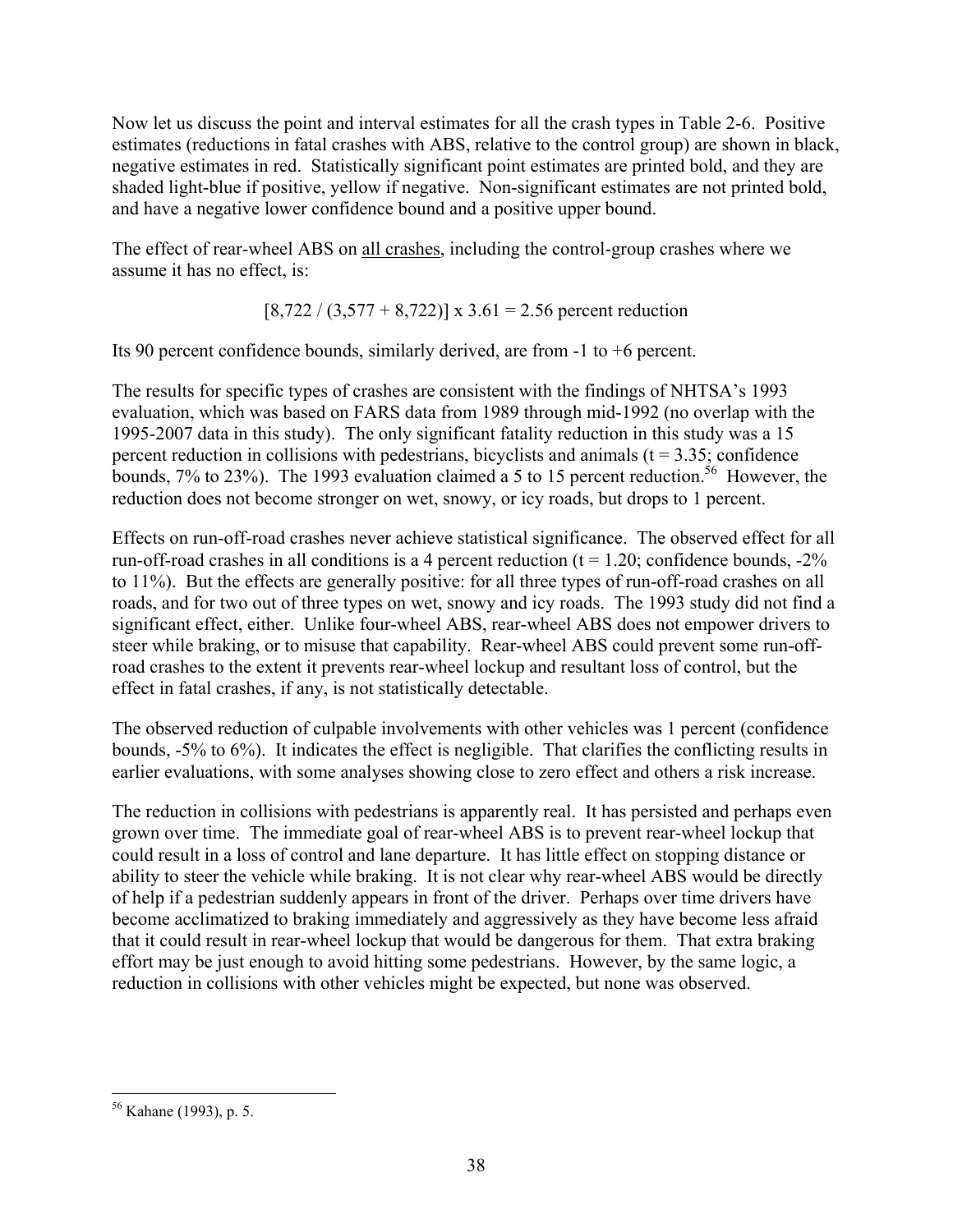## **2.3 Analysis of four-wheel ABS for LTVs**

Most makes and models of LTVs that were eventually equipped with four-wheel ABS first went through an intermediate stage of only rear-wheel ABS, typically for at least several years. Relatively few models went directly from no ABS to four-wheel ABS, and even fewer of those switched from little or no ABS in one model year to standard or high-percentage optional ABS in the next year. That leaves little choice except to estimate the effect of four-wheel ABS in two essentially separate steps: as the composite of the effect of switching from no ABS to rear-wheel ABS (already estimated in Section 2.2) and the effect of switching from rear-wheel to four-wheel ABS.

The analysis of switching from rear-wheel to four-wheel ABS for LTVs closely parallels the procedures addressing four-wheel ABS for passenger cars, described in Section 2.1. Here, too, the analysis is based on FARS data for calendar years 1995 to 2007. The control group and response group of crash involvements are defined exactly as in Section 2.1.2. The control group consists of LTVs that were stopped, parked, backing, moving slower than 10 mph, parking, or leaving a parking place when they were hit; or were struck in the rear; or were non-culpable parties to a collision involving two or more vehicles. Only the last part of the statistical analysis will look different: the significance tests and confidence bounds for the composite effect.

# **2.3.1 LTVs with rear-wheel ABS versus LTVs with four-wheel ABS**

given model year.<sup>57</sup> ABS might be offered on LTVs in quite a few ways. In a given model year, a make and model might offer four-wheel ABS as standard equipment, or rear-wheel ABS, or note at all. Either or both types of ABS could be options, and no ABS could also be an option. Different sub-series of the same model could have different options or standard equipment. Because the immediate goal is to compare rear-wheel and four-wheel ABS, the analysis will exclude any model year where some or all of a model run were not equipped with any ABS. *Ward's Automotive Yearbooks*  document the proportions of LTVs that had rear-wheel ABS and that had four-wheel ABS in a

The shift from rear-wheel to four-wheel ABS was abrupt in some models but more gradual in others, where four-wheel ABS was an option of steadily increasing popularity. For some of those models, the analysis may need to skip a "transitional" model year between mostly rearwheel and mostly four-wheel ABS. There are no LTV models that dropped back from fourwheel to rear-wheel ABS.

Table 2-7 lists the 29 models contributing data to the analyses, the range of model years included in each case, and the proportion of LTVs equipped with four-wheel ABS before and after the shift (any LTV in Table 2-7 without four-wheel ABS has rear-wheel ABS). The identification of makes and models in the FARS data is based on decoding the VIN.

<sup>&</sup>lt;u>.</u> <sup>57</sup>*Ward's Automotive Yearbooks*.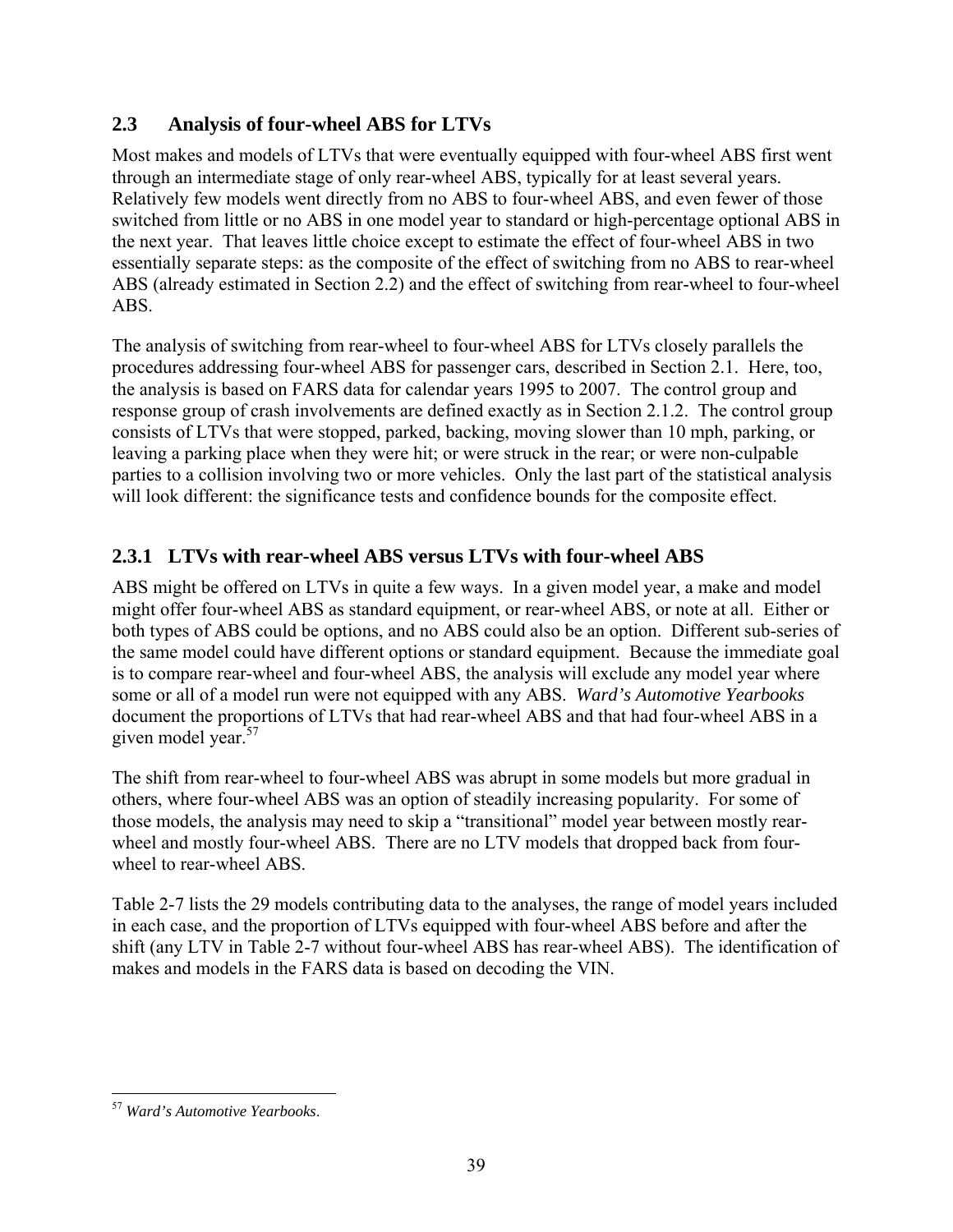## TABLE 2-7: LTVs SWITCHING FROM REAR-WHEEL TO FOUR-WHEEL ABS MAKES, MODELS AND MODEL YEARS INCLUDED IN THE ANALYSIS (All these models have either rear-wheel or four-wheel ABS – none completely without ABS) (Bold model names: 1 model year gap between "pre" and "post" or elsewhere)

|                                 |           | <b>Limited or No</b><br><b>Four-Wheel ABS</b> |           | <b>Standard or High %</b><br><b>Four-Wheel ABS</b> |               |
|---------------------------------|-----------|-----------------------------------------------|-----------|----------------------------------------------------|---------------|
|                                 |           | $\frac{0}{0}$                                 |           | $\frac{0}{0}$                                      | Pct Pt        |
| <b>Make and Model</b>           | <b>MY</b> | 4-Wheel                                       | <b>MY</b> | 4-Wheel                                            | <b>Change</b> |
| Dodge Durango                   | 2002-03   | 14%                                           | 2004-05   | 100%                                               | 86%           |
| Ford Ranger                     | 1999-2000 | 32%                                           | 2001-02   | 100%                                               | 68%           |
| Ford F pickup                   | 1997-98   | 18%                                           | 1999-2000 | 74%                                                | 56%           |
| Ford Explorer                   | 1991-92   | $0\%$                                         | 1993-94   | 100%                                               | 100%          |
| Ford Bronco                     | 1991-92   | $0\%$                                         | 1993-94   | 100%                                               | 100%          |
| Ford big van/wagon              | 1997-98   | 26%                                           | 2000-01   | 100%                                               | 74%           |
| <b>Chevrolet S/T pickup</b>     | 1993-94   | 9%                                            | 1996-97   | 100%                                               | 100%          |
| Chevrolet C/K pickup            | 1993-94   | $0\%$                                         | 1995-96   | 100%                                               | 100%          |
| <b>Chevrolet Blazer S/T 2dr</b> | 1989-90   | $5\%$                                         | 1992-93   | 89%                                                | 84%           |
| Chevrolet Blazer V/K 2dr        | 1991-92   | $0\%$                                         | 1993-94   | 100%                                               | 100%          |
| Chevrolet Suburban              | 1990-91   | 0%                                            | 1992-93   | 100%                                               | 100%          |
| Chevrolet Astro wagon           | 1990-91   | 12%                                           | 1992-93   | 100%                                               | 88%           |
| Chevrolet Astro cargo van       | 1991-92   | 4%                                            | 1993-94   | 100%                                               | 96%           |
| Chevrolet big van/wagon         | 1991-92   | 0%                                            | 1993-94   | 100%                                               | 100%          |
| <b>GMC Sonoma pickup</b>        | 1993-94   | $0\%$                                         | 1996-97   | 100%                                               | 100%          |
| GMC Sierra pickup               | 1993-94   | 0%                                            | 1995-96   | 100%                                               | 100%          |
| <b>GMC Jimmy S/T 2dr</b>        | 1989-90   | 6%                                            | 1992-93   | 91%                                                | 85%           |
| GMC Jimmy V/Yukon 2dr           | 1991-92   | $0\%$                                         | 1993-94   | 100%                                               | 100%          |
| <b>GMC</b> Suburban             | 1990-91   | 0%                                            | 1992-93   | 100%                                               | 100%          |
| <b>GMC Safari wagon</b>         | 1989-90   | 5%                                            | 1992-93   | 100%                                               | 95%           |
| GMC Safari cargo van            | 1991-92   | 7%                                            | 1993-94   | 100%                                               | 93%           |
| GMC big van                     | 1991-92   | 0%                                            | 1993-94   | 100%                                               | 100%          |
| Nissan Pathfinder               | 1994-95   | $0\%$                                         | 1996-97   | 100%                                               | 100%          |
| Honda Passport                  | 1996-97   | 20%                                           | 1998-99   | 100%                                               | 80%           |
| <b>Isuzu Trooper 4dr</b>        | 1994-95   | 22%                                           | 1997-98   | 100%                                               | 78%           |
| Isuzu Rodeo                     | 1996-97   | $0\%$                                         | 1998-99   | 100%                                               | 100%          |
| Mazda Navajo                    | 1991-92   | $0\%$                                         | 1993-94   | 100%                                               | 100%          |
| Mazda MPV                       | 1994-95   | 0%                                            | 1996-97   | 100%                                               | 100%          |
| <b>Toyota 4Runner 4dr</b>       | 1993-94   | $0\%$                                         | 1996-97   | 95%                                                | 95%           |
| <b>Grand Average</b>            |           | 8%                                            |           | 96%                                                | 88%           |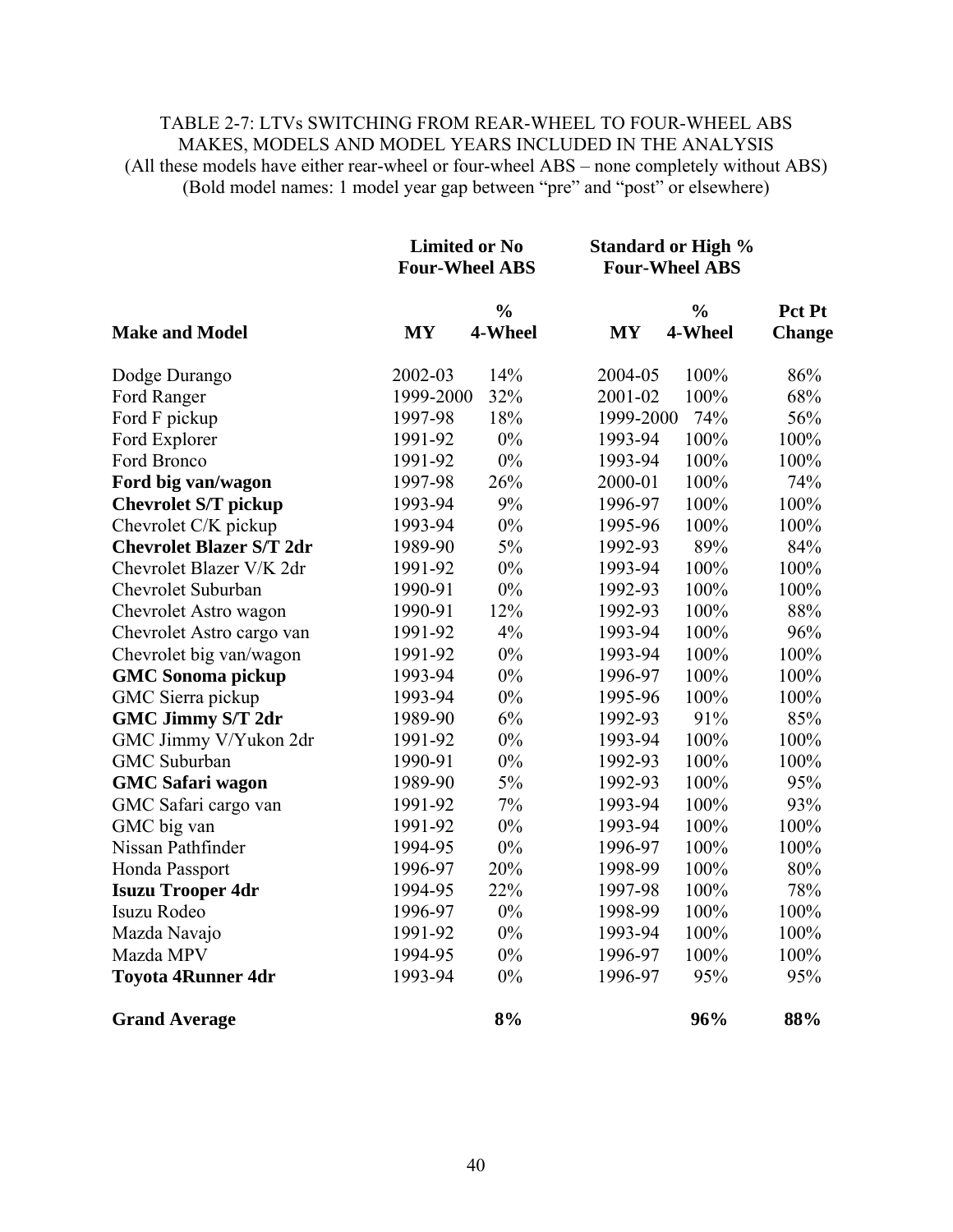For the models in Table 2-7 with model-year ranges that end before 1995, all FARS cases from CY 1995 to 2007 are included. For the other models, FARS data are included beginning only with the last model year in the range. For example, the model year range for Dodge Durango is 2002 to 2005; only FARS data from calendar years 2005 to 2007 are included, because those are the only calendar years where the full model-year range of vehicles will be represented.

For the 29 makes and models combined, 7.7 percent of the LTVs in the two earlier model years were equipped with four-wheel ABS (and 92.3 percent with rear-wheel ABS); 96.3 percent of the LTVs in the two later model years had four-wheel ABS (and 3.7 percent had rear-wheel ABS). That is an 88.6 percentage-point gain in the share of LTVs equipped with four-wheel ABS.

The analysis file includes 28,952 FARS cases of LTVs involved in crashes.

# **2.3.2 Results**

The influx of four-wheel ABS in LTVs was strongest in the mid-1990s, overlapping with the introduction of frontal air bags. Among the 29 makes and models included in Table 2-7:

- During the rear-wheel-ABS model years, 25 percent of the LTVs had driver-only air bags and 6 percent dual air bags.
- Whereas during the four-wheel-ABS model years, 53 percent had driver-only air bags and 13 percent dual.

The confounding of four-wheel ABS with air bags is not quite as strong as for passenger cars, but it is strong enough that the FARS cases need to be weighted by the same procedure as in Section 2.1.4

Table 2-8 shows the actual and weighted case counts for each analysis of the effect of four-wheel ABS in LTVs, the separate and composite effectiveness estimates, the significance-test results and the confidence bounds. Here is how the statistics are derived for the basic estimate of the effect of four-wheel ABS, relative to no ABS at all, in all non-control-group crashes on all roads.

The 2x2 table of actual case counts for the entire database created in Section 2.3.1 is:

|                                    | LTVs with<br>$8\%$ 4-wheel<br>92% rear-wheel | LTVs with<br>$96\%$ 4-wheel<br>4% rear-wheel |
|------------------------------------|----------------------------------------------|----------------------------------------------|
| Control group involvements         | 4,585                                        | 4,349                                        |
| All non-control-group involvements | 10,167                                       | 9,851                                        |

The observed effect is:

 $1 - [(9,851/4,349) / (10,187/4,585)] = 2.15$ -percent increase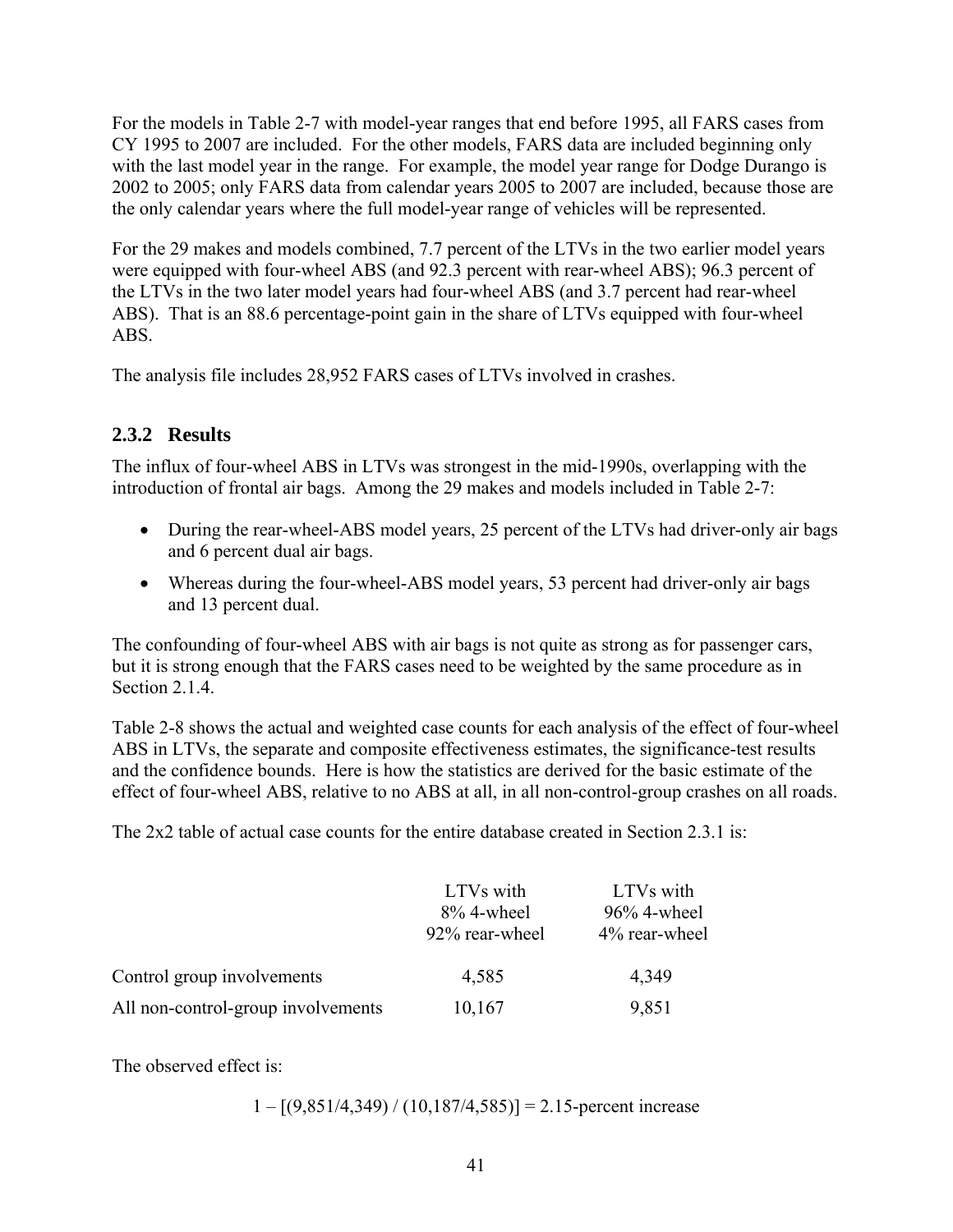|                                           |                                | <b>Actual FARS</b><br>Case Counts | Air-Bag-<br>Weighted N         |                                |                     | <b>Fatal Crash</b><br>Reduction $(\% )$ |                          | t<br>for               | 90%<br>Confidence<br><b>Bounds</b> |                |
|-------------------------------------------|--------------------------------|-----------------------------------|--------------------------------|--------------------------------|---------------------|-----------------------------------------|--------------------------|------------------------|------------------------------------|----------------|
|                                           | LTVs w<br>8% 4-whl<br>92% rear | LTVs w<br>96% 4-whl<br>4% rear    | LTVs w<br>8% 4-whl<br>92% rear | LTVs w<br>96% 4-whl<br>4% rear | 96/4<br>VS.<br>8/92 | Rear-whl<br>VS.<br>no ABS               | 4-wheel<br>VS.<br>no ABS | $H_0$<br>Red.<br>$= 0$ | Low                                | Upr            |
| Control group involvements                | 4,585                          | 4,349                             | 4,618                          | 4,406                          |                     |                                         |                          |                        |                                    |                |
| <b>ALL ROADS</b>                          |                                |                                   |                                |                                |                     |                                         |                          |                        |                                    |                |
| All non-control-group involvements 10,167 |                                | 9,851                             | 10,381                         | 10,332                         | $-4$                | $\overline{4}$                          | $-1$                     | .30                    | $-8$                               | 5              |
| All crash involvements                    |                                |                                   |                                |                                |                     |                                         | $-1$                     |                        | $-6$                               | 4              |
| Run-off-road crashes                      | 4,320                          | 4,384                             | 4,456                          | 4,659                          | $-10$               | 4                                       | $-6$                     | 1.27                   | $-16$                              | $\overline{3}$ |
| Side impacts w fixed objects              | 469                            | 480                               | 473                            | 486                            | $-8$                | 8                                       | none                     | .04                    | $-25$                              | 20             |
| First-event rollovers                     | 1,493                          | 1,655                             | 1,493                          | 1,655                          | $-16$               | $\tau$                                  | $-10$                    | 1.40                   | $-24$                              | 3              |
| Other run-off-road crashes                | 2,358                          | 2,249                             | 2,490                          | 2,518                          | $-6$                | $\overline{2}$                          | $-5$                     | .82                    | $-16$                              | 6              |
| Pedestrian/bicyclist/animal               | 1,313                          | 1,253                             | 1,314                          | 1,256                          | none                | 15                                      | 14                       | 2.27                   | 3                                  | 25             |
| Culpable involvements w other veh         | 3,372                          | 3,182                             | 3,439                          | 3,351                          | $-2$                | $\mathbf{1}$                            | $-1$                     | .36                    | $-9$                               | 6              |
| WET, SNOWY, OR ICY ROADS                  |                                |                                   |                                |                                |                     |                                         |                          |                        |                                    |                |
| All non-control-group involvements        | 2,444                          | 2,375                             | 2,488                          | 2,467                          | $-4$                | $-1$                                    | $-6$                     | 1.18                   | $-16$                              | 3              |
| All crash involvements                    |                                |                                   |                                |                                |                     |                                         | $-6$                     |                        | $-15$                              | 3              |
| Run-off-road crashes                      | 748                            | 803                               | 774                            | 852                            | $-15$               | $\tau$                                  | $-10$                    | 1.20                   | $-27$                              | 5              |
| Side impacts w fixed objects              | 122                            | 139                               | 122                            | 140                            | $-20$               | 16                                      | $-4$                     | .15                    | $-60$                              | 33             |
| First-event rollovers                     | 209                            | 237                               | 209                            | 237                            | $-19$               | $-8$                                    | $-31$                    | 2.11                   | $-66$                              | $-4$           |
| Other run-off-road crashes                | 417                            | 427                               | 443                            | 476                            | $-13$               | 10                                      | $-3$                     | .29                    | $-26$                              | 16             |
| Pedestrian/bicyclist/animal               | 154                            | 165                               | 154                            | 166                            | $-13$               | $\mathbf{1}$                            | $-14$                    | .77                    | $-57$                              | 17             |
| Culpable involvements w other veh         | 613                            | 582                               | 623                            | 607                            | $-2$                | $-4$                                    | $-6$                     | .87                    | $-21$                              | $\tau$         |

# Table 2-8: LTVs, Distribution of Fatal Crash Involvements With and Without Four-Wheel ABS, FARS 1995-2007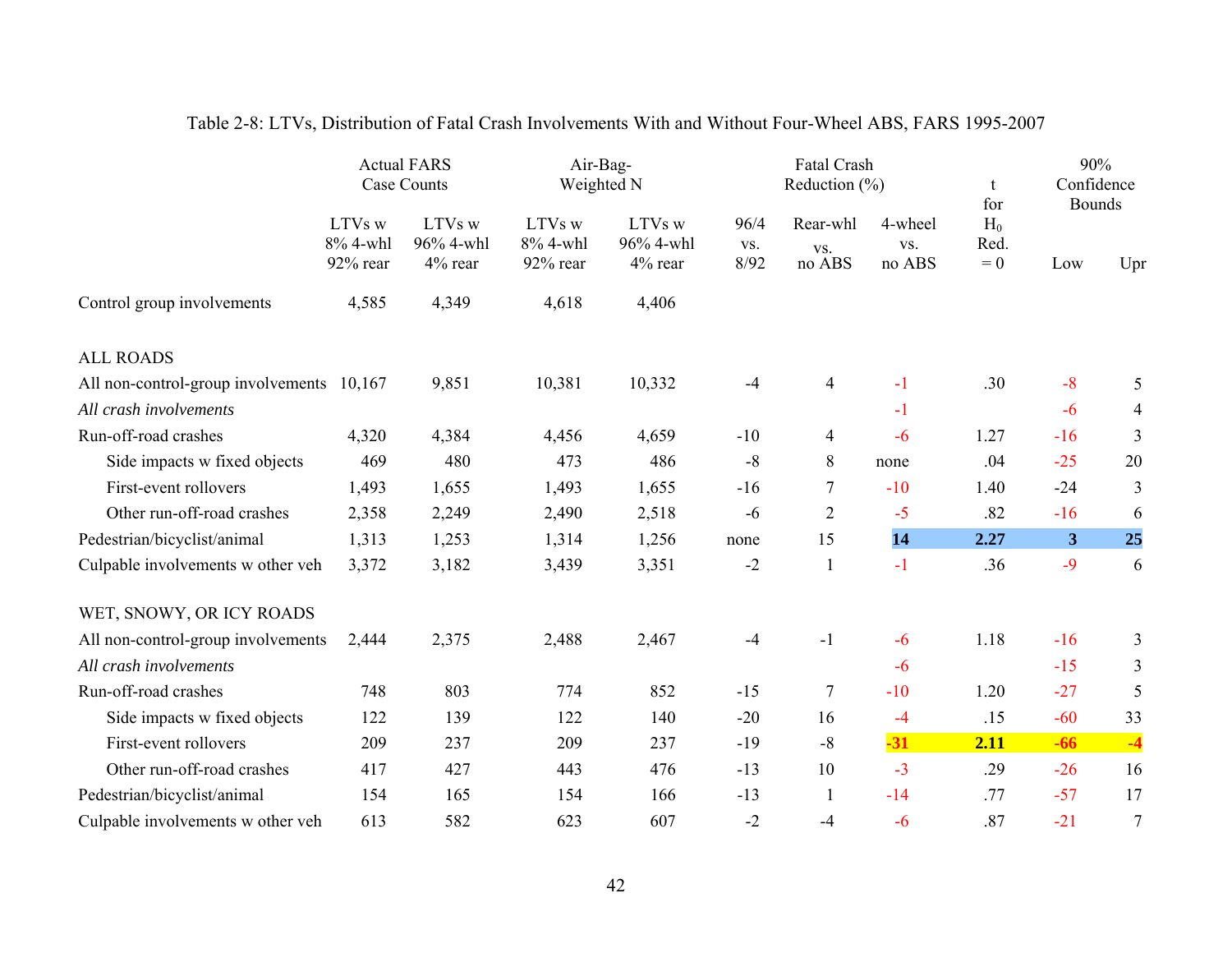However, the calculation based on actual case counts understates the increase with four-wheel ABS because it does not adjust for the effect of air bags being introduced more or less simultaneously with four-wheel ABS. The 2x2 table of case counts weighted upwards for the effect of air bags is:

|                                    | LTVs with      | LTVs with      |
|------------------------------------|----------------|----------------|
|                                    | $8\%$ 4-wheel  | $96\%$ 4-wheel |
|                                    | 92% rear-wheel | 4% rear-wheel  |
| Control group involvements         | 4,618          | 4,406          |
| All non-control-group involvements | 10,381         | 10,332         |

Weighting the cases increases each cell count in the contingency table, but the lower-right cell more so than the others (because it has the highest proportion of frontal crashes in LTVs with air bags). The observed effect is now:

 $1 - [(10,332/4,406) / (10,381/4,618)] = 4.31$ -percent increase

That estimate is rounded to -4 percent and shown in the fifth column of the "all non-controlgroup crashes" row of Table 2-8. But that is the effect of increasing the market share of fourwheel ABS from 7.7 percent to 96.3 percent. The effect of increasing all the way from 100% rear-wheel ABS to 100% four-wheel ABS would be higher:

 $\{1 - \left[\left(10,332/4,406\right) / \left(10,381/4,618\right)\right]\}$  /  $\{.963 - .077 \times \left[\left(10,332/4,406\right) / \left(10,381/4,618\right)\right]\}$ 

= 4.89-percent increase

But that is the estimated effect of shifting from rear-wheel to four-wheel ABS. The effect of shifting from no ABS at all to rear-wheel ABS has already been estimated in Section 2.2.2 to be a 3.61 percent reduction of crash involvements. It is rounded to 4 and shown in the sixth column of Table 2-8. (The sixth column of Table 2-8 recapitulates the fourth column of Table 2-6, the principal point estimates for rear-wheel ABS relative to no ABS.) The net effect of shifting from no ABS to four-wheel ABS is the composite of the two stepwise effects:

 $1 - [(1 - .0361) \times (1 + .0489)] = 1.10$ -percent increase

It is rounded to -1 percent and shown in the seventh column of Table 2-8. It is the principal point estimate for the effect of four-wheel ABS relative to no ABS.

Significance testing of this effect and estimation of its 90% confidence bounds are based on a procedure partly identical and partly somewhat different from Section 2.1.5. What is identical is that FARS is split up into 10 systematic random subsamples based on the last two digits of ST\_CASE – and that procedure is replicated 11 times. In fact, the same ST\_CASE numbers used in Section 2.1.5 are re-used here.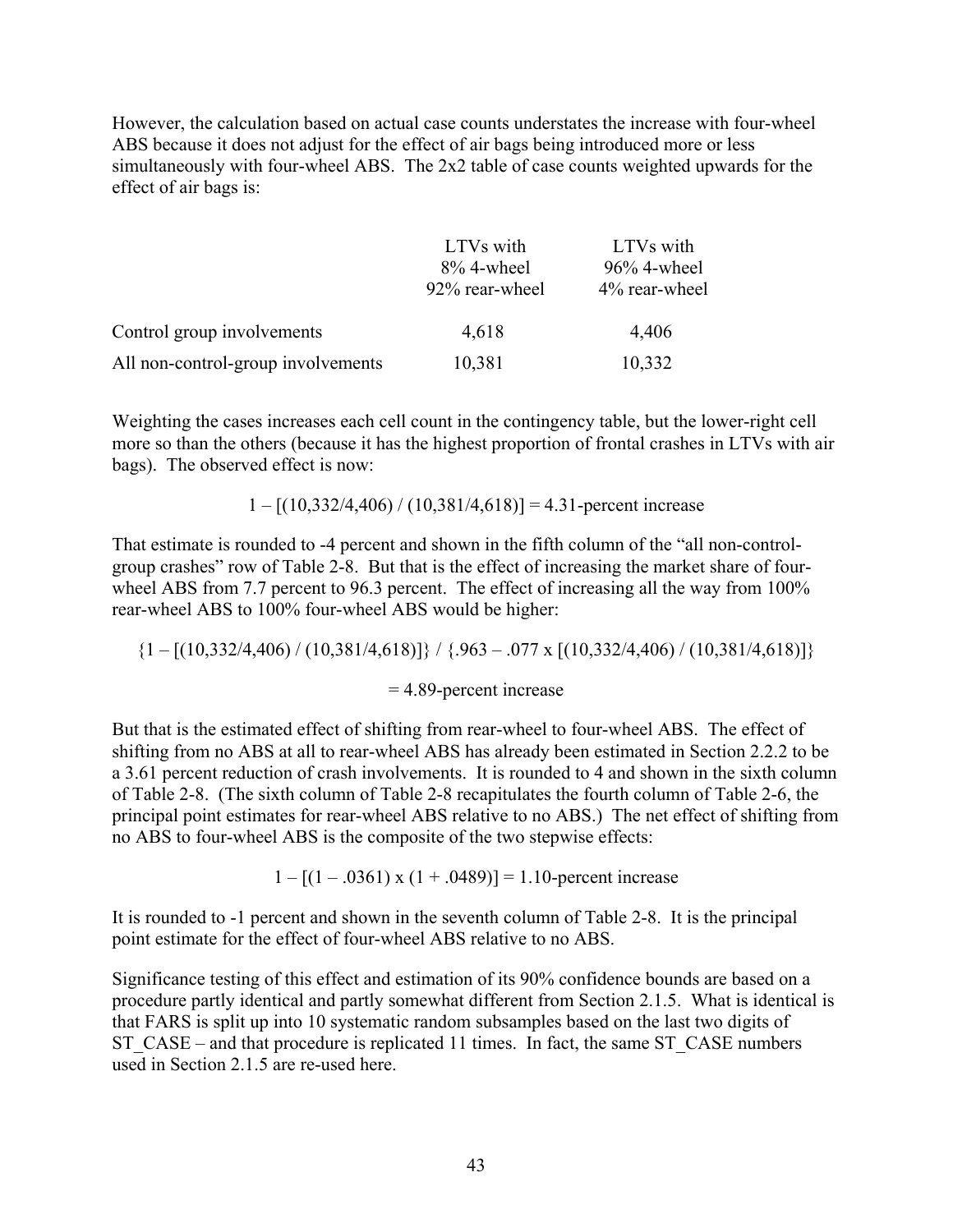For example, on the first of the 11 times that FARS was split into 10 subgroups, subgroup 1 happened to consist of cases with ST\_CASE ending in 01, 05, 06, 21, 23, 27, 38, 61, 65, or 81. Using the FARS database created in Section 2.2.1, but limited to the cases with ST\_CASE ending in 01, 05, 06, 21, 23, 27, 38, 61, 65, or 81, we estimate the effect  $E_{0R,1,1}$  of shifting from no ABS at all to 100% rear-wheel ABS (where 0R means "from no ABS to rear-wheel ABS," 1 is subgroup 1, 1 is replication 1 of the procedure). Using the FARS database created in Section 2.3.1 and again limiting to the cases with ST\_CASE ending in 01, 05, 06, 21, 23, 27, 38, 61, 65, or 81, we estimate the effect  $E_{R4,1,1}$  of shifting from 100% rear-wheel ABS to 100% four-wheel ABS (where R4 means "from rear-wheel to four-wheel ABS"). The composite effect:

$$
E_{04,1,1} = 1 - [(1 - E_{0R,1,1}) \times (1 - E_{R4,1,1})]
$$

is the estimate of shifting from no ABS to 100% four-wheel ABS, based solely on the FARS cases with ST\_CASE ending in 01, 05, 06, 21, 23, 27, 38, 61, 65, or 81. Similarly,  $E_{04,i,j}$  is the composite estimate for the ith subgroup in the jth replication of the procedure.

The composite effectiveness estimates are transformed into log-odds ratios:

$$
L_{04,i,j} = log(1 - E_{04,i,j})
$$

For a particular replication j, let  $s_{04,i}$  be the standard deviation of the 10 estimates  $L_{04,i,j}$  (where i ranges from 1 to 10) for the 10 mutually exclusive subgroups of ST\_CASE endings. The standard deviation  $S_{04,j}$  of the corresponding estimate of effectiveness expressed as a log-odds ratio in the full datasets (10 times as many cases) is  $S_{04,j} = S_{04,j} / \sqrt{10}$ . Let  $S_{04}$  be the median of the 11 estimates  $S_{04,i}$  obtained in the 11 replications.

Specifically, in the analysis of the effect of four-wheel ABS on all non-control-group crash involvements, the point estimate was a 1.10-percent increase. Expressed as a log-odds ratio:

$$
L = log(1 + .0110) = .0109
$$

$$
S_{04} = .0365
$$

$$
t = |L| / S_{04} = .30
$$

Because t is less than 1.833 (the  $95<sup>th</sup>$  percentile of a t-distribution with 9 degrees of freedom<sup>58</sup>), the observed fatal-crash increase for four-wheel ABS is not statistically significant at the onesided .05 level.

The 90 percent confidence bounds for the effect of increasing all the way from zero ABS to 100 percent ABS are:

 $1 - [1 - \exp(L + 1.833 \times S_{04})] = 1 - [1 - \exp(.0109 + 1.833 \times .0365)]$ 

= from an 8-percent increase to a 5 percent reduction

 $\overline{a}$ 

 appropriate to use a t test with 9 df to test if log r is significantly different from zero. Caveat: the assumption that the fairly complex statistic L is t-distributed is more tenuous than the corresponding assumption in Section 2.1.5. <sup>58</sup> Because each  $s_i$  is calculated by computing the variance of 10 observations (log r for each of 10 subgroups), it is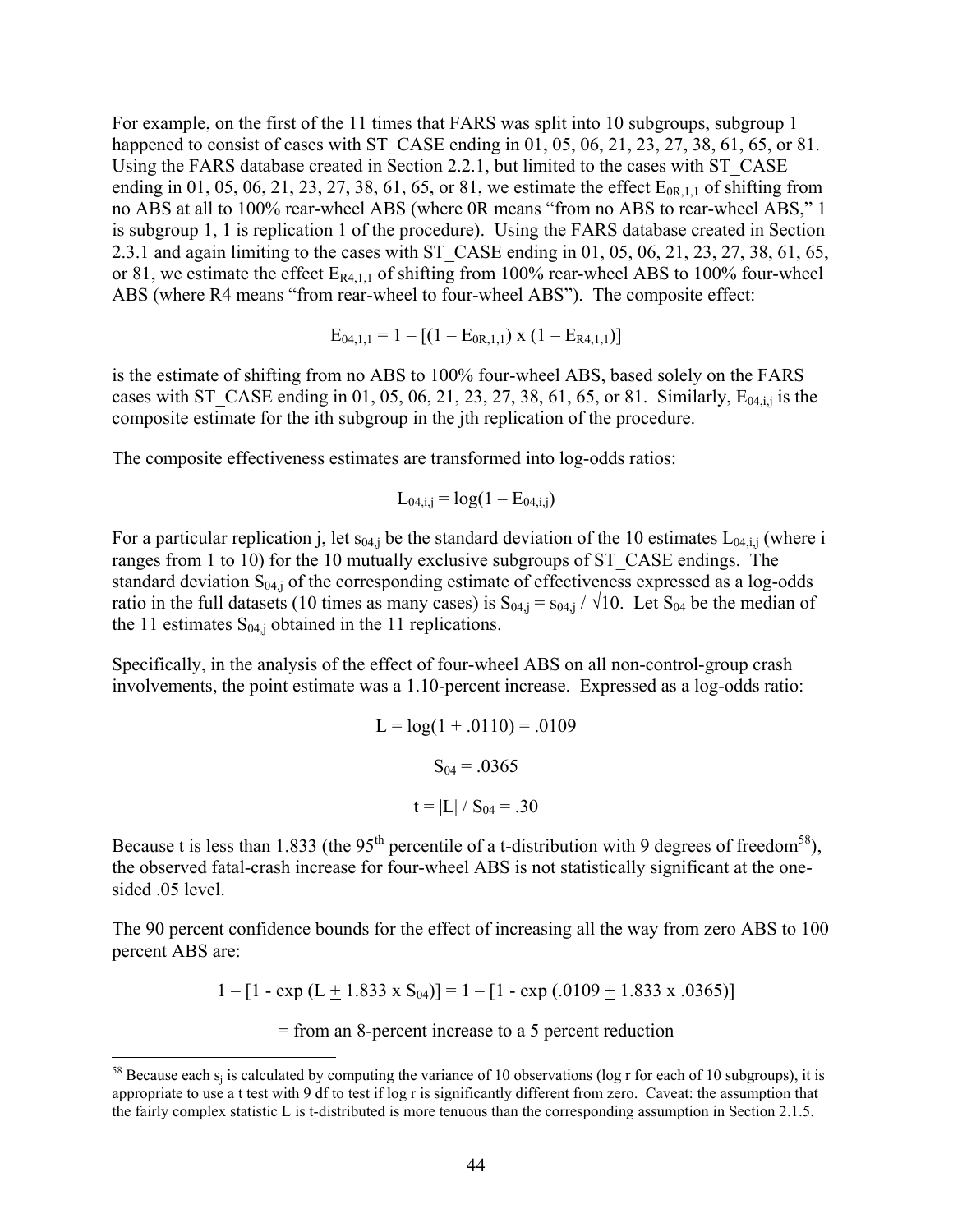The eighth column of Table 2-8 shows the t value for the effectiveness estimate of four-wheel ABS. The two right columns show the lower and upper 90 percent confidence bounds for the effect of four-wheel ABS – i.e., the shift from no ABS at all to 100 percent four-wheel ABS.

Now let us discuss the point and interval estimates for all the crash types in Table 2-8. Positive estimates (reductions in fatal crashes, relative to the control group, with ABS) are shown in black, negative estimates in red. Statistically significant point estimates are printed bold, and they are shaded light-blue if positive, yellow if negative. Non-significant estimates are not printed bold, and have a negative lower confidence bound and a positive upper bound.

The effect of four-wheel ABS on all crashes, including the control-group crashes where we assume it has no effect, is derived from the preceding estimate. Table 2-6 showed that, without any ABS, there were 3,577 control-group involvements and 8,722 response group involvements. The point estimate for all response-group crashes is a 1.10-percent increase. The effect of fourwheel ABS on all crashes is:

 $[8,722 / (3,577 + 8,722)] \times 1.10 = 0.78$ -percent increase

Its 90 percent confidence bounds, similarly derived, are from -6 to +4 percent.

Run-off-road crashes increased overall by a non-significant 6 percent ( $t = 1.27$ ). The initial 4 percent reduction associated with rear-wheel ABS was somewhat more than canceled after the shift from rear-wheel to four-wheel ABS, associated with a 10-percent increase. In fact all eight analyses for run-off-road crashes (the four on all roads and the four on wet, snowy, or icy roads) showed an increase for four-wheel relative to rear-wheel ABS. That is consistent with the results for passenger cars (Table 2-2), where all eight types of run-off-road were observed to increase with ABS. But for LTVs, seven of the eight increases are partly or wholly offset by an observed improvement for rear-wheel ABS, resulting in a zero or non-significant negative composite effect for four-wheel ABS relative to no ABS. Only for rollovers on wet, snowy, or icy roads, where the observed effect for rear-wheel ABS was also negative, does the composite effect amount to a statistically significant increase at the one-sided .05 level (but not at the two-sided .05 level, because  $t = 2.11$  does not exceed 2.262, the 97.5<sup>th</sup> percentile of t with 9 df).

Rear-wheel ABS significantly reduced collisions with pedestrians, bicyclists and animals. The shift from rear-wheel to four-wheel ABS has little or no additional effect. The composite effect is a statistically significant 14 percent reduction  $(t = 2.27)$ . However, there is no reduction on wet, snowy, or icy roads. The observed effect on culpable involvements in collisions with other vehicles is negligible.

# **2.3.3 Drinking versus non-drinking drivers**

As of April 2009, FARS has enough cases of LTVs with four-wheel ABS to compare its effect on run-off-road crashes for drinking and non-drinking drivers, as Harless and Hoffer did for passenger cars.59 Our analysis is identical to the procedure for cars in Section 2.1.7, except that it compares LTVs with a high proportion of four-wheel ABS to LTVs with primarily rear-wheel

<sup>&</sup>lt;u>.</u>  $59$  Harless & Hoffer (2002).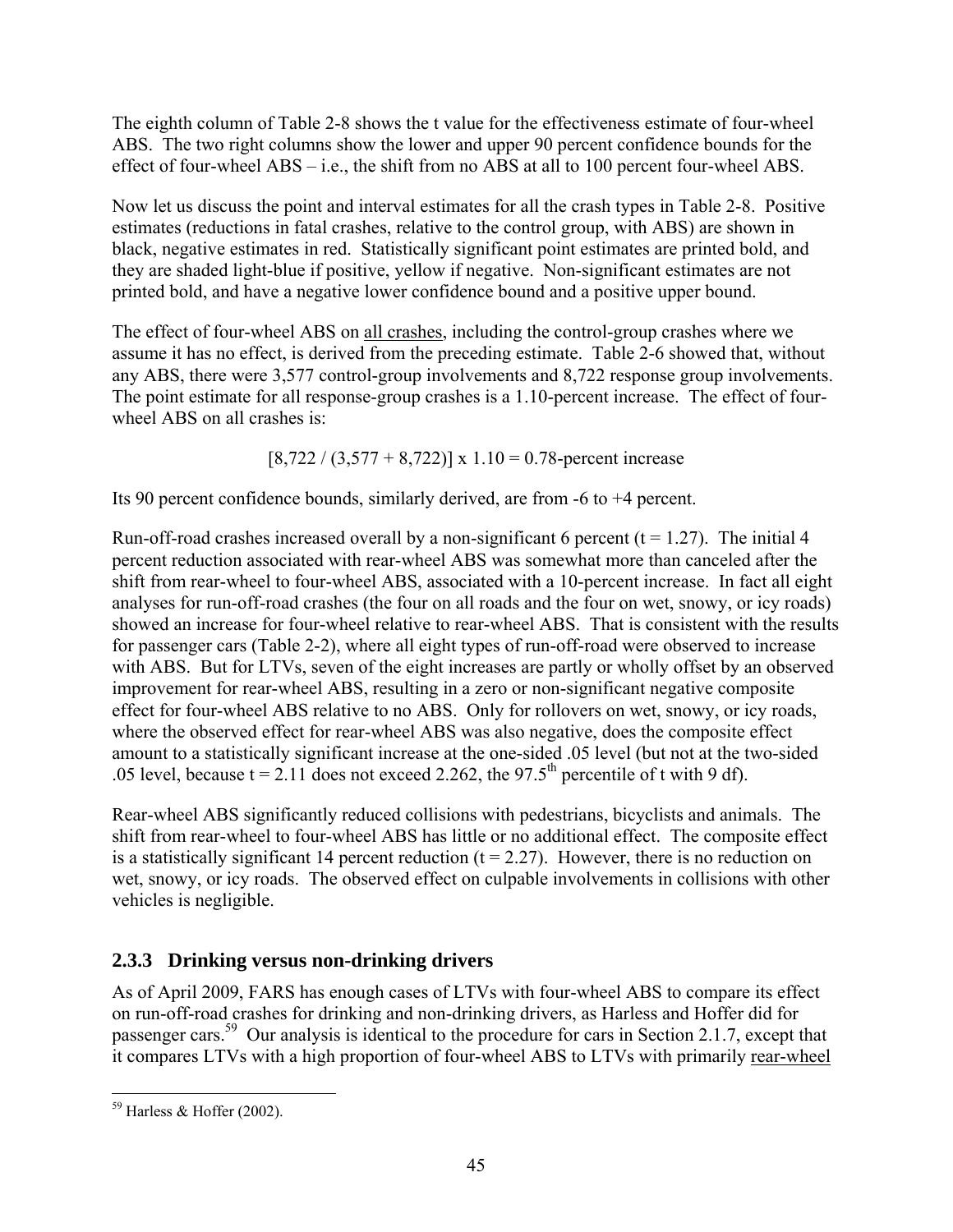ABS. When entirely separate analyses are performed for non-drinking and drinking drivers, including control groups drawn only from these drivers, the increase in run-off-road crashes is almost identical for the two groups (9% and 10%, respectively):

| With Separate<br>Control Groups | LTVs with<br>8% 4-wheel<br>92% rear-wheel | LTVs with<br>96% 4-wheel<br>4% rear-wheel | Reduction<br>for 4-Wheel<br>ABS $(\% )$ |
|---------------------------------|-------------------------------------------|-------------------------------------------|-----------------------------------------|
|                                 | Non-Drinking Drivers                      |                                           |                                         |
| Control group<br>Run-off-road   | 3,344<br>1,734                            | 3,185<br>1,799                            | $-9$                                    |
|                                 | Drinking Drivers                          |                                           |                                         |
| Control group<br>Run-off-road   | 178<br>1,920                              | 175<br>2,073                              | $-10$                                   |

When the same control group is used for the non-drinking and drinking drivers, namely the weighted counts for all cases as shown in Table 2-8, the effects on run-off-road crashes are likewise about the same:

| With Joint                     | LTVs with<br>$8\%$ 4-wheel | LTVs with<br>$96\%$ 4-wheel | Reduction<br>for 4-Wheel |
|--------------------------------|----------------------------|-----------------------------|--------------------------|
| Control Group                  | 92% rear-wheel             | 4% rear-wheel               | ABS $(\% )$              |
|                                | Non-Drinking Drivers       |                             |                          |
| Control group (from Table 2-8) | 4,618                      | 4,406                       |                          |
| Run-off-road                   | 1,734                      | 1,799                       | $-9$                     |
|                                | Drinking Drivers           |                             |                          |
| Control group (from Table 2-8) | 4,618                      | 4,406                       |                          |
| Run-off-road                   | 1,920                      | 2,073                       | $-13$                    |

These results confirm the findings of Section 2.1.7 that the long-term increase in run-off-road crashes is not just a drinking-driver problem.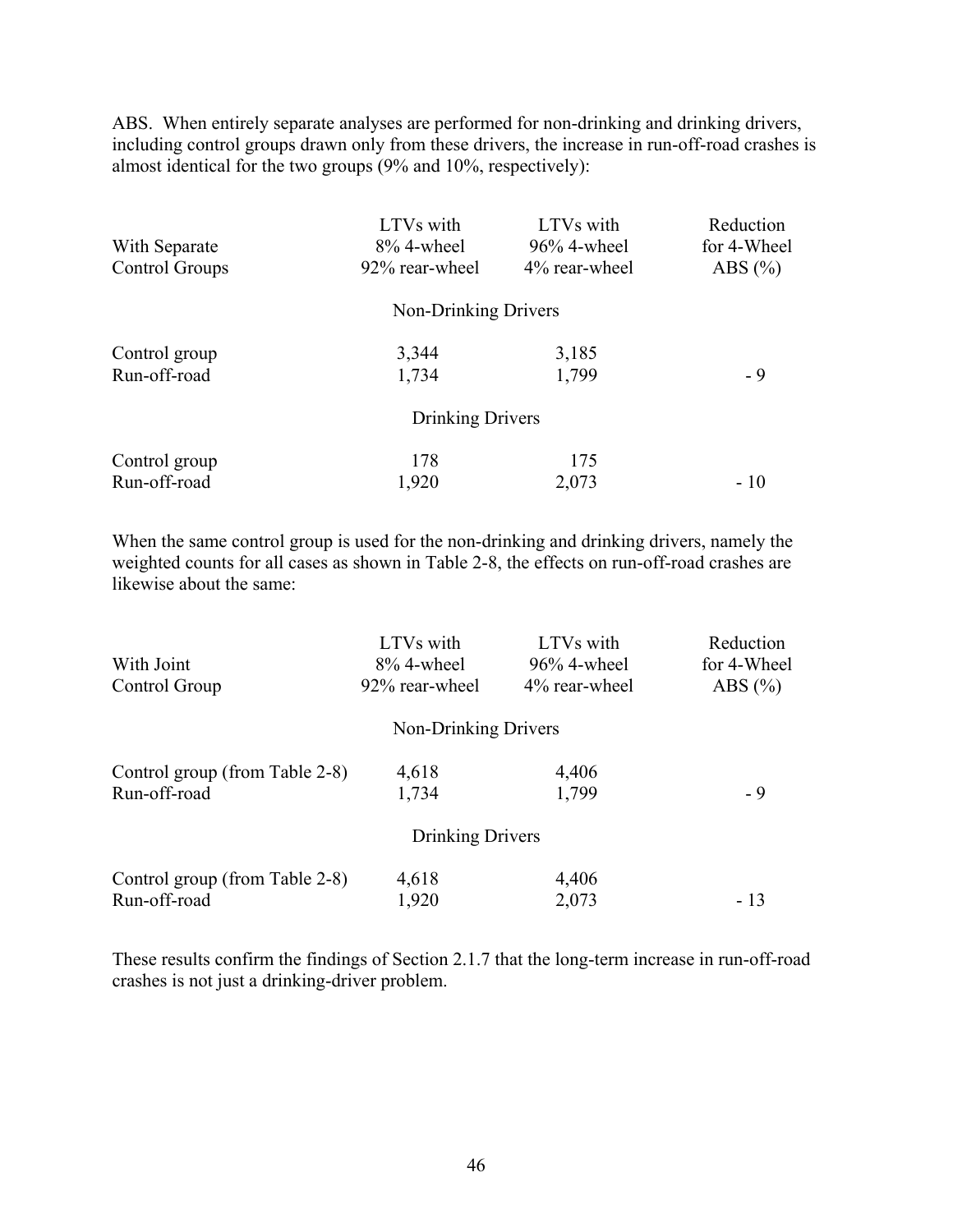## **CHAPTER 3**

## **EFFECT OF ABS IN ALL CRASHES: ANALYSES OF 1995-2007 GES DATA**

#### **3.0 Summary**

 $\overline{a}$ 

ABS reduces the overall crash-involvement rate by a statistically significant 6 percent in passenger cars (90% confidence bounds 4 to 8%) and by a statistically significant 8 percent in LTVs (90% confidence bounds 3 to 11%). These are substantial reductions, comparable, for example, to the overall effects of electronic stability control.<sup>60</sup> For specific crash types, the effects of ABS in nonfatal crashes are not unlike the effects found in fatal crashes in Chapter 2: an increase in run-off-road crashes but a reduction in collisions with other vehicles, especially on wet roads. However, among nonfatal crashes, collisions with other vehicles far outnumber runoff-road crashes; the benefit of ABS in the former greatly overshadows any added harm in the **latter** 

## **3.1 Analysis for passenger cars**

## **3.1.1 GES calendar-year range**

The General Estimates System of the National Automotive Sampling System is a probability sample of police-reported crash involvements in the United States<sup>61</sup>, drawn from 60 primary sampling units that are counties or groups of counties. When GES cases are weighted by the inverse sampling fractions, the weighted counts may ideally be used to generate unbiased estimates of national rates. "Ideally" – if there is no issue of missing data. However, information on the vehicle's make and model is completely missing in 15 percent of the weighted cases, mostly concentrated in seven of the 60 PSUs. But 85 percent of the data and 53 of 60 PSUs is still an acceptably "national" sample. On the other hand, limiting the data to vehicle cases with valid VINs and deriving the make and model from the VIN – the customary procedure in NHTSA evaluations – would have resulted in an excessive data loss of 28 percent of the cases, concentrated in 16 of the 60 PSUs. For the GES analyses, we will derive the make and model from the VIN if it is available; if not, we will accept the make and model specified on GES (which is usually quite accurate because it is derived from the State's own VIN decode programs).

As of April 2009, the GES database is complete through calendar year 2007. Only calendar years 1995-2007 are included in the analyses here, exactly as in the FARS analyses of Chapter 2. The goal is to study the "long-term" effect of ABS and not its "initial" effects. Calendar year 1995 has been selected as the starting point for the data because it was also the starting point in Hertz's 2000 report, the first to indicate that the initially deleterious effect of ABS on run-off-

 $60$  Dang (2007), p. viii; the estimated overall reductions in police-reported crash involvements are 8 percent in passenger cars and 10 percent in LTVs, respectively.

 $\delta$ <sup>1</sup> The sample frame is the 48 contiguous States plus the District of Columbia.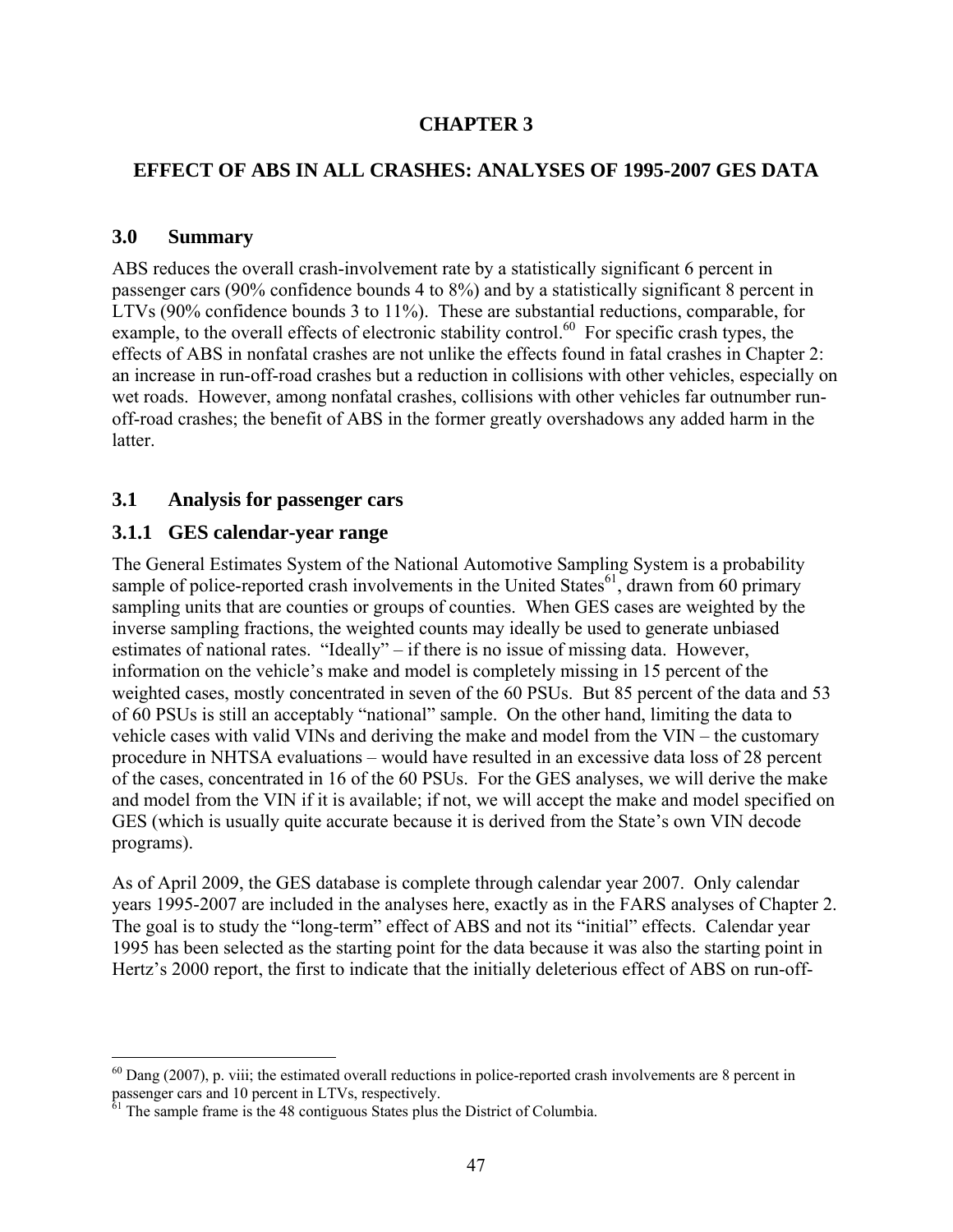of ABS began to appear in 1995.  $62$ road crashes had become non-significant, and because consumer information on the correct use

The basic analysis approach is identical to the FARS analyses of Chapter 2: count the number of crash involvements of various types that might conceivably be influenced by ABS and compute their ratios to the number of control group involvements that are unlikely to be affected by ABS. The ratios are compared for cars with ABS and cars of the same makes and models without ABS – in the same calendar years.

## **3.1.2 Control-group involvements versus response group**

The control group and the response group are essentially identical to those in Chapter 2 – with the FARS definitions translated to their equivalents in GES – and similar to the ones in NHTSA's evaluation of electronic stability control.<sup>63</sup> The control group consists of cars that had been stopped or parked before they were hit by another vehicle; moving less than 10 mph, backing up, parking, or leaving a parking space; struck in the rear while moving; or involved as non-culpable parties in collisions with other vehicles on dry surfaces. The GES codes for control group crashes include the following involvements in collisions with other vehicles (VEH\_INVL  $\geq$  2):

- Hit while stopped/parked: P\_CRASH1 = 5, 7 or SPEED = 0
- Backing/parking/low-speed: P\_CRASH1 = 4, 8, 9, 13 or SPEED =  $1-10$
- Struck in rear: IMPACT = 4, 13, 14
- Non-culpable involvements on dry roads: SUR  $\text{COMP} = 1$ ; the following four variables do not have values that suggests this driver was culpable:
	- $\circ$  The "driver distraction" variable DR\_DSTRD does not have values 1, 3, 4, 5, 6, 7, 8, 9, 10, 11, 12, 13, 14, 97, or 98
	- o The "contributing factor" variable FACTOR does not have values 1, 2, 3, 4, 5, 6, 7, 8, 9, 10, 11, 12, 13, 14, 15, 97, or 98
	- o The "critical event" variable P\_CRASH2 does not have values 1, 3, 6, 8, 9, 10, or 11
	- o The "violation" variable VIOLATN does not have values 1, 2, 3, 4, 5, 6, 7, 50, 97, or 98

All crash involvements that are not in the control group are in the response group. On roads that are not dry, even non-culpable involvements can be in the response group, because ABS is likely to benefit drivers in many situations and we do not want to "miss" a possible benefit just because GES classified a driver as non-culpable. In other words, on roads that are not dry, the control group is limited to the first three of the four categories listed above. Effectiveness of ABS (percent crash reduction relative to the control group) is computed for the response group as a whole, and also for the following subgroups – on all roads, and on roads that are not dry:

<sup>1</sup>  $62$  Hertz (2000).

<sup>63</sup> Dang (2007).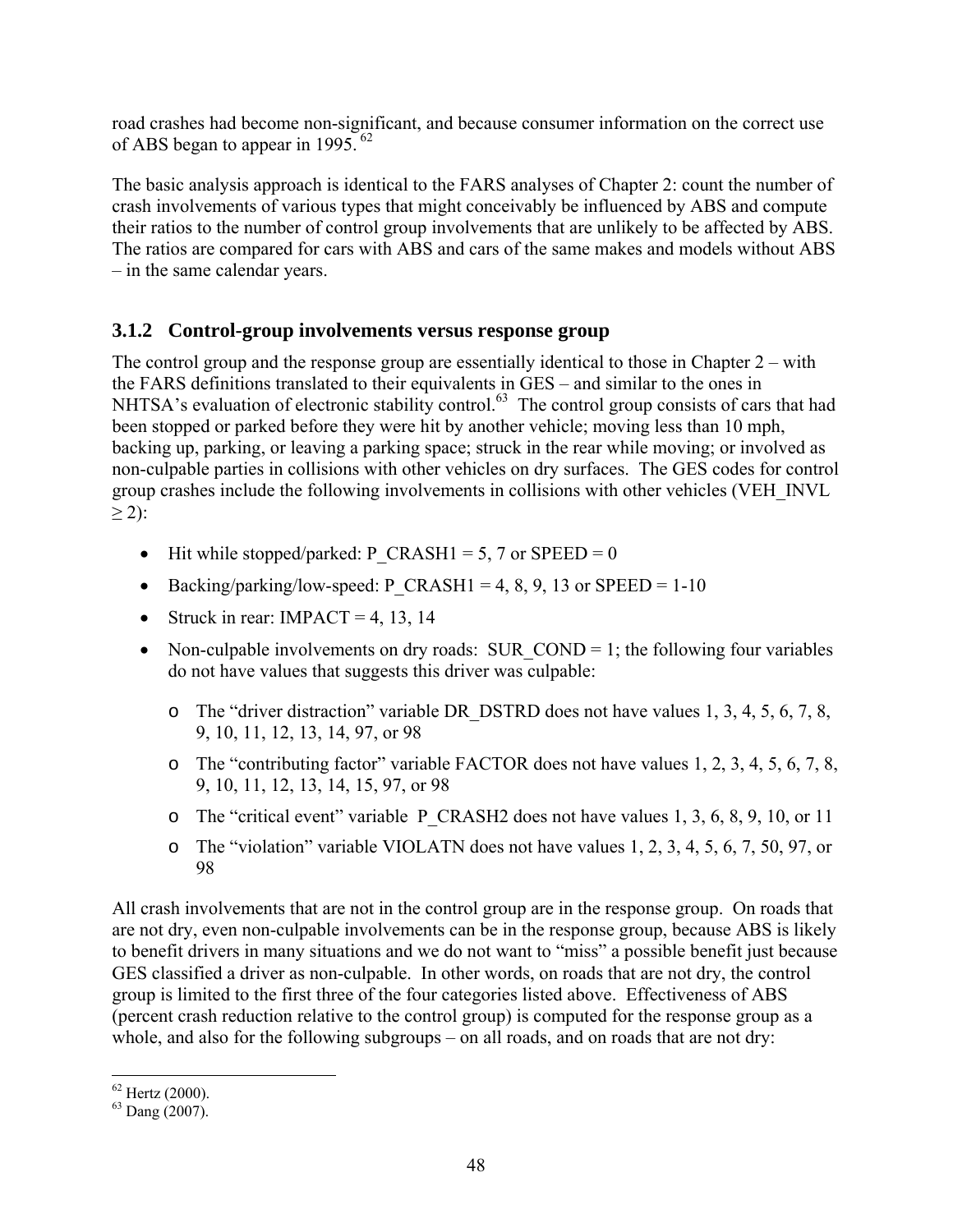- EXEMPTHENOTHEREFORE UP INVL = 1, but excluding EVENT1 = 2, 3, 8, 9, 10, 21, 22, 23, 24, 26, or 27 (collisions with non-motorists, trains, or parked cars, plus various noncollisions that usually happen on, not off the road)
	- o First-event rollovers: EVENT1 = 1 or (EVENT1 = 38 or 39 and V EVENT=1)
	- o Side impacts with fixed objects: IMPACT = 2, 3, 13, or 14
	- o All other run-off-road crashes
- Collisions with pedestrians, bicyclists, other non-motorists, or animals: VEH\_INVL =  $1$ and EVENT1 = 21, 22, 24, or 27. Unlike FARS, where these are a substantial proportion of the fatal crashes and mostly involve pedestrians or bicyclists, in GES they are a small proportion of the nonfatal crashes and mostly involve animals. Effectiveness estimates will generally not be statistically meaningful and are computed mostly for comparison with the FARS results.
- Culpable involvements in collisions with other vehicles, including any frontal impact into the rear of another vehicle:
	- o DR\_DSTRD = 1, 3, 4, 5, 6, 7, 8, 9, 10, 11, 12, 13, 14, 97, or 98, or
	- $O$  FACTOR = 1, 2, 3, 4, 5, 6, 7, 8, 9, 10, 11, 12, 13, 14, 15, 97, or 98, or
	- $\circ$  P CRASH2 = 1, 3, 6, 8, 9, 10, or 11, or
	- o VIOLATN = 1, 2, 3, 4, 5, 6, 7, 50, 97, or 98, or
	- o MAN  $COL = 1$  and IMPACT = 1, 11, or 12 (front-to-rear impact)

#### **3.1.3 Cars without ABS versus cars with ABS**

The selection of vehicle is the same as in the FARS analyses, as described in Section 3.1.2 and it includes the 60 makes and models listed in Table 2-1 for the same ranges of model years. For each make and model, two model years without ABS or with a low percentage of optional ABS are compared to two other model years with standard ABS or a high percentage of optional ABS. For most models, the shift is from low to high ABS, but for some (shown in red on Table 2-1) the shift is from high to low. These four model years should be consecutive, or with at most a one-year gap between the first two and the last two. The analyses include an adjustment factor, if necessary, to translate the observed effect of changing from a low percentage to a high percentage of ABS to the effectiveness of changing from 0 to 100 percent ABS. As in Section 3.1.2, the calendar years included for each model range from 1995 or from the last of the four model years included for that model (whichever is later) through 2007.

In the FARS analyses, all vehicles were identified by decoding the VIN. With GES, we will also consider vehicle records with a make and model coded but no VIN. That works for most of the entries in Table 2-1, because all of the vehicles with a specific make and model code are selected for the same model years. But for some entries in Table 2-1 vehicles with the same code may be selected for different model years, depending on the sub-series. For example, Cadillac DeVille, Fleetwood FWD, and Fleetwood Brougham all have  $MAKE = 19$  and  $MODEL = 3$  but are selected for different model years. It takes the VIN to identify which is which. For these models, the GES analysis is limited to cases with valid VINs.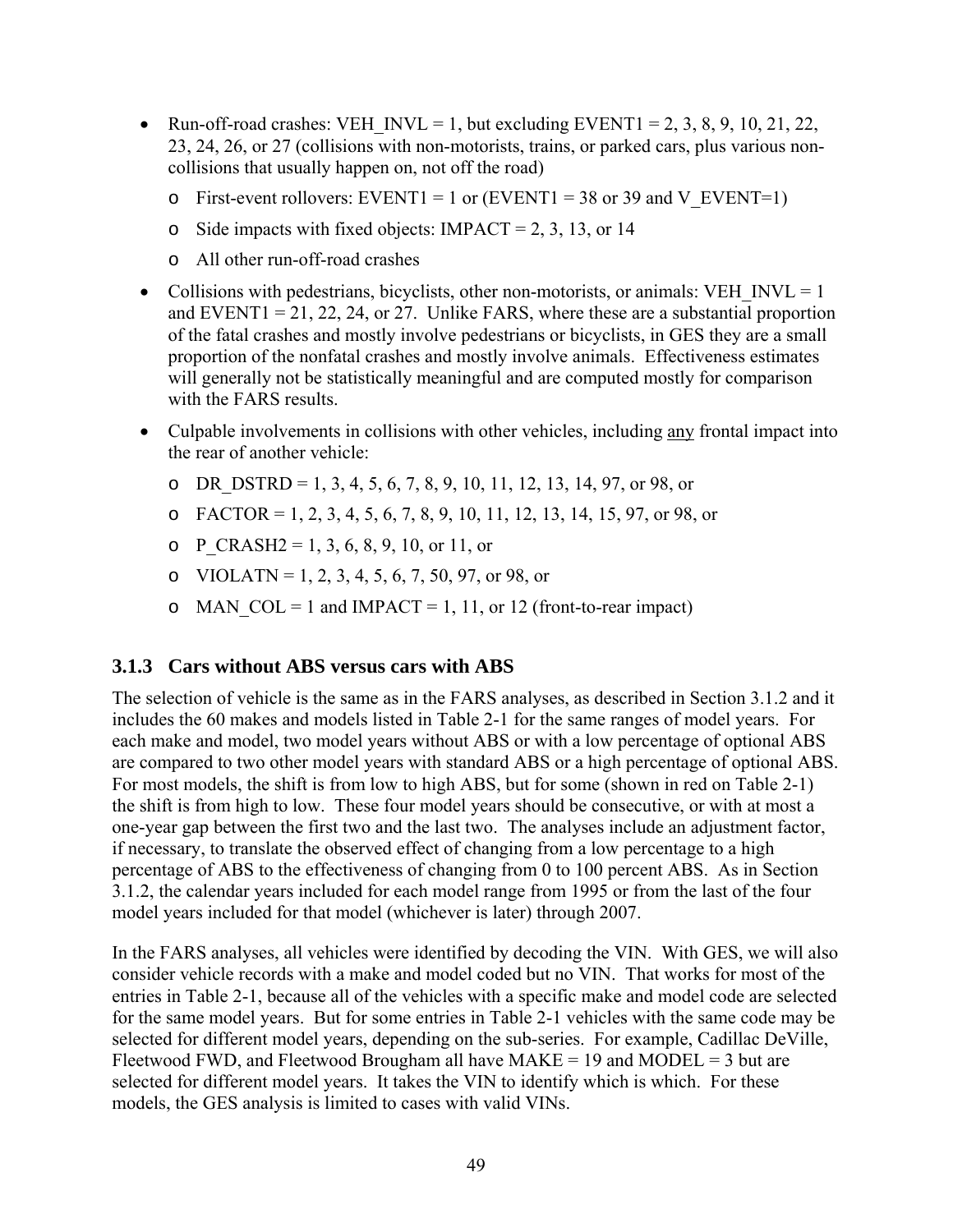For the 60 makes and models combined, 6.8 percent of the cars in the low-ABS model-year range were equipped with ABS; 88.2 percent of the cars in the high-ABS model years had ABS. That is an 81.4 percentage-point gain in the share of cars equipped with ABS.

The analysis file includes 62,998 GES cases of cars involved in crashes. In raw numbers, that is substantially more than the 38,251 FARS cases available for the analyses of Section 2.1. But GES is not a simple random sample of crashes. It is a cluster sample and its design effect will reduce the statistical power of the analyses to the equivalent of simple random sample that is not nearly as large.

Unlike the FARS analyses, no adjustment or weighting of the data is needed to account for the fact that air bags were often introduced at more or less the same time as ABS. Air bags are not a crash-avoidance technology. When cars receive air bags, their probability of getting into a crash and onto GES is not diminished, even if the air bags might reduce some of the occupants' injuries in that crash.

## **3.1.4 Results**

Table 3-1 shows the actual and weighted case counts for each analysis of the effect of ABS in passenger cars, the effectiveness estimates, the significance-test results and the confidence bounds. Here is how the statistics are derived for the basic estimate of the effect of ABS in all non-control-group crashes on all roads. The 2x2 contingency table of actual case counts for the entire database is:

|                                    | Cars with<br>$7\%$ ABS | Cars with<br>88% ABS |  |  |
|------------------------------------|------------------------|----------------------|--|--|
| Control group involvements         | 14,478                 | 16,489               |  |  |
| All non-control-group involvements | 15,613                 | 16,418               |  |  |

Whereas the preceding table is of some value for indicating how many actual cases are included in the analysis, no meaningful effectiveness estimate can be derived from the cell counts. GES is a stratified cluster sample. For any kind of unbiased national estimate, each case needs to be weighted by the inverse of its national probability of selection.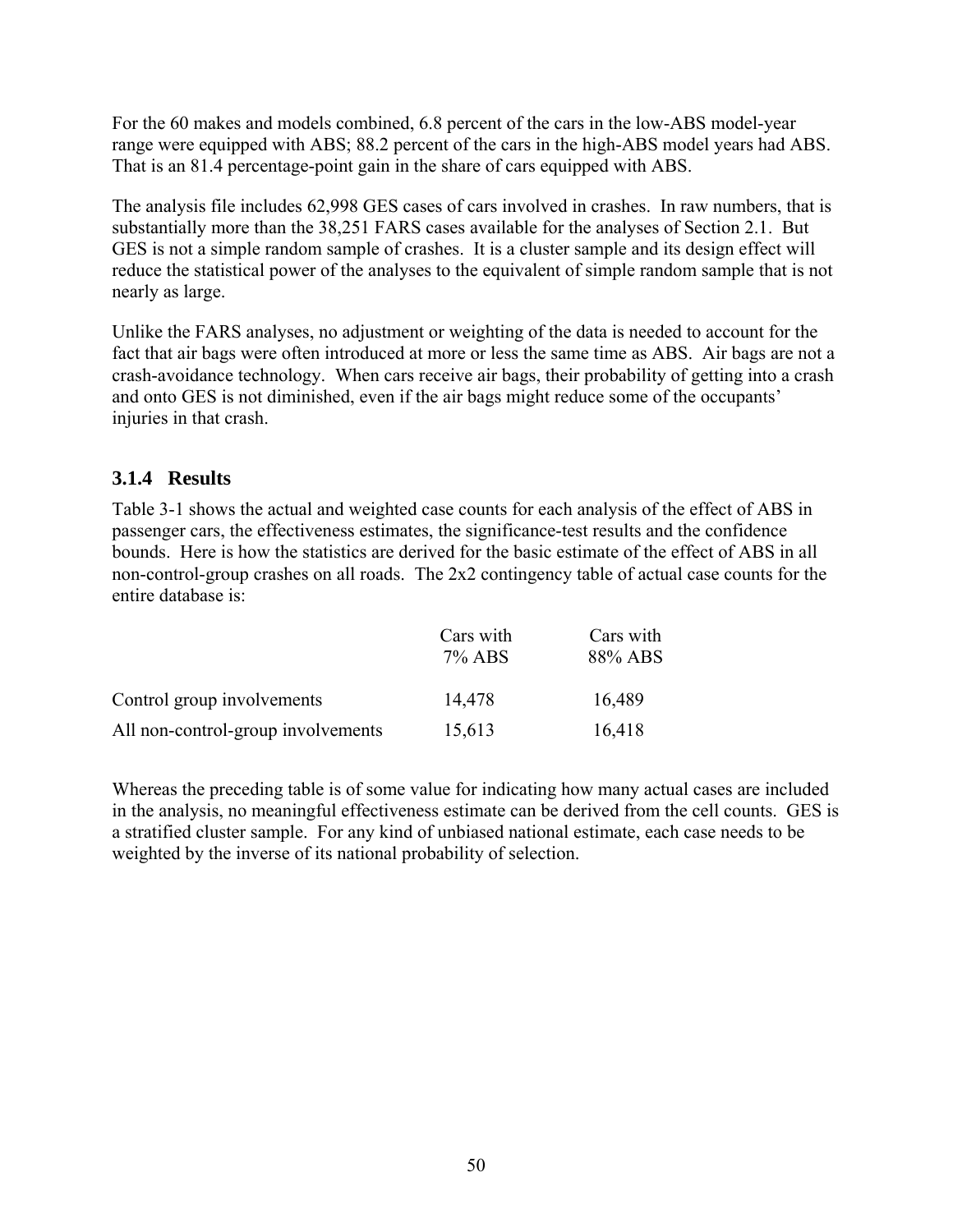|                                           | <b>Actual GES</b><br><b>Case Counts</b> |                   | Weighted<br>N    |                   | Crash<br>Reduction $(\% )$ |                       | t<br>for<br>$H_0$ : | 90%<br>Confidence<br><b>Bounds</b> |                  |
|-------------------------------------------|-----------------------------------------|-------------------|------------------|-------------------|----------------------------|-----------------------|---------------------|------------------------------------|------------------|
|                                           | Cars w<br>7% ABS                        | Cars w<br>88% ABS | Cars w<br>7% ABS | Cars w<br>88% ABS | 88% vs.<br>7% ABS          | $100\%$ vs.<br>no ABS | Red.<br>$= 0$       | Lower                              | Upper            |
| Control group involvements                | 14,478                                  | 16,489            | 1,802,565        | 2,114,616         |                            |                       |                     |                                    |                  |
| <b>ALL ROADS</b>                          |                                         |                   |                  |                   |                            |                       |                     |                                    |                  |
| All non-control-group involvements 15,613 |                                         | 16,418            | 1,789,041        | 1,878,852         | 10                         | 13                    | 4.99                | 8                                  | 17               |
| All crash involvements                    |                                         |                   |                  |                   |                            | 6                     |                     | $\overline{\mathbf{4}}$            | $\boldsymbol{8}$ |
| Run-off-road crashes                      | 3,125                                   | 3,725             | 319,209          | 376,924           | $-1$                       | $-1$                  | .17                 | $-10$                              | 8                |
| Side impacts w fixed objects              | 630                                     | 847               | 70,029           | 95,275            | $-16$                      | $-20$                 | 2.14                | $-40$                              | $-3$             |
| First-event rollovers                     | 370                                     | 453               | 31,969           | 36,642            | $\overline{2}$             | 3                     | .22                 | $-23$                              | 23               |
| Other run-off-road crashes                | 2,125                                   | 2,425             | 217,212          | 245,007           | 4                          | 5                     | .91                 | $-5$                               | 14               |
| Pedestrian/bicyclist/animal               | 1,218                                   | 1,393             | 114,830          | 142,900           | $-6$                       | $-8$                  | .71                 | $-30$                              | 11               |
| Culpable involvements w other veh         | 8,896                                   | 8,961             | 1,062,451        | 1,069,673         | 14                         | 17                    | 6.39                | 13                                 | 22               |
| WET, SNOWY, OR ICY ROADS                  |                                         |                   |                  |                   |                            |                       |                     |                                    |                  |
| All non-control-group involvements        | 5,046                                   | 4,985             | 607,089          | 587,453           | 17                         | 21                    | 5.76                | 15                                 | 27               |
| All crash involvements                    |                                         |                   |                  |                   |                            | 16                    |                     | 11                                 | 21               |
| Run-off-road crashes                      | 918                                     | 1,227             | 107,858          | 140,209           | $-11$                      | $-13$                 | 1.59                | $-31$                              | $\overline{2}$   |
| Side impacts w fixed objects              | 228                                     | 341               | 26,935           | 42,247            | $-34$                      | $-43$                 | 2.81                | $-80$                              | $-13$            |
| First-event rollovers                     | 87                                      | 130               | 8,642            | 11,117            | $-10$                      | $-12$                 | .57                 | $-61$                              | 22               |
| Other run-off-road crashes                | 603                                     | 756               | 72,281           | 86,845            | $-2$                       | $-3$                  | .33                 | $-21$                              | 13               |
| Pedestrian/bicyclist/animal               | 166                                     | 175               | 16,796           | 21,048            | $-7$                       | $-8$                  | .27                 | $-86$                              | 37               |
| Culpable involvements w other veh         | 1,946                                   | 1,657             | 241,359          | 195,464           | 31                         | 37                    | 6.82                | 29                                 | 45               |

# Table 3-1: Passenger Cars, Distribution of Crash Involvements With and Without 4-Wheel ABS, GES 1995-2007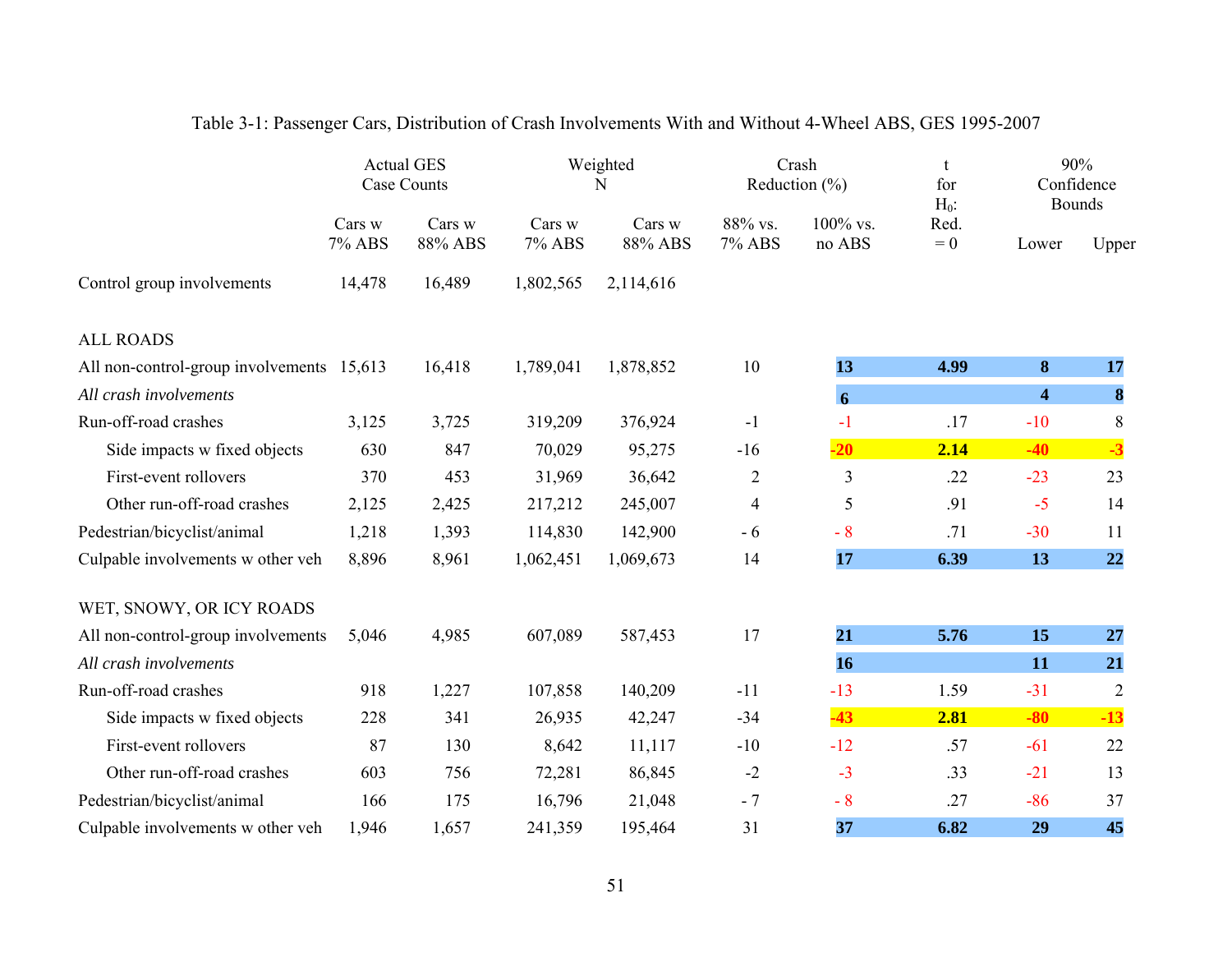The contingency table of weighted case counts is:

|                                    | Cars with<br>7% ABS | Cars with<br>88% ABS |
|------------------------------------|---------------------|----------------------|
| Control group involvements         | 1,802,565           | 2,114,616            |
| All non-control-group involvements | 1,789,041           | 1,878,852            |

The observed effect of ABS is a substantial reduction of crash involvements:

 $1 - [(1,878,852/2,114,616) / (1,789,041/1,802,565)] = 10.48$  percent reduction

That estimate is rounded to 10 percent and shown in the fifth column of the "all non-controlgroup crashes" row of Table 3-1. But that is the effect of increasing the market share of ABS from 6.8 percent to 88.2 percent. The effect of increasing all the way from zero ABS to 100 percent ABS would be even higher:

 ${1 - [(1,878,852/2,114,616) / (1,789,041/1,802,565)]} / {882 - .068 \times [(1,878,852/2,114,616) / (1,789,041/1,802,565)]}$ <br>= 12.77 percent reduction

That estimate rounds to 13 percent and it is shown in the sixth column of Table 3-1, the column headed by "100% versus no ABS." It is the basic point estimate of the effect of ABS.

Statistical significance of the crash-involvement reductions cannot be tested with simple 2x2 chisquares of the cell counts, because they are weighted counts from a stratified cluster sample, not actual numbers of cases from a simple random sample. The procedures for testing significance and estimating confidence bounds largely parallel the FARS procedures in Section 2.1.5, except that they take into account that GES, unlike FARS, is a cluster sample of 60 PSUs. The 60 PSUs are randomly split up into 10 subgroups of PSUs of approximately equal size  $-$  i.e., each subgroup containing close to 10 percent of the weighted cases of vehicles with known VIN and/or known codes for make and model. Thanks to the ample data available, effectiveness can be calculated separately in each subsample – i.e., each subgroup of  $PSUs$  – and significance tested by observing the variation of the estimate across the 10 subsamples.

However, the variance estimate obtained by running through the procedure just once could be too high or too low by chance, depending on what PSUs happened to get into the 10 subsamples. A second iteration of the same procedure, but with the GES PSUs split up into subgroups in a different way, might generate a lower or higher estimate. Numerous iterations, each with a different splitting of the GES PSUs into subgroups, will generate a range of variance estimates, and the median of these estimates will be used.

Specifically, each PSU has a two-digit identification number that is the value of the numeric variable PSU on the GES SAS file. The PSU identification numbers were randomly re-ordered by a SAS random-number generator and listed in the new order. The number of weighted vehicle cases (all vehicle types, all crash types – but with known VIN and/or make and model) during 1995-2007 was ascertained for each PSU and cumulated down the list. The list was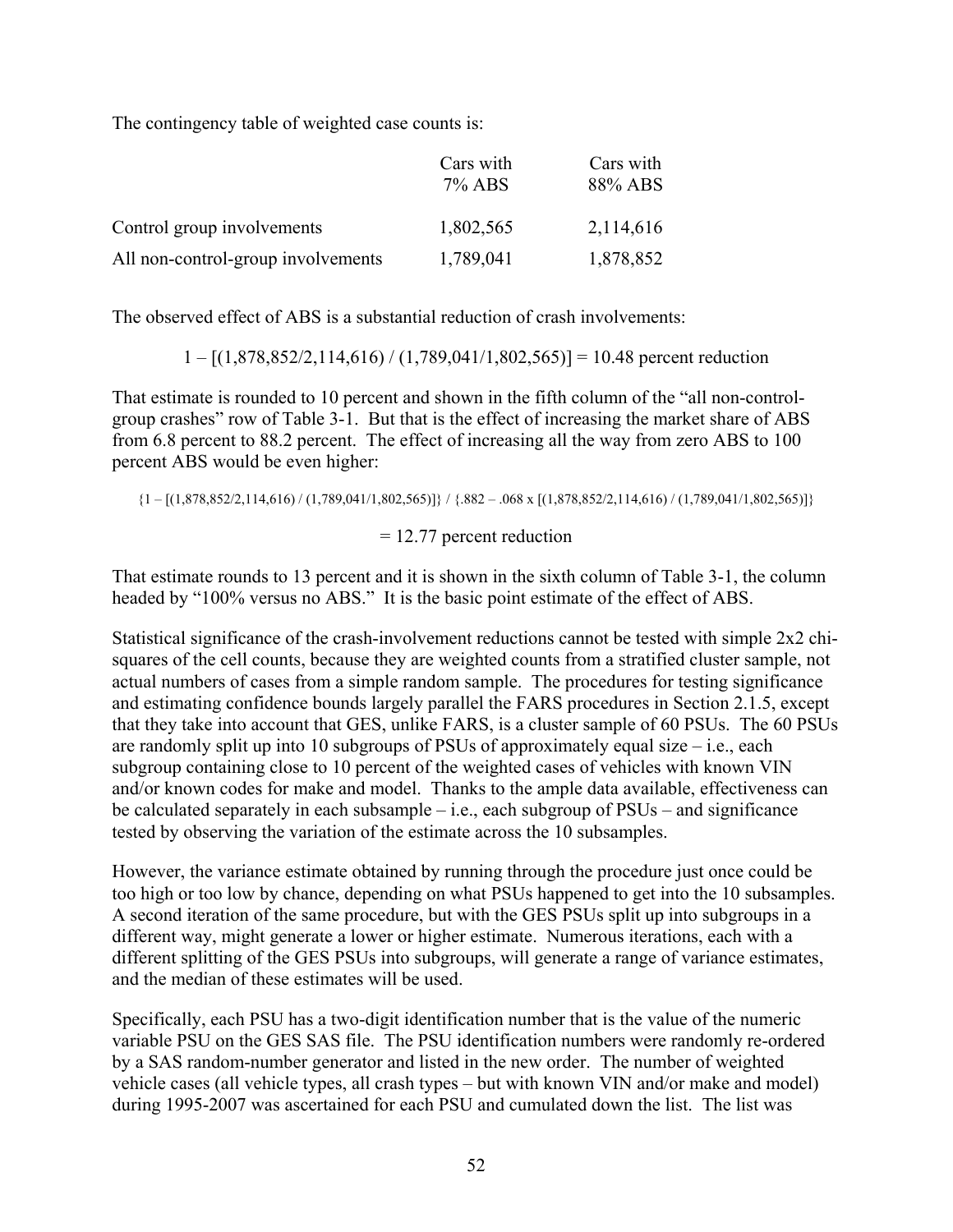parsed into consecutive (by the new PSU-ordering) groups of PSUs, each containing about 10 percent of the cases, and these subgroups of PSUs were numbered 0 to 9. The GES cases from the PSUs in the first subgroup on the new list became subsample 1, the cases from the PSUs in the second subgroup became subsample 2, and so on. After these 10 subsamples were created, the 60 PSUs were randomly reordered anew and another set of 10 subsamples was created. In all, the procedure was repeated 11 times and it created 11 sets of 10 subsamples each.

It is easier to work with the effect of increasing the market share of ABS from 6.8 percent to 88.2 percent than with the effect of increasing all the way from zero ABS to 100 percent ABS. The former can be expressed as a log-odds-ratio, which tends to have a normal distribution. If the former effect is significant, the latter will be, too.

Based on the weighted cell counts, the effect of increasing the market share of ABS from 6.8 percent to 88.2, estimated for the entire GES database, may be expressed as a log-odds ratio:

 $log r = log [(1,878,852/2,114,616)/(1,789,041/1,802,565)] = -1107$ 

On the first of the 11 times that the GES PSUs were split into 10 subgroups, subgroup 1 happened to consist of PSUs nos. 7, 21, 24, 25, 41, 43, 75, 77, and 79. For these cases, the corresponding log-odds ratio is:

 $log r = log [(157,959/156,500) / (245,115/212,741)] = -.1324$ 

For subgroup 2, on the other hand,  $\log r = -1066$ ; for subgroup 3,  $\log r = -1221$ ; and so on. The standard deviation of 10 estimates for the 10 mutually exclusive subgroups of PSUs, each containing approximately a tenth of the GES data is  $.0425$ . The standard deviation S<sub>1</sub> of the corresponding estimate of log r in the full dataset (10 times as many cases) is .0425 /  $\sqrt{10}$  = .0134. This is the estimated standard deviation of log r, for the full dataset, based on our first run-through of splitting the GES into 10 subgroups.

median of these 11 estimates is  $S = 0.0222$ , which was the value obtained on the fifth iteration.<sup>64</sup> On the second iteration, the estimate of the standard deviation  $S_2$ , derived from the 10 subsamples created on that iteration, was slightly higher, .0180. On the third iteration,  $S_3$  = .0196. Over all 11 iterations, the estimates  $S_i$  ranged from .0120 to .0275. However, the

For the full dataset, log r was -.1107. Because  $t = \log r / S = .1107 / .0222 = 4.99$  is more than 1.833 (the 95<sup>th</sup> percentile of a t-distribution with 9 degrees of freedom<sup>65</sup>), the observed crash reduction for ABS is statistically significant at the one-sided .05 level. In fact, because 4.99 is more than 3.250 (the 99.5<sup>th</sup> percentile of a t-distribution with 9 degrees of freedom), the observed crash reduction for ABS is statistically significant at the two-sided .01 level.

The 90 percent confidence bounds for the effect of increasing all the way from zero ABS to 100 percent ABS are:

 $\overline{a}$  $64$  Even though we have 62,998 GES cases but only 38,251 FARS cases available for analyses, S is higher for the GES analysis (.0222) than for the FARS analysis (.0198). That reflects the design effect due to cluster sampling.

 appropriate to use a t test with 9 df to test if log r is significantly different from zero. <sup>65</sup> Because each  $s_i$  is calculated by computing the variance of 10 observations (log r for each of 10 subgroups), it is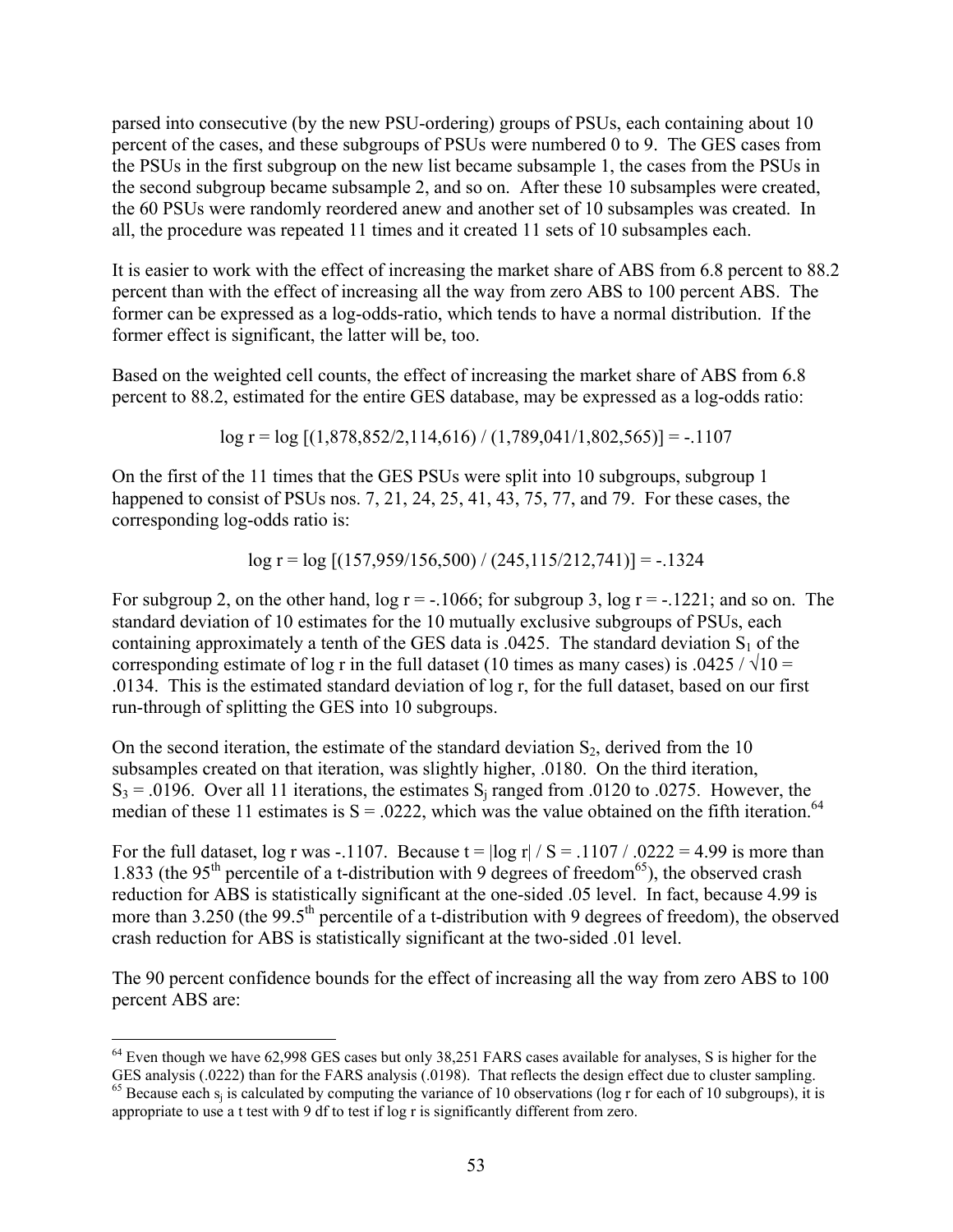$\{1 - [1 - \exp(\log r + 1.833 \times S)]\}$  /  $\{.882 - .068 \times [1 - \exp(\log r + 1.833 \times S)]\}$  $= {1 - [1 - exp(-.1107 + 1.833 \times .0222)]} / {.882 - .068 \times [1 - exp(-.1107 + 1.833 \times .0222)]}$ = from an 8 percent to a 17 percent reduction

The seventh column of Table 3-1 shows the t value for the effectiveness estimate of ABS. The two right columns show the lower and upper 90 percent confidence bounds for the effect of ABS – i.e., the shift from no ABS to 100% ABS.

Now let us discuss the point and interval estimates for all the crash types in Table 3-1. Positive estimates (reductions in crash involvements with ABS, relative to the control group) are shown in black, negative estimates in red. Statistically significant point estimates are printed bold, and they are shaded light-blue if positive, yellow if negative. Non-significant estimates are not printed bold, and have a negative lower confidence bound and a positive upper bound.

The effect of ABS on all crashes, including the control-group crashes where we assume it has no effect, is derived from the preceding estimate. Without ABS, there were 1,802,565 weighted control-group involvements and 1,789,041 response-group involvements. The point estimate for all response-group crashes is a 12.77 percent reduction. The point estimate for all crashes is:

 $[1,789,041 / (1,802,565 + 1,789,041)]$  x 12.77 = 6.36 percent reduction

Its 90 percent confidence bounds, similarly derived, are from 4 to 8 percent. That is indeed a substantial reduction of nonfatal crash involvements. For example, the corresponding estimate for electronic stability control is an 8-percent reduction.<sup>66</sup>

But ABS is not beneficial in every type of crash. Side impacts with fixed objects increase by a statistically significant 20 percent on all roads  $(t = 2.14)$  and by a statistically significant 43 percent on wet, snowy, or icy roads  $(t = 2.81)$ . The two other types of run-off-road crashes show a non-significant reduction on all roads and a non-significant increase on wet, snowy, or icy roads. All run-off-road crashes are observed to increase by a non-significant 1 percent on all roads and a non-significant 13 percent on wet, snowy, or icy roads. In general, these results parallel the findings for fatal run-off-road crashes. But they are less important here, because runoff-road crashes are a smaller slice of the pie.

Collisions with pedestrians, bicyclists, or animals (which at the nonfatal level are mostly collisions with animals and proportionately few in number) showed non-significant increases. The point estimates are not statistically meaningful, but they provide no corroboration for the significant reduction seen at the fatal level.

The great benefit for ABS is prevention of culpable involvements with other vehicles. On all roads, the reduction is a statistically significant 17 percent ( $t = 6.39$ ; confidence bounds, 13 to 22%). On wet, snowy, or icy roads, where ABS is much more likely to activate, the reduction is a remarkable 37 percent ( $t = 6.82$ ; confidence bounds, 29 to 45%). Here, ABS does exactly what it was designed for: enabling drivers to stop in time and under control, avoiding vehicles that

 $\overline{a}$ 66 Dang (2007), p. viii.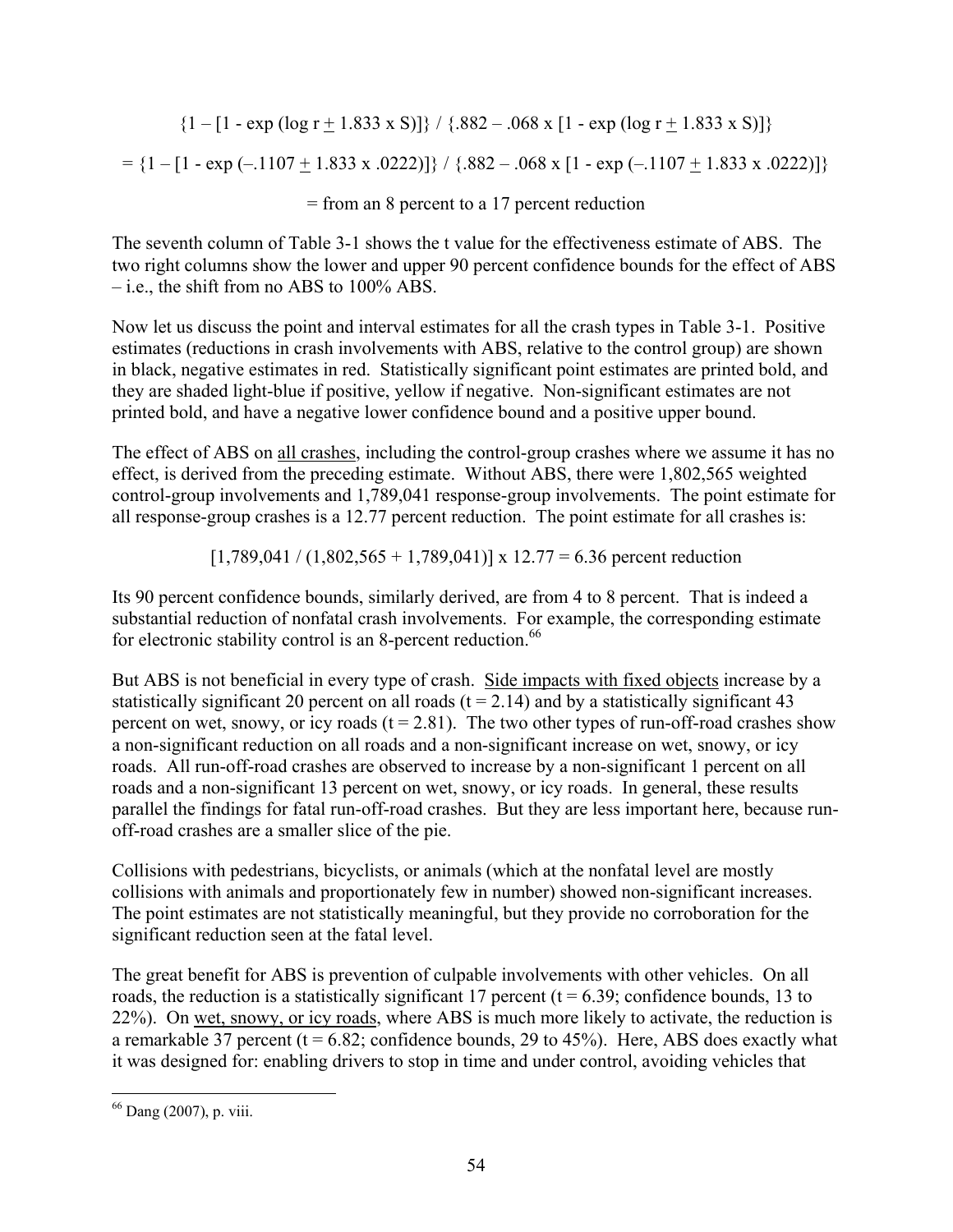encroach into their lane while not skidding into the paths of vehicles in other lanes. The results parallel the FARS analysis (a significant reduction on wet, snowy, or icy roads), except that they are substantially larger in magnitude and multi-vehicle crashes are a substantially larger slice of the pie. The reduction of multi-vehicle involvements far outweighs any increase in run-off-road crashes and produces a substantial net overall benefit, including a significant 21 percent reduction of all non-control group involvements on wet, snowy, or icy roads  $(t = 5.76)$ ; confidence bounds, 15 to 27%) and a 16 percent reduction of all involvements on these roads (confidence bounds, 11 to  $21\%$ ).<sup>67</sup>

#### **3.1.5 Comparative results for four cohorts of cars**

Table 3-2 shows quite similar overall effects for ABS in four mutually exclusive cohorts of cars: (1) GM models that had a high percentage of ABS by 1993, (2) non-GM models that had a high percentage of ABS by 1993, (3) models that received a high share of ABS after 1993, and (4) models that dropped standard ABS, or where optional ABS lost substantial market share.

#### TABLE 3-2

#### OBSERVED EFFECT OF ABS BY CAR COHORT (Weighted GES data, 1995-2007)

|                            | Cars with<br>Low % ABS          | Cars with<br>High $%$ ABS | Reduction<br>for ABS $(\% )$ |
|----------------------------|---------------------------------|---------------------------|------------------------------|
|                            | GM models with ABS by 1993      |                           |                              |
| Control group involvements | 790,498                         | 891,325                   |                              |
| Non-control-group          | 846,501                         | 856,681                   | 10                           |
|                            | Non-GM models with ABS by 1993  |                           |                              |
| Control group involvements | 193,920                         | 273,208                   |                              |
| Non-control-group          | 190,372                         | 226,770                   | 15                           |
|                            | Models receiving ABS after 1993 |                           |                              |
| Control group involvements | 665,345                         | 750,496                   |                              |
| Non-control-group          | 587,444                         | 602,495                   | 9                            |
|                            | Models dropping ABS             |                           |                              |
| Control group involvements | 152,802                         | 199,587                   |                              |
| Non-control-group          | 164,725                         | 192,907                   | 10                           |

 $67$  Without ABS, there were 189,984 weighted control-group involvements and  $607,089$  response-group involvements on wet, snowy, or icy roads.

 $\overline{a}$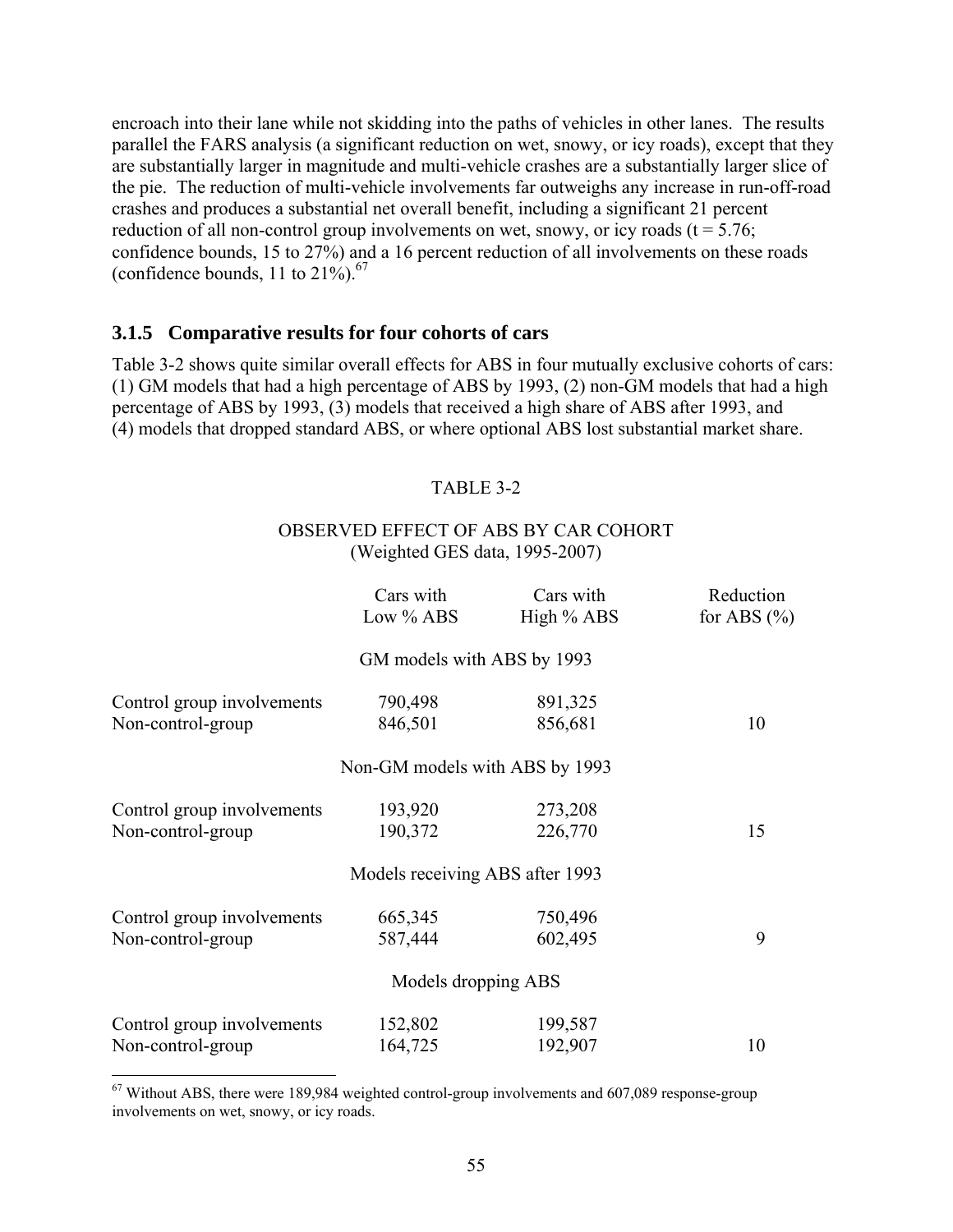Response-group crashes decreased in the first three cohorts after the cars received ABS, by 10 percent, 15 percent, and 9 percent, respectively. Response-group crashes increased in the fourth cohort by 10 percent after the cars dropped ABS. The observed overall effect of ABS is robust and does not appear to vary greatly depending on the specific ABS technology in the vehicles or the specific makes and models involved.

#### **3.1.6 Net effect by specific road-surface condition**

Table 3-3 compares the net effects of ABS on dry, wet, snowy, and icy roads. The observed net effect is 10 percent on dry roads and 19 percent on wet roads. There are not enough cases for statistically precise results on snowy or icy roads, but the observed reductions are similar to those on dry and wet roads.

#### TABLE 3-3

#### NET EFFECT OF ABS, BY ROAD-SURFACE CONDITION

#### Weighted N of Crash Involvements

|                                        | Cars w<br>7% ABS | Cars w<br>88% ABS | Reduction<br>for ABS $(\% )$ |
|----------------------------------------|------------------|-------------------|------------------------------|
| Control group involvements             | 1,802,565        | 2,114,616         |                              |
| All non-control-group involvements on: |                  |                   |                              |
| Dry roads                              | 1,158,091        | 1,261,393         | 10                           |
| Wet roads                              | 472,769          | 448,776           | 19                           |
| Snowy or slushy roads                  | 70,683           | 70,265            | 15                           |
| Icy roads                              | 63,638           | 68,412            | 8                            |

#### **3.1.7 Net effect on injury crashes**

Approximately one-third of the crashes on GES injured at least one of the people involved in the crash (occupants of any of the vehicles or non-motorists). When the basic analysis is limited to vehicles involved in crashes that injured somebody (possibly but not necessarily an occupant of that vehicle), the observed reduction in response-group involvements is 11 percent:

|                                    | Cars w    | Cars w  | Reduction       |
|------------------------------------|-----------|---------|-----------------|
|                                    | $7\%$ ABS | 88% ABS | for ABS $(\% )$ |
| Control group involvements         | 613,540   | 688,295 |                 |
| All non-control-group involvements | 613,925   | 613.269 |                 |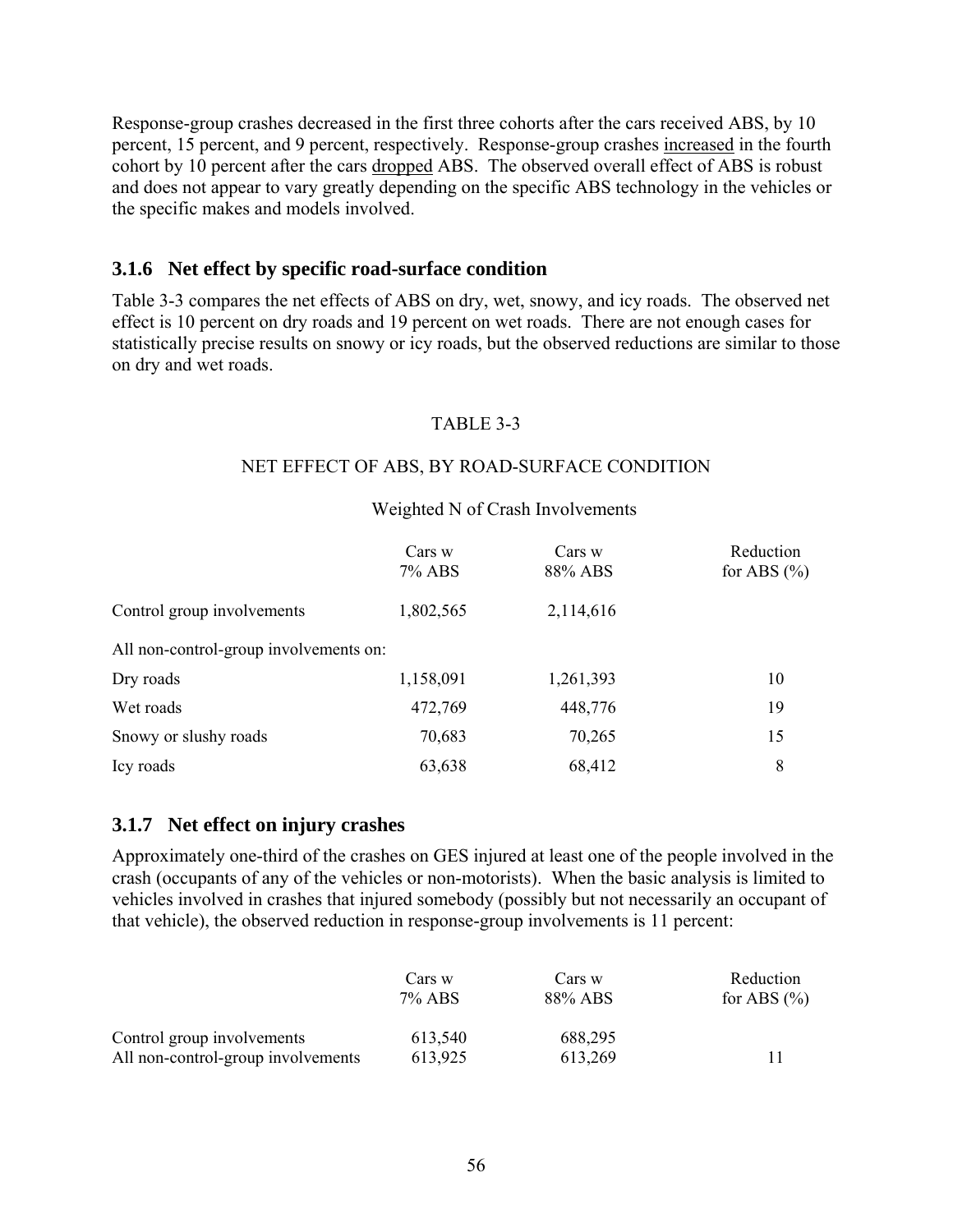That is nearly identical to the 10 percent reduction observed in all GES crashes (fifth column of Table 3-1). It demonstrates ABS is effective in preventing nonfatal-injury crashes (as opposed to fatal crashes), and that the reduction is about the same as for all crashes.

# **3.2 Analysis of rear-wheel ABS for LTVs**

Almost all domestic pickup trucks, most domestic SUVs, and many vans and foreign-basednameplate LTVs received ABS for the rear wheels only in the late 1980s or early 1990s. Fourwheel ABS usually did not arrive on LTVs until at least several model years later. The analysis of rear-wheel ABS for LTVs closely parallels the procedures described in Section 3.1. It, too, is based on GES data for calendar years 1995 to 2007. The control group and response group of crash involvements are defined exactly as in Section 3.1.2. The control group consists of LTVs that were stopped, parked, backing, moving slower than 10 mph, parking, leaving a parking place, were struck in the rear, or were non-culpable parties to a collision involving two or more vehicles.

The 31 makes and models included in the analysis and the range of model years for each model are listed in Table 2-5 of the preceding chapter. In the FARS analyses, all vehicles were identified by decoding the VIN. With GES, we will also consider vehicle records with a make and model coded but no VIN. That works for almost every model in Table 2-5, because all of the vehicles with a specific make and model code are selected for the same model years. But for the last model in Table 2-5, the Suzuki Sidekick, where the analysis is limited to the VINidentifiable two-door sub-series, the GES analysis is limited to cases with valid VINs.

All models in Table 2-5 except the Nissan pickup have model-year ranges that end before 1995 and all GES cases from CY 1995 to 2007 will be included for those models. For the Nissan pickup, the model year range extends to 1996; only GES data from 1996 to 2007 will be included. For the 31 makes and models combined, 1.2 percent of the LTVs in the low-ABS model-year range were equipped with ABS; 100 percent of the LTVs in the high-ABS model years had rear-wheel ABS. That is a 98.8 percentage-point gain in the share of LTVs equipped with rear-wheel ABS.

The analysis file includes 29,030 GES cases of LTVs involved in crashes. That is slightly more than the 26,324 FARS cases available for the analyses of Section 2.2. But GES being a cluster sample will reduce the statistical power of the analyses as compared to the FARS results.

# **3.2.1 Results**

Table 3-4 shows the actual case counts for each analysis of the effect of rear-wheel ABS in LTVs, the effectiveness estimates, the significance-test results and the confidence bounds. Here is how the statistics are derived for the basic estimate of the effect of ABS in all non-controlgroup crashes on all roads.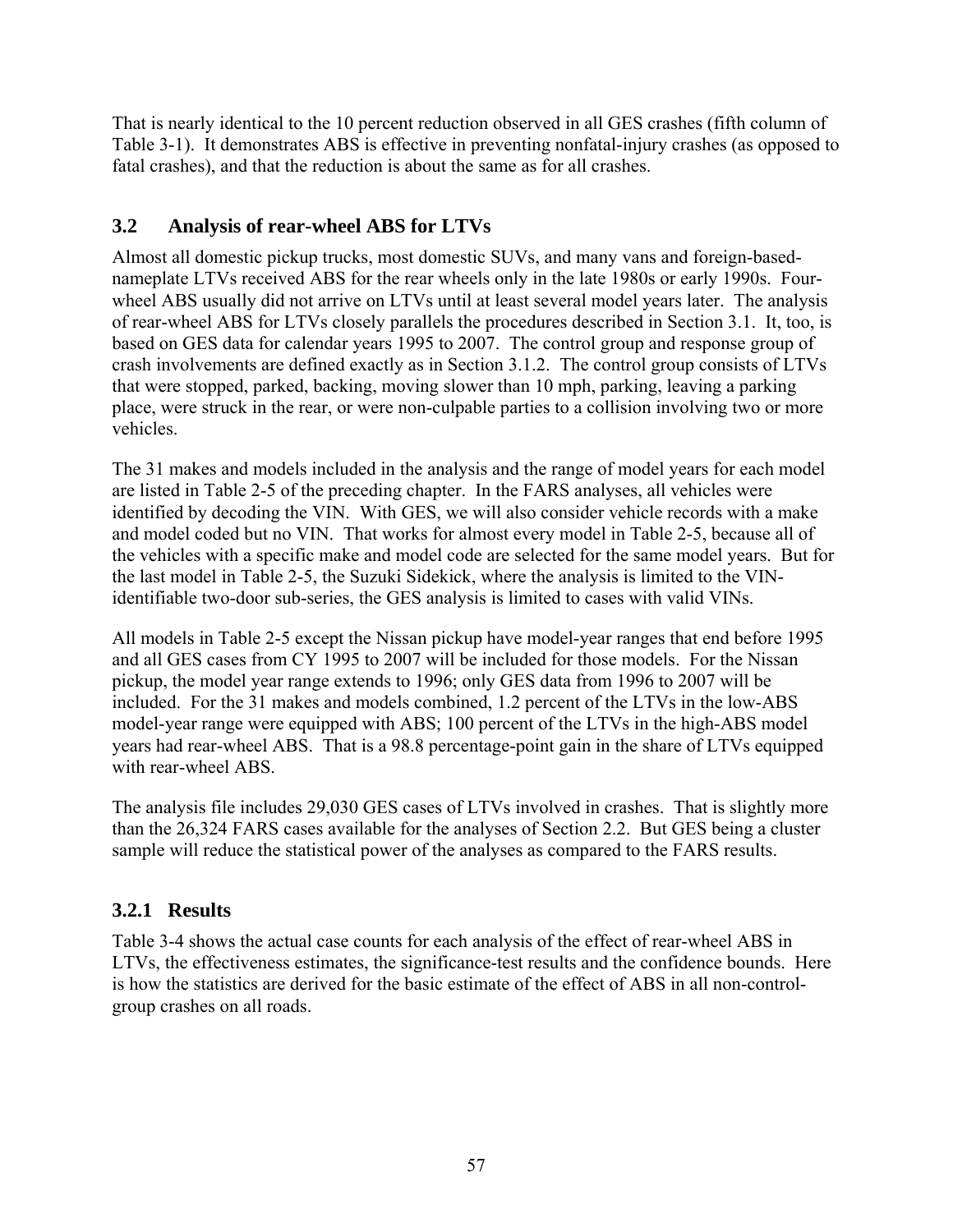|                                    | <b>Actual GES</b><br>Case Counts |                    | Weighted<br>N    |                    | Crash<br>Reduction $(\% )$ |                       | t<br>for<br>$H_0$ : | 90%<br>Confidence<br><b>Bounds</b> |                |
|------------------------------------|----------------------------------|--------------------|------------------|--------------------|----------------------------|-----------------------|---------------------|------------------------------------|----------------|
|                                    | LTVs w<br>1% ABS                 | LTVs w<br>100% ABS | LTVs w<br>1% ABS | LTVs w<br>100% ABS | 100% vs.<br>1% ABS         | $100\%$ vs.<br>no ABS | Red.<br>$= 0$       | Lower                              | Upper          |
| Control group involvements         | 6,260                            | 7,465              | 813,267          | 940,476            |                            |                       |                     |                                    |                |
| <b>ALL ROADS</b>                   |                                  |                    |                  |                    |                            |                       |                     |                                    |                |
| All non-control-group involvements | 6,971                            | 8,334              | 847,914          | 1,006,270          | $\mathbf{1}$               | $\mathbf{1}$          | .20                 | $-5$                               | 5              |
| All crash involvements             |                                  |                    |                  |                    |                            | none                  |                     | $-2$                               | 3              |
| Run-off-road crashes               | 1,825                            | 2,046              | 189,089          | 206,140            | 9                          | 9                     | 1.67                | $-1$                               | 17             |
| Side impacts w fixed objects       | 336                              | 368                | 41,439           | 42,133             | 15                         | 15                    | 1.35                | $-6$                               | 32             |
| First-event rollovers              | 425                              | 416                | 37,383           | 37,253             | 16                         | 17                    | 1.76                | $-1$                               | 31             |
| Other run-off-road crashes         | 1,065                            | 1,262              | 110,267          | 126,753            | 4                          | $\overline{4}$        | .58                 | $-9$                               | 15             |
| Pedestrian/bicyclist/animal        | 493                              | 616                | 48,448           | 67,617             | $-17$                      | $-17$                 | 1.47                | $-43$                              | $\overline{4}$ |
| Culpable involvements w other veh  | 3,612                            | 4,384              | 459,707          | 551,680            | $-1$                       | $-1$                  | .18                 | $-7$                               | 5              |
| WET, SNOWY, OR ICY ROADS           |                                  |                    |                  |                    |                            |                       |                     |                                    |                |
| All non-control-group involvements | 2,298                            | 2,727              | 296,705          | 350,198            | $\mathbf{1}$               | $\mathbf{1}$          | .28                 | $-6$                               | 8              |
| All crash involvements             |                                  |                    |                  |                    |                            | $\mathbf{1}$          |                     | $-5$                               | 6              |
| Run-off-road crashes               | 590                              | 641                | 69,812           | 74,109             | 11                         | 11                    | 1.11                | $-8$                               | 27             |
| Side impacts w fixed objects       | 144                              | 156                | 19,373           | 19,694             | 15                         | 15                    | 1.01                | $-14$                              | 37             |
| First-event rollovers              | 112                              | 116                | 10,454           | 11,597             | $\overline{7}$             | $\tau$                | .39                 | $-31$                              | 34             |
| Other run-off-road crashes         | 334                              | 369                | 39,885           | 42,818             | 10                         | 10                    | .87                 | $-13$                              | 29             |
| Pedestrian/bicyclist/animal        | 67                               | 59                 | 8,233            | 7,974              | 19                         | 19                    | .63                 | $-50$                              | 56             |
| Culpable involvements w other veh  | 844                              | 985                | 111,512          | 132,713            | none                       | none                  | .04                 | $-12$                              | 11             |

# Table 3-4: LTVs, Distribution of Crash Involvements With and Without Rear-Wheel ABS, GES 1995-2007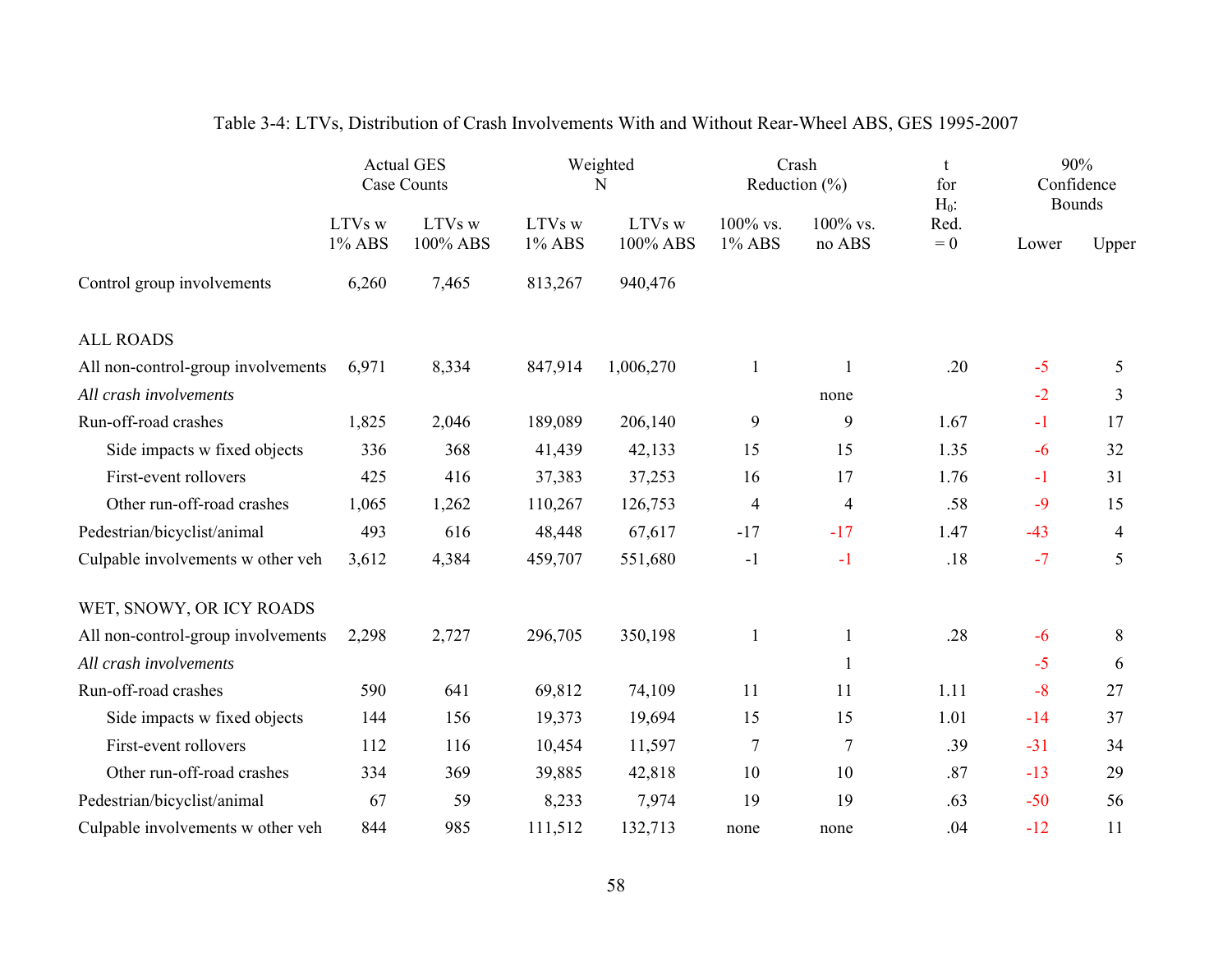The 2x2 contingency table of actual case counts for the entire database is:

|                                    | LTVs with<br>$1\%$ ABS | LTVs with<br>$100\%$ ABS |
|------------------------------------|------------------------|--------------------------|
| Control group involvements         | 6,260                  | 7,465                    |
| All non-control-group involvements | 6.971                  | 8,334                    |

Whereas the preceding table is of some value for indicating how many actual cases are included in the analysis, no meaningful effectiveness estimate can be derived from the cell counts. GES is a stratified cluster sample. For any kind of unbiased national estimate, each case needs to be weighted by the inverse of its national probability of selection.

The contingency table of weighted case counts is:

|                                    | LTVs with<br>$1\%$ ABS | LTVs with<br>$100\%$ ABS |
|------------------------------------|------------------------|--------------------------|
|                                    |                        |                          |
| Control group involvements         | 813,267                | 940,476                  |
| All non-control-group involvements | 847,914                | 1,006,270                |

The observed effect of ABS is a negligible reduction of crash involvements:

 $1 - [(1,006,270/940,476) / (847,914/813,267)] = 0.55$  percent reduction

That estimate is rounded to 1 percent and shown in the fifth column of the "all non-control-group crashes" row of Table 3-4. But that is the effect of increasing the market share of rear-wheel ABS from 1.2 percent to 100 percent. The effect of increasing all the way from zero ABS to 100 percent ABS would be marginally higher:

 ${1 - [(1,006,270/940,476) / (847,914/813,267)]} / {1 - .012 \times [(1,006,270/940,476) / (847,914/813,267)]}$ <br>= 0.56 percent reduction

That estimate again rounds to 1 percent and it is shown in the sixth column of Table 3-4, the column headed by "100% versus no ABS." It is the basic point estimate of the effect of rearwheel ABS

The t-tests for statistical significance of the point estimates and the estimation of 90 percent confidence bounds are based on the same procedure as for passenger cars (Section 3.1.4). The t value for the preceding point estimate is .20. Because that is less than  $1.833$  (the 95<sup>th</sup> percentile of a t-distribution with 9 degrees of freedom<sup>68</sup>), the observed crash reduction for rear-wheel ABS is not statistically significant at the one-sided .05 level. The 90 percent confidence bounds for

<sup>&</sup>lt;u>.</u> <sup>68</sup> See Section 3.1.4.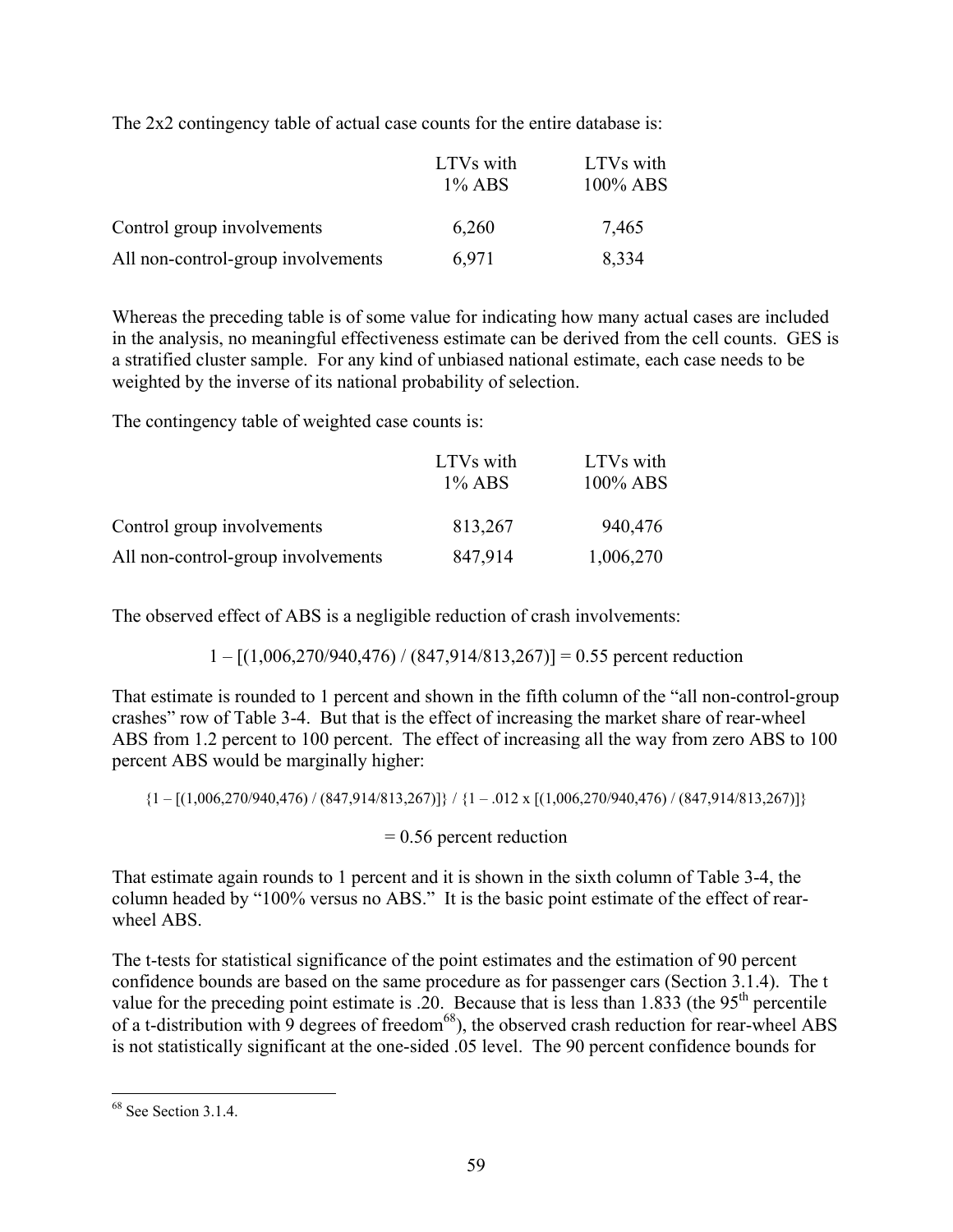effectiveness range from a 5-percent increase to a 5 percent reduction in crash involvements. The t values and confidence bounds are shown in the last three columns of Table 3-4.

Now let us discuss the point and interval estimates for all the crash types in Table 3-4. Positive estimates (reductions in fatal crashes with ABS, relative to the control group) are shown in black, negative estimates in red. None of the point estimates is statistically significant; if any had been, they would have been printed bold and shaded light-blue if positive, yellow if negative.

The observed effect of rear-wheel ABS on all crashes, including the control-group crashes where we assume it has no effect, is:

 $[847,914 / (813,267 + 847,914)] \times 0.56 = 0.28$  percent reduction (rounded to zero%)

Its 90 percent confidence bounds, similarly derived, are from -2 to +3 percent.

Each of the eight observed effects on run-off-road crashes is positive: overall, and for each of the three subgroups of run-off-road crashes; on all roads as well as on wet, snowy, or icy roads. Observed reductions range from 4 to 16 percent. But none are statistically significant. The findings are consistent with the mildly positive results in the FARS analysis.

Results for collisions with animals and non-motorists conflict: a 17-percent increase on all roads but a 19 percent reduction on wet, snowy, or icy roads. Based on small numbers of cases, the estimates are not statistically meaningful. The observed effects on culpable involvements with other vehicles are close to zero.

# **3.3 Analysis of four-wheel ABS for LTVs**

Most makes and models of LTVs that were eventually equipped with four-wheel ABS first went through an intermediate stage of only rear-wheel ABS, typically for at least several years. As in Section 2.3, the effect of four-wheel ABS is estimated in two essentially separate steps: as the composite of the effect of switching from no ABS to rear-wheel ABS (already estimated in Section 3.2) and the effect of switching from rear-wheel to four-wheel ABS.

The analysis of switching from rear-wheel to four-wheel ABS for LTVs closely parallels the ABS analysis for passenger cars (Section 3.1). It is based on GES data for calendar years 1995 to 2007. The control group and response group are defined the same way. Significance testing and estimation of confidence bounds parallels the FARS analysis (Section 2.3).

The 29 makes and models included in the analysis and the range of model years for each model are listed in Table 2-7 of the preceding chapter. In the FARS analyses, all vehicles were identified by decoding the VIN. With GES, we will also consider vehicle records with a make and model coded but no VIN. However, when two sub-series with the same model code are included for different model years (and the identification of the sub-series is based on the VIN), such as the Chevrolet Astro cargo van and wagon, the GES analysis is limited to cases with valid VINs.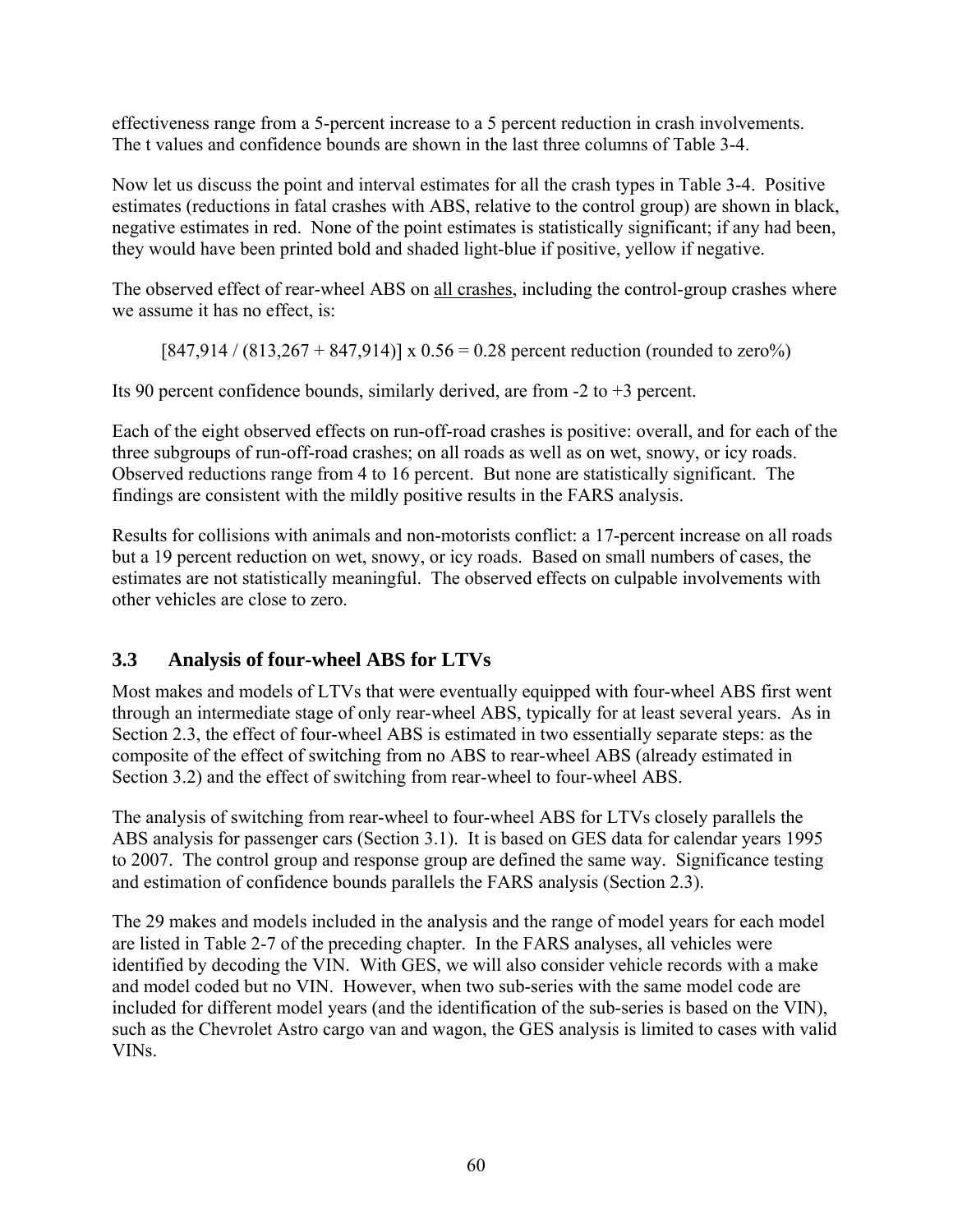For the models in Table 2-7 with model-year ranges that end before 1995, all GES cases from CY 1995 to 2007 are included. For the other models, GES data are included beginning only with the last model year in the range. For the 29 makes and models combined, 7.7 percent of the LTVs in the two earlier model years were equipped with four-wheel ABS (and 92.3 percent with rear-wheel ABS); 96.3 percent of the LTVs in the two later model years had four-wheel ABS (and 3.7 percent had rear-wheel ABS). That is an 88.6 percentage-point gain in the share of LTVs equipped with four-wheel ABS.

The analysis file includes 37,142 GES cases of LTVs involved in crashes. That is more than the 28,952 FARS cases available for the analyses of Section 2.3. But GES being a cluster sample will reduce the statistical power of the analyses as compared to the FARS results.

## **3.3.1 Results**

Table 3-5 shows the actual and weighted case counts for each analysis of the effect of four-wheel ABS in LTVs, the separate and composite effectiveness estimates, the significance-test results and the confidence bounds. Here is how the statistics are derived for the basic estimate of the effect of four-wheel ABS, relative to no ABS at all, in all non-control-group crashes on all roads.

The 2x2 contingency table of actual case counts for the entire database is:

|                                    | LTVs with      | LTVs with      |
|------------------------------------|----------------|----------------|
|                                    | $8\%$ 4-wheel  | $96\%$ 4-wheel |
|                                    | 92% rear-wheel | 4% rear-wheel  |
| Control group involvements         | 8,834          | 9,415          |
| All non-control-group involvements | 9,593          | 9,300          |

Whereas the preceding table is of some value for indicating how many actual cases are included in the analysis, no meaningful effectiveness estimate can be derived from the cell counts. GES is a stratified cluster sample. For any kind of unbiased national estimate, each case needs to be weighted by the inverse of its national probability of selection.

The contingency table of weighted case counts is:

|                                    | LTVs with      | LTVs with      |
|------------------------------------|----------------|----------------|
|                                    | $8\%$ 4-wheel  | $96\%$ 4-wheel |
|                                    | 92% rear-wheel | 4% rear-wheel  |
| Control group involvements         | 1,107,216      | 1,198,921      |
| All non-control-group involvements | 1,124,731      | 1,061,334      |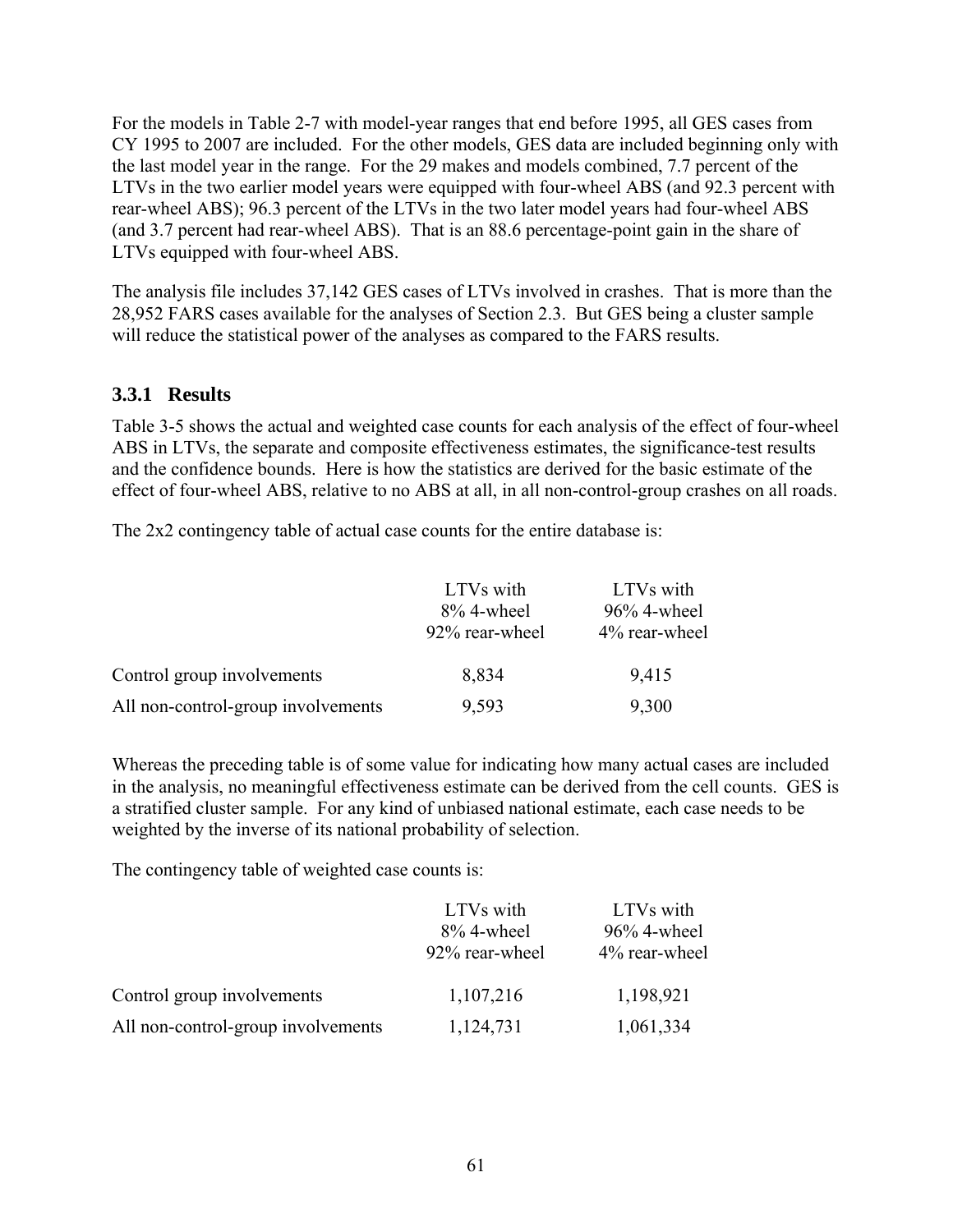|                                    |                                | <b>Actual GES</b><br>Case Counts | Weighted<br>N                  |                                | Crash<br>Reduction $(\% )$ |                           | t<br>for                 | 90%<br>Confidence<br><b>Bounds</b> |                         |      |
|------------------------------------|--------------------------------|----------------------------------|--------------------------------|--------------------------------|----------------------------|---------------------------|--------------------------|------------------------------------|-------------------------|------|
|                                    | LTVs w<br>8% 4-whl<br>92% rear | LTVs w<br>96% 4-whl<br>4% rear   | LTVs w<br>8% 4-whl<br>92% rear | LTVs w<br>96% 4-whl<br>4% rear | 96/4.<br>VS.<br>8/92       | Rear-whl<br>VS.<br>no ABS | 4-wheel<br>VS.<br>no ABS | $H_0$<br>Red.<br>$= 0$             | Low                     | Upr  |
| Control group involvements         | 8,834                          | 9,415                            | 1,107,216                      | 1,198,921                      |                            |                           |                          |                                    |                         |      |
| <b>ALL ROADS</b>                   |                                |                                  |                                |                                |                            |                           |                          |                                    |                         |      |
| All non-control-group involvements | 9,593                          | 9,300                            | 1,124,731                      | 1,061,334                      | 13                         | $\mathbf{1}$              | 15                       | 3.13                               | 6                       | 22   |
| All crash involvements             |                                |                                  |                                |                                |                            |                           | $\bf{8}$                 |                                    | $\overline{\mathbf{3}}$ | 11   |
| Run-off-road crashes               | 2,341                          | 2,500                            | 228,394                        | 242,289                        | $\overline{2}$             | 9                         | 11                       | 1.52                               | $-2$                    | 22   |
| Side impacts w fixed objects       | 363                            | 488                              | 41,006                         | 55,178                         | $-24$                      | 15                        | $-9$                     | .55                                | $-45$                   | 18   |
| First-event rollovers              | 554                            | 641                              | 45,711                         | 49,325                         | none                       | 17                        | 17                       | 1.45                               | $-5$                    | 34   |
| Other run-off-road crashes         | 1,424                          | 1,371                            | 141,677                        | 137,786                        | 10                         | $\overline{4}$            | 15                       | 1.60                               | $-2$                    | 29   |
| Pedestrian/bicyclist/animal        | 666                            | 768                              | 67,372                         | 86,132                         | $-18$                      | $-17$                     | $-42$                    | 2.11                               | $-91$                   | $-5$ |
| Culpable involvements w other veh  | 5,275                          | 4,838                            | 657,972                        | 579,524                        | 19                         | $-1$                      | 20                       | 4.32                               | 12                      | 28   |
| WET, SNOWY, OR ICY ROADS           |                                |                                  |                                |                                |                            |                           |                          |                                    |                         |      |
| All non-control-group involvements | 3,048                          | 2,862                            | 370,759                        | 336,386                        | 16                         | $\mathbf{1}$              | 19                       | 3.10                               | 8                       | 28   |
| All crash involvements             |                                |                                  |                                |                                |                            |                           | 14                       |                                    | 6                       | 22   |
| Run-off-road crashes               | 818                            | 973                              | 92,893                         | 108,351                        | $-8$                       | 11                        | 3                        | .23                                | $-28$                   | 27   |
| Side impacts w fixed objects       | 156                            | 246                              | 21,294                         | 30,037                         | $-30$                      | 15                        | $-15$                    | .66                                | $-69$                   | 22   |
| First-event rollovers              | 185                            | 209                              | 17,261                         | 18,862                         | $-1$                       | 7                         | 6                        | .29                                | $-40$                   | 37   |
| Other run-off-road crashes         | 477                            | 518                              | 54,337                         | 59,452                         | $-1$                       | 10                        | 9                        | .52                                | $-28$                   | 36   |
| Pedestrian/bicyclist/animal        | 73                             | 98                               | 7,563                          | 10,736                         | $-31$                      | 19                        | $-10$                    | .24                                | $-134$                  | 48   |
| Culpable involvements w other veh  | 1,136                          | 861                              | 149,478                        | 108,492                        | 33                         | none                      | 36                       | 4.79                               | 24                      | 46   |

# Table 3-5: LTVs, Distribution of Crash Involvements With and Without Four-Wheel ABS, GES 1995-2007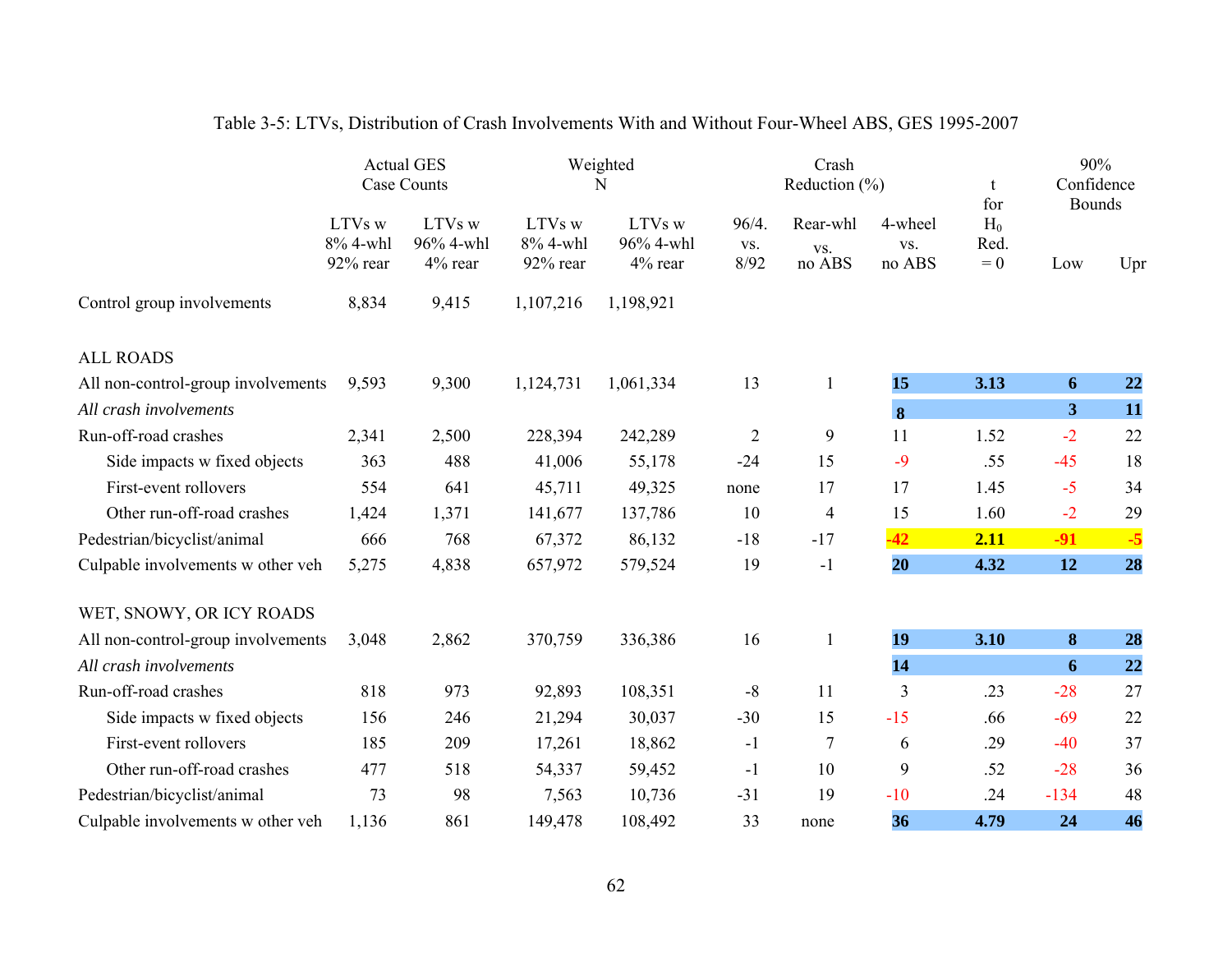The observed effect of increased installations of four-wheel ABS is:

 $1 - [(1,061,334/1,198,921)/(1,124,731/1,107,216)] = 12.85$  percent reduction

That estimate is rounded to 13 percent and shown in the fifth column of the "all non-controlgroup crashes" row of Table 3-5. But that is the effect of increasing the market share of fourwheel ABS from 7.7 percent to 96.3 percent. The effect of increasing all the way from 100 percent rear-wheel ABS to 100 percent four-wheel ABS would be even more beneficial:

 ${1 - [(1,061,334/1,198,921) / (1,124,731/1,107,216)]} / {0.963 - .077 \times [(1,061,334/1,198,921) / (1,124,731/1,107,216)]}$ <br>= 14.35 percent reduction

But that is the estimated effect of shifting from rear-wheel to four-wheel ABS. The effect of shifting from no ABS at all to rear-wheel ABS has already been estimated in Section 3.2.1 to be a negligible 0.56 percent reduction of crash involvements. It is rounded to 1 and shown in the sixth column of Table 3-5. (The sixth column of Table 3-5 recapitulates the sixth column of Table 3-4, the principal point estimates for rear-wheel ABS relative to no ABS.) The net effect of shifting from no ABS to four-wheel ABS is the composite of the two stepwise effects:

 $1 - [(1 - .0056) \times (1 - .1435)] = 14.83$  percent reduction

It is rounded to 15 percent and shown in the seventh column of Table 3-5. It is the principal point estimate for the effect of four-wheel ABS relative to no ABS.

Significance testing of this effect and estimation of its 90 percent confidence bounds combines the computational procedure used on FARS in Section 2.3.2 with the GES subsamples selected in the GES analysis for passenger cars (Section 3.1.4). In that analysis, the GES PSUs were randomly re-ordered. The list of the PSUs in the new order was split up into 10 subgroups of approximately equal size. That procedure was replicated 11 times. In fact, the same subgroups of PSUs used in Section 3.1.4 are re-used here.

For example, on the first of the 11 times that GES PSUs were split into 10 subgroups, subgroup 1 happened to consist of PSUs nos. 7, 21, 24, 25, 41, 43, 75, 77, and 79. Using the GES database created in Section 3.2., but limited to PSUs nos. 7, 21, 24, 25, 41, 43, 75, 77, and 79, we estimate the effect  $E_{0R,1,1}$  of shifting from no ABS at all to 100 percent rear-wheel ABS (where 0R means "from no ABS to rear-wheel ABS," 1 is subgroup 1, 1 is replication 1 of the procedure). Using the current GES database and again limiting to PSUs nos. 7, 21, 24, 25, 41, 43, 75, 77, and 79, we estimate the effect  $E_{R4,1,1}$  of shifting from 100 percent rear-wheel ABS to 100 percent fourwheel ABS (where R4 means "from rear-wheel to four-wheel ABS"). The composite effect is:

$$
E_{04,1,1} = 1 - [(1 - E_{0R,1,1}) \times (1 - E_{R4,1,1})]
$$

is the estimate of shifting from no ABS to 100 percent four-wheel ABS, based solely on the GES cases from PSUs nos. 7, 21, 24, 25, 41, 43, 75, 77, and 79. Similarly,  $E_{0,4,i,j}$  is the composite estimate for the ith subgroup in the jth replication of the procedure.

The composite effectiveness estimates are transformed into log-odds ratios: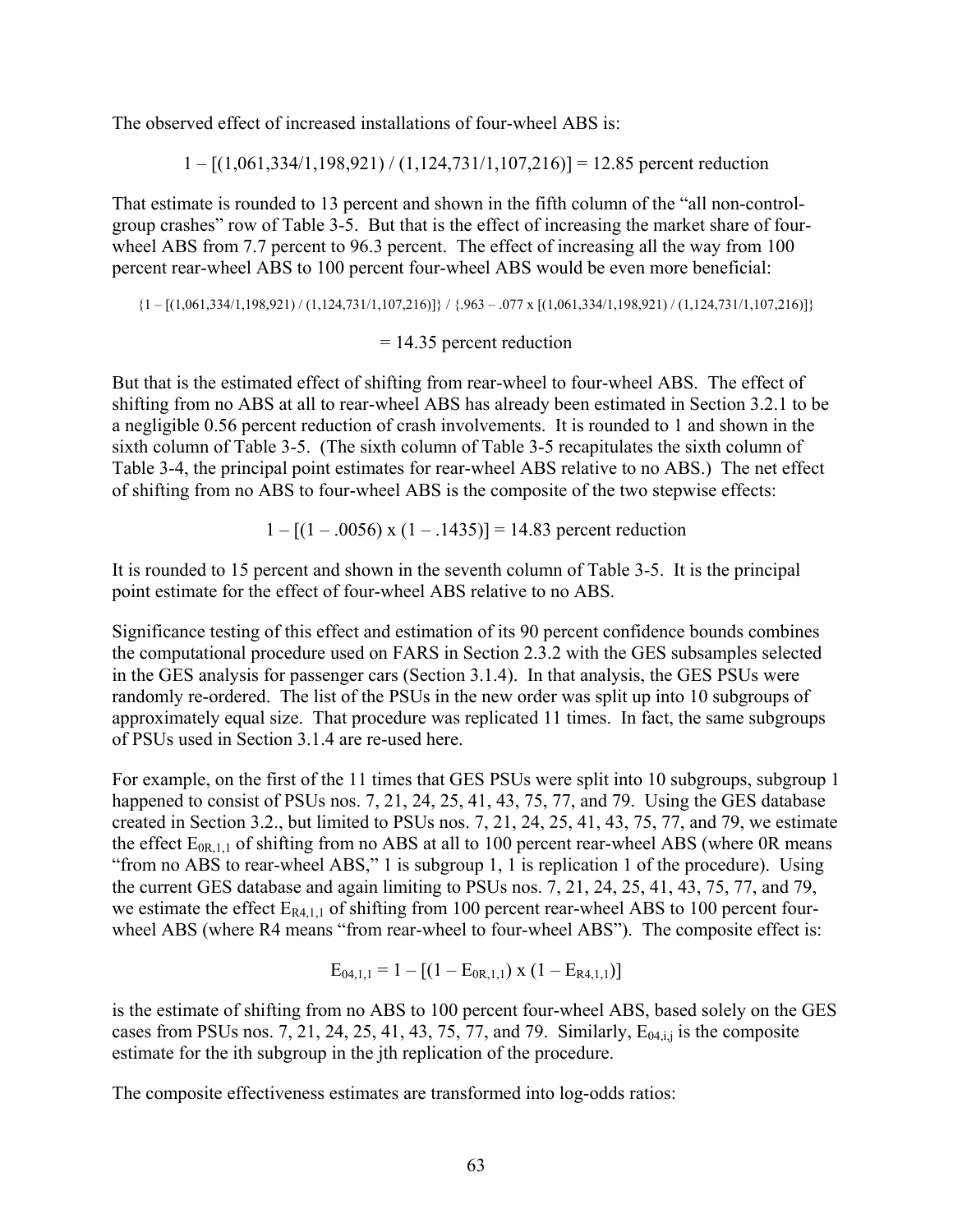$$
L_{04,i,j} = log(1 - E_{04,i,j})
$$

For a particular replication j, let  $s_{04,i}$  be the standard deviation of the 10 estimates  $L_{04,i,i}$  (where i ranges from 1 to 10) for the 10 mutually exclusive subgroups of PSUs. The standard deviation  $S<sub>04,i</sub>$  of the corresponding estimate of effectiveness expressed as a log-odds ratio in the full datasets (10 times as many cases) is  $S_{04,i} = S_{04,i} / \sqrt{10}$ . Let  $S_{04}$  be the median of the 11 estimates  $S_{04,i}$  obtained in the 11 replications.

Specifically, in the analysis of the effect of four-wheel ABS on all non-control-group crash involvements, the point estimate was a 14.83 percent reduction. Expressed as a log-odds ratio:

$$
L = log(1 - .1483) = -.1605
$$

$$
S_{04} = .0512
$$

$$
t = |L| / S_{04} = 3.13
$$

Because t is greater than 1.833 (the  $95<sup>th</sup>$  percentile of a t-distribution with 9 degrees of freedom<sup>69</sup>), the observed crash reduction for four-wheel ABS is statistically significant at the one-sided .05 level. In fact, because t is greater than 2.821 (the 99<sup>th</sup> percentile of a t-distribution with 9 df), the observed crash reduction for four-wheel ABS is statistically significant at the onesided .01 level.

The 90 percent confidence bounds for the effect of increasing all the way from zero ABS to 100 percent ABS are:

 $1 - [1 - \exp(L + 1.833 \times S_{04})] = 1 - [1 - \exp(-.1483 + 1.833 \times .0512)]$ 

= from a 6 percent to a 22 percent reduction

The eighth column of Table 3-5 shows the t value for the effectiveness estimate of four-wheel ABS. The two right columns show the lower and upper 90 percent confidence bounds for the effect of four-wheel ABS – i.e., the shift from no ABS at all to 100 percent four-wheel ABS.

Now let us discuss the point and interval estimates for all the crash types in Table 3-5. Positive estimates (reductions in fatal crashes, relative to the control group, with ABS) are shown in black, negative estimates in red. Statistically significant point estimates are printed bold, and they are shaded light-blue if positive, yellow if negative. Non-significant estimates are not printed bold, and have a negative lower confidence bound and a positive upper bound.

The effect of four-wheel ABS on all crashes, including the control-group crashes where we assume it has no effect, is derived from the preceding estimate. Table 3-4 showed that, without any ABS, there were 813,267 control-group involvements and 847,914 response group involvements. The point estimate for all response-group crashes is a 14.83 percent reduction. The effect of four-wheel ABS on all crashes is:

 $\overline{a}$ 

 appropriate to use a t test with 9 df to test if log r is significantly different from zero. Caveat: the assumption that the fairly complex statistic L is t-distributed is more tenuous than the corresponding assumption in Section 3.1.4.  $69$  Because each s<sub>i</sub> is calculated by computing the variance of 10 observations (log r for each of 10 subgroups), it is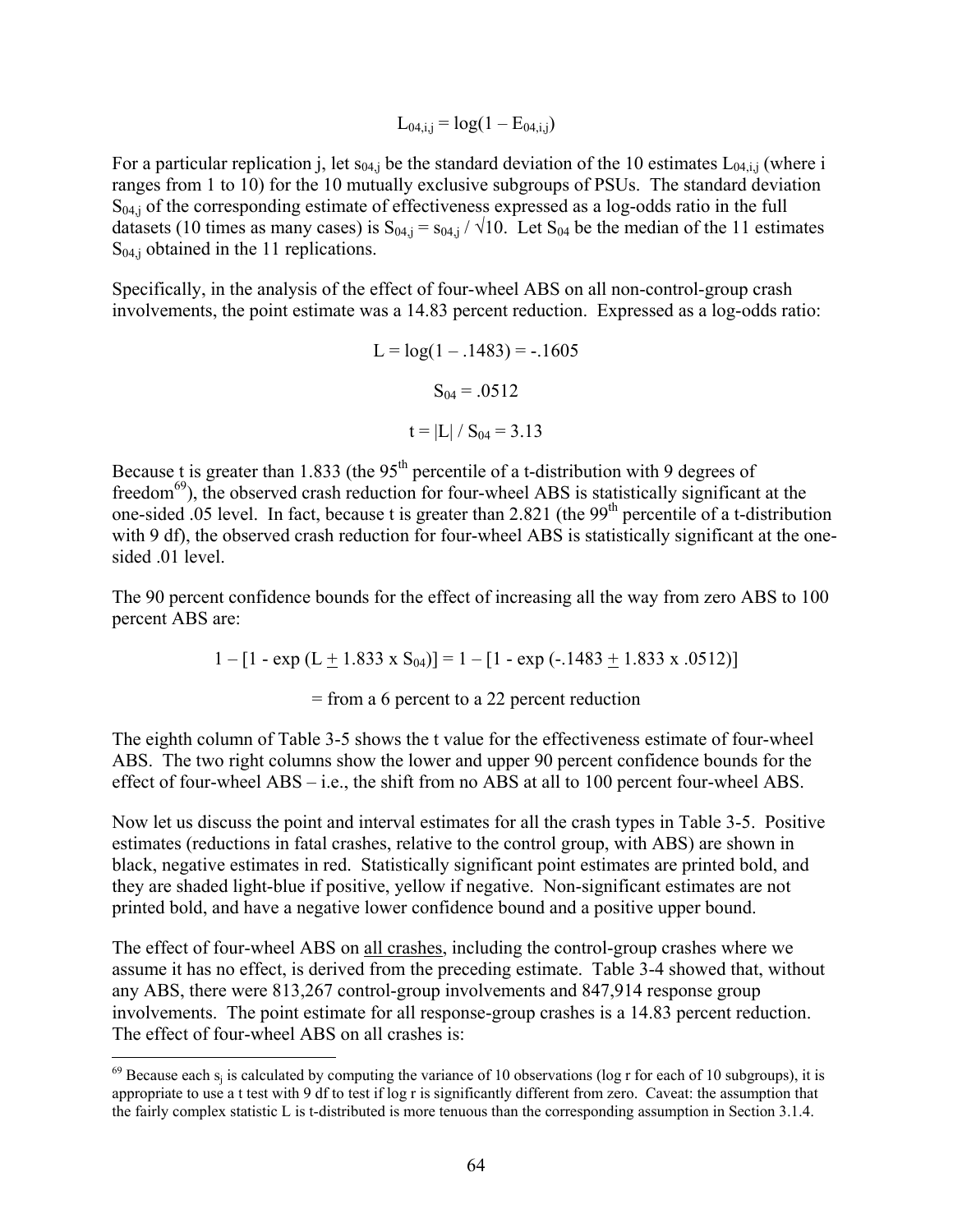$[847,914 / (813,267 + 847,914)] \times 14.83 = 7.57$  percent reduction

Its 90 percent confidence bounds, similarly derived, are from 3 to 11 percent.

Run-off-road crashes decreased overall by a non-significant 11 percent  $(t = 1.52)$ . The initial 9percent reduction associated with rear-wheel ABS was augmented by an additional 2 percent reduction after the shift from rear-wheel to four-wheel ABS. A non-significant increase in side impacts with fixed objects was more than offset by reductions in rollovers and other run-off-road crashes. The results on wet, snowy, or icy roads are similar.

Collisions with animals or non-motorists increased by 42 percent, statistically significant at the one-sided but not the two-sided .05 level.<sup>70</sup> But on wet, snowy, or icy roads, the observed effect was only a non-significant 10-percent increase. It is not clear how statistically meaningful these findings are, but they provide no corroboration and perhaps even raise a question about the statistically significant reductions observed in fatal collisions with pedestrians, bicyclists, and animals.

The great benefit for ABS, for LTVs just as for passenger cars is prevention of culpable involvements with other vehicles. On all roads, the reduction is a statistically significant 20 percent ( $t = 4.32$ ; confidence bounds, 12 to 28%). On wet, snowy, or icy roads, where ABS is much more likely to activate, the reduction is a remarkable 36 percent  $(t = 4.79)$ ; confidence bounds, 24 to 46%). Here, ABS evidently enables drivers to stop in time and under control, avoiding vehicles in their own lane while not invading other lanes. The overall reduction of noncontrol group involvements on wet, snowy, or icy roads is a significant 19 percent ( $t = 3.10$ ; confidence bounds, 8 to 28%) and the reduction of all crashes on these roads is 14 percent (confidence bounds, 6 to 22%).

The five statistically significant reductions in Table 3-5, 15, 8, 20, 19, and 36 percent are almost identical to the corresponding significant crash reduction for passenger cars in Table 3-1: 13, 6, 17, 21, and 37 percent. This shows ABS effectiveness is consistent across the two types of passenger vehicles, cars and LTVs.

 $\overline{a}$ 

 $70$  t = 2.11; t must exceed 1.833 for significance at the one-sided .05 level and 2.262 for significance at the two-sided .05 level.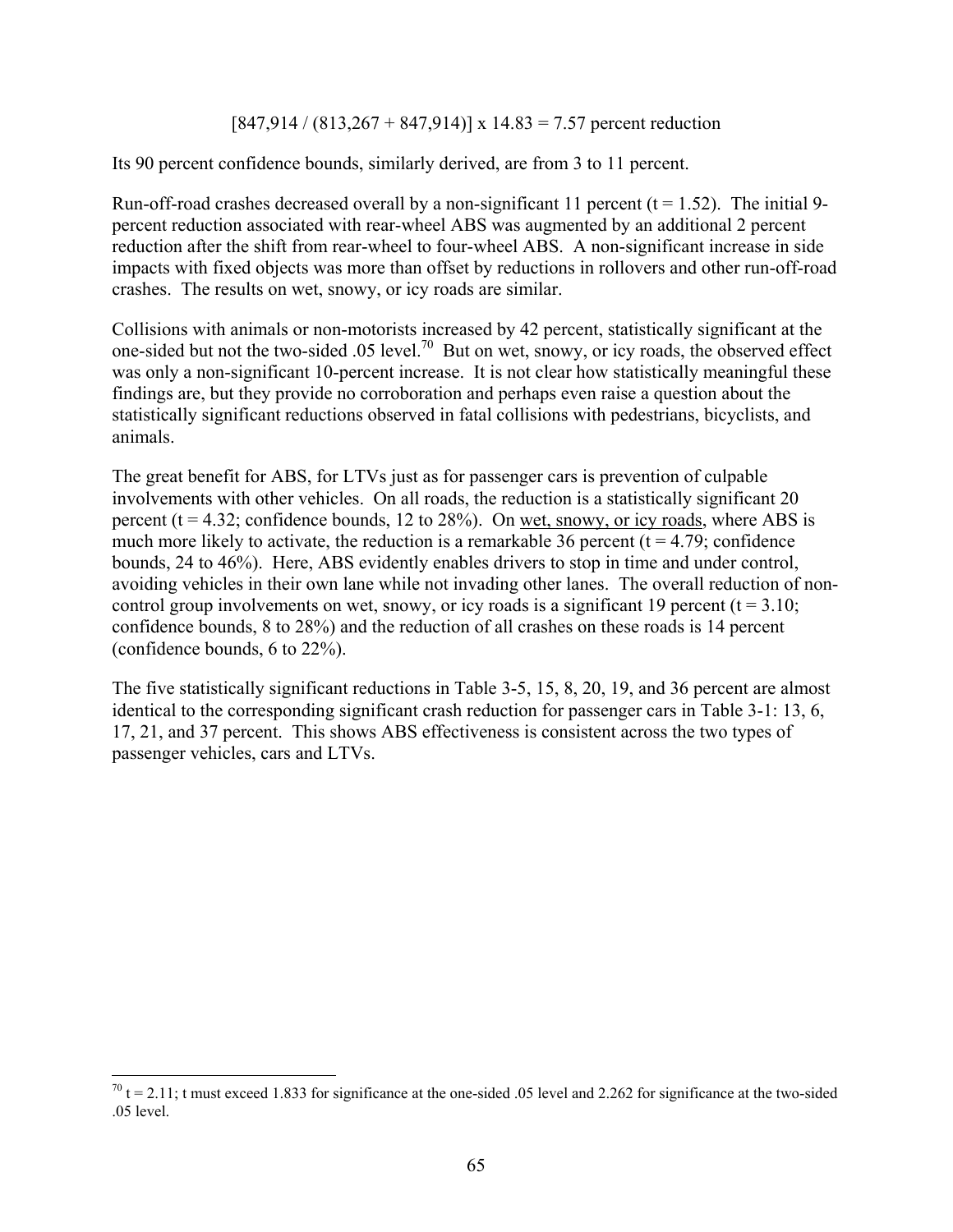#### **CHAPTER 4**

#### **DISCUSSION**

#### **4.1 Summary and comparison of effectiveness estimates**

Table 4-1 summarizes the effectiveness estimates for four-wheel ABS – the findings of Chapters 2 and 3 – in fatal crashes and in all crashes; for passenger cars versus LTVs; on all roads and on wet, snowy, or icy roads; by type of crash.

## TABLE 4-1: ESTIMATED CRASH REDUCTION (%) BY FOUR-WHEEL ABS, 1995-2007 [Reduction, Increase, **Significant Reduction** (one-sided p < .05), **Significant Increase**]

|                                    | <b>All Roads</b> |                                 | Wet, Snowy,<br>or Icy Roads |             |  |
|------------------------------------|------------------|---------------------------------|-----------------------------|-------------|--|
|                                    | Cars             | <b>LTVs</b>                     | Cars                        | <b>LTVs</b> |  |
|                                    |                  | <b>FATAL CRASH INVOLVEMENTS</b> |                             |             |  |
| All fatal involvements             | 1                | $-1$                            | - 1                         | - 6         |  |
| All non-control-group involvements |                  | - 1                             |                             | 6           |  |
| All run-off-road crashes           |                  | $-6$                            |                             | $-10$       |  |
| Side impacts with fixed objects    | 30               | none                            |                             |             |  |
| First-event rollovers              | $-11$            | $-10$                           |                             | $\cdot$ 31  |  |
| All other run-off-road crashes     | $-3$             | $-5$                            | $\cdot$ 17                  | $-3$        |  |
| Pedestrian/bicyclist/animal        | 13               | 14                              | none                        | $-14$       |  |
| Culpable involvements w other veh  | 4                | - 1                             | 12                          | - 6         |  |
|                                    |                  | <b>ALL CRASH INVOLVEMENTS</b>   |                             |             |  |
| All crash involvements             | 6                | 8                               | <b>16</b>                   | 14          |  |

|                                    |            |           | --    |       |
|------------------------------------|------------|-----------|-------|-------|
| All non-control-group involvements | 13         | <b>15</b> | 21    | 19    |
| All run-off-road crashes           |            | 11        | $-13$ | 3     |
| Side impacts with fixed objects    | $\cdot$ 20 | - 9       | $-43$ | $-15$ |
| First-event rollovers              | 3          | 17        | $-12$ | 6     |
| All other run-off-road crashes     |            | 15        | $-3$  | 9     |
| Pedestrian/bicyclist/animal        | - 8        | 42        | - 8   | - 10  |
| Culpable involvements w other veh  |            | 20        | 37    | 36    |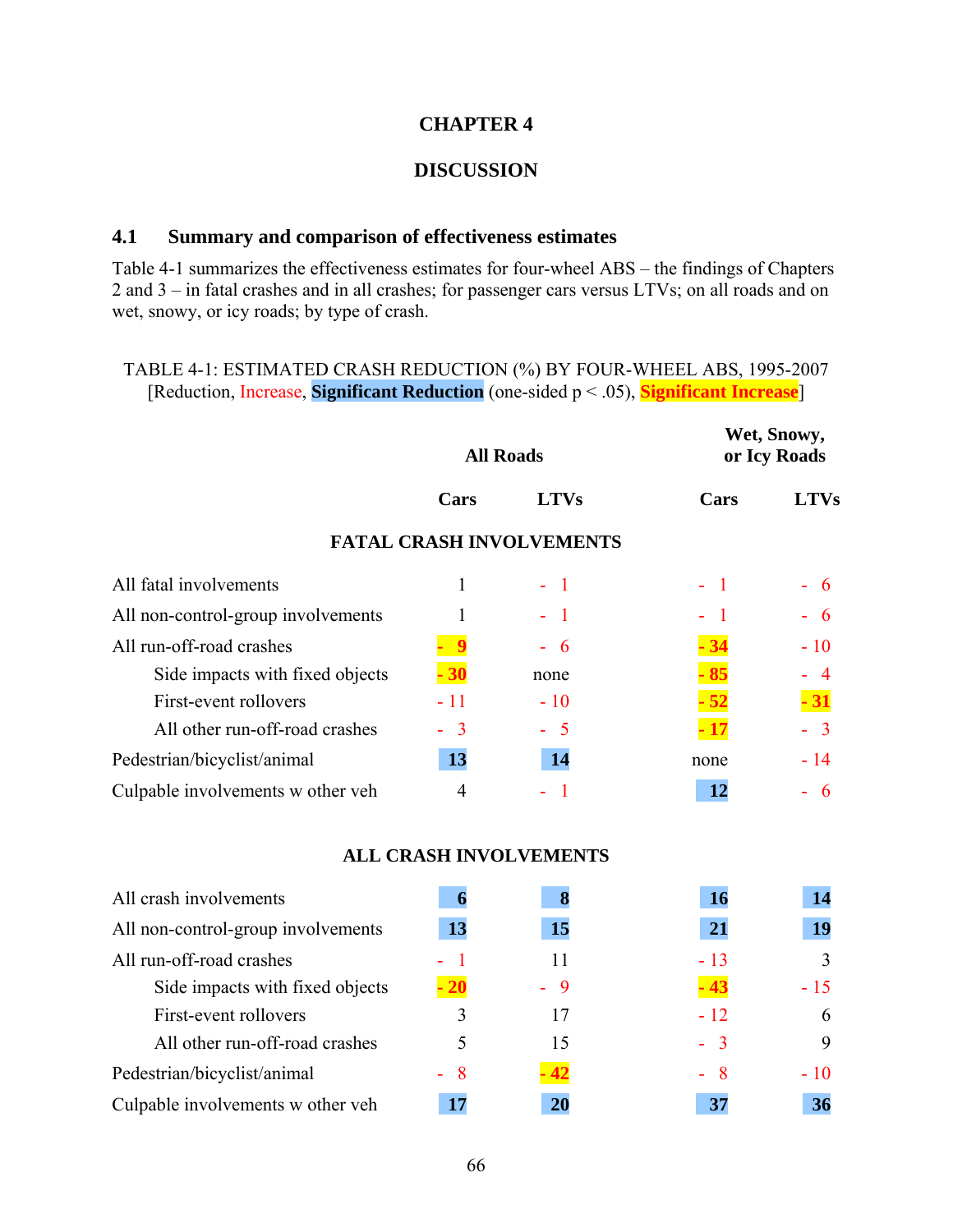Effects are largely consistent across vehicle types, severity levels, and roadway conditions.

- The overall effect of ABS on fatal crash involvements was close to zero in both cars (observed 1% reduction) and LTVs (observed 1% increase).
- The overall effect of ABS on nonfatal crash involvements was beneficial and statistically significant in both cars (observed 6% reduction) and LTVs (observed 8% reduction).
- The observed overall effect on run-off-road crashes is always negative for cars and negative at the fatal level for LTVs. It is negative and significant for car fatalities. It is consistently more negative on wet, snowy, or icy roads, where ABS is most likely to activate, than on all roads.
	- o ABS has an observed negative effect on every subgroup of run-off-road crashes for passenger cars at the fatal level (all roads and wet-snowy-icy roads) and on wet, snowy, or icy roads at the nonfatal level.
	- o On wet, snowy, or icy roads, every subgroup of fatal run-off-road crashes increased significantly for passenger cars. Every subgroup also increased for LTVs, but only one of them significantly (rollovers).
	- o Run-off-road crashes on wet, snowy, or icy roads increased with ABS in each of four separate cohorts of cars: GM models that had received ABS by 1993, non-GM cars that had received ABS by 1993, models that received ABS after 1993, and models that dropped standard ABS (see Table 2-3).
	- o The net effects on run-off-road crashes are less unfavorable in LTVs because the initial shift from no ABS to rear-wheel ABS was generally beneficial. But the subsequent shift from rear-wheel to four-wheel ABS usually increased run-off-road crashes in LTVs, including every type of fatal run-off-road crash and every type on wet, snowy, or icy roads (see Tables 2-8 and 3-5).
- The increase was always greater in side impacts with fixed objects than in other types of run-off-road crashes, except for LTV fatalities. All four observed effects for passenger cars on side impacts with fixed objects were negative and significant. Side impacts with fixed objects appear to epitomize the negative effect of ABS on run-off-road crashes.
	- o Side impacts with fixed objects increased with ABS in each of the four separate cohorts of cars.
- Results were least consistent for collisions with pedestrians, bicyclists, and animals. The overall effect on fatal crashes was consistent between cars (significant 13% reduction) and LTVs (significant 14% reduction). But the observed effects on wet, snowy, or icy roads and on nonfatal crashes (mostly collisions with animals) were not positive.
- The effect on culpable involvements with other vehicles is consistently positive, except for LTVs at the fatal level. Five of the eight observed effects are a statistically significant benefit.
	- o The effect on nonfatal culpable involvements with other vehicles is nearly identical for cars and LTVs; it is always significant and positive.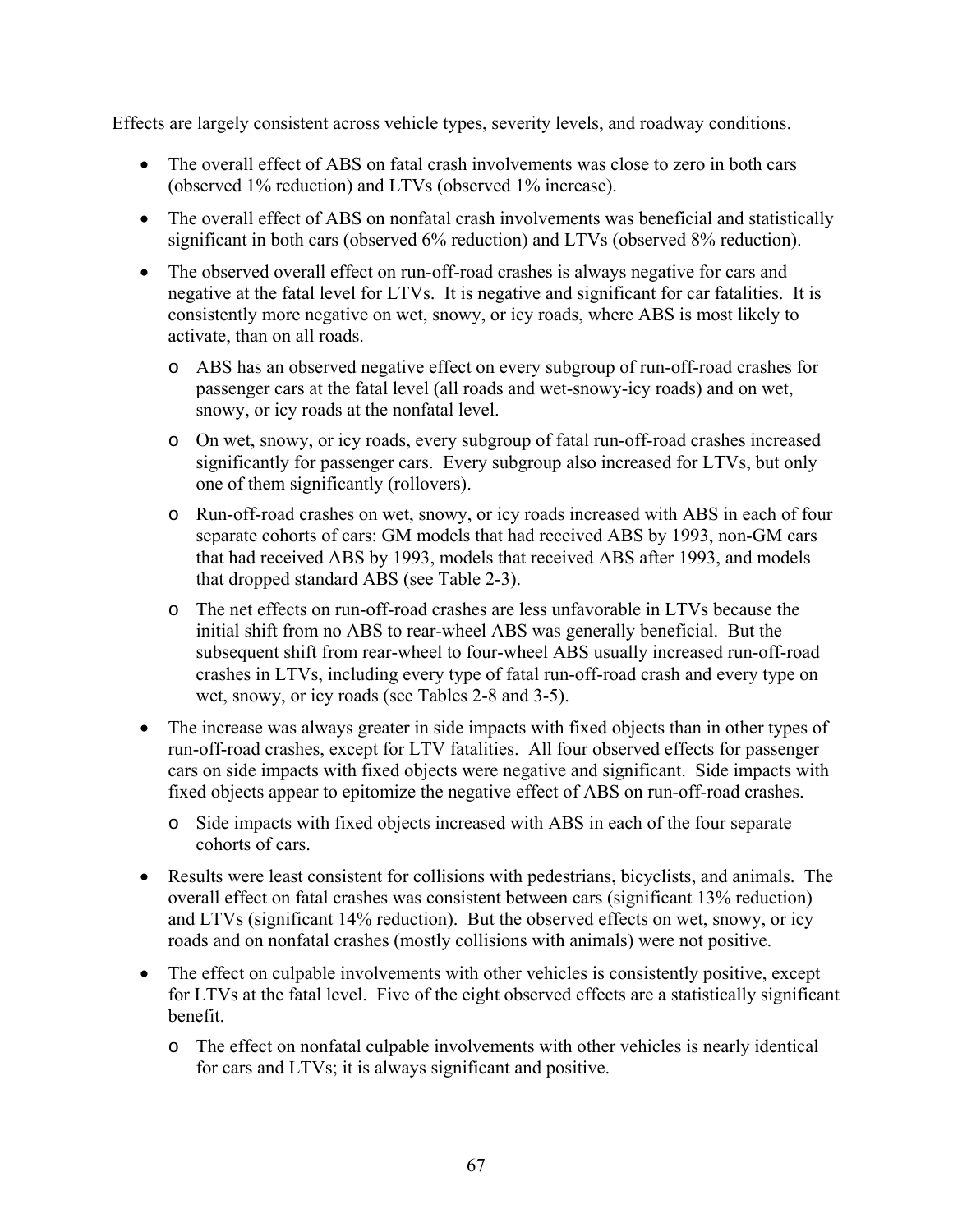• The effect on nonfatal culpable involvements with other vehicles on wet, snowy or icy roads is a remarkable 37 percent reduction in cars and 36 percent in LTVs. Here is where ABS is the most effective.

### **4.2 Why is the effect still negative in run-off-road crashes?**

It is unknown why run-off-road crashes are still increasing with ABS. But the 9-percent increase of fatal run-off-road crashes in passenger cars is statistically significant, and so is the 34-percent increase on wet, snowy and icy roads. Table 4-1 also shows four significant increases in side impacts with fixed objects and two significant increases in first-event rollovers.

It is important to note, however, that the increase is not nearly as large as in the early years of ABS. NHTSA's analysis of CY 1989 to 1993 FARS data and the Insurance Institute for Highway Safety's analysis of CY 1993 to 1995 FARS data each showed a 28-percent increase of fatal run-off-road crashes for passenger cars with ABS.<sup>71</sup> This study shows only a 9-percent increase in FARS data from 1995 to 2007; furthermore, the increase during 1995 to 2007 is similar in the older and more recent cohorts of cars – i.e., the age or design of the car does not appear to be the issue, since relatively new cars with the latest ABS technology are showing about the same increases as the older cars with first-generation ABS. That suggests the substantially higher increase before 1995 may be related to drivers' lack of understanding how to use ABS. The safety community's effort to inform the public about ABS and the simple passage of time and spread of the technology may have substantially attenuated but not eliminated the increase in run-off-road crashes. Maybe the effect is still negative simply because a portion of the public still doesn't know how to use ABS, or has had little experience in applying that knowledge because ABS is activated rather infrequently over the life of a vehicle.

At this time there is little or no empirical support for some of the other hypotheses. Research projects conducted after 1995, using a driving simulator or tracking the actual maneuvers of volunteer drivers on the road (see Section 1.5), found little evidence that drivers engaged in evasive maneuvers that, with ABS, resulted in running off the road. These projects likewise found little or no evidence that drivers became more aggressive because their vehicles are equipped with ABS. There have been occasional performance issues with some ABS systems on unusual road surfaces, but no link between these issues and fatal run-off-road crashes.

Side impacts with fixed objects have consistently increased more with ABS than other types of run-off-road crashes, especially on wet roads (85% fatality increase in cars). A distinctive feature of side impacts with fixed objects is that the vehicle was probably yawing rather than strictly rolling forward prior to impact.<sup>72</sup> ABS can prevent yawing associated with lockup of the rear wheels, but it will not necessarily prevent yawing due to steering input that results in the loss of tire adhesion. Whereas ABS theoretically preserves steering control while braking, the amount of permissible steering input may be quite limited on a wet road when much of the tire adhesion is already consumed by braking. Even moderate steering – well short of wild evasive maneuvers – may initiate a yaw (oversteering). An electronic stability control (ESC) system

1

 $71$  Kahane (1994), p. 95; Farmer et al (1996).

 $72$  This may not always be true, as impacts to the front of the vehicle near the corner may sometimes be reported as side impacts.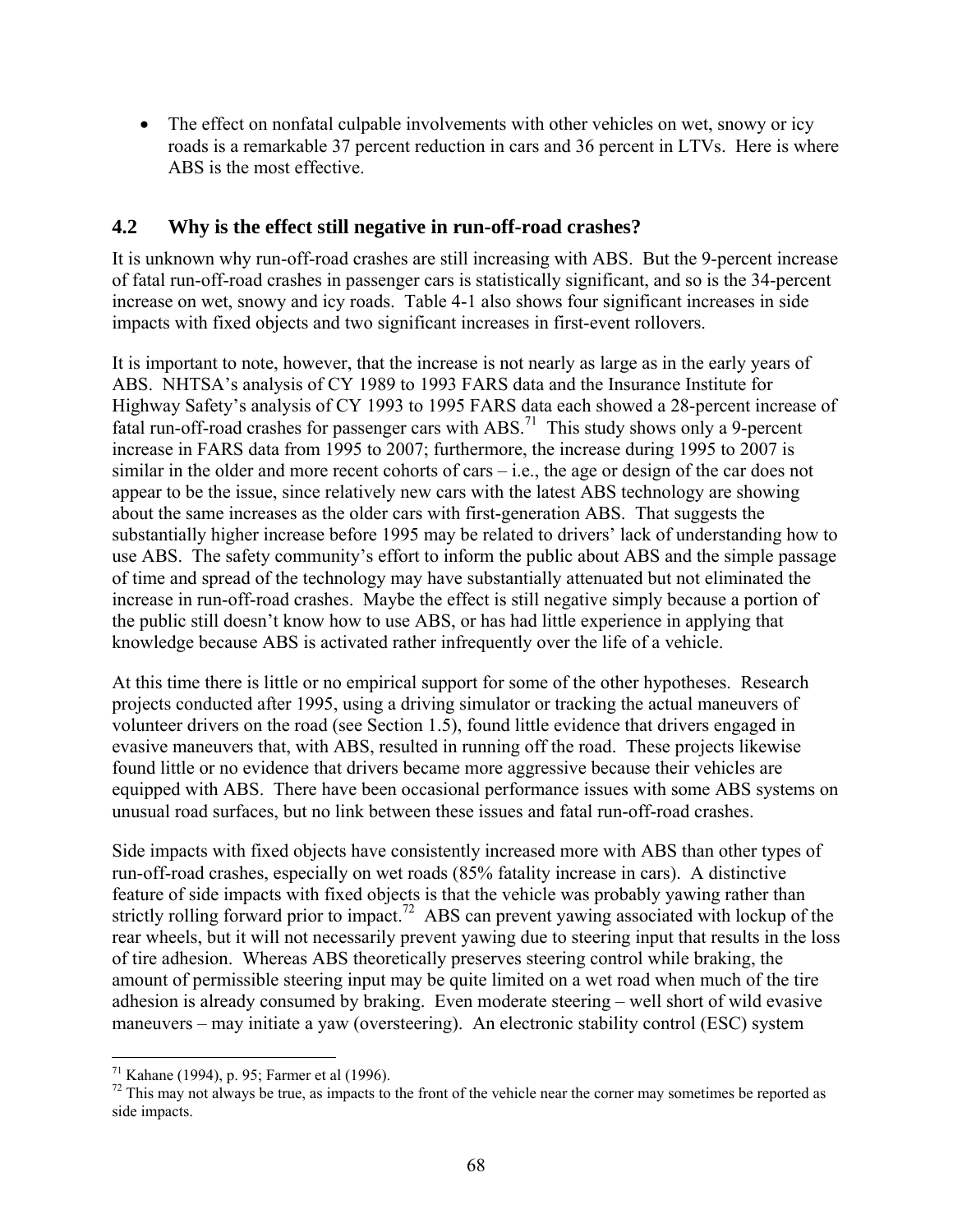would take immediate, automatic action to counteract the yaw, but ABS alone, without ESC, usually cannot do so. The persistent increase in run-off-road crashes may to some extent reflect that ABS is an incomplete crash-avoidance technology; ESC makes it a more complete system.

## **4.3 Combined effect of four-wheel ABS and ESC**

FMVSS No. 126 will require ESC in all new cars and LTVs after September 1, 2011. All ESCequipped vehicles to date have also been equipped with four-wheel ABS. As explained in Section 1.7, that is unlikely to change in the future, because ESC essentially incorporates the functions and components of ABS. In model year 2005, just before SAFETEA-LU<sup>73</sup> triggered the ESC rulemaking process, approximately 40 percent of new cars and 10 percent of new LTVs were not yet equipped with ABS. In a sense, these models will be receiving a "package" of ABS and ESC.

What will be the combined effect of the technologies on crashes in general and on run-off-road crashes in particular? NHTSA's 2007 evaluation estimated crash reductions for ESC with ABS relative to vehicles with ABS alone, based on statistical analyses of crash data through CY 2004.74 Table 4-2 shows the effect on fatal involvements of ABS alone, the incremental effect of ESC in a vehicle equipped with ABS, and the combined effect of ESC plus ABS relative to a vehicle equipped with neither. For example, if the observed effective of ABS on all fatal involvements of cars is a 1 percent reduction and the effect of ESC is a 14 percent reduction, the combined effect is a  $1 - [(1 - .01) \times (1 - .14)] = 15$  percent reduction.

ESC, analogous to this report's numbers for ABS.<sup>75</sup> The combined effect is always a substantial fatality reduction. Even for run-off-road crashes, the negative effect of ABS is dwarfed by the benefit of ESC. According to Table 4-2, the combination of ABS and ESC will reduce fatal run-off-road crashes by an estimated 30 percent in passenger cars and by 68 percent in LTVs. One caveat on Table 4-2 is that these are early estimates of ESC effectiveness, based on the crash experience of the models equipped with ESC by 2004; NHTSA plans follow-up statistical analyses to estimate the long-term effectiveness of

<sup>&</sup>lt;sup>73</sup> Public Law 109-59, August 10, 2005.

 $74$  Dang (2007), pp. vii and viii.

<sup>75</sup> Allen et al. (2008), p. 16.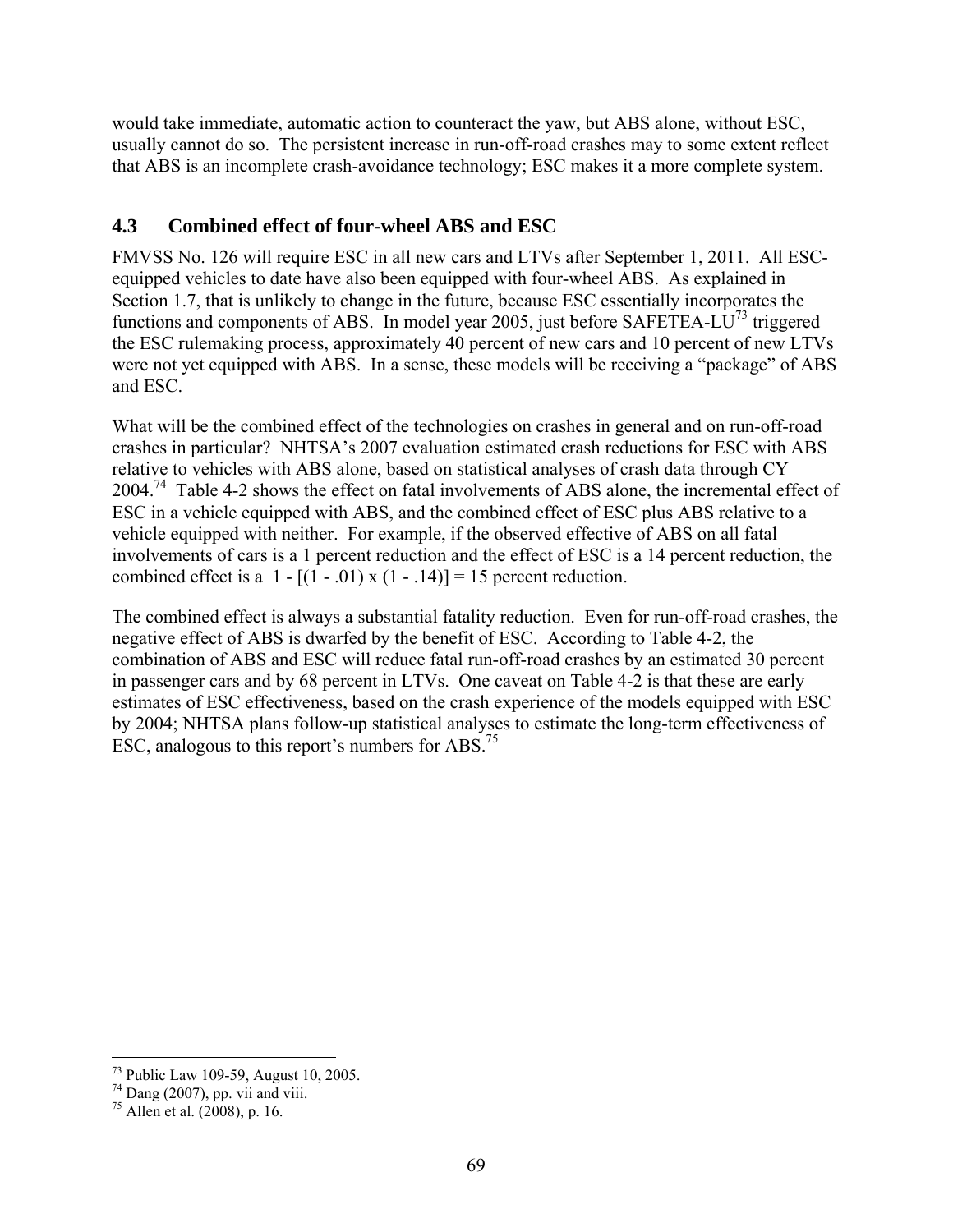#### TABLE 4-2

#### COMBINED EFFECT OF FOUR-WHEEL ABS AND ESC ON FATAL CRASHES

#### Percent Reduction of Fatal Involvements

|                                   | Four-Wheel ABS | <b>ESC</b> | Combined |
|-----------------------------------|----------------|------------|----------|
| Passenger cars                    |                |            |          |
| All fatal involvements            | 1              | 14         | 15       |
| All run-off-road crashes          | -9             | 36         | 30       |
| Culpable involvements w other veh | 4              | 19         | 22       |
| <b>LTVs</b>                       |                |            |          |
| All fatal involvements            | $-1$           | 28         | 27       |
| All run-off-road crashes          | $-6$           | 70         | 68       |
| Culpable involvements w other veh | $-1$           | 34         | 33       |

Table 4-3 estimates the combined effect of ABS and ESC on all police-reported crashes: an overall crash reduction of 14 percent in passenger cars and 17 percent in LTVs.

#### TABLE 4-3

#### COMBINED EFFECT OF FOUR-WHEEL ABS AND ESC ON ALL CRASHES

#### Percent Reduction of Fatal Involvements

|                                   | Four-Wheel ABS | <b>ESC</b> | Combined |
|-----------------------------------|----------------|------------|----------|
| Passenger cars                    |                |            |          |
| All crash involvements            | 6              | 8          | 14       |
| All run-off-road crashes          | $-1$           | 45         | 44       |
| Culpable involvements w other veh | 17             | 13         | 28       |
| <b>LTVs</b>                       |                |            |          |
| All crash involvements            | 8              | 10         | 17       |
| All run-off-road crashes          | 11             | 72         | 75       |
| Culpable involvements w other veh | 20             | 16         | 33       |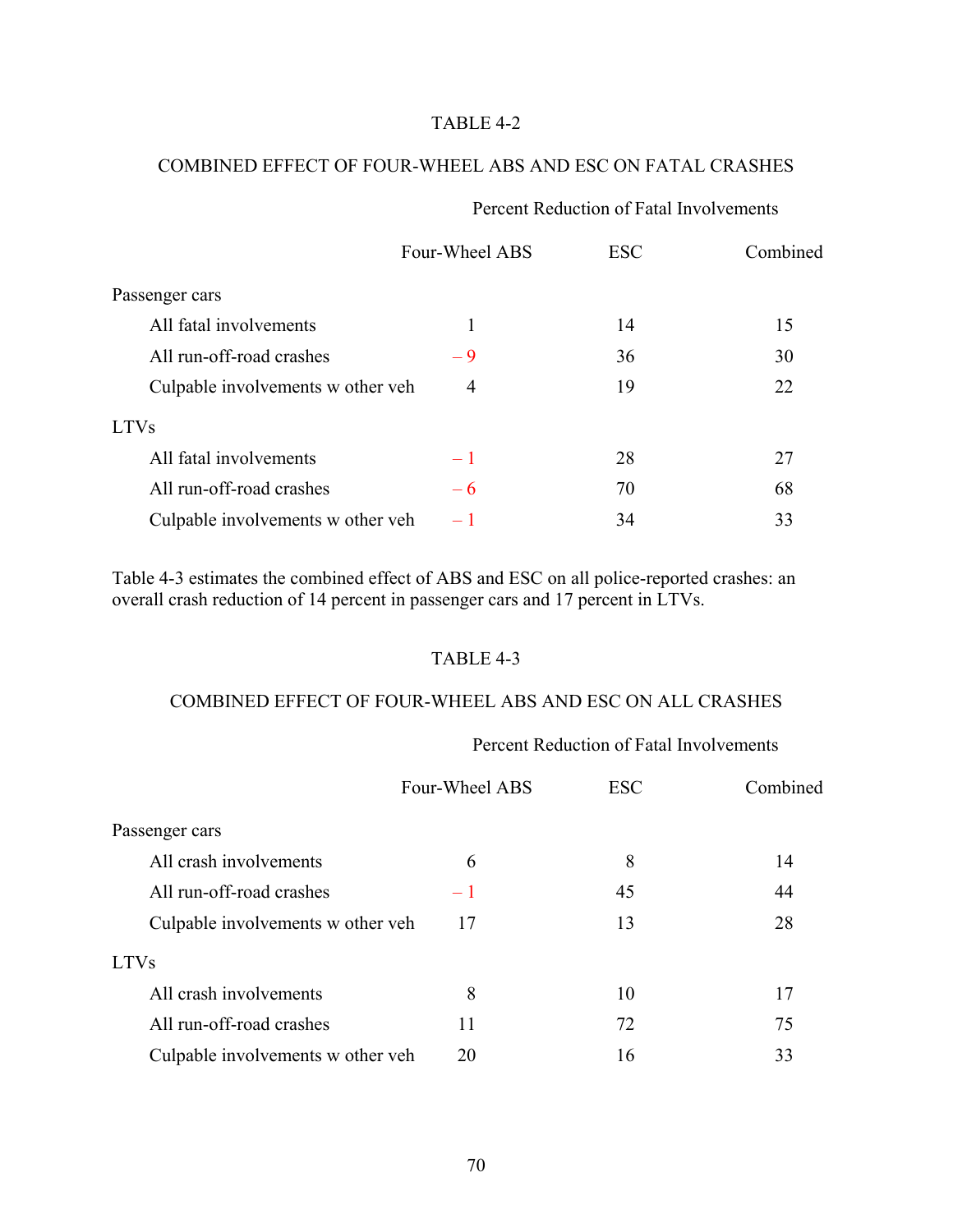The combination is quite effective in preventing both run-off-road crashes and culpable involvements with other vehicles. In fact, the capabilities of ABS and ESC dovetail, for ABS is especially effective in the multi-vehicle crashes and ESC in the single-vehicle crashes.

## **4.4 Long-term benefits and costs of four-wheel ABS**

This report concludes that four-wheel ABS has essentially zero net effect on fatal crashes, but significantly reduces nonfatal crash involvements. We are now ready to tackle the last evaluation question set out in Section 1.8, namely: does ABS prevent enough nonfatal injuries and property damage to endorse ABS technology for its safety benefits just in the nonfatal crashes? For example, NHTSA's evaluations of center high-mounted stop lamps, side marker lamps, and head restraints showed little or no effect on fatalities but significant reductions of property damage and/or nonfatal injuries.<sup>76</sup>

Because ABS is not officially a regulatory requirement, the question will be addressed by an informal order-of-magnitude assessment of benefits and costs rather than a detailed economic analysis. According to Table 4-1, ABS reduces the overall risk of being involved in a crash by 6 percent for passenger cars and 8 percent for LTVs. Given that sales of cars and LTVs are fairly similar, let us assume an overall average 7 percent reduction of crash involvements. The net effect on fatal crashes is close to zero, but the analysis in Section 3.1.7 showed that the effect on crashes involving at least one nonfatal injury was approximately the same as the effect on all crashes.

NHTSA's analysis of the economic impact of motor vehicle crashes in 2000 estimated that the total economic cost was \$231 billion in that year.77 Economic costs include medical and emergency treatment, lost productivity, insurance administration and legal costs, travel delay, and property damage. Of that amount, \$60 billion was incurred in property-damage-only crashes, the remainder in crashes that resulted in fatal or nonfatal injury to at least one person. This remainder was allocated according to the maximum injury level, on the Abbreviated Injury Scale  $(AIS)$ ,<sup>78</sup> of the people involved in the crashes; \$5 billion was allocated to uninjured people involved in these crashes (AIS 0), \$49 billion to people with minor injuries (AIS 1), and \$117 billion to people with non-minor (AIS 2 to 5) or fatal injuries.

For this informal analysis, let us conservatively assume that ABS effectiveness is close to zero not only for the fatalities but also for the nonfatal injuries that are not minor (AIS 2 to 5). The sum of the economic cost of crashes with property damage only (\$60 billion), or for people with no injury (\$5 billion) or minor injury (\$49 billion) was \$114 billion in 2000. Based on the gross domestic product (GDP) deflator computed by the Bureau of Economic Analysis,<sup>79</sup> which had index value 100 in 2000 and 116.676 in 2006, the economic impact in 2000 would have amounted to \$133 billion in 2006 dollars. If ABS reduces these crashes by 7 percent, that

 $\overline{a}$ 76 Kahane (2004), pp. 34-41 and 53-58.

<sup>77</sup> Blincoe, L., et al. (2002). *The Economic Impact of Motor Vehicle Crashes, 2000*. NHTSA Technical Report. DOT HS 809 446. Washington, DC: National Highway Traffic Safety Administration.

<sup>&</sup>lt;sup>78</sup> The Abbreviated Injury Scale (AIS) - 1990 Revision, (1990). Des Plaines, IL: American Association for Automotive Medicine,

<sup>79</sup> Bureau of Economic Analyses, *Gross Domestic Product, Percent Change from Preceding Period*, http://www.bea.gov/national/index.htm, http://www.bea.gov/national/xls/gdplev.xls.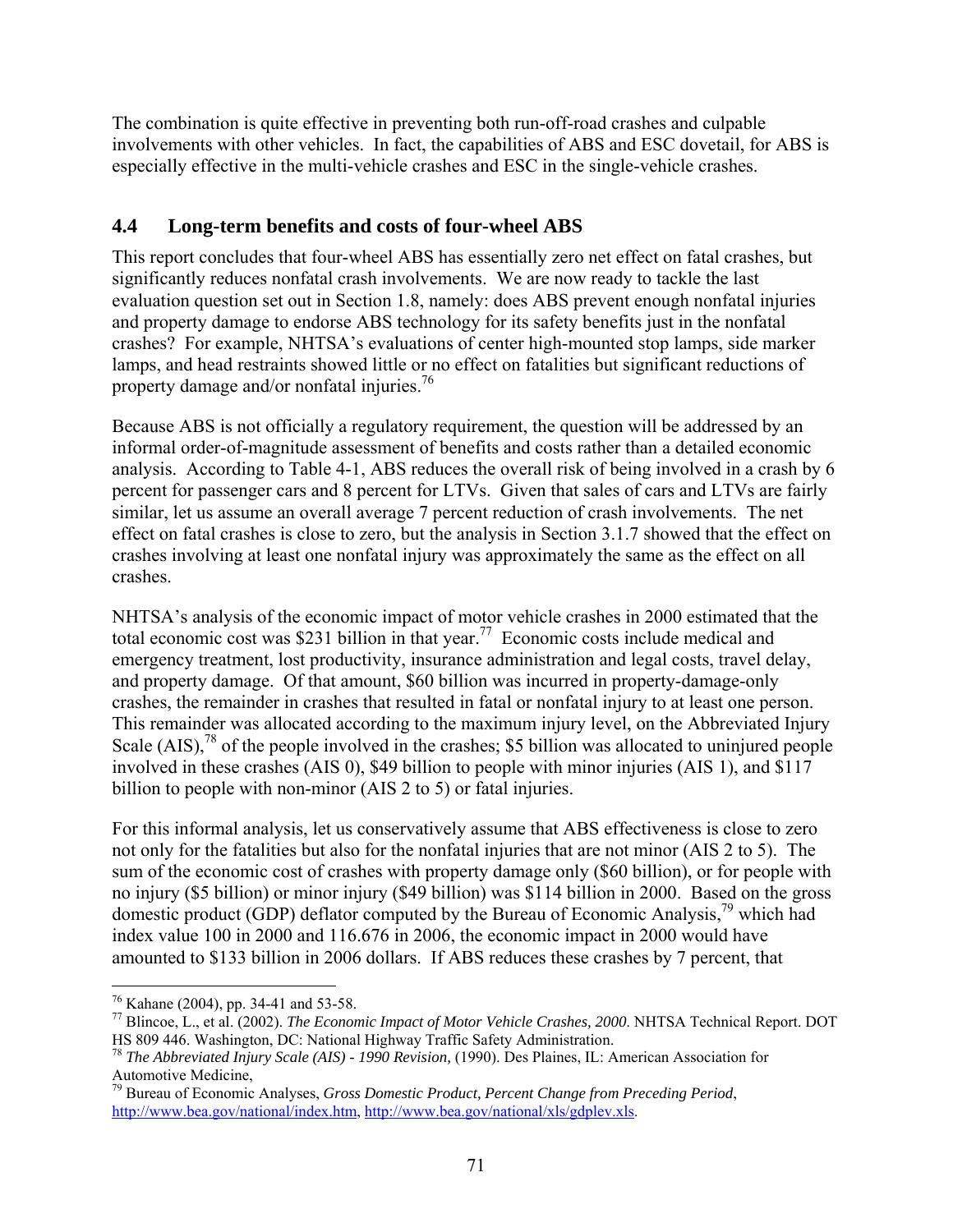amounts to an aggregate economic benefit of \$9.3 billion, in 2006 dollars, accruing over the life of the vehicle. That aggregate total, however, overstates the net present value because benefits in future years are not discounted to present value.

present value of the benefit would be \$6.0 billion (\$9.3 $*0.6502$ ).<sup>80</sup> As stated above, safety benefits can occur at any time during the vehicle's lifetime. The agency assumes that the distribution of weighted yearly VMT is an appropriate proxy measure for the distribution of crashes over the vehicle's lifetime – and for the distribution of benefits (crashes avoided). This measure takes into account both vehicle survival rates and changes over time in annual average VMT. The Office of Management and Budget's guidelines are to examine both a 3 percent and a 7 percent discount factor to determine the present value of future benefits, by putting them on a comparable basis to costs, which are incurred at the time of purchase. Multiplying the percent of a vehicle's total lifetime mileage that occurs in each year by the discount factor and summing these percentages over the years of the vehicle's operating life results in an average factor for passenger cars and LTVs of 0.8163 at a 3 percent discount rate. For the 7 percent discount rate, the factor is 0.6502. At a 3 percent discount rate, the present value of the benefit would be \$7.6 billion (\$9.3\*0.8163). At a 7 percent discount rate, the

traction control systems. The basic price increase for ABS averaged \$381.85, in 2006 dollars.<sup>83</sup> In 2006, a NHTSA contractor estimated the purchase-price increase added to passenger cars and LTVs by ABS, ESC, and traction control systems, based on detailed inspection and disassembly of the brake systems in 11 makes and models of MY 2004 to 2006.<sup>81</sup> The purchase-price increase includes the materials, labor, tooling, and variable burden needed to produce the parts and assemble them into the vehicle, plus mark-ups by the parts suppliers (where applicable), the auto manufacturers, and dealers. $82$  The cost analysis differentiated between the basic price increase of just adding ABS to a vehicle and the supplemental cost of also adding ESC and/or This may be considered the long-term cost of ABS per vehicle. It is a considerable savings from the cost of early ABS systems in five cars of MY 1988 to 1990, which averaged \$597.56, in 2002 dollars.<sup>84</sup> It is not unusual for unit costs of safety equipment to drop substantially from initial levels, as manufacturers find more efficient ways to produce it.

Vehicle sales in the United States averaged 17 million per year from 2003 to 2007.<sup>85</sup> At \$381.85 per vehicle, that amounts to an annual cost of \$6.5 billion for ABS, in 2006 dollars. The conservative annual economic benefit of \$6.0 to \$7.6 billion, computed above, is comparable to an annual cost of \$6.5 billion. This informal analysis does not include some additional costs such as the fuel penalty associated with the additional weight of ABS or the repair and

 $\overline{a}$ 

<sup>80</sup> For derivation of these discount multipliers, see *Vehicle Survivability and Travel Mileage Schedules*, NHTSA Docket No. NHTSA-2005-22223-2218, 2006.

 NHTSA Technical Report. DOT HS 810 655. Washington, DC: National Highway Traffic Safety Administration. 82 Tarbet, M. J. (2004). *Cost and Weight Added by the Federal Motor Vehicle Safety Standards for Model Years*  81 Ludtke, N. F., Osen, W., Gladstone, R., & Lieberman, W. (2006). *Cost and Weight Analysis of the Combined System of Electronic Stability Control (ESC), Antilock Braking System (ABS), and Traction Control System (TCS)*. *1968-2001 in Passenger Cars and Light Trucks*. NHTSA Technical Report. DOT HS 809 834. Washington, DC: National Highway Traffic Safety Administration.<br><sup>83</sup> Ludtke et al., p. iii.<br><sup>84</sup> Tarbet, p. 26.

<sup>&</sup>lt;sup>84</sup> Tarbet, p. 26.<br><sup>85</sup> Ward's Automotive Yearbook 2008, p. 248.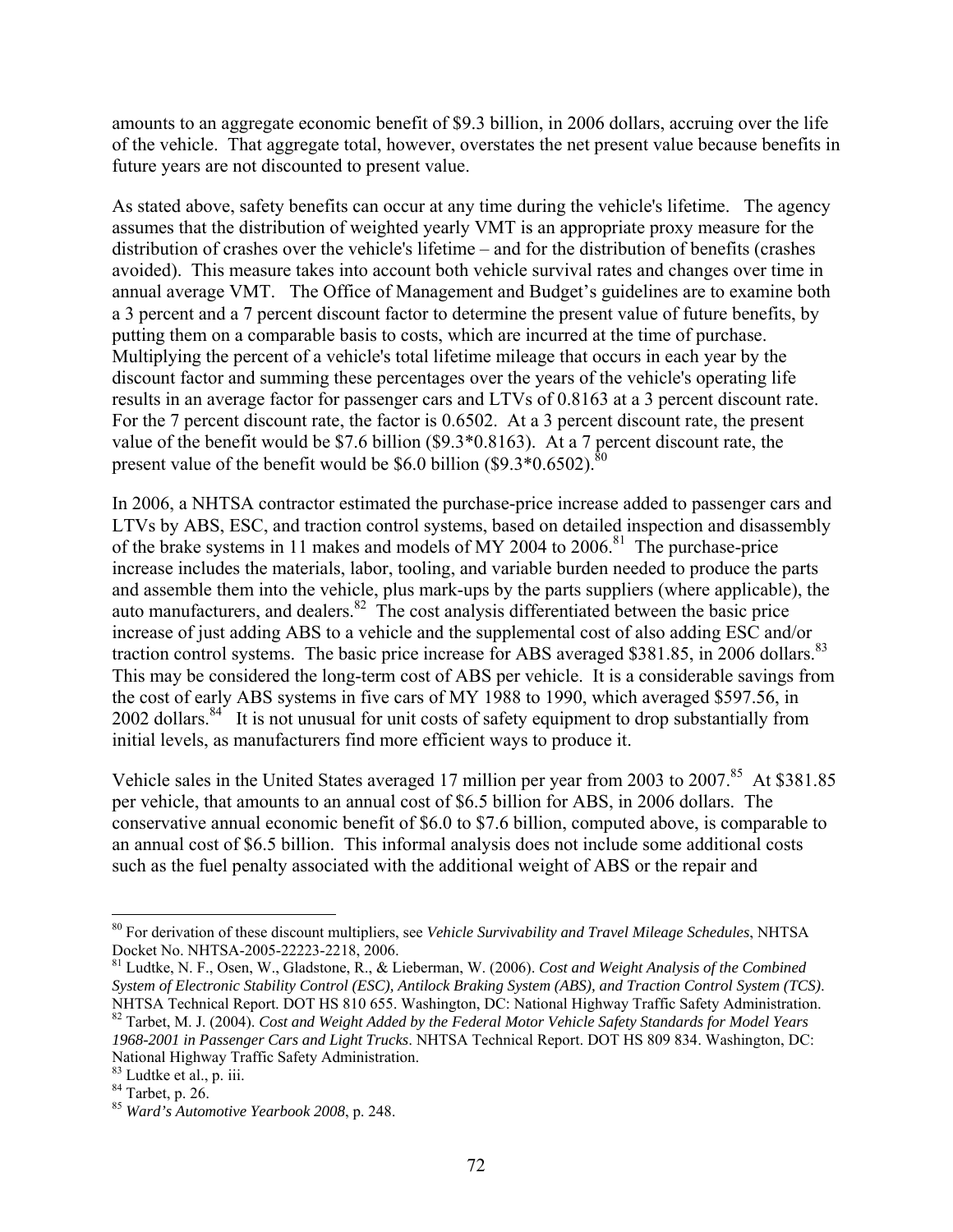maintenance costs for ABS. Nevertheless, it shows that, even without any lives saved by ABS, its economic benefits in damage and injuries avoided are at least equivalent to the costs of ABS.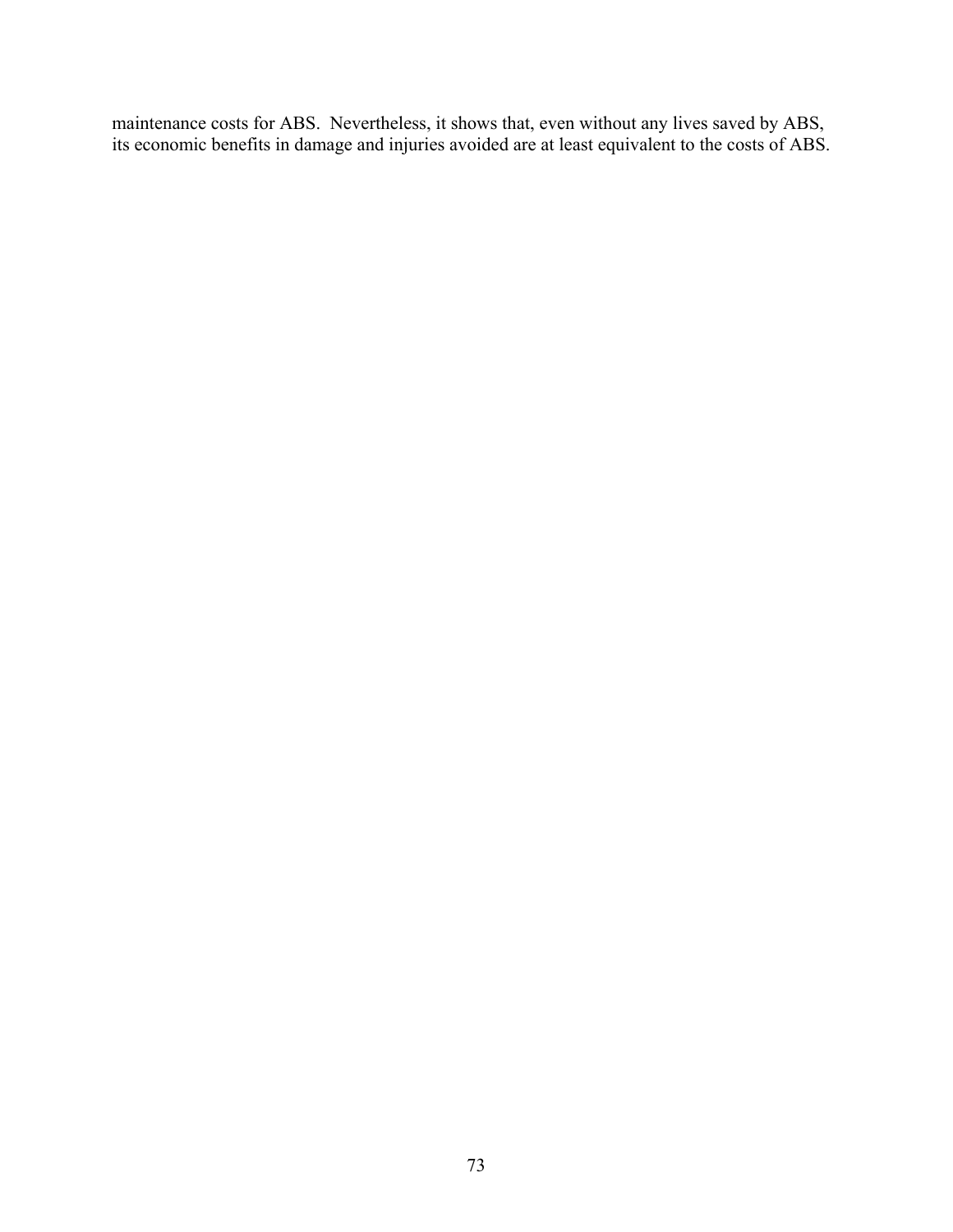#### **REFERENCES**

*The Abbreviated Injury Scale (AIS) - 1990 Revision*. (1990). Des Plaines, IL: American Association for Automotive Medicine.

Allen, K., Dang, J. N., Doyle, C. T., Kahane, C. J., Roth, J. R., & Walz, M. C. (2008). *Evaluation Program Plan, 2008-2012*. NHTSA Technical Report. DOT HS 810 983.Washington, DC: National Highway Traffic Safety Administration.

Arehart, C., Radlinski, R., & Hiltner, E. (1992). *Light Vehicle ABS Performance Evaluation – Phase II.* NHTSA Technical Report. DOT HS 807 924. Washington, DC: National Highway Traffic Safety Administration.

Blincoe, L., Seay, A., Zaloshnja, E., Miller, T., Romano, E., Luchter, S., & Spicer, R. (2002). *The Economic Impact of Motor Vehicle Crashes, 2000*. NHTSA Technical Report. DOT HS 809 446. Washington, DC: National Highway Traffic Safety Administration.

Bureau of Economic Analyses. *Gross Domestic Product, Percent Change from Preceding Period*. http://www.bea.gov/national/index.htm, http://www.bea.gov/national/xls/gdplev.xls.

*Collision and Property Damage Liability Losses of Passenger Cars With and Without Antilock Brakes*. (1994). Insurance Special Report No. A-41. Arlington, VA: Highway Loss Data Institute.

Dang, J. N. (2004). *Preliminary Results Analyzing the Effectiveness of Electronic Stability Control (ESC) Systems.* NHTSA Evaluation Note. DOT HS 809 790. Washington, DC: National Highway Traffic Safety Administration.

Dang, J. N. (2007). *Statistical Analysis of the Effectiveness of Electronic Stability Control (ESC) Systems – Final Report*. NHTSA Technical Report. DOT HS 810 794. Washington, DC: National Highway Traffic Safety Administration.

Farmer, C. M. (2001). "New Evidence Concerning Fatal Crashes of Passenger Vehicles Before and After Adding Antilock Braking Systems," *Accident Analysis and Prevention, 33*, 361-369.

Farmer, C. M., Lund, A. K., Trempel, R. E. and Braver, E. R. (1996). *Fatal Crashes of Passenger Vehicles Before and After Adding Antilock Brake Systems*. Arlington, VA: Insurance Institute for Highway Safety.

*Federal Register* Notices:

58 (October 4, 1993): 51735, Executive Order 12866 – Regulatory Planning and Review.

59 (January 4, 1994): 281, ANPRM asking for information about the effectiveness and potential benefits of ABS technologies.

61 (July 12, 1996): 36698, ANPRM deferring indefinitely the ABS requirement.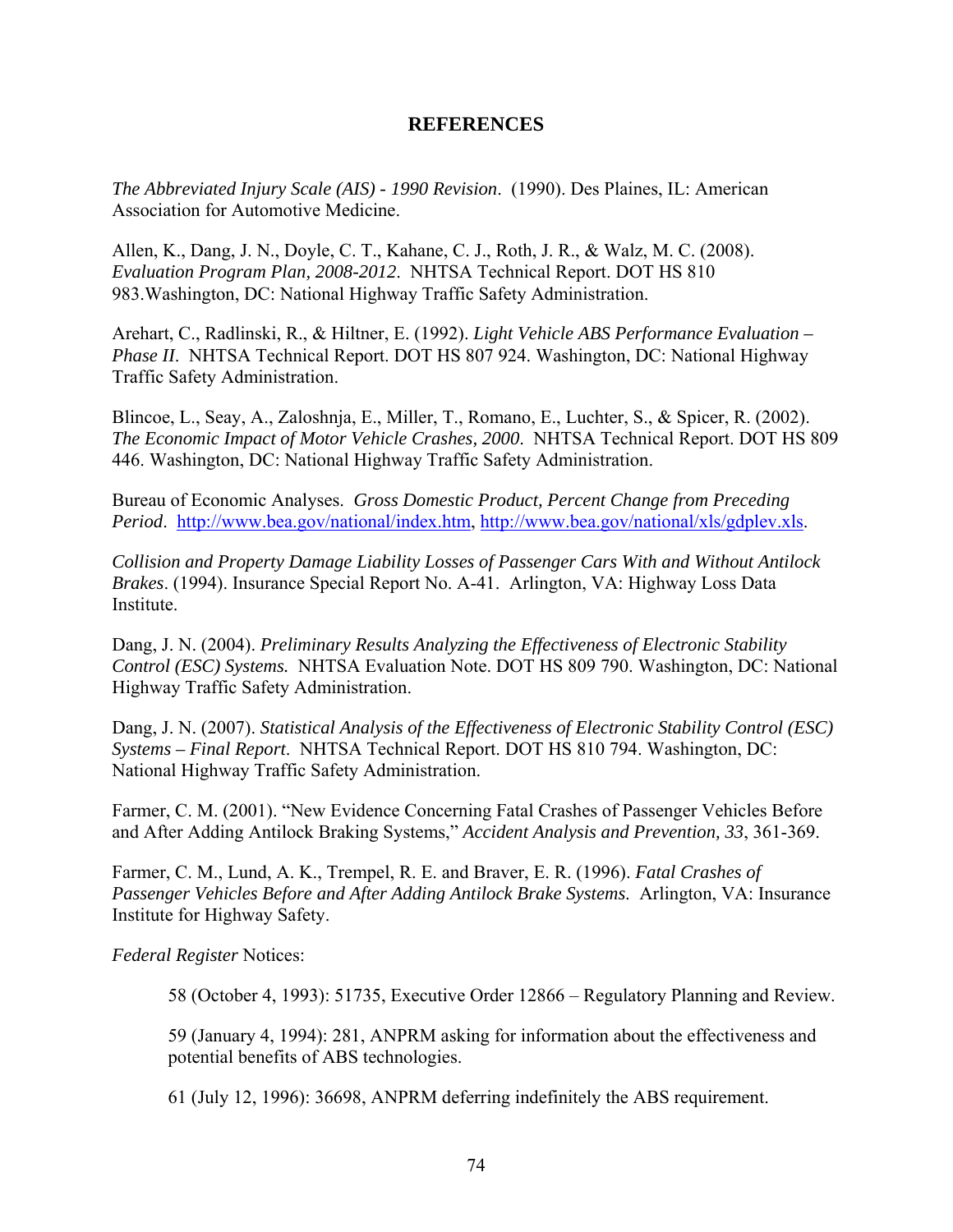71 (September 18, 2006): 54712, NPRM to require ESC.

72 (April 6, 2007): 17310, Final Rule requiring ESC.

*Government Performance and Results Act of 1993*. Public Law 103-62, August 3, 1993.

Harless, D. W., & Hoffer, G. E. (2002). The Antilock Braking System Anomaly: A Drinking Driver Problem? *Accident Analysis and Prevention, 34*, 333-341.

Hertz, E. (2000). *Analysis of the Crash Experience of Vehicles Equipped with All Wheel Antilock Braking Systems (ABS) – A Second Update Including Vehicles with Optional ABS*. NHTSA Technical Report. DOT HS 809 144. Washington, DC: National Highway Traffic Safety Administration.

Hertz, E., Hilton, J., & Johnson, D. M. (1995a). *An Analysis of the Crash Experience of Light Trucks Equipped with Antilock Braking Systems*. NHTSA Technical Report. DOT HS 808 278. Washington, DC: National Highway Traffic Safety Administration.

Hertz, E., Hilton, J., & Johnson, D. M. (1995b). *An Analysis of the Crash Experience of Passenger Cars Equipped with Antilock Braking Systems.* NHTSA Technical Report. DOT HS 808 279. Washington, DC: National Highway Traffic Safety Administration.

Hiltner, E., Arehart, C., & Radlinski, R. (1991). *Light Vehicle ABS Performance Evaluation*. NHTSA Technical Report. DOT HS 807 813. Washington, DC: National Highway Traffic Safety Administration.

*Intermodal Surface Transportation Efficiency Act of 1991*. Public Law 102-240, December 18, 1991.

Kahane, C. J. (1993). *Preliminary Evaluation of the Effectiveness of Rear-Wheel Antilock Brake Systems for Light Trucks*. NHTSA Docket No. 70-27-GR-026. Washington, DC: National Highway Traffic Safety Administration.

Kahane, C. J. (1994). *Preliminary Evaluation of the Effectiveness of Antilock Brake Systems for Passenger Cars*. NHTSA Technical Report. DOT HS 808 206. Washington, DC: National Highway Traffic Safety Administration.

Kahane, C. J. (2004). *Lives Saved by the Federal Motor Vehicle Safety Standards and Other Vehicle Safety Technologies, 1960-2002*. NHTSA Technical Report. DOT HS 809 833. Washington, DC: National Highway Traffic Safety Administration.

Kahane, C. J., & Hertz, E. (1998) *The Long-Term Effectiveness of Center High Mounted Stop Lamps in Passenger Cars and Light Trucks*. NHTSA Technical Report. DOT HS 808 696, Washington, DC: National Highway Traffic Safety Administration.

Kullgren, A., Lie A., & Tingvall, C. (1994). The Effectiveness of ABS in Real Life Accidents, *Proceedings of the Fourteenth International Technical Conference on the Enhanced Safety of*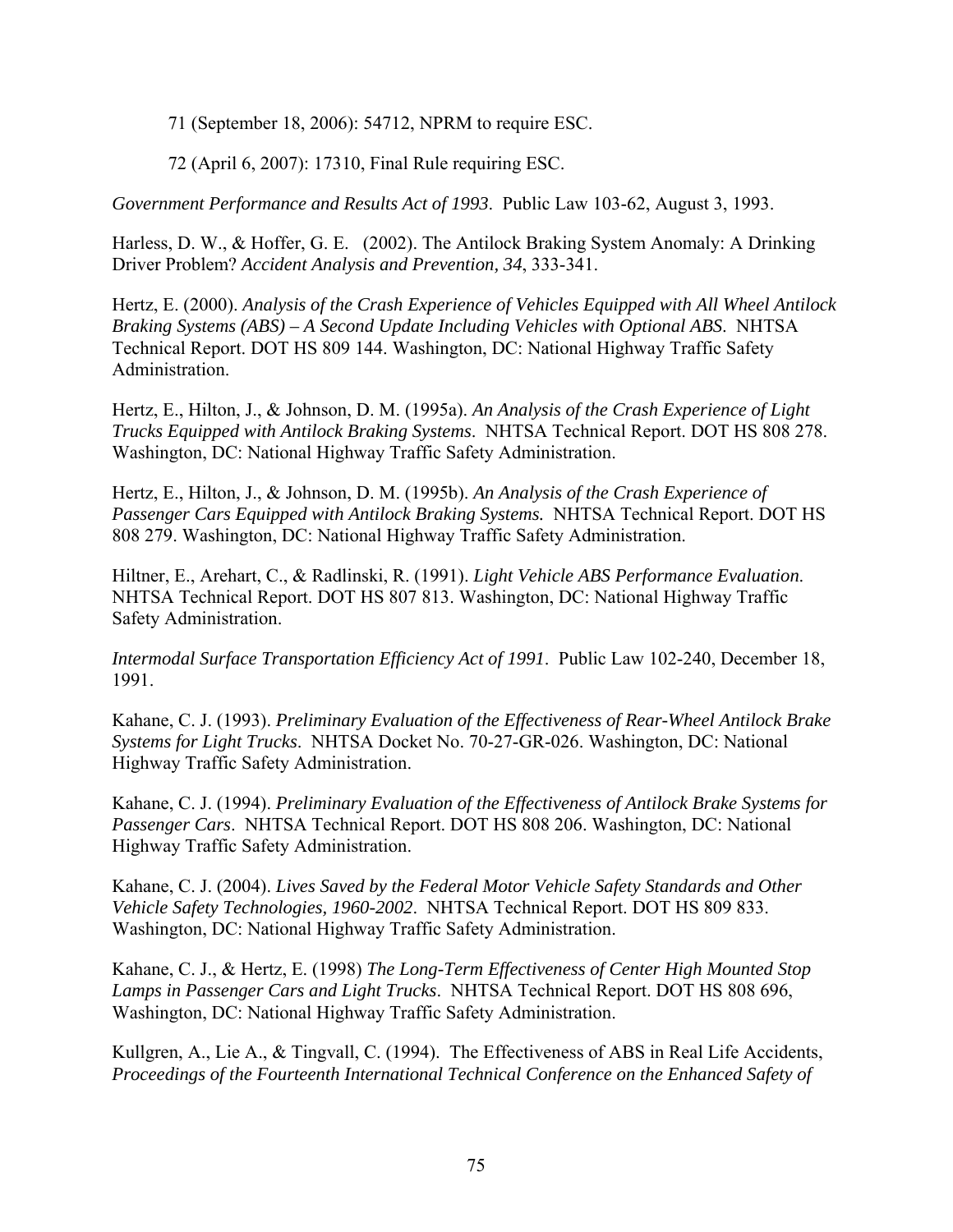*Vehicles*. Paper No. 94-S4-O-07. Washington, DC: National Highway Traffic Safety Administration.

Ludtke, N. F., Osen, W., Gladstone, R., & Lieberman, W. (2006). *Cost and Weight Analysis of the Combined System of Electronic Stability Control (ESC), Antilock Braking System (ABS), and Traction Control System (TCS)*. NHTSA Technical Report. DOT HS 810 655. Washington, DC: National Highway Traffic Safety Administration.

*Safe, Accountable, Flexible, Efficient Transportation Equity Act: A Legacy for Users of 2005*. Public Law 109-59, August 10, 2005.

Tarbet, M. J. (2004). *Cost and Weight Added by the Federal Motor Vehicle Safety Standards for Model Years 1968-2001 in Passenger Cars and Light Trucks*. NHTSA Technical Report. DOT HS 809 834. Washington, DC: National Highway Traffic Safety Administration.

*Vehicle Survivability and Travel Mileage Schedules*. (2006). NHTSA Docket No. NHTSA-2005- 22223-2218, Washington, DC: National Highway Traffic Safety Administration.

*Ward's Automotive Yearbook*. Annual publication. Detroit: Ward's Communications.